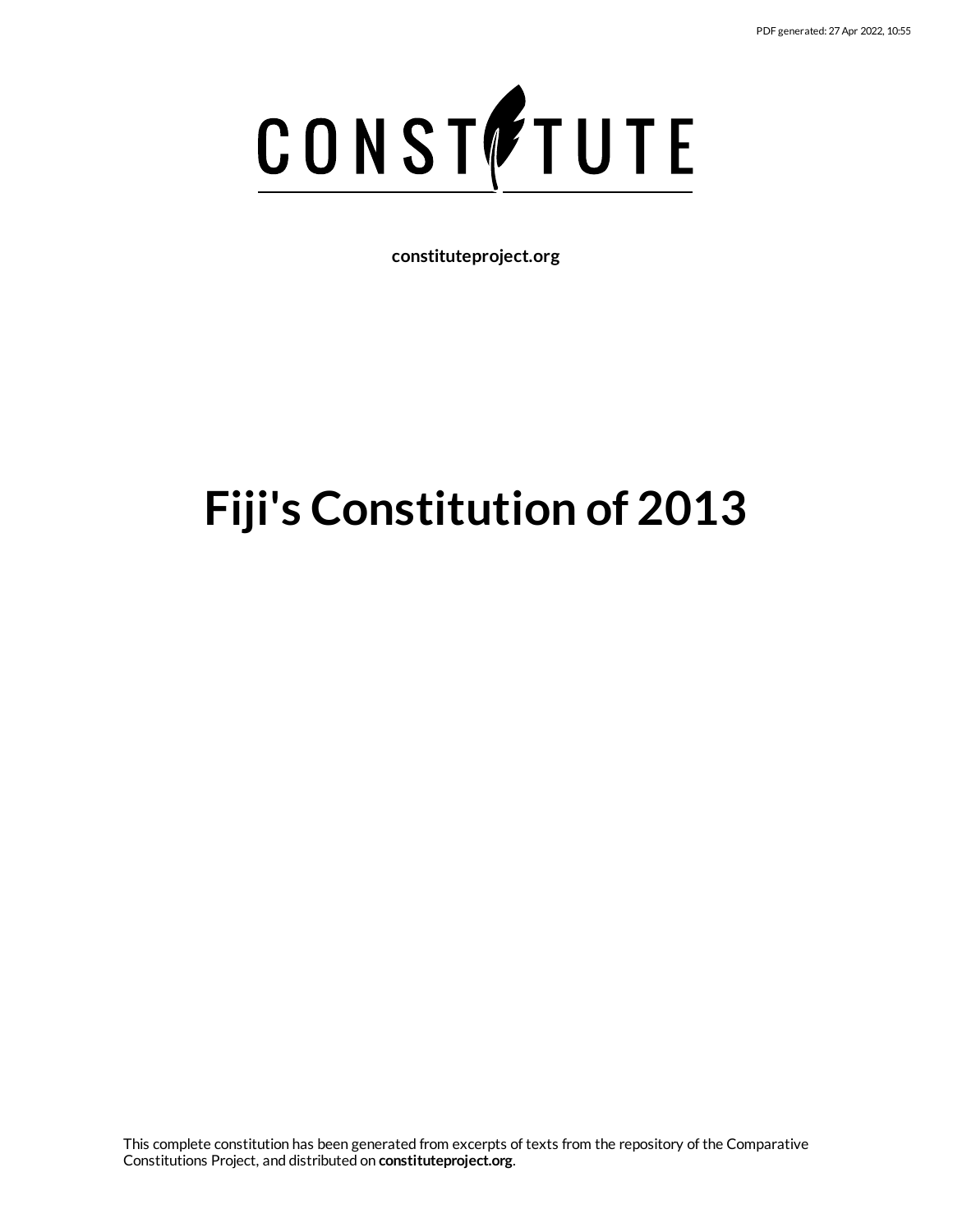### **Table of contents**

| 28. Rights of ownership and protection of iTaukei, Rotuman and Banaban lands  16  |  |
|-----------------------------------------------------------------------------------|--|
|                                                                                   |  |
| 30. Right of landowners to fair share of royalties for extraction of minerals  17 |  |
| 31. Right to education ………………………………………………………………………………………18                        |  |
|                                                                                   |  |
|                                                                                   |  |
|                                                                                   |  |
|                                                                                   |  |
|                                                                                   |  |
|                                                                                   |  |
|                                                                                   |  |
|                                                                                   |  |
|                                                                                   |  |
|                                                                                   |  |
|                                                                                   |  |
|                                                                                   |  |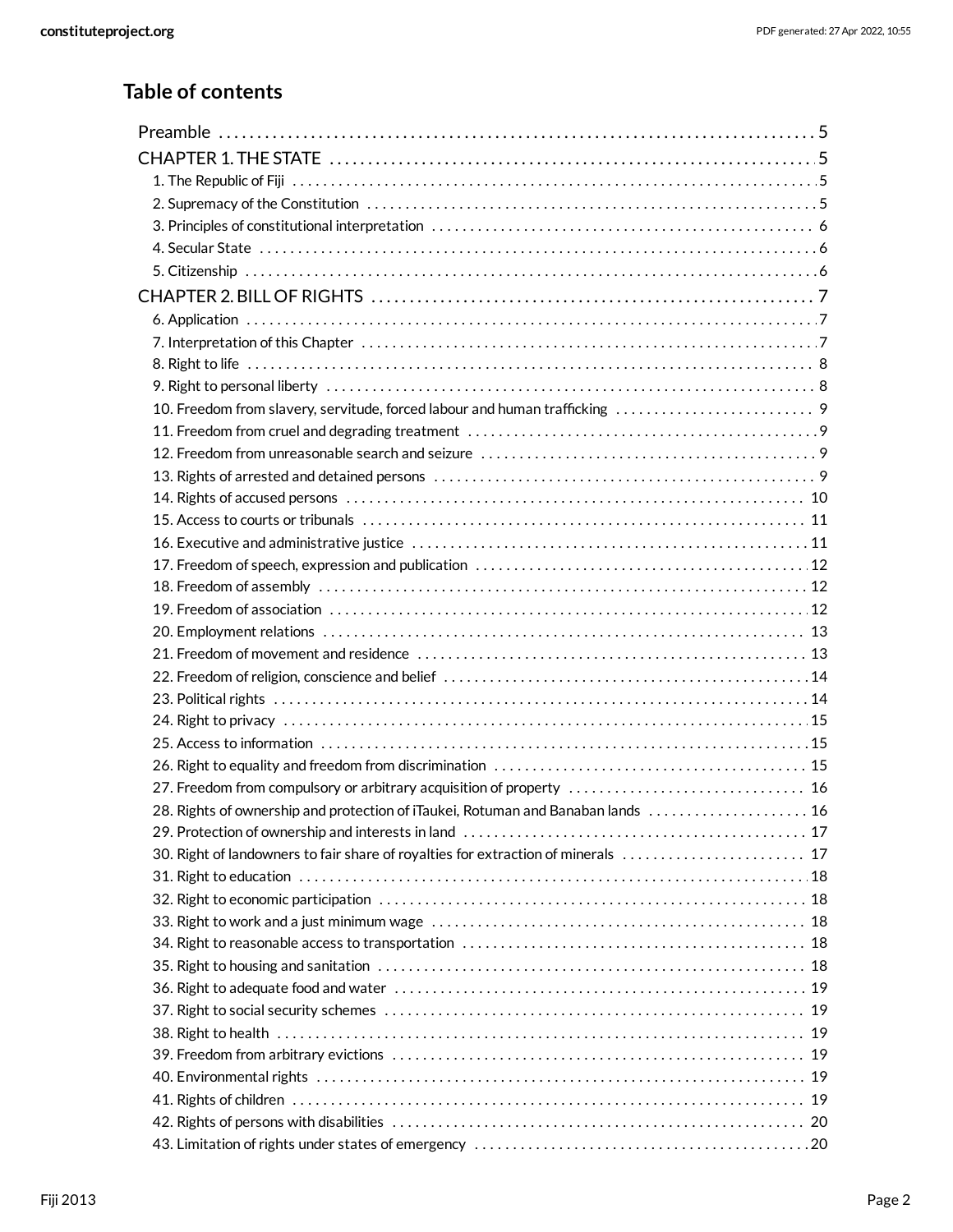| 147. Standing appropriation of Consolidated Fund for payment of certain salaries and allowances  60                                                                                                                            |  |
|--------------------------------------------------------------------------------------------------------------------------------------------------------------------------------------------------------------------------------|--|
|                                                                                                                                                                                                                                |  |
|                                                                                                                                                                                                                                |  |
|                                                                                                                                                                                                                                |  |
|                                                                                                                                                                                                                                |  |
|                                                                                                                                                                                                                                |  |
|                                                                                                                                                                                                                                |  |
|                                                                                                                                                                                                                                |  |
|                                                                                                                                                                                                                                |  |
|                                                                                                                                                                                                                                |  |
|                                                                                                                                                                                                                                |  |
| 156. Immunity granted under the Limitation of Liability for Prescribed Political Events Decree 2010                                                                                                                            |  |
|                                                                                                                                                                                                                                |  |
|                                                                                                                                                                                                                                |  |
|                                                                                                                                                                                                                                |  |
|                                                                                                                                                                                                                                |  |
| 160. Procedure for amendment (and accommodation of the contract of the contract of the contract of the contract of the contract of the contract of the contract of the contract of the contract of the contract of the contrac |  |
|                                                                                                                                                                                                                                |  |
| CHAPTER 12. COMMENCEMENT, INTERPRETATION, REPEALS AND TRANSITIONAL 66                                                                                                                                                          |  |
|                                                                                                                                                                                                                                |  |
|                                                                                                                                                                                                                                |  |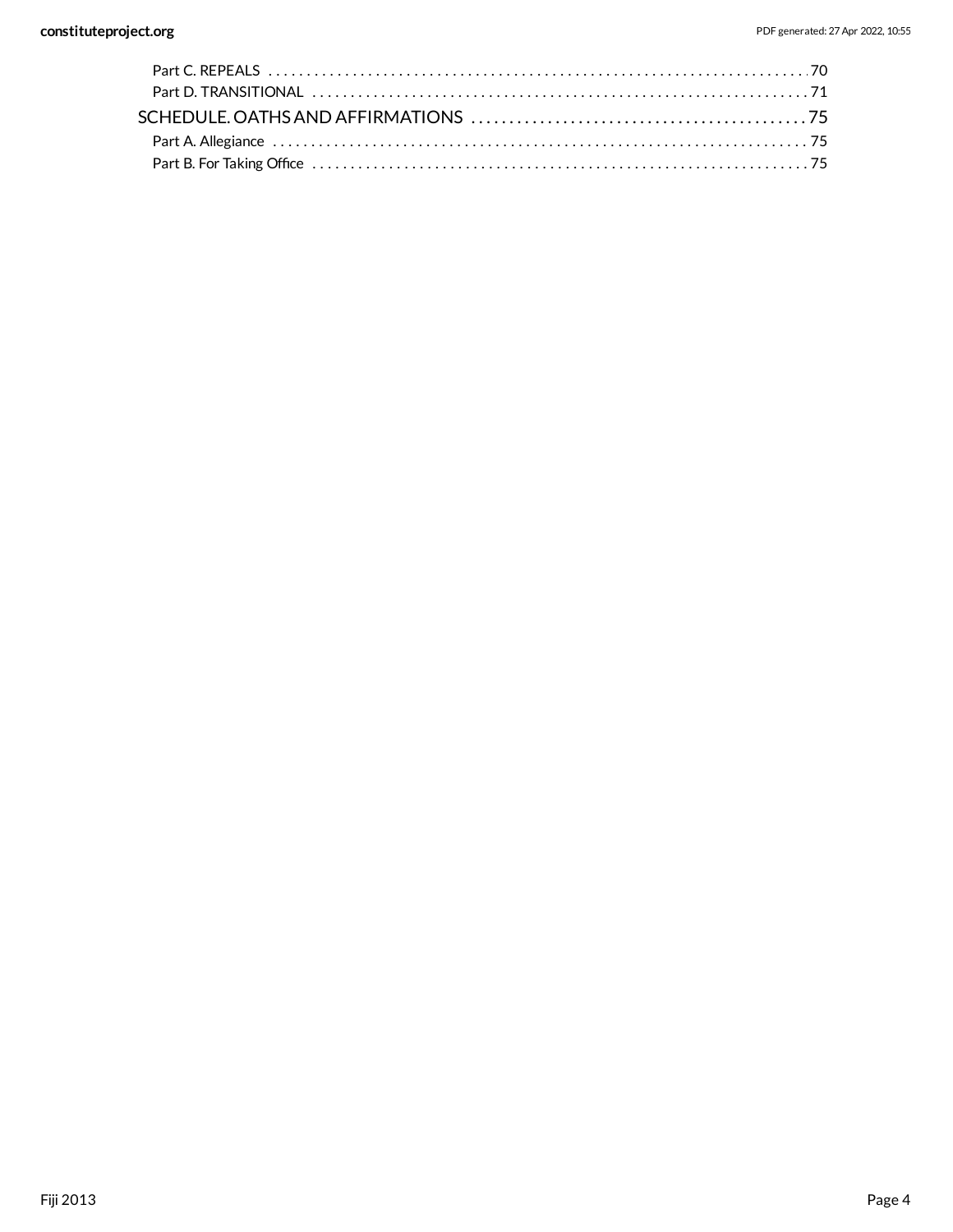- Human dignity
- Preamble
- Right to culture
- Protection of environment
- Source of constitutional authority Reference to country's history
- Integration of ethnic communities
- Motives for writing constitution

# <span id="page-4-0"></span>**Preamble**

RECOGNISING the indigenous people or the iTaukei, their ownership of iTaukei lands, their unique culture, customs, traditions and language;

RECOGNISING the indigenous people or the Rotuman from the island of Rotuma, their ownership of Rotuman lands, their unique culture, customs, traditions and language;

RECOGNISING the descendants of the indentured labourers from British India and the Pacific Islands, their culture, customs, traditions and language; and

RECOGNISING the descendants of the settlers and immigrants to Fiji, their culture, customs, traditions and language,

DECLARE that we are all Fijians united by common and equal citizenry;

RECOGNISE the Constitution as the supreme law of our country that provides the framework for the conduct of Government and all Fijians;

COMMIT ourselves to the recognition and protection of human rights, and respect for human dignity;

DECLARE our commitment to justice, national sovereignty and security, social and economic wellbeing, and safeguarding our environment,

HEREBY ESTABLISH THIS CONSTITUTION FOR THE REPUBLIC OF FIJI.

# <span id="page-4-1"></span>**CHAPTER 1. THE STATE**

| Type of government envisioned |  |
|-------------------------------|--|
|-------------------------------|--|

### <span id="page-4-2"></span>**1. The Republic of Fiji**

The Republic of Fiji is a sovereign democratic State founded on the values of-

- **a.** common and equal citizenry and national unity;
- **b.** respect for human rights, freedom and the rule of law;
- **c.** an independent, impartial, competent and accessible system of justice;
- **d.** equality for all and care for the less fortunate based on the values inherent in this section and in the Bill of Rights contained in Chapter 2;
- **e.** human dignity, respect for the individual, personal integrity and responsibility, civic involvement and mutual support;
- **f.** good governance, including the limitation and separation of powers;
- **g.** transparency and accountability; and
- **h.** a prudent, efficient and sustainable relationship with nature.

### <span id="page-4-3"></span>**2. Supremacy of the Constitution**

- **1.** This Constitution is the supreme law of the State.
- **2.** Subject to the provisions of this Constitution, any law inconsistent with this Constitution is invalid to the extent of the inconsistency.

• Protection of environment

Constitutionality of legislation

Judicial independence

• Human dignity

General guarantee of equality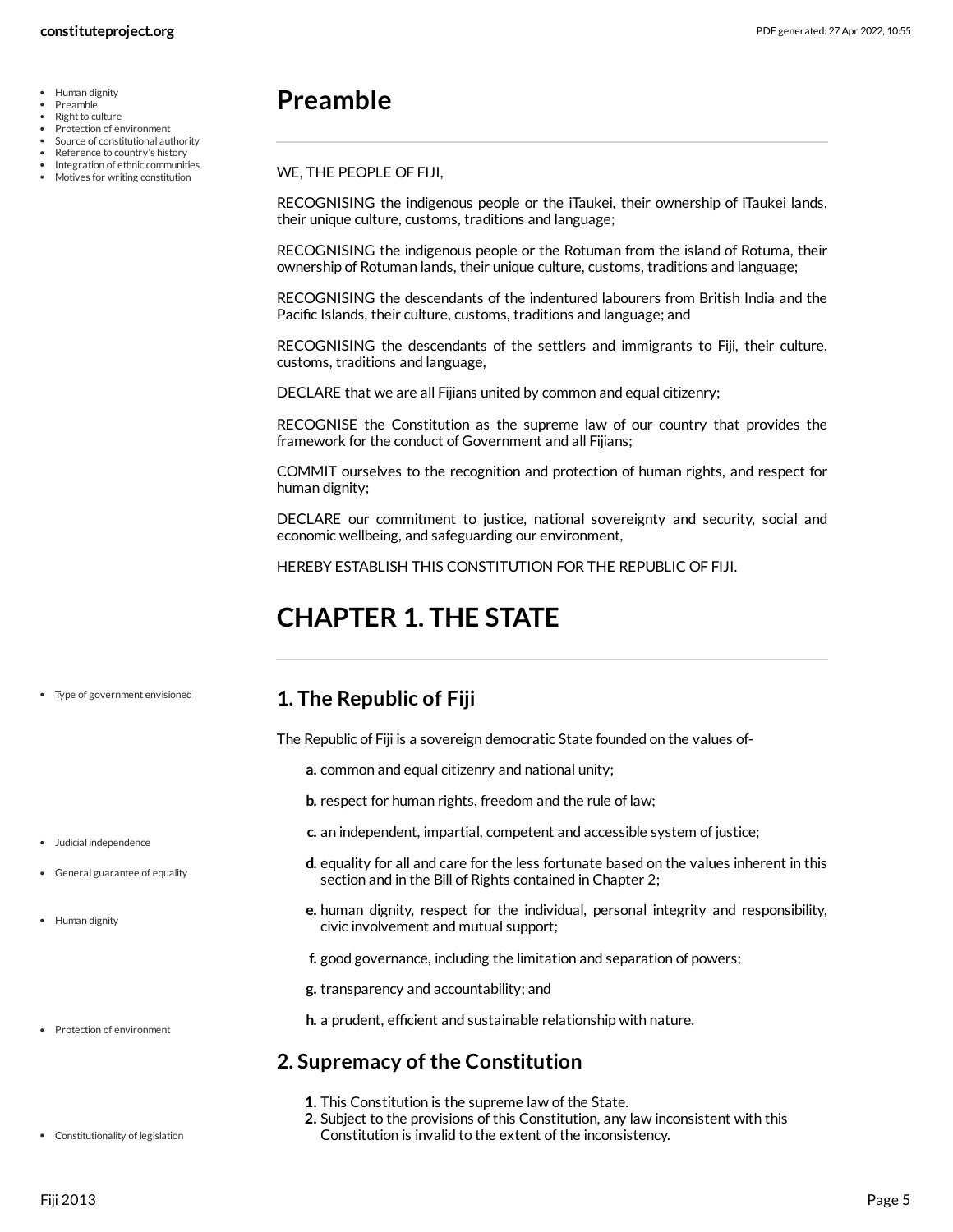Duty to obey the constitution

- **3.** This Constitution shall be upheld and respected by all Fijians and the State, including all persons holding public office, and the obligations imposed by this Constitution must be fulfilled.
- **4.** This Constitution shall be enforced through the courts, to ensure that**a.** laws and conduct are consistent with this Constitution;
	- **b.** rights and freedoms are protected; and
	- **c.** duties under this Constitution are performed.
- **5.** This Constitution cannot be abrogated or suspended by any person, and may
- only be amended in accordance with the procedures prescribed in Chapter 11. **6.** Any attempt to establish a Government other than in compliance with this Constitution shall be unlawful, and
	- **a.** anything done to further that attempt is invalid and of no force or effect; and
	- **b.** no immunities can lawfully be granted under any law to any person in respect of actions taken or omitted in furtherance of such an attempt.

### <span id="page-5-0"></span>**3. Principles of constitutional interpretation**

- **1.** Any person interpreting or applying this Constitution must promote the spirit, purpose and objects of this Constitution as a whole, and the values that underlie a democratic society based on human dignity, equality and freedom.
- **2.** If a law appears to be inconsistent with a provision of this Constitution, the court must adopt a reasonable interpretation of that law that is consistent with the provisions of this Constitution over an interpretation that is inconsistent with this Constitution.
- **3.** This Constitution is to be adopted in the English language and translations in the iTaukei and Hindi languages are to be made available.
- **4.** If there is an apparent difference between the meaning of the English version of a provision of this Constitution, and its meaning in the iTaukei and Hindi versions, the English version prevails.

### <span id="page-5-1"></span>**4. Secular State**

- **1.** Religious liberty, as recognised in the Bill of Rights, is a founding principle of the State.
- **2.** Religious belief is personal.
- **3.** Religion and the State are separate, which means
	- **a.** the State and all persons holding public office must treat all religions equally;
	- **b.** the State and all persons holding public office must not dictate any religious belief;
	- **c.** the State and all persons holding public office must not prefer or advance, by any means, any particular religion, religious denomination, religious belief, or religious practice over another, or over any non-religious belief; and
	- **d.** no person shall assert any religious belief as a legal reason to disregard this Constitution or any other law.

### <span id="page-5-2"></span>**5. Citizenship**

- **1.** All citizens of Fiji shall be known as Fijians.
- **2.** Subject to the provisions of this Constitution, all Fijians have equal status and identity, which means that they are equally
	- **a.** entitled to all the rights, privileges and benefits of citizenship; and **b.** subject to the duties and responsibilities of citizenship.
- **3.** Citizenship of Fiji shall only be acquired by birth, registration or naturalisation.
- **4.** Citizens of Fiji may hold multiple citizenship, which means that**a.** upon accepting the citizenship of a foreign country, a person remains a
	- citizen of Fiji unless he or she renounces that status;
	- **b.** a former citizen of Fiji, who lost that citizenship upon acquiring foreign citizenship, may regain citizenship of Fiji, while retaining that foreign citizenship unless the laws of that foreign country provide otherwise; and
	- **c.** upon becoming a citizen of Fiji, a foreign person may retain his or her existing citizenship unless the laws of that foreign country provide
- Human dignity
- Official or national languages
- Freedom of religion
- Official religion
- Separation of church and state

- Requirements for birthright citizenship
- General guarantee of equality
- Requirements for naturalization
- Right to renounce citizenship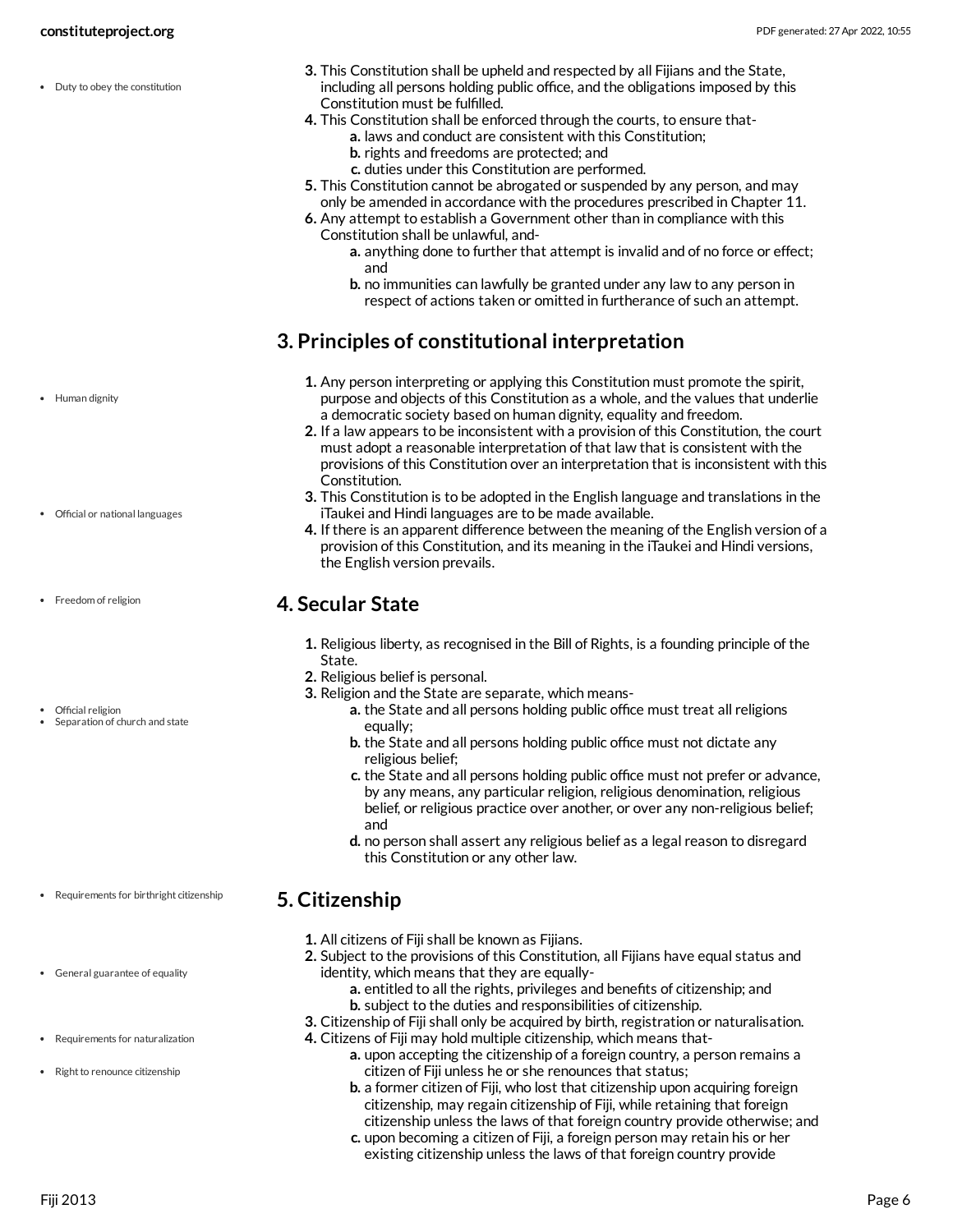- Requirements for naturalization
- Restrictions on entry or exit
- Protection of stateless persons
- Right to renounce citizenship

• Binding effect of const rights

- Conditions for revoking citizenship
- <span id="page-6-0"></span>**CHAPTER 2. BILL OF RIGHTS**

registration or naturalisation;

### <span id="page-6-1"></span>**6. Application**

**4. c.** otherwise.

**5.** A written law shall prescribe-

citizenship.

**1.** This Chapter binds the legislative, executive and judicial branches of government at all levels, and every person performing the functions of any public office.

**a.** the conditions upon which citizenship of Fiji may be acquired and the conditions upon which a person may become a citizen of Fiji; **b.** procedures relating to the making of applications for citizenship by

**e.** rules for the calculation of periods of a person's lawful presence in Fiji for

**f.** provisions relating to the renunciation and deprivation of citizenship; and

**g.** such other matters as are necessary to regulate the granting of

**c.** conditions relating to the right to enter and reside in Fiji;

**d.** provisions for the prevention of statelessness;

the purpose of determining citizenship;

- **2.** The State and every person holding public office must respect, protect, promote and fulfil the rights and freedoms recognised in this Chapter.
- **3.** A provision of this Chapter binds a natural or legal person, taking into account**a.** the nature of the right or freedom recognised in that provision; and **b.** the nature of any restraint or duty imposed by that provision.
- **4.** A legal person has the rights and freedoms recognised in this Chapter, to the extent required by the nature of the right or freedom, and the nature of the particular legal person.
- **5.** The rights and freedoms set out in this Chapter apply according to their tenor and may be limited by
	- **a.** limitations expressly prescribed, authorised or permitted (whether by or under a written law) in relation to a particular right or freedom in this Chapter;
	- **b.** limitations prescribed or set out in, or authorised or permitted by, other provisions of this Constitution; or
	- **c.** limitations which are not expressly set out or authorised (whether by or under a written law) in relation to a particular right or freedom in this Chapter, but which are necessary and are prescribed by a law or provided under a law or authorised or permitted by a law or by actions taken under the authority of a law.
- **6.** Subject to the provisions of this Constitution, this Chapter applies to all laws in force at the commencement of this Constitution.
- **7.** Subject to the provisions of this Constitution, laws made, and administrative and judicial actions taken, after the commencement of this Constitution, are subject to the provisions of this Chapter.
- **8.** To the extent that it is capable of doing so, this Chapter extends to things done or actions taken outside Fiji.

### <span id="page-6-2"></span>**7. Interpretation of this Chapter**

- **1.** In addition to complying with section 3, when interpreting and applying this Chapter, a court, tribunal or other authority
	- **a.** must promote the values that underlie a democratic society based on human dignity, equality and freedom; and
	- **b.** may, if relevant, consider international law, applicable to the protection of the rights and freedoms in this Chapter.
- **2.** This Chapter does not deny, or prevent the recognition of, any other right or freedom recognised or conferred by common law or written law, except to the extent that it is inconsistent with this Chapter.
- **3.** A law that limits a right or freedom set out in this Chapter is not invalid solely because the law exceeds the limits imposed by this Chapter if the law is
- Human dignity
- International law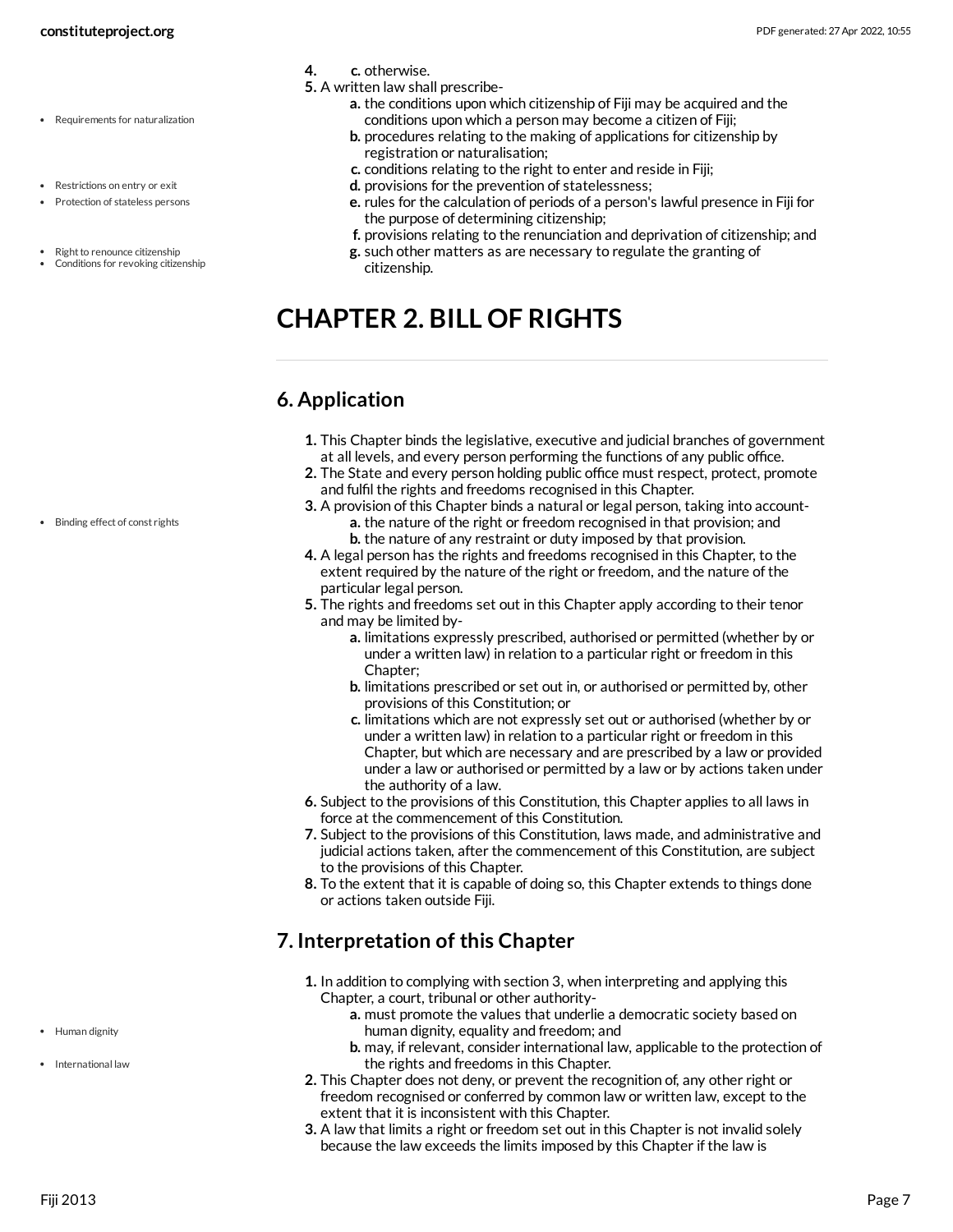- **3.** reasonably capable of a more restricted interpretation that does not exceed those limits, and in that case, the law must be construed in accordance with the more restricted interpretation.
- **4.** When deciding any matter according to common law, a court must apply and, where necessary, develop common law in a manner that respects the rights and freedoms recognised in this Chapter.
- **5.** In considering the application of this Chapter to any particular law, a court must interpret this Chapter contextually, having regard to the content and consequences of the law, including its impact upon individuals or groups of individuals.

### <span id="page-7-0"></span>**8. Right to life**

Every person has the right to life, and a person must not be arbitrarily deprived of life.

### <span id="page-7-1"></span>**9. Right to personal liberty**

- **1.** A person must not be deprived of personal liberty except
	- **a.** for the purpose of executing the sentence or order of a court, whether handed down or made in Fiji or elsewhere, in respect of an offence of which the person had been convicted;
	- **b.** for the purpose of executing an order of a court punishing the person for contempt of the court or of another court or tribunal;
	- **c.** for the purpose of executing an order of a court made to secure the fulfilment of an obligation imposed on the person by law;
	- **d.** for the purpose of bringing the person before a court in execution of an order of a court;
	- **e.** if the person is reasonably suspected of having committed an offence;
	- **f.** with the consent of the person's parent or lawful guardian or upon an order made by a court, for the purpose of the person's education or welfare during any period ending not later than the date of his or her 18th birthday;
	- **g.** for the purpose of preventing the spread of an infectious or contagious disease;
	- **h.** for the purpose of the person's care or treatment or for the protection of the community if he or she is, or is reasonably suspected to be, of unsound mind, addicted to drugs or alcohol, or a vagrant; or
	- **i.** for the purpose of preventing the unlawful entry of the person into Fiji or of effecting the expulsion, extradition or other lawful removal of the person from Fiji.
- **2.** Subsection (1)(c) does not permit a court to make an order depriving a person of personal liberty on the ground of failure to pay maintenance or a debt, fine or tax, unless the court considers that the person has wilfully refused to pay despite having the means to do so.
- **3.** If a person is detained pursuant to a measure authorised under a state of emergency
	- **a.** the person must, as soon as is reasonably practicable and in any event within 7 days after the start of the detention, be given a statement in writing, in a language that the person understands, specifying the grounds of the detention;
	- **b.** the person must be given the opportunity to communicate with, and to be visited by
		- **i.** his or her spouse, partner or next-of-kin;
		- **ii.** a legal practitioner;
		- **iii.** a religious counsellor or a social worker; and
		- **iv.** a medical practitioner;
	- **c.** the person must be given reasonable facilities to consult with a legal practitioner of his or her choice;
	- **d.** the detention must, within one month and thereafter at intervals of not more than one month, be reviewed by a court; and
	- **e.** at any review by a court, the person may appear in person or be represented by a legal practitioner.
- **4.** At any review of the detention under subsection (3), the court may make such orders as to the continued detention of the person.

• Right to life

- Drugs, alcohol, and illegal substances
- Extradition procedure
- Power to deport citizens Restrictions on entry or exit
- Rights of debtors
- Emergency provisions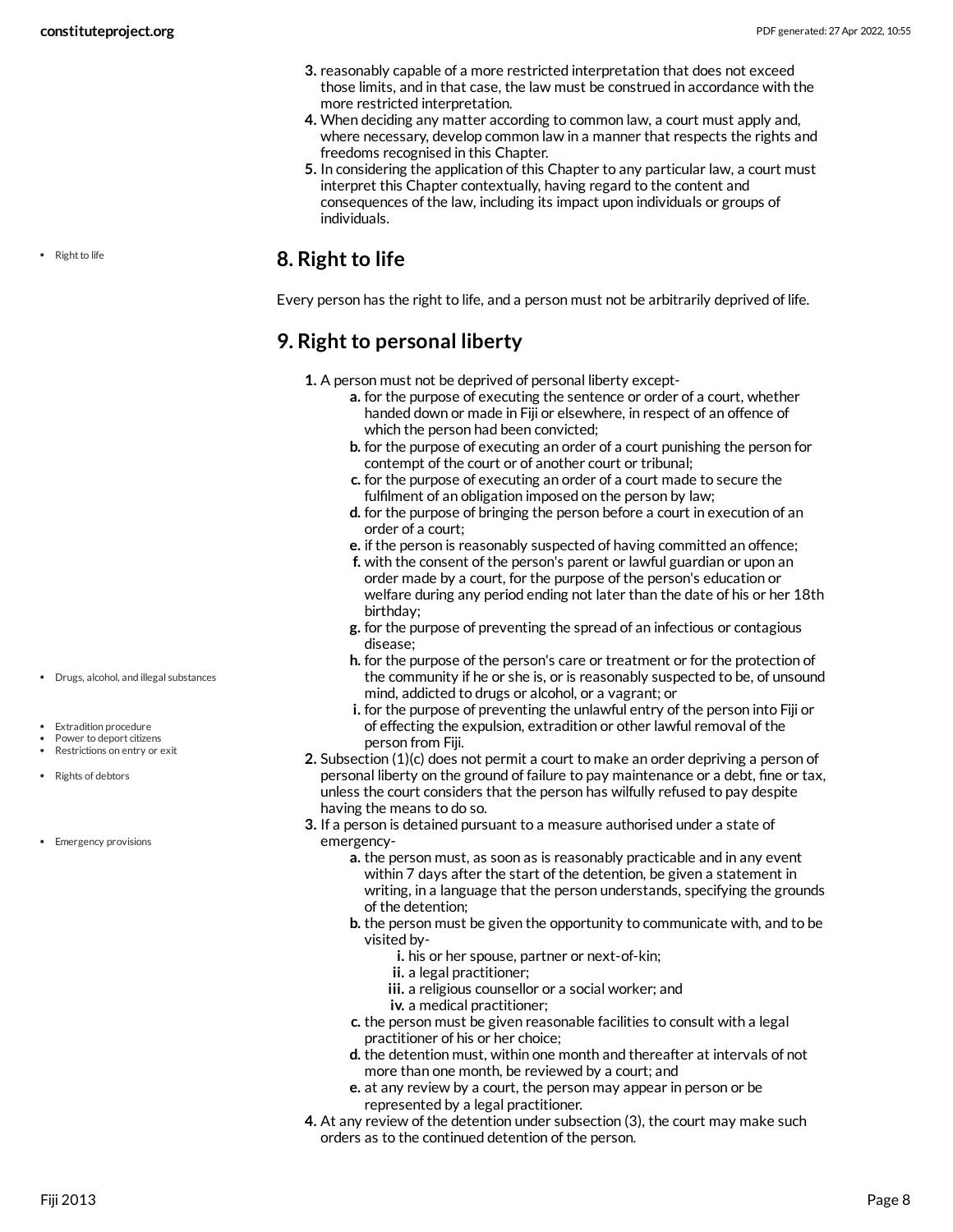### <span id="page-8-0"></span>**10. Freedom from slavery, servitude, forced labour and human trafficking**

- **1.** A person must not be held in slavery or servitude, or subjected to forced labour or human trafficking.
- **2.** In this section, "forced labour" does not include
	- **a.** labour required in consequence of a sentence or order of a court: **b.** labour reasonably required of a person serving a term of imprisonment,
	- whether or not required for the hygiene or maintenance of the prison; or **c.** labour required of a member of a disciplined force as part of his or her
	- duties.

### <span id="page-8-1"></span>**11. Freedom from cruel and degrading treatment**

- **1.** Every person has the right to freedom from torture of any kind, whether physical, mental or emotional, and from cruel, inhumane, degrading or disproportionately severe treatment or punishment.
- **2.** Every person has the right to security of the person, which includes the right to be free from any form of violence from any source, at home, school, work or in any other place.
- **3.** Every person has the right to freedom from scientific or medical treatment or procedures without an order of the court or without his or her informed consent, or if he or she is incapable of giving informed consent, without the informed consent of a lawful guardian.

### <span id="page-8-2"></span>**12. Freedom from unreasonable search and seizure**

- **1.** Every person has the right to be secure against unreasonable search of his or her person or property and against unreasonable seizure of his or her property.
- **2.** Search or seizure is not permissible otherwise than under the authority of the law.

### <span id="page-8-3"></span>**13. Rights of arrested and detained persons**

- **1.** Every person who is arrested or detained has the right
	- **a.** to be informed promptly, in a language that he or she understands, of
		- **i.** the reason for the arrest or detention and the nature of any charge that may be brought against that person;
		- **ii.** the right to remain silent; and
		- **iii.** the consequences of not remaining silent;
	- **b.** to remain silent;
	- **c.** to communicate with a legal practitioner of his or her choice in private in the place where he or she is detained, to be informed of that right promptly and, if he or she does not have sufficient means to engage a legal practitioner and the interests of justice so require, to be given the services of a legal practitioner under a scheme for legal aid by the Legal Aid Commission;
	- **d.** not to be compelled to make any confession or admission that could be used in evidence against that person;
	- **e.** to be held separately from persons who are serving a sentence, and in the case of a child, to be kept separate from adults unless that is not in the best interests of the child;
	- **f.** to be brought before a court as soon as reasonably possible, but in any case not later than 48 hours after the time of arrest, or if that is not reasonably possible, as soon as possible thereafter;
	- **g.** at the first court appearance, to be charged or informed of the reasons for the detention to continue, or to be released;
	- **h.** to be released on reasonable terms and conditions, pending a charge or trial, unless the interests of justice otherwise require;
	- **i.** to challenge the lawfulness of the detention in person before a court and, if the detention is unlawful, to be released;
- Prohibition of cruel treatment Prohibition of torture
- 
- Reference to science
- Regulation of evidence collection

- Protection from self-incrimination
- \* **Prial in native language of accused restraint**
- Protection from self-incrimination
- Right to counsel
- Privileges for juveniles in criminal process
- Protection from unjustified restraint
- Right to pre-trial release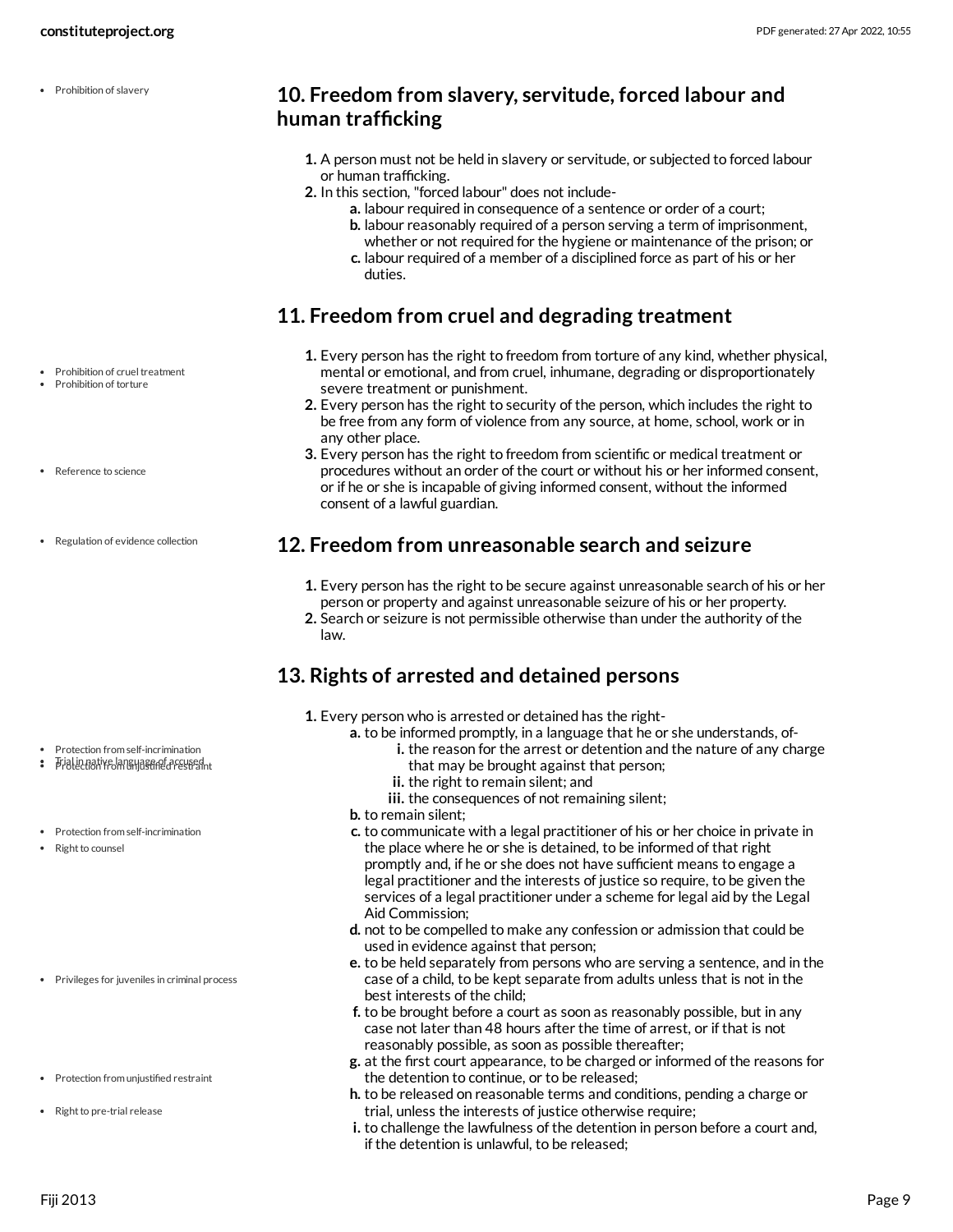- Human dignity
- Trial in native language of accused

- International law
- Protection from ex post facto laws
- Principle of no punishment without law<br>Prohibition of double jeopardy
- Presumption of innocence in trials
- Trial in native language of accused
- Right to examine evidence/witnesses
- Right to counsel
- Right to examine evidence/witnesses
- Right to public trial
- Right to speedy trial

- Trial in native language of accused
- Protection from self-incrimination
- Regulation of evidence collection
- Right to examine evidence/witnesses
- $\cdot$  Right to appeal judicial decisions
- Trial in native language of accused
- **1. j.** to conditions of detention that are consistent with human dignity, including at least the opportunity to exercise regularly and the provision, at State expense, of adequate accommodation, nutrition, and medical treatment; and
	- **k.** to communicate with, and be visited by,
		- **i.** his or her spouse, partner or next-of-kin; and
		- **ii.** a religious counsellor or a social worker.
- **2.** Whenever this section requires information to be given to a person, that information must be given simply and clearly in a language that the person understands.
- **3.** A person who is deprived of liberty by being detained, held in custody or imprisoned under any law retains all the rights and freedoms set out in this Chapter, except to the extent that any particular right or freedom is incompatible with the fact of being so deprived of liberty.

### <span id="page-9-0"></span>**14. Rights of accused persons**

- **1.** A person shall not be tried for
	- **a.** any act or omission that was not an offence under either domestic or international law at the time it was committed or omitted; or
	- **b.** an offence in respect of an act or omission for which that person has previously been either acquitted or convicted.
- **2.** Every person charged with an offence has the right
	- **a.** to be presumed innocent until proven guilty according to law;
	- **b.** to be informed in legible writing, in a language that he or she understands, of the nature of and reasons for the charge;
	- **c.** to be given adequate time and facilities to prepare a defence, including if he or she so requests, a right of access to witness statements;
	- **d.** to defend himself or herself in person or to be represented at his or her own expense by a legal practitioner of his or her own choice, and to be informed promptly of this right or, if he or she does not have sufficient means to engage a legal practitioner and the interests of justice so require, to be given the services of a legal practitioner under a scheme for legal aid by the Legal Aid Commission, and to be informed promptly of this right;
	- **e.** to be informed in advance of the evidence on which the prosecution intends to rely, and to have reasonable access to that evidence;
	- **f.** to a public trial before a court of law, unless the interests of justice otherwise require;
	- **g.** to have the trial begin and conclude without unreasonable delay;
	- **h.** to be present when being tried, unless
		- **i.** the court is satisfied that the person has been served with a summons or similar process requiring his or her attendance at the trial, and has chosen not to attend; or
		- **ii.** the conduct of the person is such that the continuation of the proceedings in his or her presence is impracticable and the court has ordered him or her to be removed and the trial to proceed in his or her absence;
	- **i.** to be tried in a language that the person understands or, if that is not practicable, to have the proceedings interpreted in such a language at State expense;
	- **j.** to remain silent, not to testify during the proceedings, and not to be compelled to give self-incriminating evidence, and not to have adverse inference drawn from the exercise of any of these rights;
	- **k.** not to have unlawfully obtained evidence adduced against him or her unless the interests of justice require it to be admitted;
	- **l.** to call witnesses and present evidence, and to challenge evidence presented against him or her;
	- **m.** to a copy of the record of proceedings within a reasonable period of time and on payment of a reasonably prescribed fee;
	- **n.** to the benefit of the least severe of the prescribed punishments if the prescribed punishment for the offence has been changed between the time the offence was committed and the time of sentencing; and **o.** of appeal to, or review by, a higher court.
- **3.** Whenever this section requires information to be given to a person, that information must be given as simply and clearly as practicable, in a language that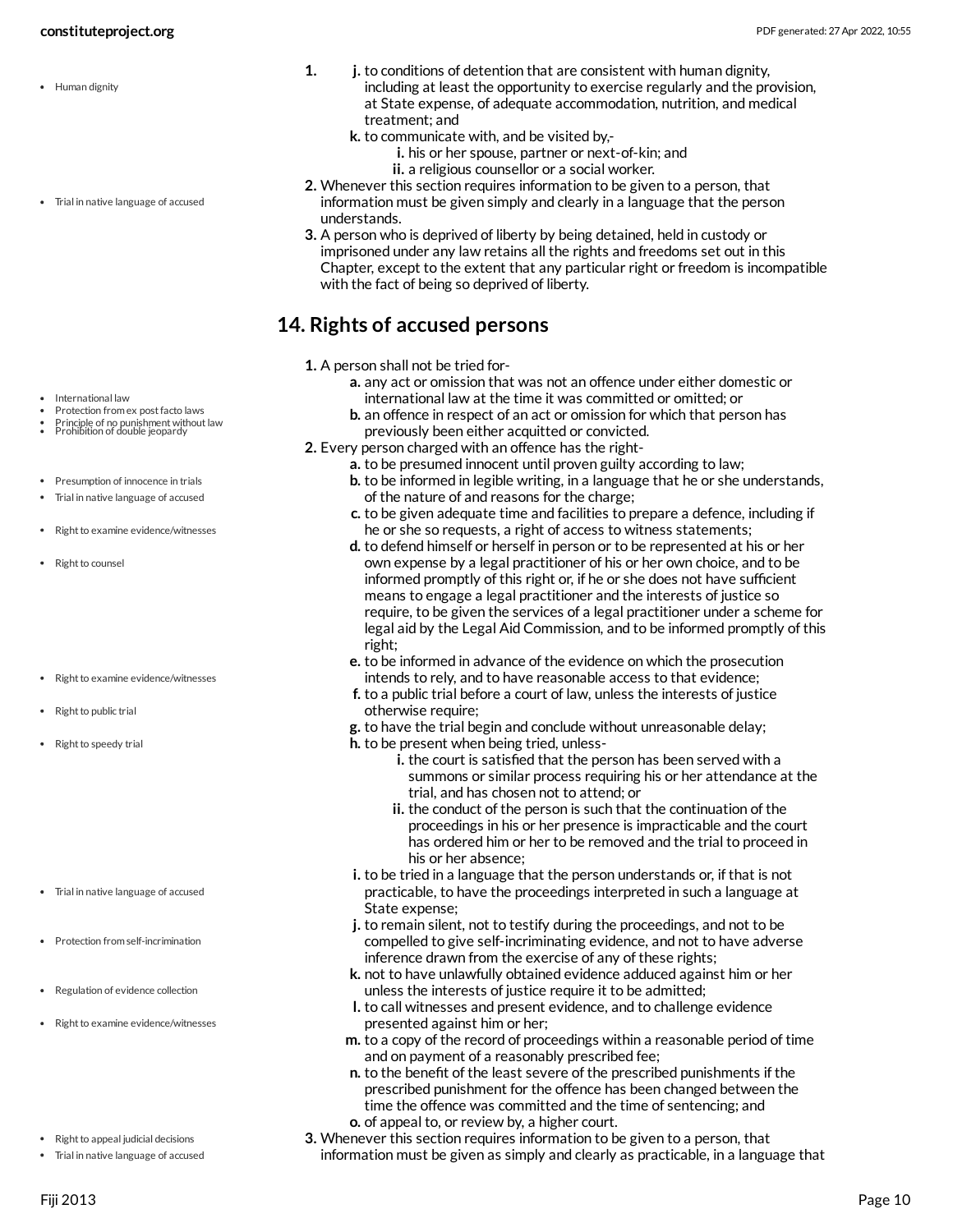- **3.** the person understands.
- **4.** A law is not inconsistent with subsection (1)(b) to the extent that it
	- **a.** authorises a court to try a member of a disciplined force for a criminal offence despite his or her trial and conviction or acquittal under a disciplinary law; and
	- **b.** requires the court, in passing sentence, to take into account any punishment awarded against the member under the disciplinary law.

### <span id="page-10-0"></span>**15. Access to courts or tribunals**

- Right to fair trial
- Establishment of military courts
- Privileges for juveniles in criminal process
- Trial in native language of accused
- Trial in native language of accused
- Trial in native language of accused

- Regulation of evidence collection
- Ultra-vires administrative actions
- **1.** Every person charged with an offence has the right to a fair trial before a court of law.
- **2.** Every party to a civil dispute has the right to have the matter determined by a court of law or if appropriate, by an independent and impartial tribunal.
- **3.** Every person charged with an offence and every party to a civil dispute has the right to have the case determined within a reasonable time.
- **4.** The hearings of courts (other than military courts) and tribunals established by law must be open to the public unless the interests of justice require otherwise.
- **5.** Subsection (4) does not prevent
	- **a.** the making of laws relating to the trials of children, or to the determination of family or domestic disputes, in a closed court; or
		- **b.** the exclusion by a court or tribunal from particular proceedings (except the announcement of the decision of the court or tribunal) of a person other than parties and their legal representatives if a law empowers it to do so in the interests of justice, public morality, the welfare of children, personal privacy, national security, public safety or public order.
- **6.** Every person charged with an offence, every party to civil proceedings, and every witness in criminal or civil proceedings has the right to give evidence and to be questioned in a language that he or she understands.
- **7.** Every person charged with an offence and every party to civil proceedings has the right to follow the proceedings in a language that he or she understands.
- **8.** To give effect to the rights referred to in subsections (6) and (7), the court or tribunal concerned must, when the interests of justice so require, provide, without cost to the person concerned, the services of an interpreter or of a person competent sign language.
- **9.** If a child is called as a witness in criminal proceedings, arrangements for the taking of the child's evidence must have due regard to the child's age.
- **10.** The State, through law and other measures, must provide legal aid through the Legal Aid Commission to those who cannot afford to pursue justice on the strength of their own resources, if injustice would otherwise result.
- **11.** If any fee is required to access a court or tribunal, it must be reasonable and must not impede access to justice.
- **12.** In any proceedings, evidence obtained in a manner that infringes any right in this Chapter, or any other law, must be excluded unless the interests of justice require it to be admitted.

### <span id="page-10-1"></span>**16. Executive and administrative justice**

- **1.** Subject to the provisions of this Constitution and such other limitations as may be prescribed by law
	- **a.** every person has the right to executive or administrative action that is lawful, rational, proportionate, procedurally fair, and reasonably prompt;
	- **b.** every person who has been adversely affected by any executive or administrative action has the right to be given written reasons for the action; and
	- **c.** any executive or administrative action may be reviewed by a court, or if appropriate, another independent and impartial tribunal, in accordance with law.
- **2.** The rights mentioned in subsection (1) shall not be exercised against any company registered under a law governing companies.
- **3.** This section shall not have retrospective effect, and shall only apply to executive and administrative actions taken after the first sitting of the first Parliament elected under this Constitution.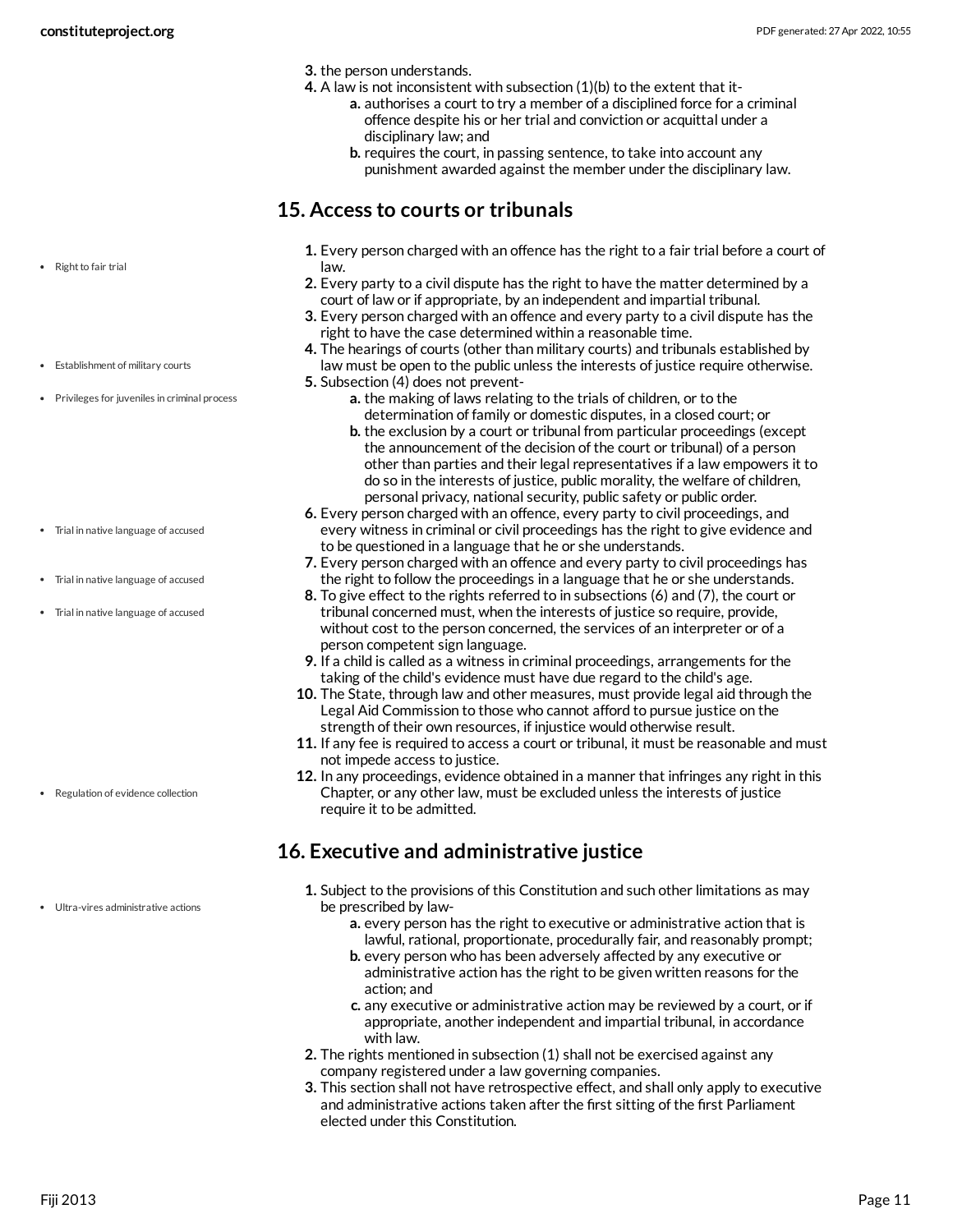- Freedom of opinion/thought/conscience
- Freedom of expression
- Freedom of press
- Right to academic freedom
- Reference to science

• Right to protect one's reputation

- Telecommunications
- Freedom of assembly

• Freedom of association

Right of petition

### <span id="page-11-0"></span>**17. Freedom of speech, expression and publication**

- **1.** Every person has the right to freedom of speech, expression, thought, opinion and publication, which includes
	- **a.** freedom to seek, receive and impart information, knowledge and ideas;
	- **b.** freedom of the press, including print, electronic and other media;
	- **c.** freedom of imagination and creativity; and
	- **d.** academic freedom and freedom of scientific research.
- **2.** Freedom of speech, expression, thought, opinion and publication does not protect
	- **a.** propaganda for war;
	- **b.** incitement to violence or insurrection against this Constitution; or
	- **c.** advocacy of hatred that
		- **i.** is based on any prohibited ground of discrimination listed or prescribed under section 26; and
		- **ii.** constitutes incitement to cause harm.
- **3.** To the extent that it is necessary, a law may limit, or may authorise the limitation
	- of, the rights and freedoms mentioned in subsection (1) in the interests of**a.** national security, public safety, public order, public morality, public health
		- or the orderly conduct of elections; **b.** the protection or maintenance of the reputation, privacy, dignity, rights or freedoms of other persons, including
			- **i.** the right to be free from hate speech, whether directed against individuals or groups; and
			- **ii.** the rights of persons injured by inaccurate or offensive media reports to have a correction published on reasonable conditions established by law;
		- **c.** preventing the disclosure, as appropriate, of information received in confidence;
		- **d.** preventing attacks on the dignity of individuals, groups of individuals or respected offices or institutions in a manner likely to promote ill will between ethnic or religious groups or the oppression of, or discrimination against, any person or group of persons;
		- **e.** maintaining the authority and independence of the courts;
		- **f.** imposing restrictions on the holders of public offices;
		- **g.** regulating the technical administration of telecommunications; or
		- **h.** making provisions for the enforcement of media standards and providing for the regulation, registration and conduct of media organisations.
- **4.** In this section, "hate speech" means an expression in whatever form that encourages, or has the effect of encouraging discrimination on a ground listed or prescribed under section 26.

### <span id="page-11-1"></span>**18. Freedom of assembly**

- **1.** Every person has the right, peaceably and unarmed, to assemble, demonstrate, picket and to present petitions.
- **2.** To the extent that it is necessary, a law may limit, or may authorise the limitation of, the right mentioned in subsection (1)
	- **a.** in the interests of national security, public safety, public order, public morality, public health or the orderly conduct of elections;
	- **b.** for the purpose of protecting the rights and freedoms of others; or
	- **c.** for the purpose of imposing restrictions on the holders of public offices.

### <span id="page-11-2"></span>**19. Freedom of association**

- **1.** Every person has the right to freedom of association.
- **2.** A law may limit, or may authorise the limitation of, the right mentioned in subsection (1)
	- **a.** in the interests of national security, public safety, public order, public morality, public health or the orderly conduct of elections;
	- **b.** for the purpose of protecting the rights and freedoms of others;
	- **c.** for the purpose of imposing restrictions on the holders of public offices;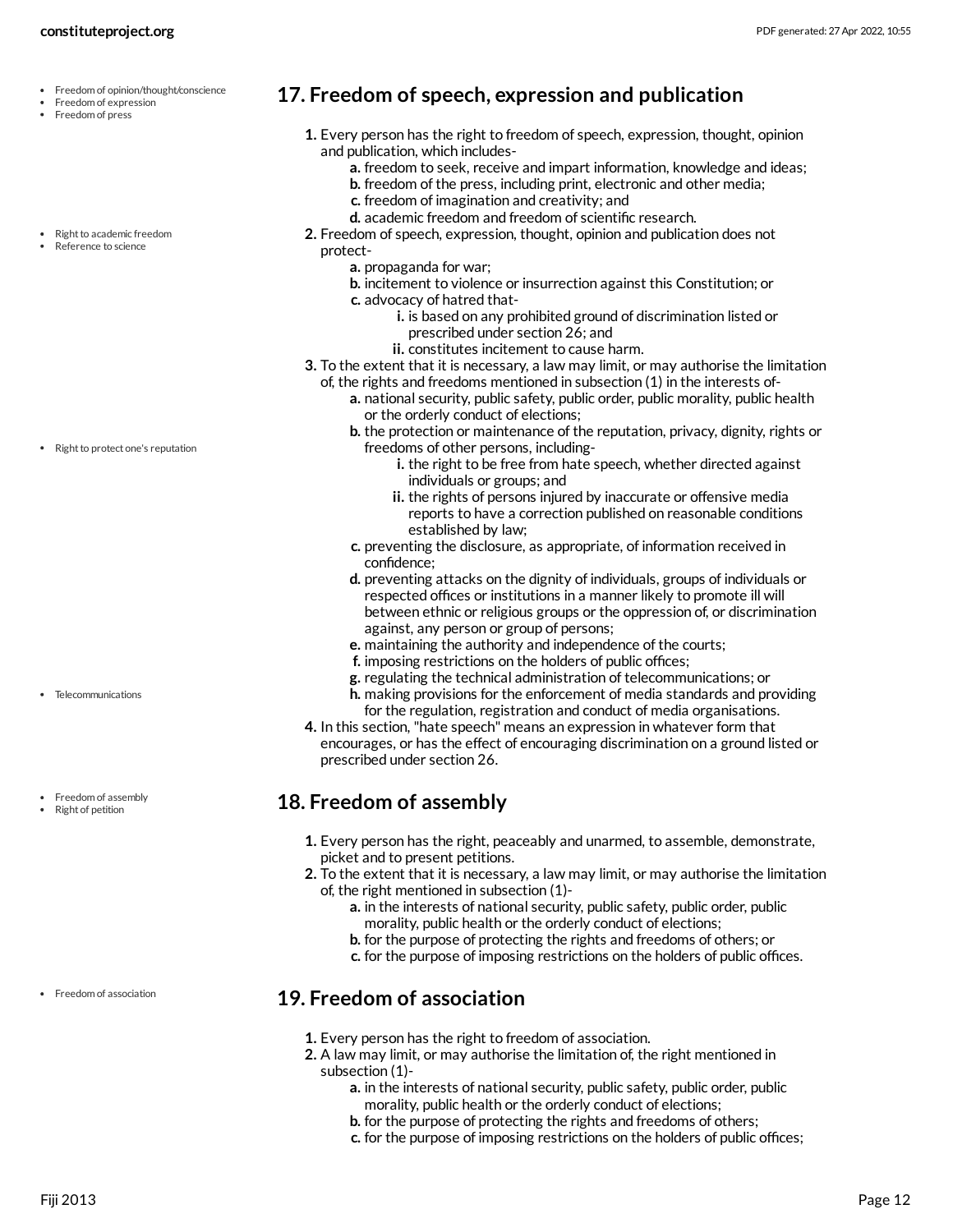- **2. d.** for the purpose of regulating trade unions, or any federation, congress, council or affiliation of trade unions, or any federation, congress, council or affiliation of employers;
	- **e.** for the purposes of regulating collective bargaining processes, providing mechanisms for the resolution of employment disputes and grievances, and regulating strikes and lockouts; or
	- **f.** for the purpose of regulating essential services and industries, in the overall interests of the Fijian economy and the citizens of Fiji.

### <span id="page-12-0"></span>**20. Employment relations**

- **1.** Every person has the right to fair employment practices, including humane treatment and proper working conditions.
- **2.** Every worker has the right to form or join a trade union, and participate in its activities and programmes.
- **3.** Every employer has the right to form or join an employer's' organisation, and to participate in its activities and programmes.
- **4.** Trade unions and employers have the right to bargain collectively.
- **5.** A law may limit, or may authorise the limitation of, the rights mentioned in this section
	- **a.** in the interests of national security, public safety, public order, public morality, public health or the orderly conduct of elections;
	- **b.** for the purposes of protecting the rights and freedoms of others;
	- **c.** for the purposes of imposing restrictions on the holders of public offices;
	- **d.** for the purposes of regulating trade unions, or any federation, congress, council or affiliation of trade unions, or any federation, congress, council or affiliation of employers;
	- **e.** for the purposes of regulating collective bargaining processes, providing mechanisms for the resolution of employment disputes and grievances, and regulating strikes and lockouts; or
	- **f.** for the purposes of regulating essential services and industries, in the overall interests of the Fijian economy and the citizens of Fiji.

### <span id="page-12-1"></span>**21. Freedom of movement and residence**

- **1.** Every person has the right to freedom of movement.
- **2.** Every citizen has the right to apply for and be issued a passport or similar travel document, in accordance with any condition prescribed by written law.
- **3.** Every citizen, and every other person lawfully in Fiji, has the right to move freely throughout Fiji and the right to leave Fiji.
- **4.** Every citizen, and every other person who has a right to reside in Fiji, has the right to reside in any part of Fiji.
- **5.** Every person who is not a citizen but is lawfully in Fiji has the right not to be expelled from Fiji except pursuant to an order of a court or a decision of the Minister responsible for immigration on a ground prescribed by law.
- **6.** A law, or anything done under the authority of a law, is not inconsistent with the rights granted by this section to the extent that the law
	- **a.** provides for the detention of the person or enables a restraint to be placed on the person's movements, whether
		- **i.** for the purpose of ensuring his or her appearance before a court for trial or other proceedings;
		- **ii.** in consequence of his or her conviction for an offence; or
		- **iii.** for the purpose of protecting another person from apprehended violence;
	- **b.** provides for a person who is a non-citizen to be detained or restrained as a consequence of his or her arrival in Fiji without the prescribed entry documentation;
	- **c.** provides for the extradition, on the order of the High Court, of a person from Fiji;
	- **d.** provides for the removal from Fiji, on the order of the High Court, of any child who had previously been unlawfully removed from another country, for the purpose of restoring the child to the lawful custody of his or her parent or lawful guardian;
	- **e.** provides for the removal from Fiji of a person who is not a citizen for the purpose of enabling the person to serve a sentence of imprisonment in the
- Right to safe work environment
- Right to join trade unions

• Freedom of movement

• Power to deport citizens

- Restrictions on entry or exit
- Extradition procedure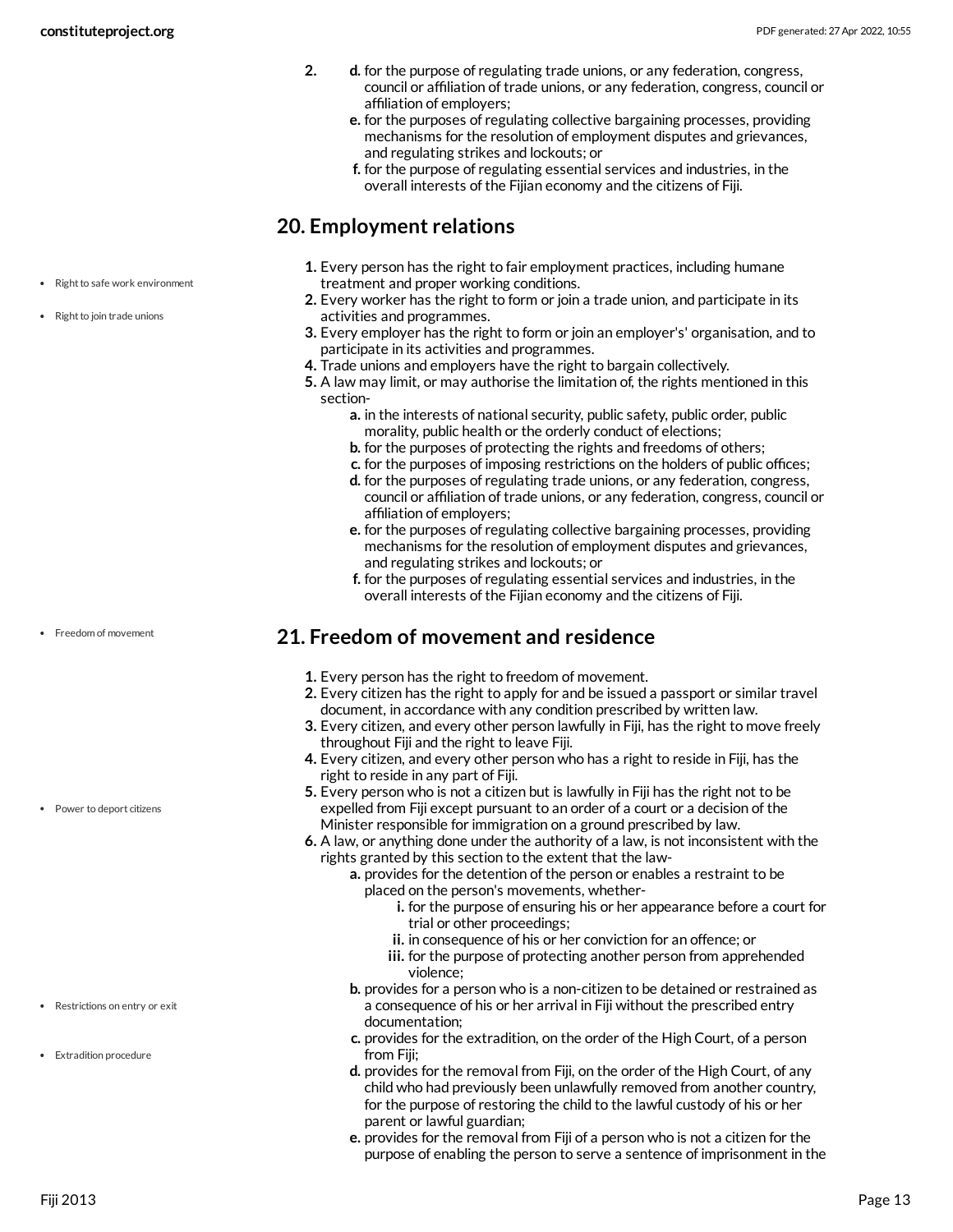- **6. e.** country of the person's citizenship in relation to a criminal offence of which he or she has been convicted in Fiji; or
	- **f.** regulates, controls or prohibits the entry of persons on to land or property owned or occupied by others.
- **7.** To the extent that it is necessary, a law may limit, or may authorise the limitation of, the rights mentioned in this section
	- **a.** in the interests of national security, public safety, public order, public morality, public health or the orderly conduct of elections;
	- **b.** for the purpose of protecting the rights and freedoms of others;
	- **c.** for the purpose of protecting the ecology of any area;
	- **d.** for the purpose of imposing a restriction on the person that is reasonably required to secure the fulfilment of an obligation imposed on the person by law; or
	- **e.** for the purpose of imposing reasonable restrictions on the holders of public offices as part of the terms and conditions of their employment.
- **8.** Section 9(3) and (4) apply to a person whose right to freedom of movement is restricted pursuant to a measure authorised under a state of emergency in the same way as they apply to a person detained pursuant to such a measure.

### <span id="page-13-0"></span>**22. Freedom of religion, conscience and belief**

- **1.** Every person has the right to freedom of religion, conscience and belief.
- **2.** Every person has the right, either individually or in community with others, in private or in public, to manifest and practise their religion or belief in worship, observance, practice or teaching.
- **3.** Every person has the right not to be compelled to
	- **a.** act in any manner that is contrary to the person's religion or belief; or **b.** take an oath, or take an oath in a manner, that
		- **i.** is contrary to the person's religion or belief; or
		- **ii.** requires the person to express a belief that the person does not hold.
- **4.** Every religious community or denomination, and every cultural or social community, has the right to establish, maintain and manage places of education whether or not it receives financial assistance from the State, provided that the educational institution maintains any standard prescribed by law.
- **5.** In exercising its rights under subsection (4), a religious community or denomination has the right to provide religious instruction as part of any education that it provides, whether or not it receives financial assistance from the State for the provision of that education.
- **6.** Except with his or her consent or, in the case of a child, the consent of a parent or lawful guardian, a person attending a place of education is not required to receive religious instruction or to take part in or attend a religious ceremony or observance if the instruction, ceremony or observance relates to a religion that is not his or her own or if he or she does not hold any religious belief.
- **7.** To the extent that it is necessary, the rights and freedoms set out in this section may be made subject to such limitations prescribed by law
	- **a.** to protect
		- **i.** the rights and freedoms of other persons; or
	- **ii.** public safety, public order, public morality or public health; or **b.** to prevent public nuisance.

### <span id="page-13-1"></span>**23. Political rights**

- **1.** Every citizen has the freedom to make political choices, and the right to
	- **a.** form or join a political party;
		- **b.** participate in the activities of, or recruit members for, a political party; and **c.** campaign for a political party, candidate or cause.
- **2.** Every citizen has the right to free, fair and regular elections for any elective institution or office established under this Constitution.
- **3.** Every citizen who has reached the age of 18 years has the right
	- **a.** to be registered as a voter;
	- **b.** to vote by secret ballot in any election or referendum under this Constitution;
	- **c.** to be a candidate for public office, or office within a political party of which the citizen is a member, subject to satisfying any qualifications for such an
- Emergency provisions
- Freedom of religion
- Freedom of opinion/thought/conscience

• Freedom of opinion/thought/conscience

- Secret ballot
- Claim of universal suffrage

 $\bullet$  Right to form political parties

- Restrictions on voting Referenda
-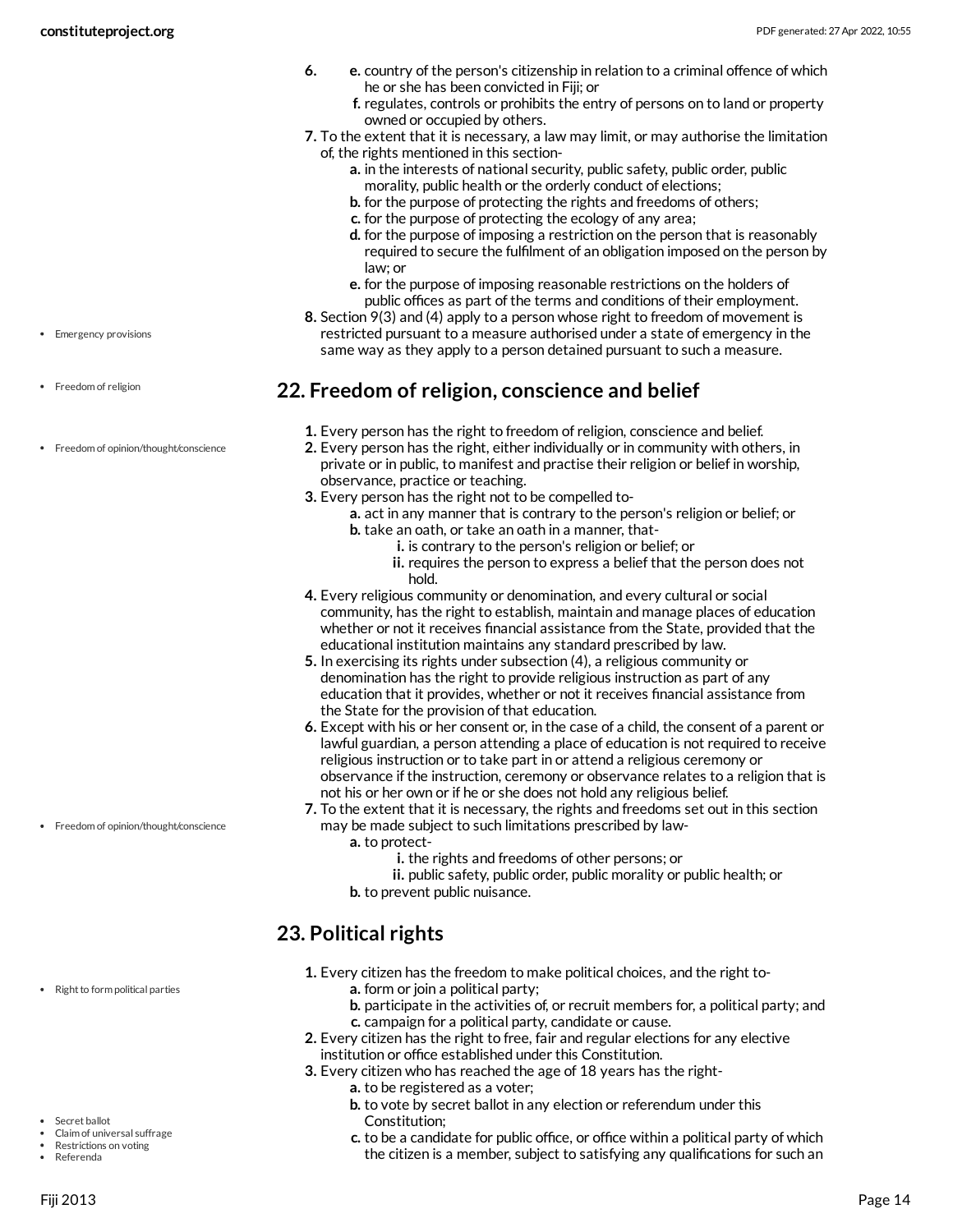- Restrictions on voting
- Restrictions on political parties
- **3. c.** office; and
	- **d.** if elected, to hold office.
- **4.** A law may limit, or may authorise the limitation of, the rights mentioned in this section
	- **a.** for the purpose of regulating the registration of voters, and prescribing persons who do not have or have ceased to have the right to be registered as a voter;
	- **b.** for the purpose of regulating the registration of political parties and prescribing persons who do not have the rights prescribed under subsection (1) and subsection (3)(c) and (d);
	- **c.** for the purpose of regulating persons who are not eligible to contest for a place in Parliament or in a public office, or an office within a political party; or
	- **d.** for the purpose of imposing restrictions on the holders of public offices (as defined in any such law) from the rights set out in this section.

### <span id="page-14-0"></span>**24. Right to privacy**

- **1.** Every person has the right to personal privacy, which includes the right to
	- **a.** confidentiality of their personal information;
	- **b.** confidentiality of their communications; and
	- **c.** respect for their private and family life.
- **2.** To the extent that it is necessary, a law may limit, or may authorise the limitation of, the rights set out in subsection (1).

### <span id="page-14-1"></span>**25. Access to information**

- **1.** Every person has the right of access to
	- **a.** information held by any public office; and
	- **b.** information held by another person and required for the exercise or protection of any legal right.
- **2.** Every person has the right to the correction or deletion of false or misleading information that affects that person.
- **3.** To the extent that it is necessary, a law may limit, or may authorise the limitation of, the rights set out in subsection (1), and may regulate the procedure under which information held by a public office may be made available.

### <span id="page-14-2"></span>**26. Right to equality and freedom from discrimination**

- **1.** Every person is equal before the law and has the right to equal protection, treatment and benefit of the law.
- **2.** Equality includes the full and equal enjoyment of all rights and freedoms recognised in this Chapter or any other written law.
- **3.** A person must not be unfairly discriminated against, directly or indirectly on the grounds of his or her
	- **a.** actual or supposed personal characteristics or circumstances, including race, culture, ethnic or social origin, colour, place of origin, sex, gender, sexual orientation, gender identity and expression, birth, primary language, economic or social or health status, disability, age, religion, conscience, marital status or pregnancy; or
	- **b.** opinions or beliefs, except to the extent that those opinions or beliefs involve harm to others or the diminution of the rights or freedoms of others,

or on any other ground prohibited by this Constitution.

- **4.** A law or an administrative action taken under a law may not directly or indirectly impose a limitation or restriction on any person on a prohibited ground.
- **5.** Every person has the right of access, membership or admission, without discrimination on a prohibited ground, to shops, hotels, lodging-houses, public restaurants, places of public entertainment, clubs, education institutions, public transportation services, taxis and public places.
- **6.** The proprietor of a place or service referred to in subsection (5) must facilitate reasonable access for persons with disabilities to the extent prescribed by law.

• Right to information

• Right to privacy

- Right to protect one's reputation
- General guarantee of equality
- Equality regardless of language
- Equality regardless of age
- Equality regardless of skin color
- Equality regardless of social status
- Equality regardless of financial status
- Equality regardless of gender
- Equality regardless of race
- Equality regardless of parentage
- Equality for persons with disabilities
- Equality regardless of creed or belief Equality regardless of origin
- Equality regardless of religion
- Equality regardless of sexual orientation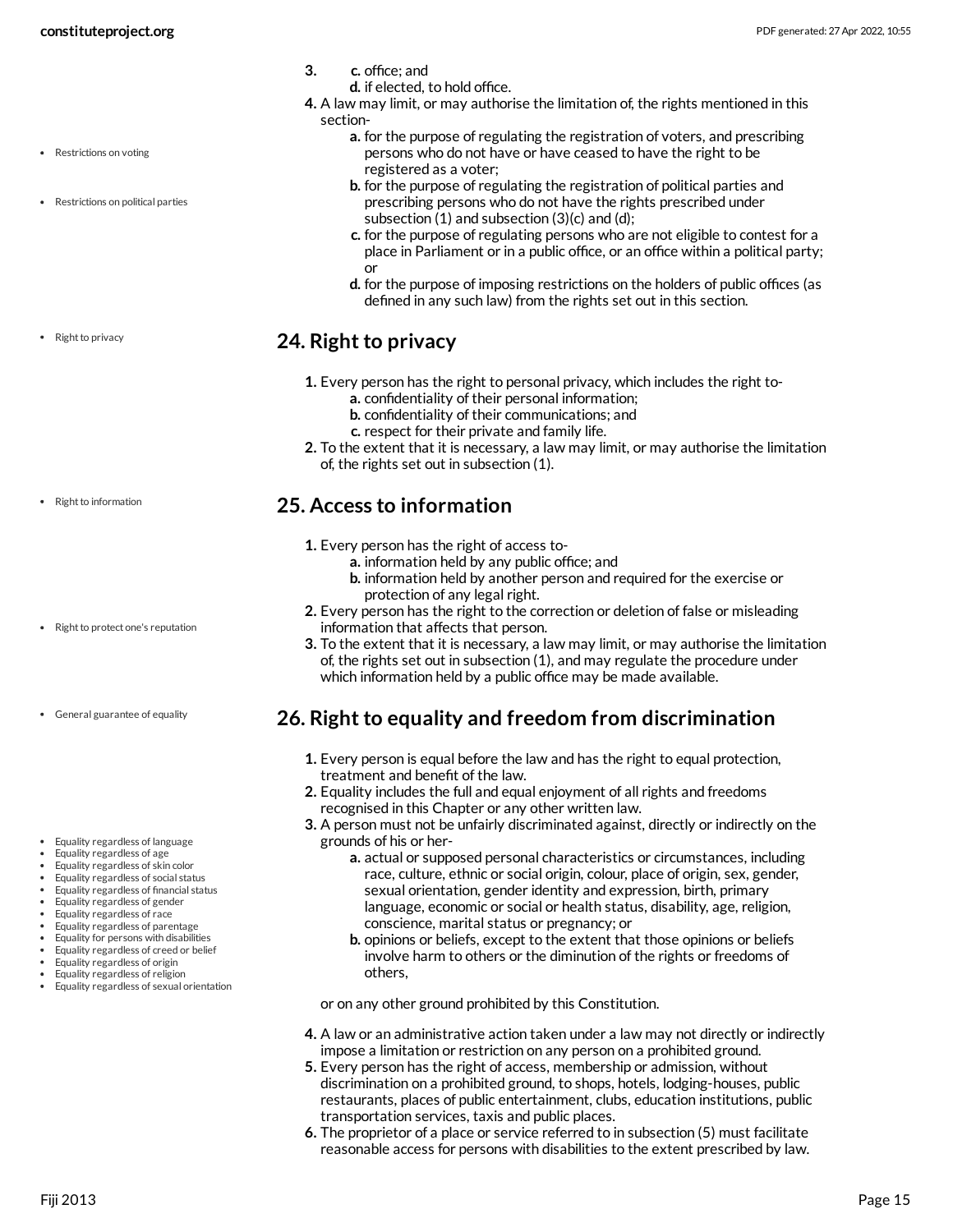- **7.** Treating one person differently from another on any of the grounds prescribed under subsection (3) is discrimination, unless it can be established that the difference in treatment is not unfair in the circumstances.
- **8.** A law, or an administrative action taken under a law, is not inconsistent with the rights mentioned in this section on the ground that it
	- **a.** appropriates revenues or other moneys for particular purposes;
	- **b.** imposes a retirement age on a person;
	- **c.** imposes a restriction on persons employed or engaged in a State service, or confers on them a privilege or advantage not imposed or conferred on other persons;
	- **d.** imposes restrictions on persons who are not citizens, or confers on them a privilege or advantage, not imposed or conferred on citizens;
	- **e.** makes provision with respect to adoption, marriage, devolution of property on death, and pension;
	- **f.** excludes persons from holding certain public offices; or
	- **g.** to the extent necessary and without infringing the rights or freedoms set out in any other section of this Chapter, gives effect to the communal ownership of iTaukei, Rotuman and Banaban lands and access to marine resources, or the bestowing of iTaukei, Rotuman and Banaban chiefly title or rank.

• Protection from expropriation

• Right to culture

### <span id="page-15-0"></span>**27. Freedom from compulsory or arbitrary acquisition of property**

- **1.** Every person has the right not to be deprived of property by the State other than in accordance with a written law referred to in subsection (2), and no law may permit arbitrary acquisition or expropriation of any interest in any property.
- **2.** A written law may authorise compulsory acquisition of property
	- **a.** when necessary for a public purpose; and
		- **b.** on the basis that the owner will be promptly paid the agreed compensation for the property, or failing agreement, just and equitable compensation as determined by a court or tribunal, after considering all relevant factors, including
			- **i.** the public purpose for which the property is being acquired;
			- **ii.** the history of its acquisition by the owner:
			- **iii.** the market value of the property;
			- **iv.** the interests of any person affected by the acquisition; and **v.** any hardship to the owner.
- **3.** Nothing contained in, or done under the authority of, a law is inconsistent with this section to the extent that the law makes provision for the acquisition of property by way of
	- **a.** taxation;
	- **b.** sequestration of bankrupt estates;
	- **c.** confiscation of the proceeds of crime;
	- **d.** penalty for breach of the law;
	- **e.** satisfaction of a mortgage, charge or lien; or
	- **f.** execution of a judgment of a court or tribunal.

### <span id="page-15-1"></span>**28. Rights of ownership and protection of iTaukei, Rotuman and Banaban lands**

- **1.** The ownership of all iTaukei land shall remain with the customary owners of that land and iTaukei land shall not be permanently alienated, whether by sale, grant, transfer or exchange, except to the State in accordance with section 27.
- **2.** Any iTaukei land acquired by the State for a public purpose after the commencement of this Constitution under section 27 or under any written law shall revert to the customary owners if the land is no longer required by the State.
- **3.** The ownership of all Rotuman land shall remain with the customary owners of that land and Rotuman land shall not be permanently alienated, whether by sale, grant, transfer or exchange, except to the State in accordance with section 27.
- **4.** Any Rotuman land acquired by the State for a public purpose after the commencement of this Constitution under section 27 or under any written law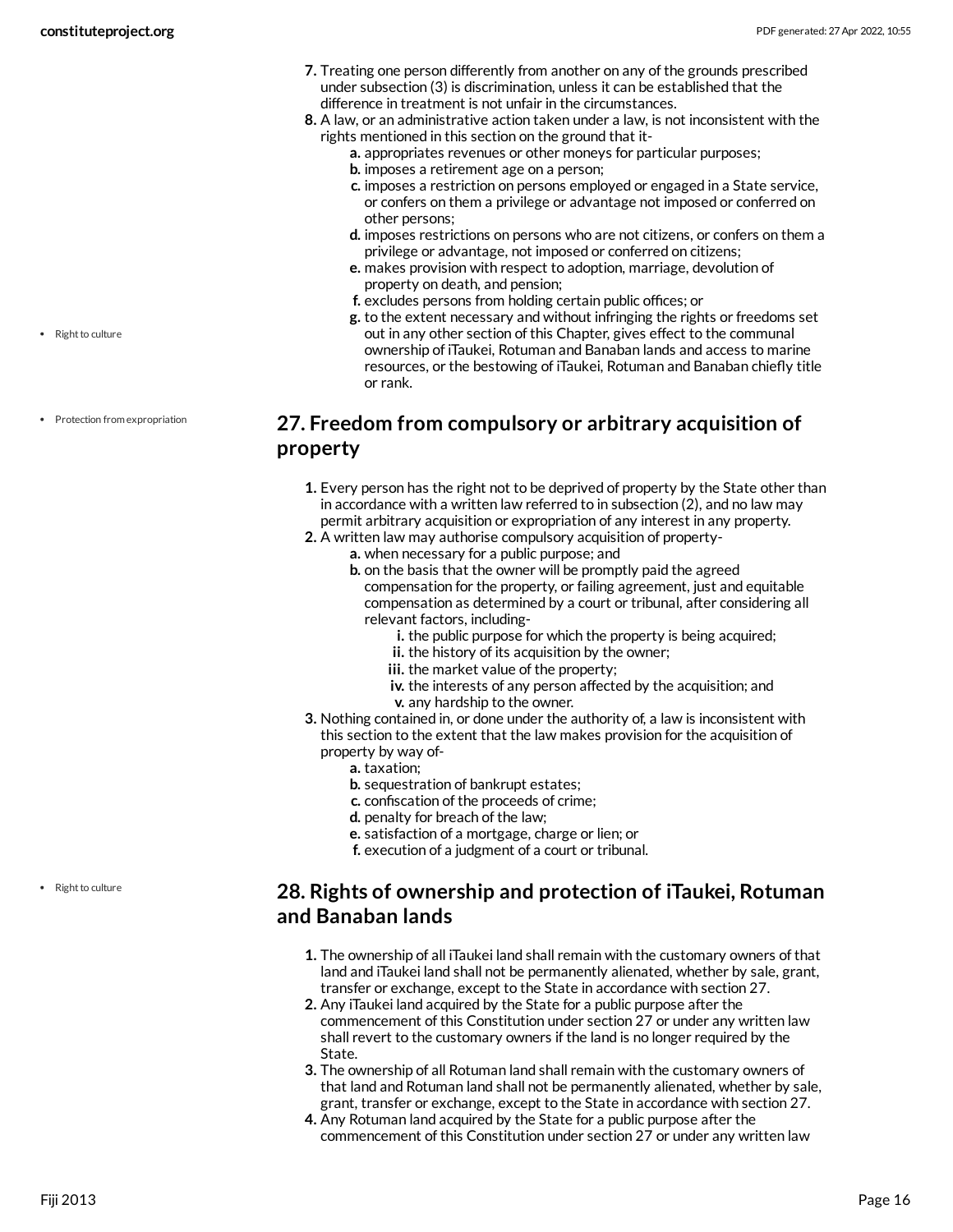- **4.** shall revert to the customary owners if the land is no longer required by the State.
- **5.** The ownership of all Banaban land shall remain with the customary owners of that land and Banaban land shall not be permanently alienated, whether by sale, grant, transfer or exchange, except to the State in accordance with section 27.
- **6.** Any Banaban land acquired by the State for a public purpose after the commencement of this Constitution under section 27 or under any written law shall revert to the customary owners if the land is no longer required by the State.

### <span id="page-16-0"></span>**29. Protection of ownership and interests in land**

- **1.** All ownership of land, and all rights and interests in land leases and land tenancies that existed immediately before the commencement of this Constitution shall continue to exist under this Constitution.
- **2.** No law shall be made to diminish or adversely affect the rights and interests in land leases and land tenancies, whether existing immediately before the commencement of this Constitution or made or issued after the commencement of this Constitution.
- **3.** All land lessees and land tenants have the right not to have their land leases or land tenancies terminated other than in accordance with their land leases or land tenancies.
- **4.** Parliament and Cabinet, through legislative and other measures, must ensure that all land leases and land tenancies provide a fair and equitable return to the landowners whilst protecting the rights of land lessees and land tenants, including security and protection of tenure of land leases and land tenancies and terms and conditions of land leases and land tenancies which must be just, fair and reasonable.
- **5.** All land that existed as freehold land immediately before the commencement of this Constitution shall remain as freehold land even if it is sold or purchased, unless it is sold to the State or is acquired by the State for a public purpose under section 27.
- **6.** For the purposes of this section-
	- "land leases" or "land tenancies" includes sub-leases, sub-tenancies and tenancies-at-will, but shall not include leases, agreements or tenancies for any building, structure or dwelling, whether used for residential, commercial, industrial or for tourism purposes, and shall not include any leases, agreements or tenancies for any fixture, equipment, plant or fittings on any land; and
	- "land lessees" or "land tenants" includes sub-lessees, sub-tenants or tenants- at-will of land leases or land tenancies.

### <span id="page-16-1"></span>**30. Right of landowners to fair share of royalties for extraction of minerals**

- **1.** All minerals in or under any land or water, are owned by the State, provided however, that the owners of any particular land (whether customary or freehold), or of any particular registered customary fishing rights shall be entitled to receive a fair share of royalties or other money paid to the State in respect of the grant by the State of rights to extract minerals from that land or the seabed in the area of those fishing rights.
- **2.** A written law may determine the framework for calculating fair shares under subsection (1), taking into account all relevant factors, including the following
	- **a.** any benefit that the owners received or may receive as a result of mineral exploration or exploitation;
	- **b.** the risk of environmental damage;
	- **c.** any legal obligation of the State to contribute to a fund to meet the cost of preventing, repairing or compensating for any environmental damage;
	- **d.** the cost to the State of administering exploration or exploitation rights; and
	- **e.** the appropriate contribution to the general revenue of the State to be made by any person granted exploration or exploitation rights.

Ownership of natural resources

- Protection of environment
- Protection of environment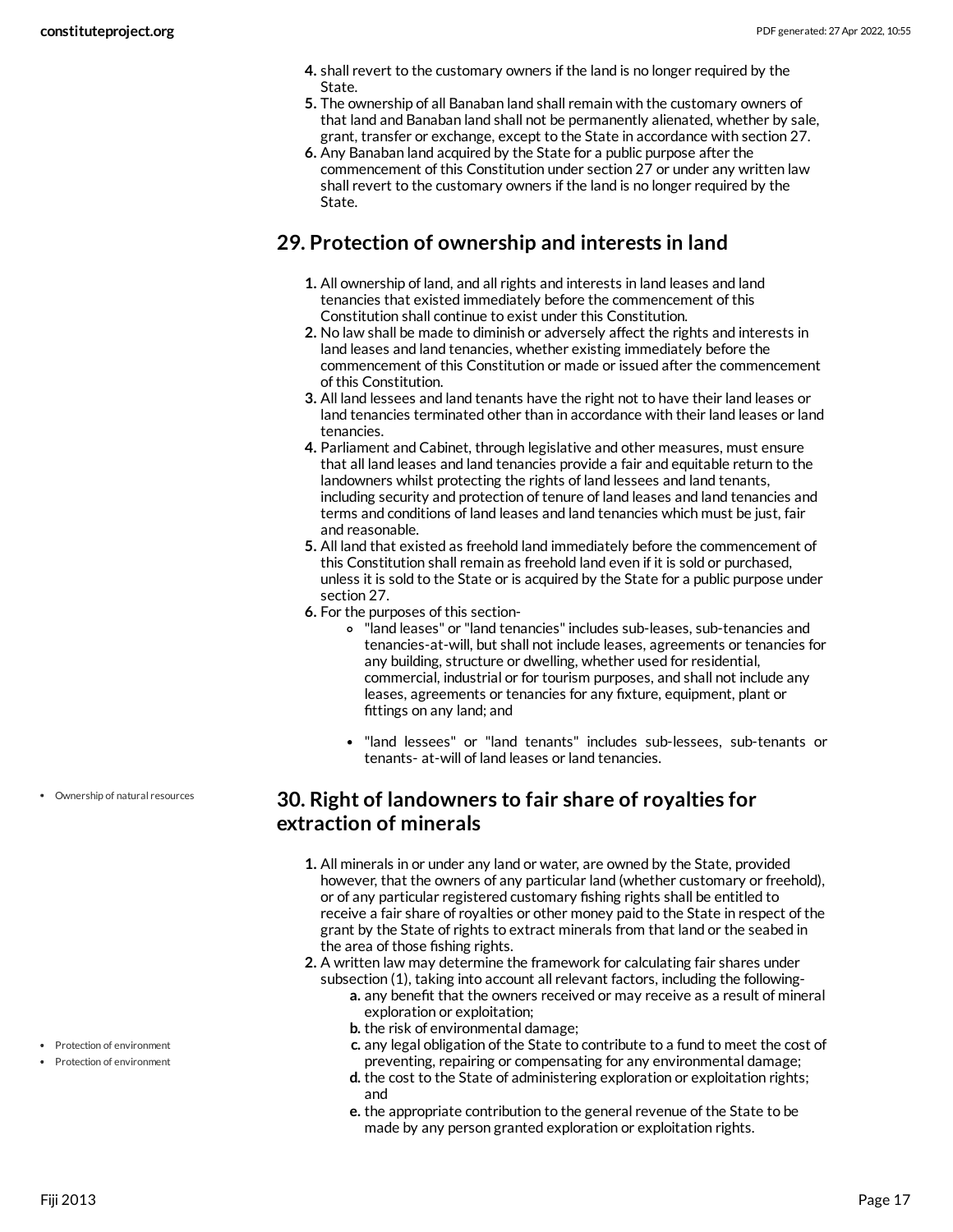Access to higher education

Access to higher education

• Protection of language use

Free education

### <span id="page-17-0"></span>**31. Right to education**

- **1.** Every person has the right to
	- **a.** early childhood education;
		- **b.** primary and secondary education; and
	- **c.** further education.
	- **2.** The State must take reasonable measures within its available resources to achieve the progressive realisation of the right
		- **a.** to free early childhood, primary, secondary and further education; and **b.** to education for persons who were unable to complete their primary and
		- secondary education.
	- **3.** Conversational and contemporary iTaukei and Fiji Hindi languages shall be taught as compulsory subjects in all primary schools.
	- **4.** The State may direct any educational institution to teach subjects pertaining to health, civic education and issues of national interest, and any educational institution must comply with any such directions made by the State.
	- **5.** In applying any right under this section, if the State claims that it does not have the resources to implement the right, it is the responsibility of the State to show that the resources are not available.

### <span id="page-17-1"></span>**32. Right to economic participation**

- **1.** Every person has the right to full and free participation in the economic life of the State, which includes the right to choose their own work, trade, occupation, profession or other means of livelihood.
- **2.** The State must take reasonable measures within its available resources to achieve the progressive realisation of the rights recognised in subsection (1).
- **3.** To the extent that it is necessary, a law may limit, or may authorise the limitation of, the rights set out in subsection (1).

### <span id="page-17-2"></span>**33. Right to work and a just minimum wage**

- **1.** The State must take reasonable measures within its available resources to achieve the progressive realisation of the right of every person to work and to a just minimum wage.
- **2.** In applying any right under this section, if the State claims that it does not have the resources to implement the right, it is the responsibility of the State to show that the resources are not available.

### <span id="page-17-3"></span>**34. Right to reasonable access to transportation**

- **1.** The State must take reasonable measures within its available resources to achieve the progressive realisation of the right of every person to have reasonable access to transportation.
- **2.** In applying any right under this section, if the State claims that it does not have the resources to implement the right, it is the responsibility of the State to show that the resources are not available.

### <span id="page-17-4"></span>**35. Right to housing and sanitation**

- **1.** The State must take reasonable measures within its available resources to achieve the progressive realisation of the right of every person to accessible and adequate housing and sanitation.
- **2.** In applying any right under this section, if the State claims that it does not have the resources to implement the right, it is the responsibility of the State to show that the resources are not available.

• Right to choose occupation

Right to work

- Right to just remuneration
- Right to reasonable standard of living

• Right to shelter

• Right to water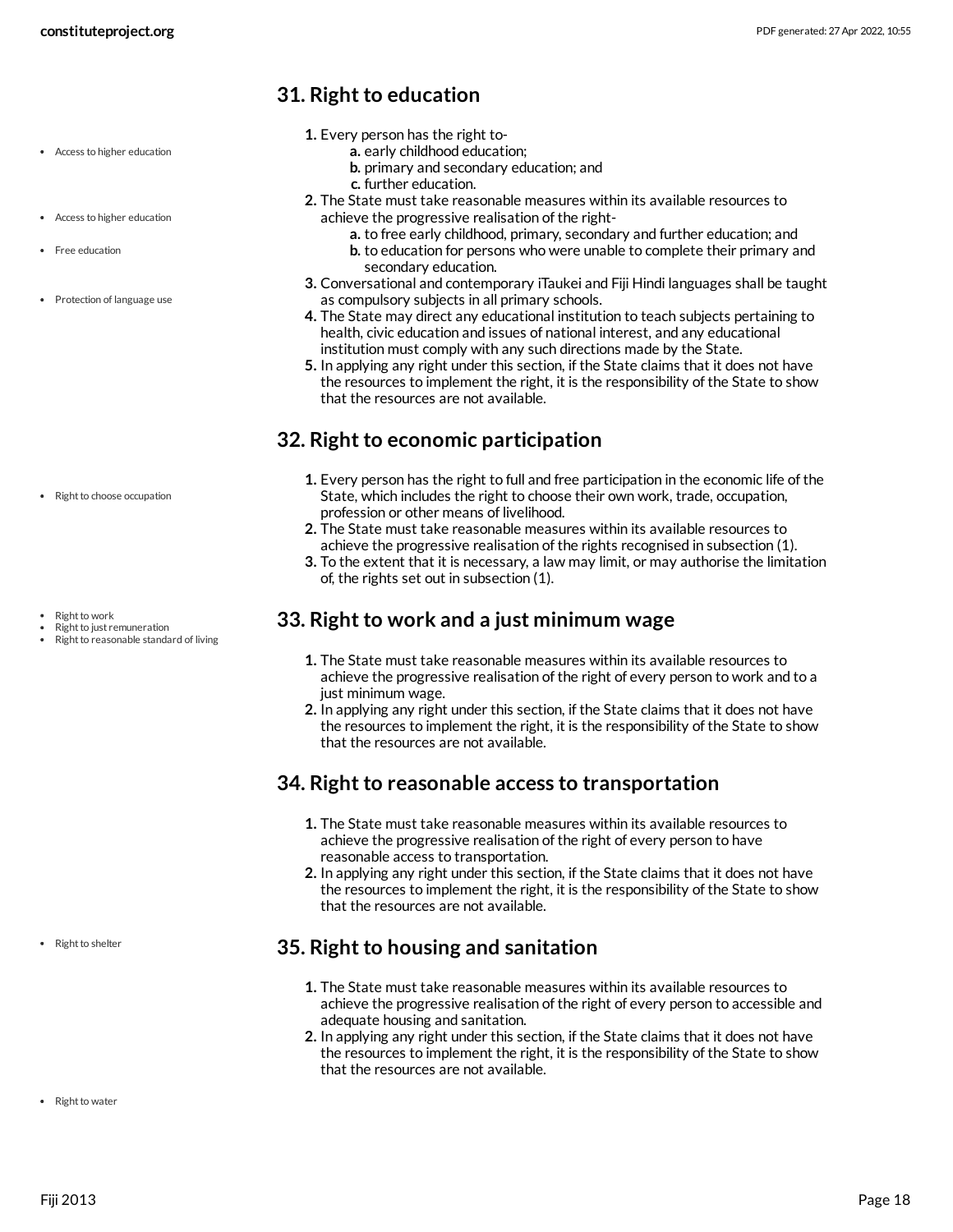<span id="page-18-0"></span>**36. Right to adequate food and water**

- **1.** The State must take reasonable measures within its available resources to achieve the progressive realisation of the right of every person to be free from hunger, to have adequate food of acceptable quality and to clean and safe water in adequate quantities.
- **2.** In applying any right under this section, if the State claims that it does not have the resources to implement the right, it is the responsibility of the State to show that the resources are not available.

### <span id="page-18-1"></span>**37. Right to social security schemes**

- **1.** The State must take reasonable measures within its available resources to achieve the progressive realisation of the right of every person to social security schemes, whether private or public, for their support in times of need, including the right to such support from public resources if they are unable to support themselves and their dependents.
- **2.** In applying any right under this section, if the State claims that it does not have the resources to implement the right, it is the responsibility of the State to show that the resources are not available.

### <span id="page-18-2"></span>**38. Right to health**

- **1.** The State must take reasonable measures within its available resources to achieve the progressive realisation of the right of every person to health, and to the conditions and facilities necessary to good health, and to health care services, including reproductive health care.
- **2.** A person must not be denied emergency medical treatment.
- **3.** In applying any right under this section, if the State claims that it does not have the resources to implement the right, it is the responsibility of the State to show that the resources are not available.

### <span id="page-18-3"></span>**39. Freedom from arbitrary evictions**

- **1.** Every person has the right to freedom from arbitrary evictions from his or her home or to have his or her home demolished, without an order of a court made after considering all the relevant circumstances.
- **2.** No law may permit arbitrary evictions.

### <span id="page-18-4"></span>**40. Environmental rights**

- **1.** Every person has the right to a clean and healthy environment, which includes the right to have the natural world protected for the benefit of present and future generations through legislative and other measures.
- **2.** To the extent that it is necessary, a law or an administrative action taken under a law may limit, or may authorise the limitation of, the rights set out in this section.

### <span id="page-18-5"></span>**41. Rights of children**

- **1.** Every child has the right
	- **a.** to be registered at or soon after birth, and to have a name and nationality; **b.** to basic nutrition, clothing, shelter, sanitation and health care;
	- **c.** to family care, protection and guidance, which includes the equal
		- responsibility of the child's parents to provide for the child
			- **i.** whether or not the parents are, or have ever been, married to each other; and
			- **ii.** whether or not the parents are living together, have lived together, or are separated;
	- **d.** to be protected from abuse, neglect, harmful cultural practices, any form of violence, inhumane treatment and punishment, and hazardous or

• Right to health care

• Protection of environment

• Rights of children

Limits on employment of children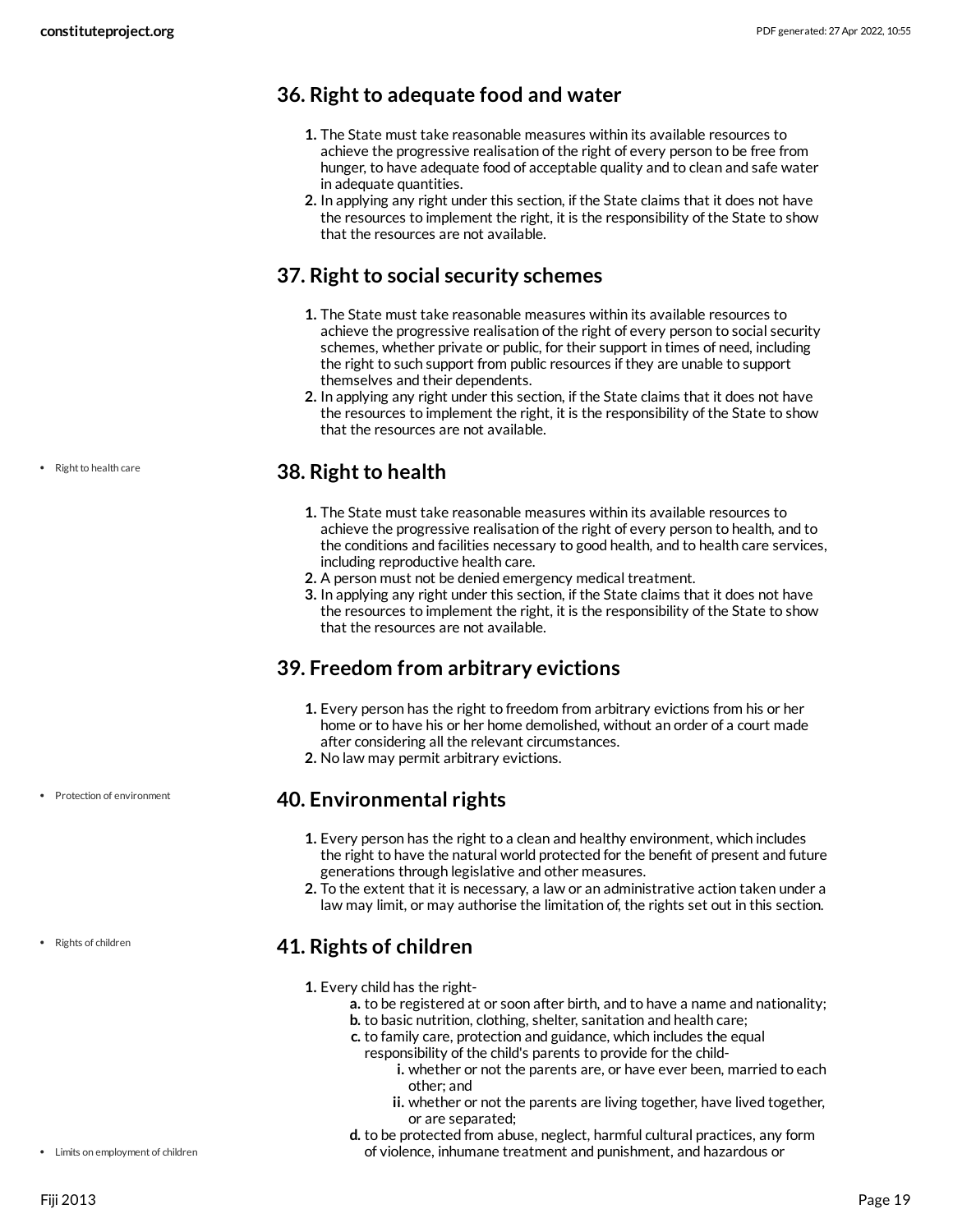Privileges for juveniles in criminal process

**1. d.** exploitative labour; and

- 
- **e.** not to be detained, except as a measure of last resort, and when detained, to be held
	- **i.** only for such period of time as is necessary; and
	- **ii.** separate from adults, and in conditions that take account of the child's sex and age.
- **2.** The best interests of a child are the primary consideration in every matter concerning the child.

### <span id="page-19-0"></span>**42. Rights of persons with disabilities**

- **1.** A person with any disability has the right
	- **a.** to reasonable access to all places, public transport and information;
	- **b.** to use sign language, Braille or other appropriate means of communication; and
	- **c.** to reasonable access to necessary materials, substances and devices relating to the person's disability.
- **2.** A person with any disability has the right to reasonable adaptation of buildings, infrastructure, vehicles, working arrangements, rules, practices or procedures, to enable their full participation in society and the effective realisation of their rights.
- **3.** To the extent that it is necessary, a law or an administrative action taken under a law may limit, or may authorise the limitation of, the rights set out in this section.

### <span id="page-19-1"></span>**43. Limitation of rights under states of emergency**

- **1.** Any law enacted or promulgated in consequence of a declaration of a state of emergency under this Constitution
	- **a.** may limit a right or freedom set out in this Chapter (with the exception of the rights and freedoms set out in sections 8, 10, 11, 13, 14, 15, 16, 22 and 26) only to the extent that
		- **i.** the limitation is strictly necessary and required by the emergency; and
		- **ii.** the law is consistent with Fiji's obligations under international law applicable to a state of emergency; and
	- **b.** takes effect only when it has been published in the Gazette.
- **2.** A person detained under a law contemplated in subsection (1) retains all the rights recognised in this Chapter, subject only to the limitations referred to in subsection (1).

### <span id="page-19-2"></span>**44. Enforcement**

- **1.** If a person considers that any of the provisions of this Chapter has been or is likely to be contravened in relation to him or her (or, in the case of a person who is detained, if another person considers that there has been, or is likely to be, a contravention in relation to the detained person), then that person (or the other person) may apply to the High Court for redress.
- **2.** The right to make application to the High Court under subsection (1) is without prejudice to any other action with respect to the matter that the person concerned may have.
- **3.** The High Court has original jurisdiction
	- **a.** to hear and determine applications under subsection (1); and **b.** to determine questions that are referred to it under subsection (5),

and may make such orders and give such directions as it considers appropriate.

- **4.** The High Court may exercise its discretion not to grant relief in relation to an application or referral made under this section if it considers that an adequate alternative remedy is available to the person concerned.
- **5.** If in any proceedings in a subordinate court any question arises as to the contravention of any of the provisions of this Chapter, the member presiding in the proceedings may, and must if a party to the proceedings so requests, refer the question to the High Court unless, in the member's opinion (which is final and not subject to appeal), the raising of the question is frivolous or vexatious.

• State support for the disabled

- Emergency provisions
- International law

• Protection from false imprisonment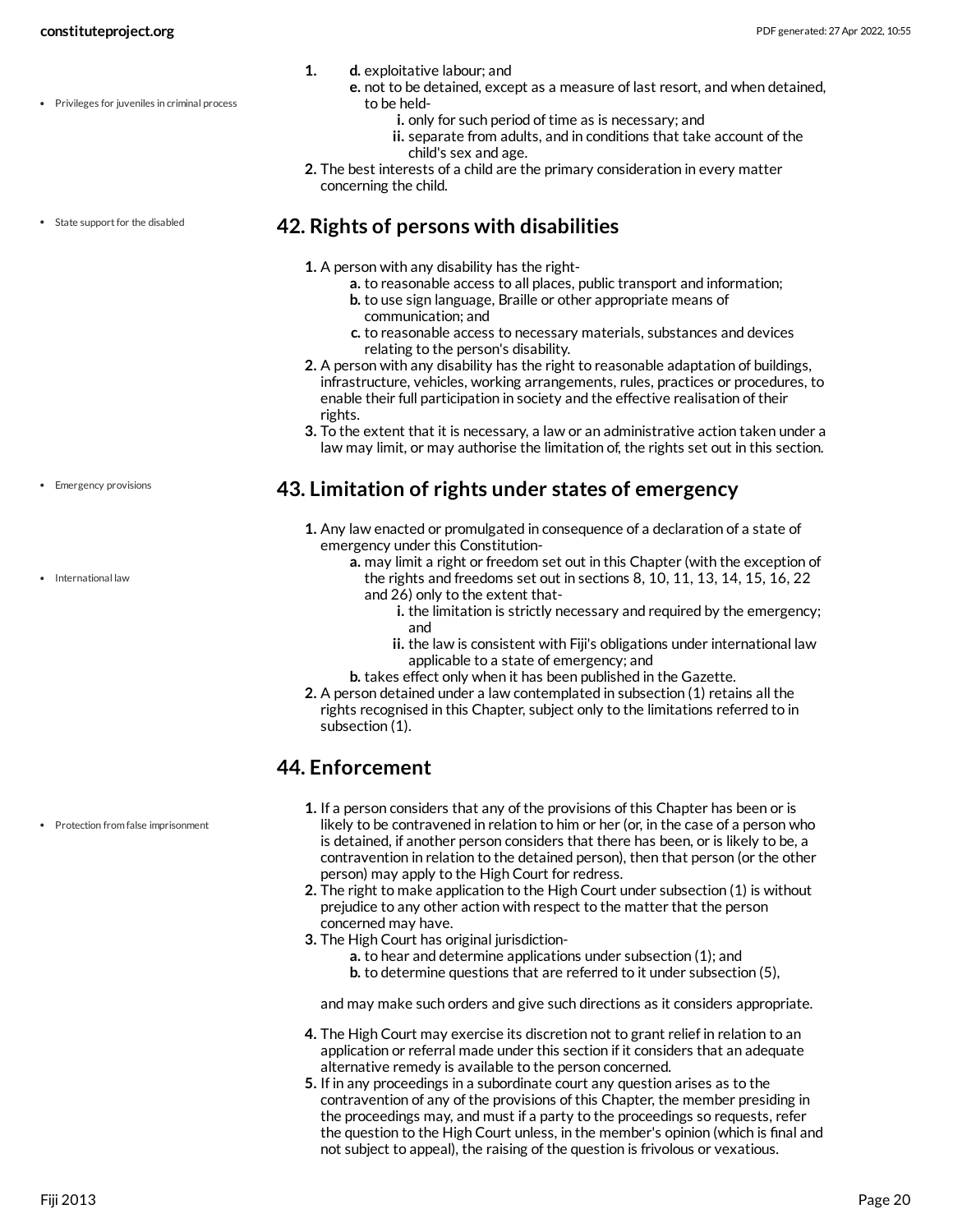- **6.** When the High Court gives its decision on a question referred to it under this section, the court in which the question arose must dispose of the case in accordance with
	- **a.** the decision; or
	- **b.** if the decision is the subject of appeal to the Court of Appeal or to the Supreme Court - the decision of the Court of Appeal or the Supreme Court, as the case may be.
- **7.** The Attorney-General may, on behalf of the State, intervene in proceedings before the High Court that relate to a matter concerning a provision in this Chapter.
- **8.** If the proceedings before the High Court relate to a matter concerning a provision of this Chapter, the High Court must not proceed to hear and determine the matter until it is satisfied that notice of the matter has been given to the Attorney-General and a reasonable time has elapsed since the giving of the notice for consideration by the Attorney-General of the question of intervention in the proceedings.
- **9.** A notice under subsection (8) is not required to be given to the Attorney-General if the Attorney-General or the State is a party to the proceedings.
- **10.** The Chief Justice may make rules for the purposes of this section with respect to the practice and procedure of the High Court (including rules with respect to the time within which applications are to be made to the High Court).

### <span id="page-20-0"></span>**45. Human Rights and Anti-Discrimination Commission**

- **1.** The Human Rights Commission established under the Human Rights Commission Decree 2009 continues in existence as the Human Rights and Anti-Discrimination Commission.
- **2.** The Commission consists of
	- **a.** a chairperson, who must be a person who is or is qualified to be appointed as a judge; and
	- **b.** 4 other members,

appointed by the President on the advice of the Constitutional Offices Commission.

- **3.** In advising the President as to the person to be appointed as chairperson or other members of the Commission, the Constitutional Offices Commission must have regard not only to their personal attributes but also to their knowledge or experience of the various aspects of matters likely to come before the Commission.
- **4.** Subject to this Constitution, the Commission is responsible for
	- **a.** promoting the protection and observance of, and respect for, human rights in public and private institutions, and to develop a culture of human rights in Fiji;
	- **b.** education about the rights and freedoms recognised in this Chapter, as well as other internationally recognised rights and freedoms;
	- **c.** monitoring, investigating and reporting on the observance of human rights in all spheres of life;
	- **d.** making recommendations to Government concerning matters affecting the rights and freedoms recognised in this Chapter, including recommendations concerning existing or proposed laws;
	- **e.** receiving and investigating complaints about alleged abuses of human rights and take steps to secure appropriate redress if human rights have been violated, including making applications to court for redress or for other forms of relief or remedies;
	- **f.** investigating or researching, on its own initiative or on the basis of a complaint, any matter in respect of human rights, and make recommendations to improve the functioning of public or private entities;
	- **g.** monitoring compliance by the State with obligations under treaties and conventions relating to human rights; and
	- **h.** performing any other functions or exercising any powers as are conferred on the Commission by a written law.
- **5.** Subject to this Constitution, any person has the right to lodge a complaint with the Commission, alleging that a right or freedom in this Chapter has been denied, violated or infringed, or is threatened.

Human rights commission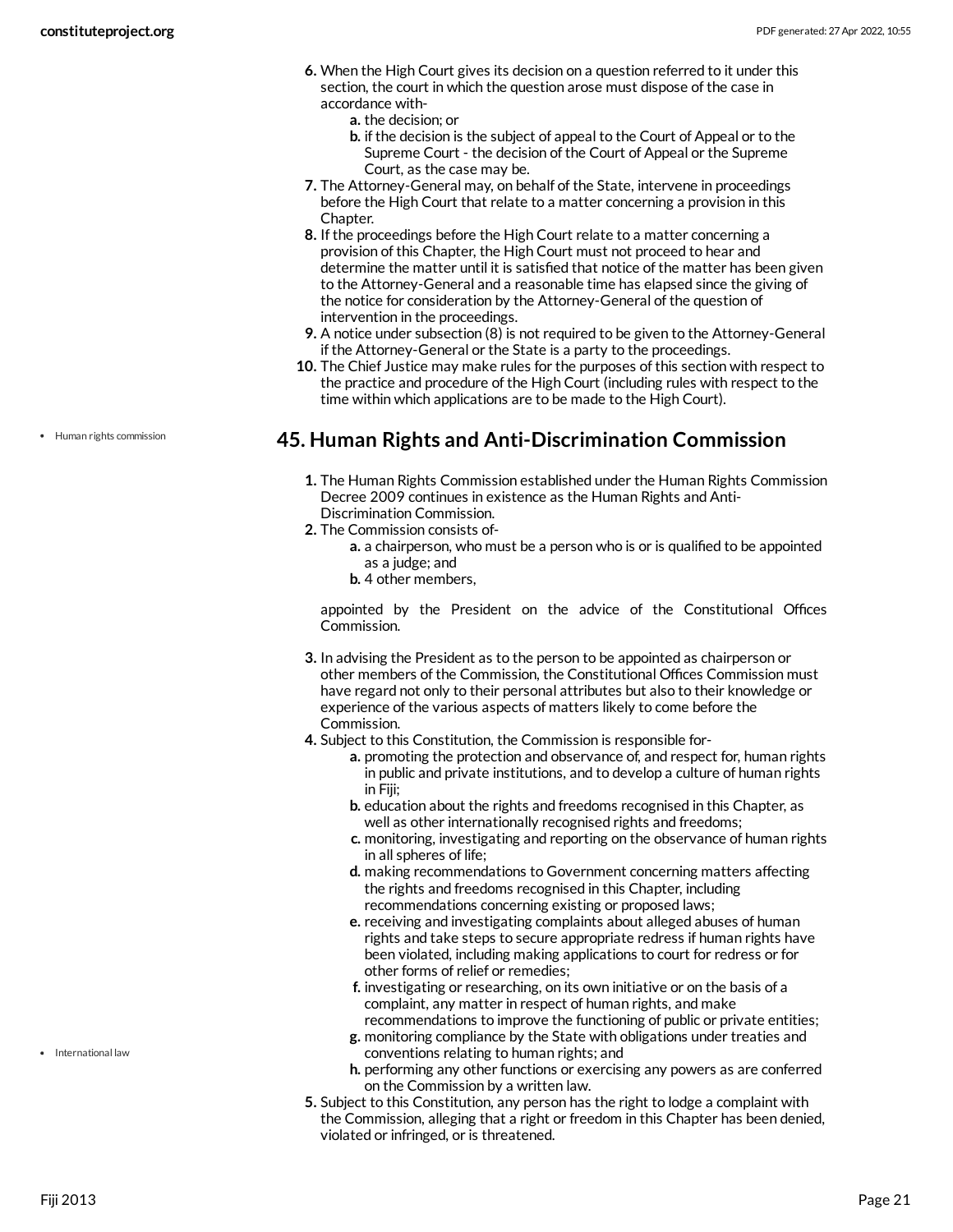- **6.** Subject to this Constitution, the Commission has other powers, duties and functions, as set out in the Human Rights Commission Decree 2009 or in any other written law.
- **7.** In the performance of its functions or the exercise of its authority and powers, the Commission shall be independent and shall not be subject to the direction or control of any person or authority, except by a court of law or as otherwise prescribed by written law.
- **8.** The Commission shall have the authority to appoint, remove and discipline all staff (including administrative staff) in the Commission.
- **9.** The Commission has the authority to determine all matters pertaining to the employment of all staff in the Commission, including
	- **a.** the terms and conditions of employment;
	- **b.** the qualification requirements for appointment and the process to be followed for appointment, which must be an open, transparent and competitive selection process based on merit;
	- **c.** the salaries, benefits and allowances payable, in accordance with its budget as approved by Parliament; and
	- **d.** the total establishment or the total number of staff that are required to be appointed, in accordance with the budget as approved by Parliament.
- **10.** The salaries, benefits and allowances payable to any person employed by the Commission are a charge on the Consolidated Fund.
- **11.** Parliament shall ensure that adequate funding and resources are made available to the Commission, to enable it to independently and effectively exercise its powers and perform its functions and duties.
- **12.** The Commission shall have control of its own budget and finances, as approved by Parliament.

# <span id="page-21-0"></span>**CHAPTER 3. PARLIAMENT**

### <span id="page-21-1"></span>**Part A. LEGISLATIVE AUTHORITY**

#### **46. Legislative authority and power of Parliament**

- **1.** The authority and power to make laws for the State is vested in Parliament consisting of the members of Parliament and the President, and is exercised through the enactment of Bills passed by Parliament and assented to by the President.
- **2.** No person or body other than Parliament has authority to make any law in Fiji, except under authority conferred by this Constitution or by a written law.

#### **47. Exercise of legislative powers**

- **1.** Any member of Parliament may introduce a Bill in Parliament, but only the Minister responsible for finance, or another Minister authorised by Cabinet, may introduce a Money Bill, as described in subsection (4).
- **2.** Parliament may proceed to consider any Bill in accordance with its standing orders, which must provide
	- **a.** a structured process for the introduction, deliberation, amendment and enactment of Bills; and
	- **b.** sufficient time to elapse between the steps in the process for members and committees to give due consideration to each Bill.
- **3.** A Bill may proceed more quickly than permitted by the standing orders if
	- **a.** when the Bill was introduced, the mover requested that Parliament approve consideration of the Bill without delay; and
	- **b.** a majority of the members of Parliament voted in support of that request.
- **4.** In this section, a Money Bill is any Bill that
	- **a.** imposes, increases, alters, remits, grants exemptions from, reduces or abolishes taxes;
	- **b.** imposes charges on a public fund or varies or repeals any of those charges;
	- **c.** appropriates public money or otherwise relates to public moneys;
	- **d.** raises or guarantees any loan, or its repayment;

Civil service recruitment

• Structure of legislative chamber(s)

- Spending bills Finance bills
- Initiation of general legislation
- Tax bills

• Spending bills • Tax bills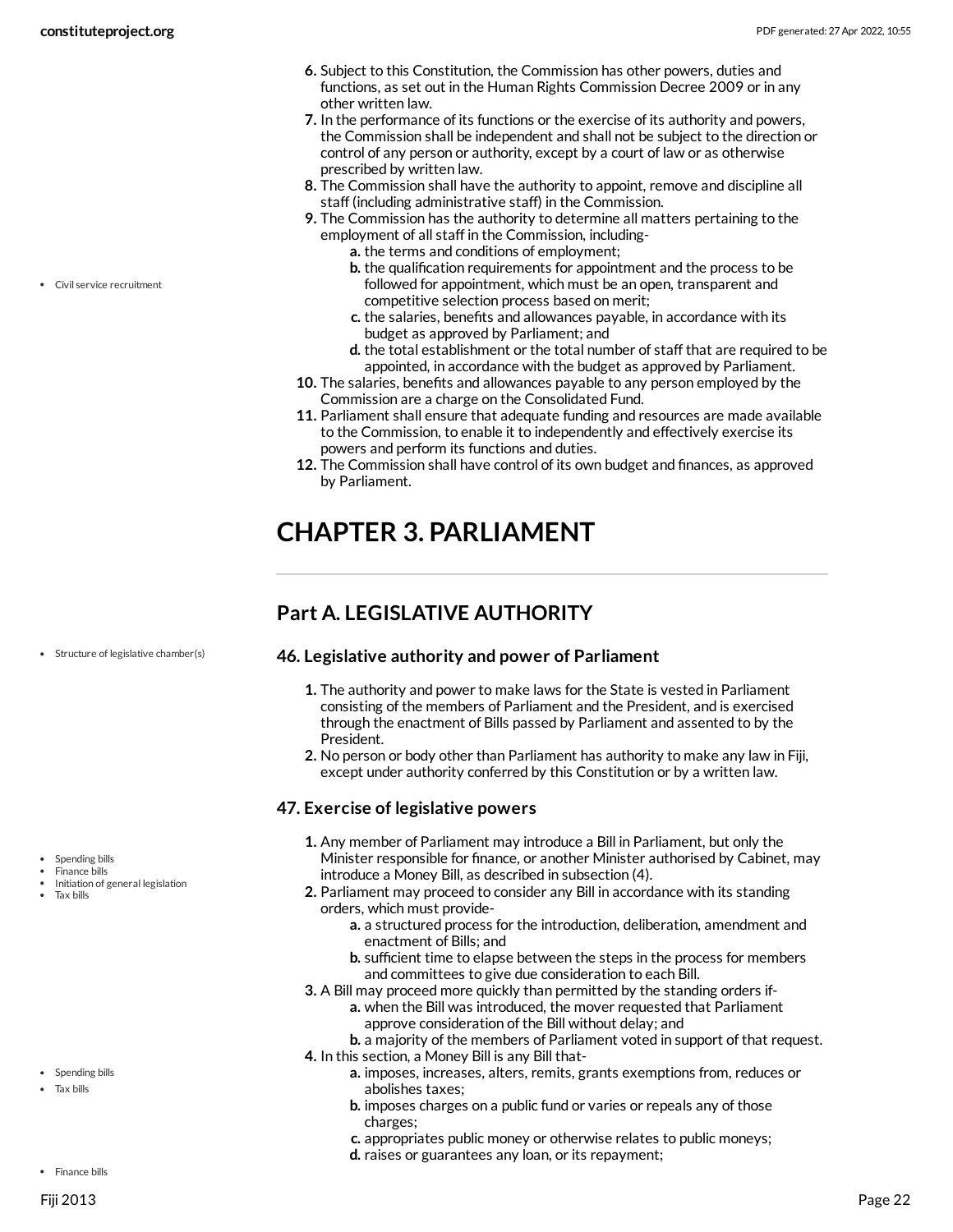Approval or veto of general legislation

**4. e.** deals with the receipt, custody, investment, issue or audit of money; or **f.** deals with anything incidental to those matters.

#### **48. Presidential assent**

- **1.** When a Bill has been passed by Parliament, the Speaker must present it to the President for assent.
- **2.** Within 7 days after receipt of a Bill, the President must provide his or her assent.
- **3.** If the President does not assent to a Bill within the period set out in subsection (2), the Bill will be taken to have been assented to on the expiry of that period.

#### **49. Coming into force of laws**

- **1.** Within 7 days after a Bill has been assented to, the Attorney-General must publish the Bill in the Gazette as an Act of Parliament.
- **2.** An Act of Parliament comes into force
	- **a.** on a date determined by or in accordance with the Act; or **b.** on the 7th day after its publication in the Gazette, if the Act does not determine a date or does not provide for a date to be determined.

#### **50. Regulations and similar laws**

- **1.** No person may make regulations or issue any other instrument having the force of law, except as expressly authorised by this Constitution or a written law.
- **2.** A person making any regulations or issuing any instrument having the force of law must, so far as practicable, provide reasonable opportunity for public participation in the development and review of the law before it is made.

#### **51. Parliamentary authority over internationaltreaties and conventions**

An international treaty or convention binds the State only after it has been approved by Parliament.

### <span id="page-22-0"></span>**Part B. COMPOSITION**

#### **52. Members of Parliament**

The members of Parliament shall be chosen by secret ballot in free and fair elections administered by the Electoral Commission, in accordance with this Constitution and any written law governing elections.

#### **53. Proportional representation system**

- **1.** The election of members of Parliament is by a multi-member open list system of proportional representation, under which each voter has one vote, with each vote being of equal value, in a single national electoral roll comprising all the registered voters.
- **2.** Subject to subsections (3) and (4), in each general election of members of Parliament, the seats in Parliament must be awarded to candidates in proportion to
	- **a.** the total number of votes cast for each political party contesting the general election, which shall be determined by totaling the number of votes cast for each candidate of that political party; and
	- **b.** the total number of votes cast for each independent candidate, if any, provided however that an independent candidate shall only be eligible to be awarded one seat in Parliament.
- **3.** A political party or an independent candidate shall not qualify for any seat in Parliament unless the political party or the independent candidate receives at least 5% of the total number of votes cast.
- **4.** A written law shall make provisions relating to the election of members of Parliament, including prescribing rules for awarding seats in Parliament under subsection (2), that accord with an internationally accepted method for awarding seats to candidates within an open list system of proportional representation.

Legal status of treaties Treaty ratification

First chamber selection

First chamber selection Secret ballot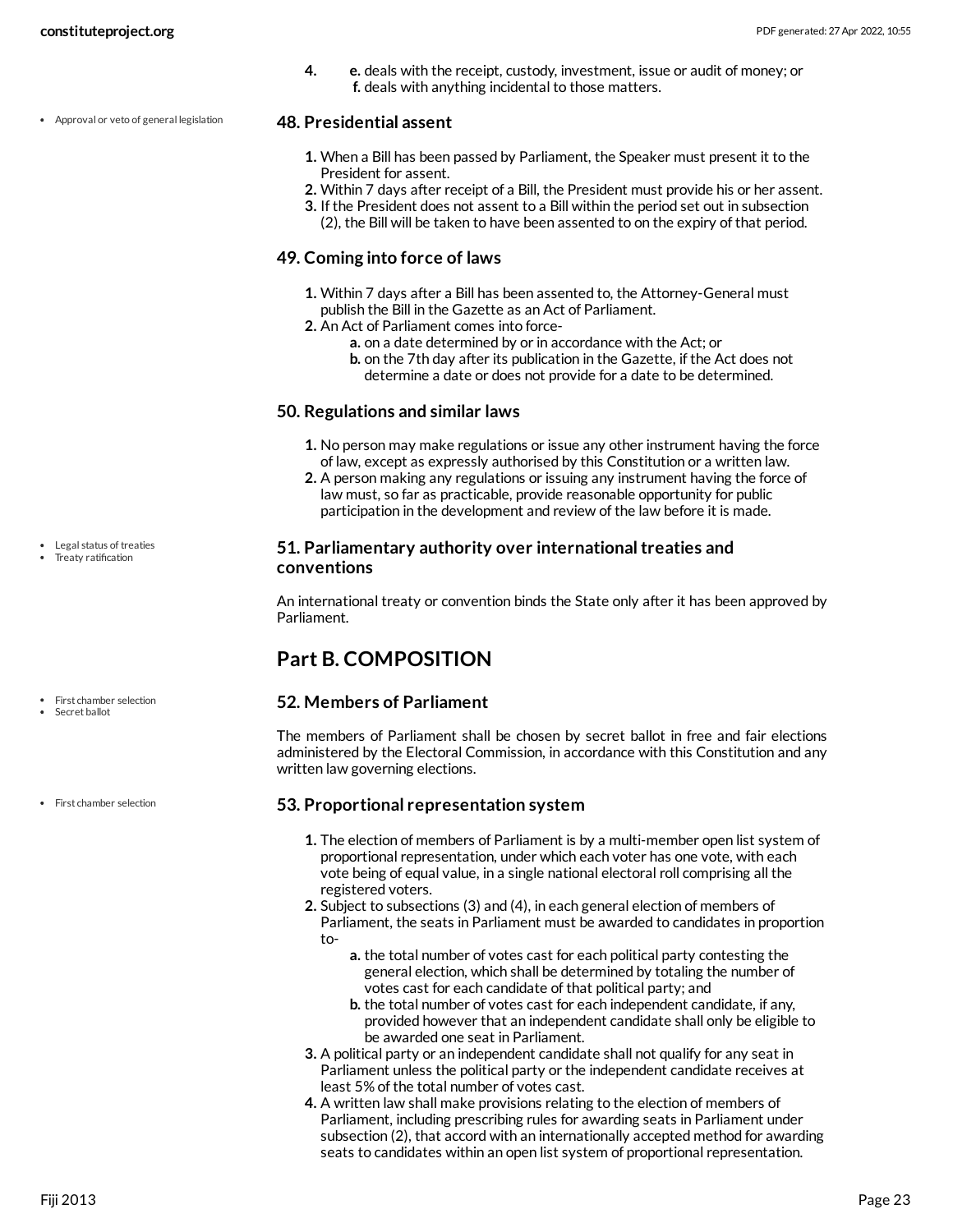- Electoral commission
- Census

- Restrictions on voting
- Claim of universal suffrage

#### **54. Composition of Parliament**

- **1.** For the first general election of members of Parliament held under this Constitution, Parliament shall consist of 50 members, elected in accordance with this Constitution.
- **2.** For each general election of members of Parliament after the first general election held under this Constitution, the Electoral Commission shall, at least one year before any such general election, review the composition of Parliament and may, if necessary, increase or decrease the total number of members of Parliament to ensure that, as far as practicable, at the date of any such review, the ratio of the number of members of Parliament to the population of Fiji is the same as the ratio of the number of members of Parliament to the population of Fiji at the date of the first general election held under this Constitution.
- **3.** In conducting a review under subsection (2), the Electoral Commission shall have regard to the population of Fiji as ascertained from the most recent census, the Register of Voters or any other official information available.
- **4.** If the Electoral Commission makes a determination to alter the composition of Parliament in exercise of its powers under subsection (2), then the composition of Parliament shall, for the purpose of the general election of members of Parliament to be held after the date of the determination, be deemed to be amended to such number of members as determined by the Electoral Commission.
- **5.** A written law may make further provisions to give effect to the review under subsection (2).

#### **55. Voter qualification and registration**

- **1.** Every citizen who is or will be the age of 18 years and over on or before the date of the issue of the writ for the next election of members to Parliament, has the right to be registered as a voter, in the manner and form prescribed by a written law governing elections or registration of voters.
- **2.** A person who
	- **a.** is serving a sentence of imprisonment of 12 months or longer imposed by a court in Fiji or by a court of another country;
	- **b.** is under a law in force in Fiji, adjudged or declared to be of unsound mind; or
	- **c.** is serving a period of disqualification from registration as a voter under a law relating to electoral offences,

does not have the right to be registered as a voter.

- **3.** A person who is registered as a voter and who, after his or her registration as a voter
	- **a.** is serving a sentence of imprisonment of 12 months or longer imposed by a court in Fiji or by a court of another country;
	- **b.** is under a law in force in Fiji, adjudged or declared to be of unsound mind; or
	- **c.** is serving a period of disqualification from registration as a voter under a law relating to electoral offences,

ceases to be a registered voter.

- **4.** Every person who is registered as a voter has the right to vote in the election of members of Parliament.
- **5.** The Electoral Commission must maintain a single, national common Register of Voters.
- **6.** Every citizen who is registered as a voter and who is
	- **a.** resident in Fiji on the day of the elections is entitled to vote in that election; or
	- **b.** not a resident of Fiji or is not present in Fiji on the day of the elections, but is the holder of a valid Fijian passport, is entitled to vote to the extent provided in any written law governing elections.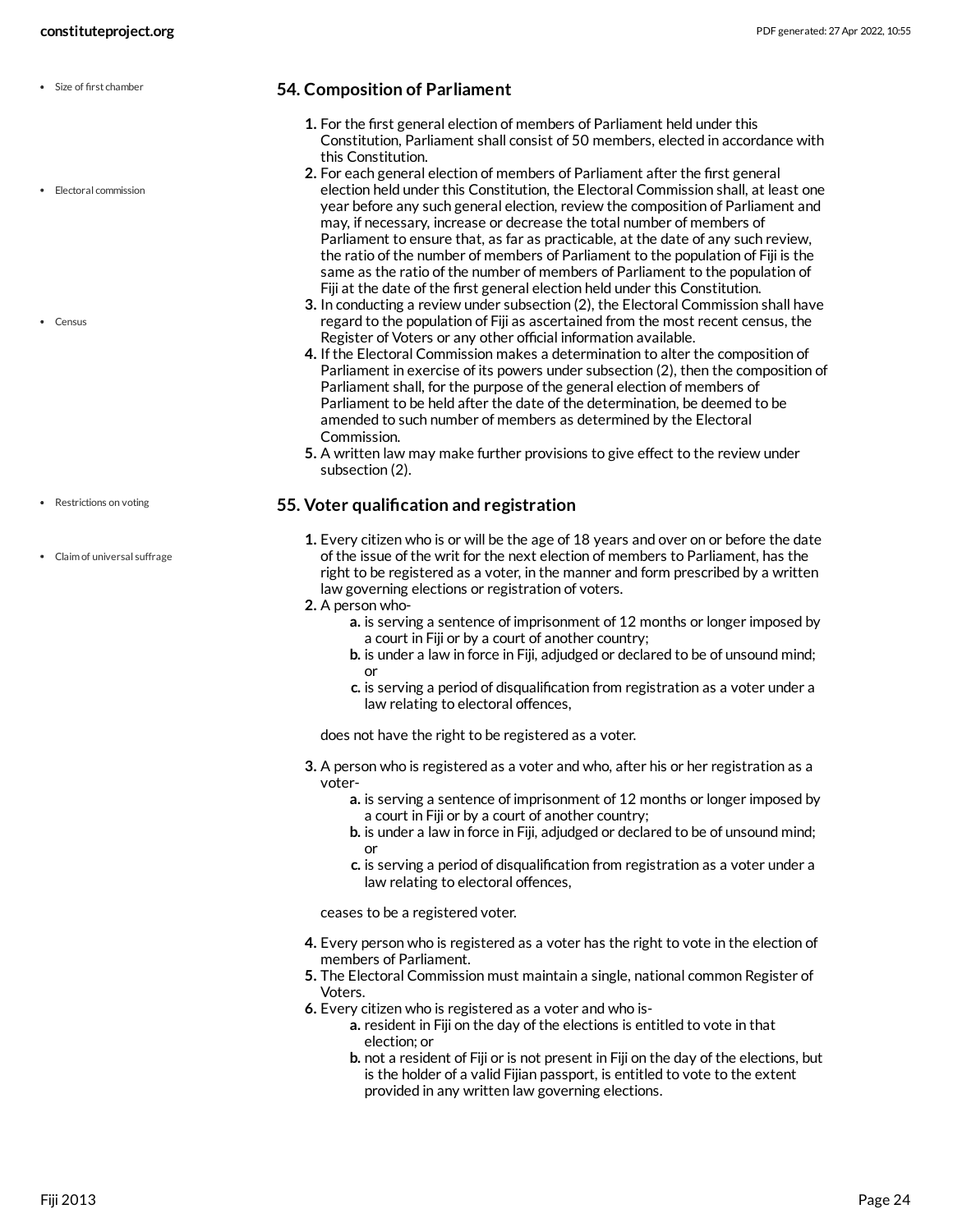- First chamber selection
- Eligibility for head of government
- Eligibility for first chamber

First chamber selection

Outside professions of legislators

#### **56. Candidates for election to Parliament**

- **1.** A candidate for election to Parliament must be either nominated by a registered political party or nominated as an independent candidate in accordance with the laws governing elections.
- **2.** A person may be a candidate for election to Parliament only if the person
	- **a.** is a citizen of Fiji, and does not hold citizenship of any other country; **b.** is registered on the Register of Voters;
		- **c.** is ordinarily resident in Fiji for at least 2 years immediately before being nominated;
		- **d.** is not an undischarged bankrupt;
		- **e.** is not a member of the Electoral Commission, and has not been a member of that Commission at any time during the 4 years immediately before being nominated;
		- **f.** is not subject to a sentence of imprisonment when nominated;
		- **g.** has not, at any time during the 8 years immediately before being nominated, been convicted of any offence under any law for which the maximum penalty is a term of imprisonment of 12 months or more; and
		- **h.** has not been found guilty of any offence under a law relating to elections, registration of political parties or registration of voters.
- **3.** The total number of candidates which a political party may nominate for any general election must not be more than the total number of seats in Parliament, and the total number of candidates which a political party may nominate for any by-election must not be more than the total number of vacant seats in Parliament for which the by- election is being held.
- **4.** A written law may make provision relating to the nomination of candidates for election to Parliament.
- **5.** Every candidate, and every political party nominating a candidate, must comply with any written law governing elections.

#### **57. Candidates who are public officers**

- **1.** A person who holds a public office is deemed to have vacated that office at the time at which his or her signed nomination as a candidate for election to Parliament is delivered to the relevant returning officer or to the person who under the laws governing elections is authorised to receive nominations of candidates.
- **2.** A person who has held office as a member of the Electoral Commission or as the Supervisor of Elections is ineligible to be nominated as a candidate for election to Parliament for 4 years after ceasing to hold that office.
- **3.** For the purposes of this section, "public office" means
	- **a.** any office in, or as a member of, a statutory authority, a commission, or a board established by or continued in existence by this Constitution or any written law;
	- **b.** an office in respect of which this Constitution makes provision;
	- **c.** an office established by written law;
	- **d.** an office of a judicial officer or an office of any court or tribunal established by this Constitution or any written law;
	- **e.** any office in a State service, including public service and the disciplined force;
	- **f.** any office in a trade union registered under the Employment Relations Promulgation 2007 or any other written law (whether elected or appointed to that office, and including any position or arrangement under which a person receives remuneration, salary, allowances or fees from a trade union);
	- **g.** any office in any federation, congress, council or affiliation of trade unions (whether elected or appointed to that office, and including any position or arrangement under which a person receives remuneration, salary, allowances or fees from any federation, congress, council or affiliation of trade unions); or
	- **h.** any office in any federation, congress, council or affiliation of employers (whether elected or appointed to that office, and including any position or arrangement under which a person receives remuneration, salary, allowances or fees from any federation, congress, council or affiliation of employers).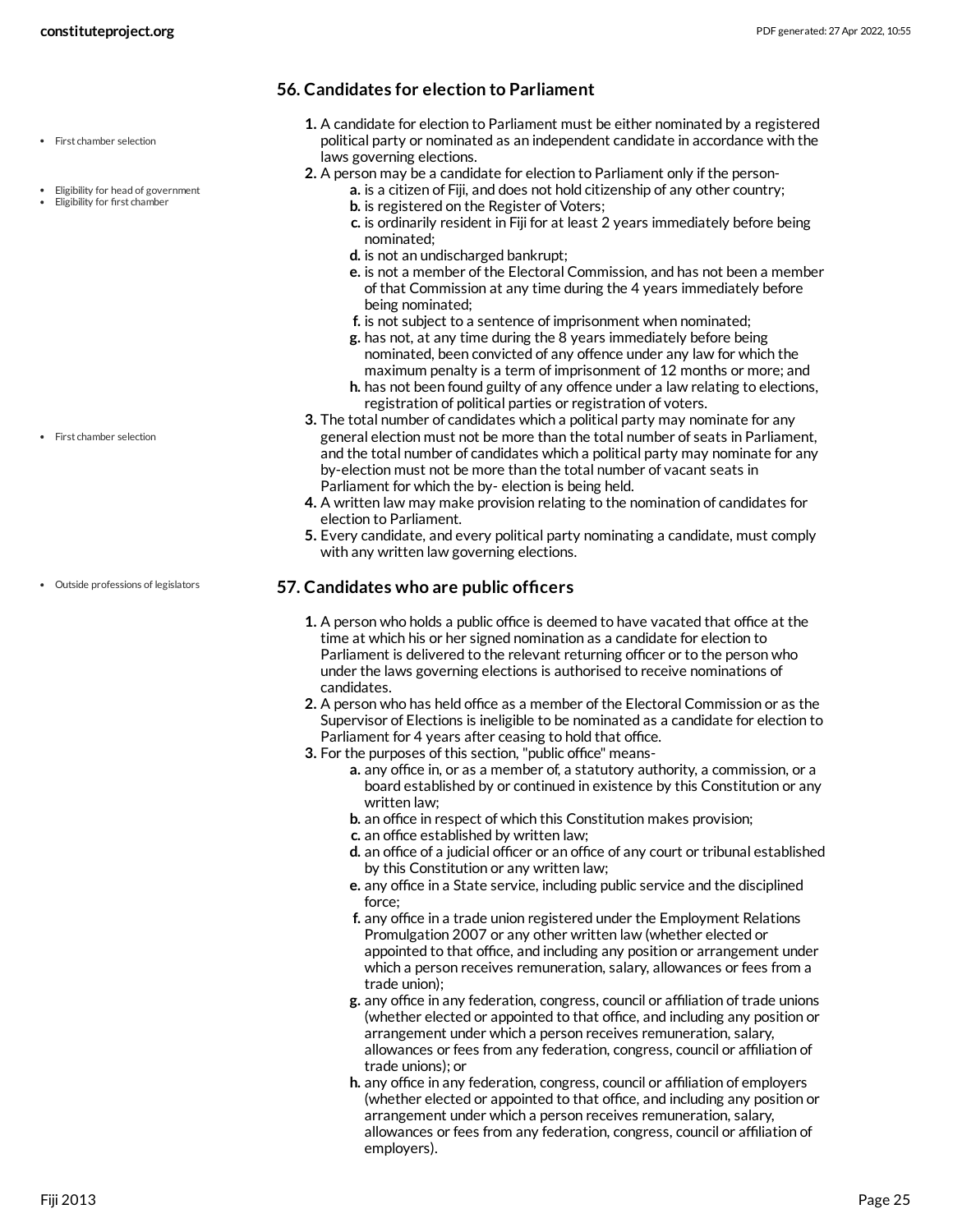- **constituteproject.org** PDF generated: 27 Apr 2022, 10:55
	- **4.** Notwithstanding anything contained in subsection (3), for the purposes of this section, "public office" does not include the office of the Prime Minister, the office of a Minister, the office of the Deputy Speaker, the office of the Leader of the Opposition or an office held by a Minister by virtue of his or her appointment as a Minister.

#### **58. Term of Parliament**

- **1.** Subject to this section, Parliament, unless sooner dissolved in accordance with this Constitution, continues for 4 years from the date of its first meeting after a general election of the members of Parliament.
- **2.** The President may, acting on the advice of the Prime Minister, from time to time in the like manner prorogue Parliament by proclamation.
- **3.** The President may, acting on the advice of the Prime Minister, dissolve Parliament by proclamation, but only after a lapse of 3 years and 6 months from the date of its first meeting after a general election of the members of Parliament.

#### **59. Writfor election**

- **1.** The writ for the election of members of Parliament shall be issued by the President on the advice of the Prime Minister.
- **2.** The writ for a general election must be issued within 7 days from the expiry of Parliament or from the proclamation of its dissolution by the President.
- **3.** The writ for a by-election must be issued within 7 days from the date when a seat or seats in Parliament become vacant, or within 7 days from the date of determination by the Court of Disputed Returns if an application is made to it under section 63(5) or section 66.

#### **60. Date of nomination**

The last day for the receipt of a nomination of a candidate for election to Parliament is 14 days after the date of the issue of the writ.

#### **61. Date of polling**

Polling commences no later than 30 days after the last day for the receipt of nominations.

#### **62. Early dissolution of Parliament**

- **1.** Notwithstanding section 58(3), the President must declare Parliament dissolved early if Parliament has adopted a resolution to dissolve early, supported by at least two-thirds of the members of Parliament.
- **2.** A resolution for early dissolution of Parliament under subsection (1) may be moved
	- **a.** only on the grounds that the Government lacks the confidence of Parliament;
	- **b.** only by the Leader of the Opposition; and
	- **c.** only if Parliament has first rejected a motion of no confidence in the Prime Minister under section 94.
- **3.** No motion for early dissolution may be moved within
	- **a.** 18 months immediately after the beginning of Parliament's term; or
	- **b.** 6 months immediately before the end of Parliament's ordinary 4 year term.

#### **63. Vacation of seat of member of Parliament**

- **1.** The seat of a member of Parliament becomes vacant if the member
	- **a.** dies, or resigns by giving to the Speaker a signed resignation; **b.** with the member's consent, becomes the holder of a public office (as
		- defined in section 57)
		- **c.** ceases to have the right to be a registered voter in an election to Parliament;
- Term length for first chamber Head of government term length
- Dismissal of the legislature
- Scheduling of elections

- Scheduling of elections
- Scheduling of elections
- Dismissal of the legislature

- Removal of individual legislators
- Outside professions of legislators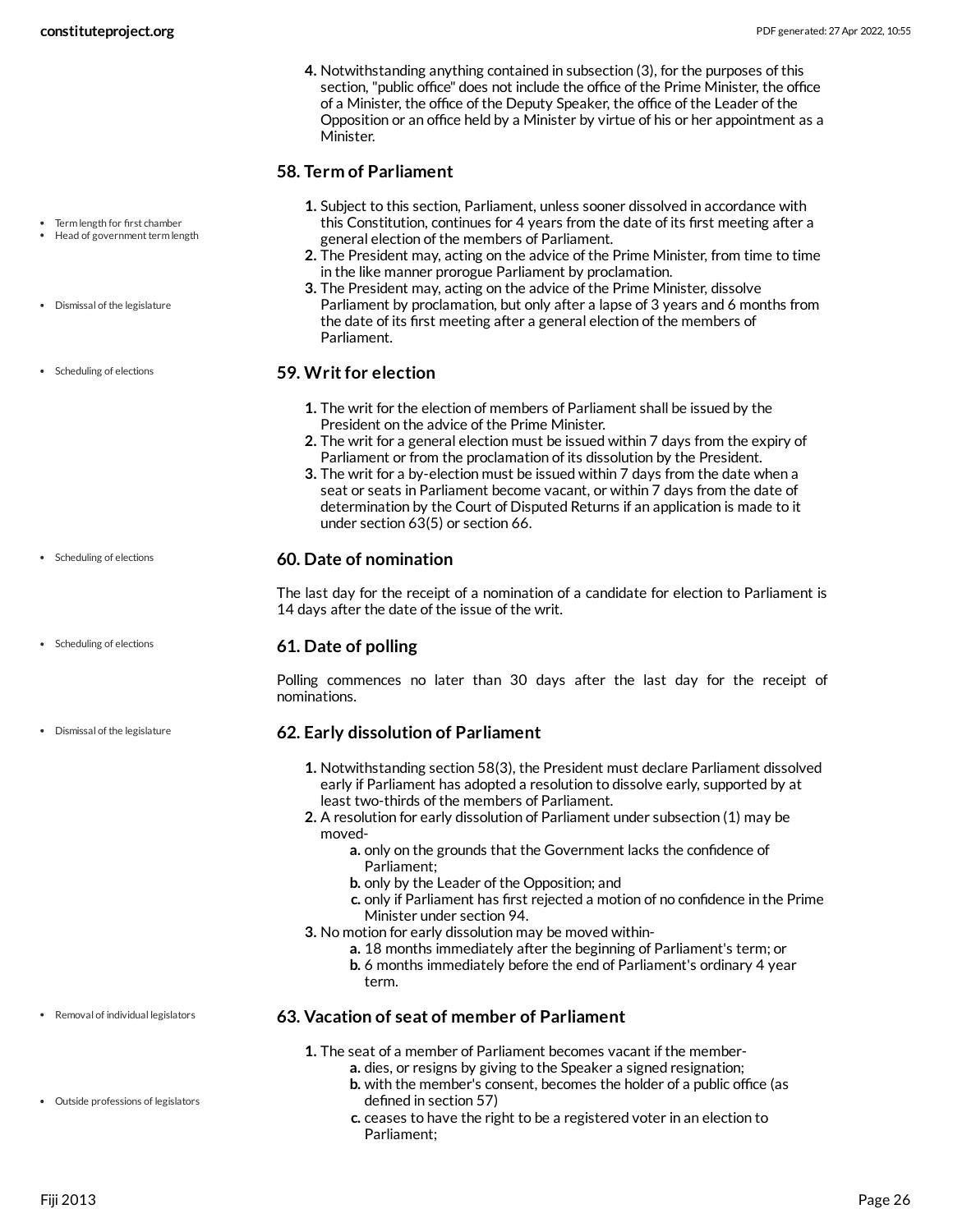• Attendance by legislators

- **1. d.** ceases to have the right to be nominated as a candidate for election to Parliament under section 56;
	- **e.** is an undischarged bankrupt;
	- **f.** is absent from 2 consecutive meetings of Parliament without having obtained the permission of the Speaker;
	- **g.** resigns from the political party for which he or she was a candidate at the time he or she was elected to Parliament;
	- **h.** votes or abstains from voting in Parliament contrary to any direction issued by the political party for which he or she was a candidate at the time he or she was elected to Parliament, without obtaining the prior permission of the political party; or
	- **i.** is expelled from the political party for which he or she was a candidate at the time he or she was elected to Parliament and
		- **i.** the expulsion was in accordance with the rules of the political party relating to party discipline; and
		- **ii.** the expulsion did not relate to any action taken by the member in his or her capacity as a member of a committee of Parliament.
- **2.** For the purposes of subsection (1)(g), the seat of the member of Parliament becomes vacant only upon receipt by the Speaker of a written notification signed by the leader and the secretary of the political party notifying the Speaker that the member has resigned from the political party.
- **3.** For the purposes of subsection (1)(h), the seat of the member of Parliament becomes vacant only upon receipt by the Speaker of a written notification signed by the leader and the secretary of the political party notifying the Speaker that the member has voted or abstained from voting in Parliament contrary to any direction issued by the political party, without obtaining the prior permission of the political party.
- **4.** For the purposes of subsection (1)(i), the seat of the member of Parliament becomes vacant only upon receipt by the Speaker of a written notification signed by the leader and the secretary of the political party notifying the Speaker that the member has been expelled from the political party.
- **5.** If a member of Parliament whose seat becomes vacant under subsection (1) seeks to question or challenge the validity of his or her seat in Parliament becoming vacant, the member must, within 7 days of the member's seat becoming vacant, by way of a proceeding, make an application to the Court of Disputed Returns for a declaration on whether the seat of the member has become vacant.
- **6.** Any application made to the Court of Disputed Returns under this section must be determined by the Court of Disputed Returns within 21 days of the date when the application is made to it.
- **7.** A determination by the Court of Disputed Returns under this section is final and not subject to any appeal.
- **8.** If the member of Parliament whose seat becomes vacant under subsection (1) makes an application to the Court of Disputed Returns under subsection (5), the member is taken to be suspended from Parliament pending the determination by the Court of Disputed Returns.

#### **64. Next candidate to fill vacancy**

- **1.** Subject to subsection (3), if the seat held by a member of Parliament who is a member of a political party becomes vacant, then the Electoral Commission must award that seat to the candidate of the same party who, in the most recent general election, is the highest ranked out of those candidates of that party who did not get elected to Parliament and who is still available to serve at the time of the vacancy (as may be determined by a written law governing elections), provided however that if no candidate in the most recent general election from that same political party is available, then a by-election must be held to fill the vacancy.
- **2.** Subject to subsection (3), if the seat held by a member of Parliament who is an independent member becomes vacant during the term of Parliament, then a byelection must be held to fill the vacancy.
- **3.** If the seat held by a member of Parliament becomes vacant more than 3 years and 6 months after the first meeting of Parliament following the most recent general election, then the seat so vacated shall remain vacant until the next general election.

• Replacement of legislators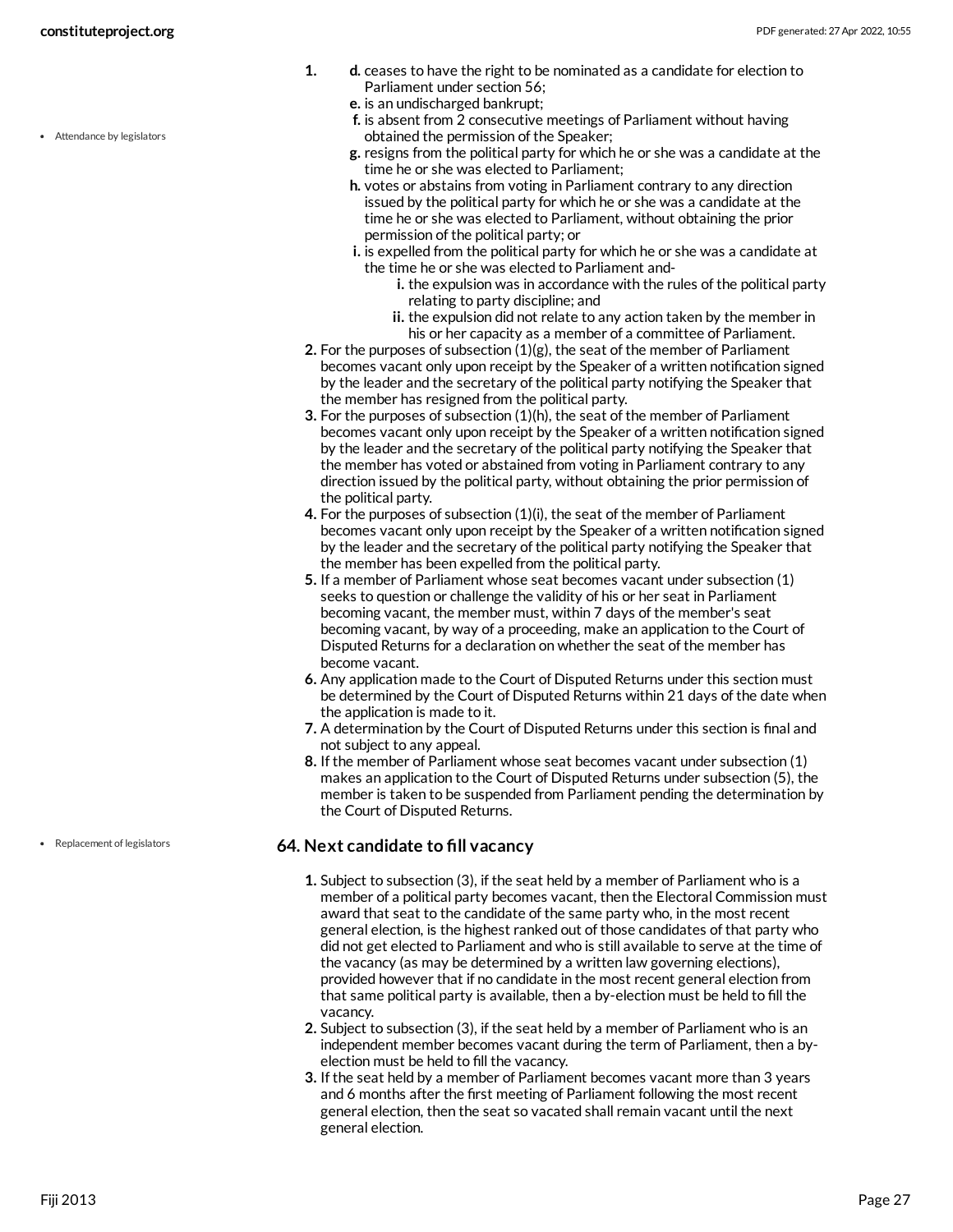#### **65. Vacancies in membership**

Parliament may act despite a vacancy in its membership, and the presence at, or the participation in, its proceedings of a person not entitled to be a member does not invalidate the proceedings.

#### **66. Court of Disputed Returns**

- **1.** The High Court is the Court of Disputed Returns and has original jurisdiction to hear and determine
	- **a.** by way of a petition, a question whether a person has been validly elected as a member of Parliament; and
	- **b.** by way of a proceeding, an application for a declaration on whether the seat of a member of Parliament has become vacant.
- **2.** The validity of an election of a person as a member of Parliament may only be disputed by petition addressed to the Court of Disputed Returns and not otherwise.
- **3.** The petition under subsection (1)(a)
	- **a.** may only be brought by
		- **i.** a person who had the right to vote in the election concerned;
		- **ii.** a person who was a candidate in the election concerned; or
		- **iii.** the Attorney-General; and
	- **b.** except if corrupt practice is alleged, must be brought within 21 days of the declarations of the poll.
- **4.** If the petitioner in a petition under subsection (1)(a) is not the Attorney-General, the Attorney-General may intervene in the petition.
- **5.** Proceedings pursuant to subsection (1)(b) may only be brought by
	- **a.** a member of Parliament;
	- **b.** a registered voter; or
	- **c.** the Attorney-General.
- **6.** If the proceedings under subsection (1)(b) are not brought by the Attorney-General, the Attorney-General may intervene in the proceedings.
- **7.** Notwithstanding anything contained in subsection (5), proceedings under subsection (1)(b) cannot be brought under this section by the member of Parliament whose seat is the subject of the proceeding, and any proceeding by any such member which seeks to question or challenge the validity of his or her seat in Parliament becoming vacant must only be brought under section 63.
- **8.** The Court of Disputed Returns must make a determination on any petition or proceeding within 21 days of the date when the petition or proceeding is brought before it.
- **9.** A determination by the Court of Disputed Returns under this section is final and not subject to any appeal.

#### **67. Sessions of Parliament**

- **1.** After a general election of members of Parliament, the Parliament shall be summoned to meet by the President no later than 14 days after the announcement of the results of the general election.
- **2.** At the first meeting, the agenda of business shall include
	- **a.** swearing-in of members, presided over by the Secretary-General to Parliament;
	- **b.** the election of the Speaker in accordance with section 77, presided over by the Secretary-General to Parliament;
	- **c.** swearing-in of the Speaker, presided over by the Secretary-General to Parliament;
	- **d.** the election and swearing-in of the Deputy Speaker, presided over by the Speaker;
	- **e.** in the event that the Prime Minister has not assumed office under section 93(2), the appointment of the Prime Minister by the members of Parliament in accordance with section 93(3); and
	- **f.** the election of the Leader of the Opposition, presided over by the Speaker, and conducted in accordance with section 78.
- **3.** Other sessions of Parliament commence on a date appointed by the President on the advice of the Prime Minister but no longer than 6 months must elapse between the end of one session and the start of another.

Removal of individual legislators Courts for judging public officials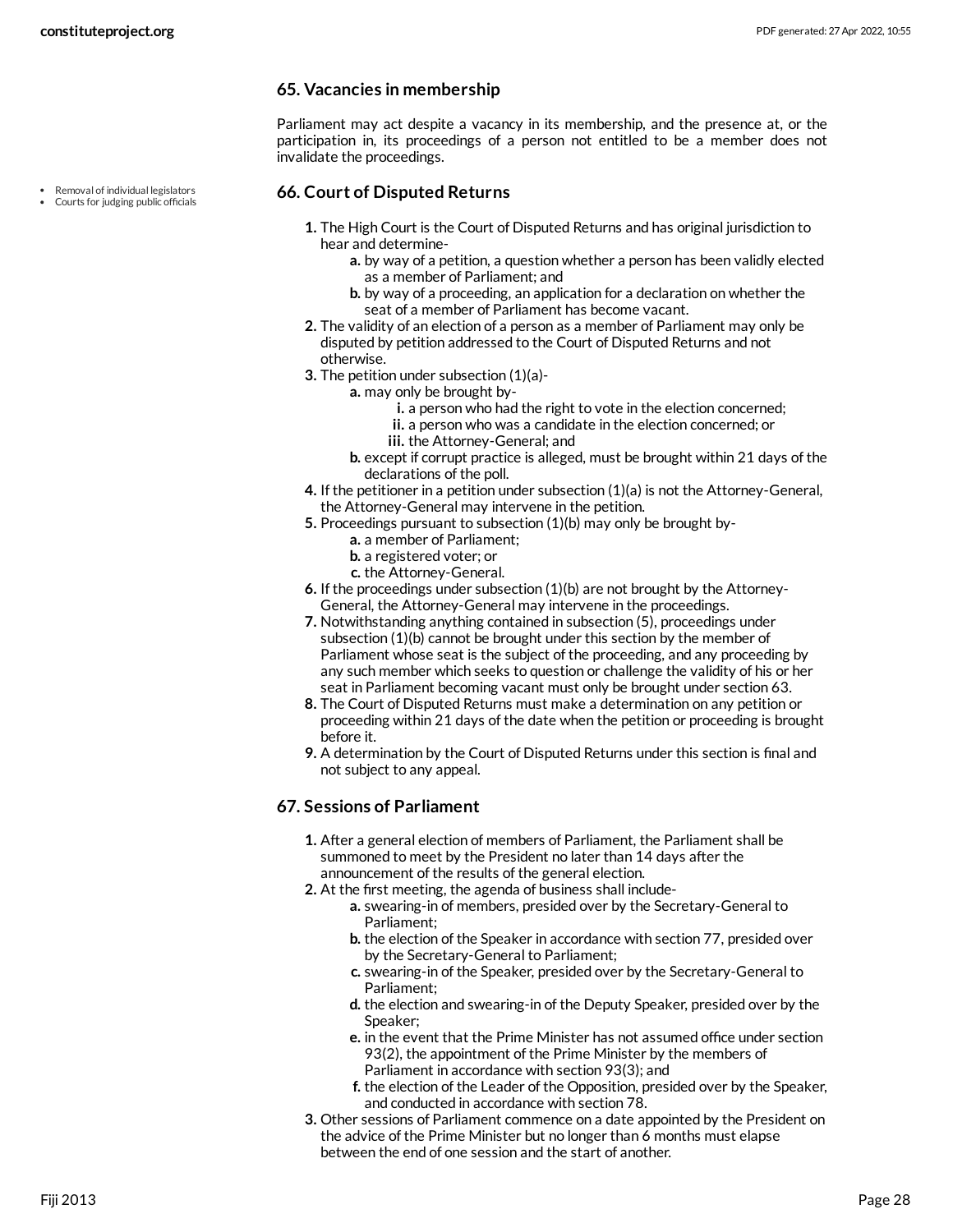Extraordinary legislative sessions

Extraordinary legislative sessions

Quorum for legislative sessions

- **4.** If
	- **a.** Parliament is not in session; and
		- **b.** the President receives a request in writing from not less than one-third of the members of Parliament requesting that Parliament be summoned to meet to consider without delay a matter of public importance,

the President shall summon Parliament to meet.

- **5.** If-
- **a.** Parliament is in session but more than 2 months have elapsed between the sitting of Parliament; and
- **b.** the Speaker receives a request in writing from the Prime Minister or from not less than one-third of the members of Parliament requesting that a sitting be held to consider without delay a matter of public importance,

the Speaker must call a sitting of Parliament within one week of the date on which the request was made.

- **6.** Subject to this section, the sittings of Parliament are held at such times and places as Parliament determines in accordance with its rules and orders.
- **68. Quorum**
	- **1.** A sitting of Parliament may not begin, or continue, unless at least one- third of the members of Parliament are present.
	- **2.** A vote on a Bill may not be held in Parliament unless a majority of the members of Parliament are present.
	- **3.** The Speaker must adjourn a sitting if a quorum is not present.

#### **69. Voting**

- **1.** Except as otherwise provided in this Constitution, any question proposed for decision in Parliament must be determined by a majority vote of the members present and voting.
- **2.** On a question proposed for decision in Parliament
	- **a.** the person presiding does not have a casting vote; and
	- **b.** in the case of an equality of votes, the question is deemed to be lost.
- **3.** The person presiding must not be counted when considering the number of members for the purpose of voting, or determining if a quorum is present.

#### **70. Committees**

Parliament must, under its rules and orders, establish committees with the functions of scrutinising Government administration and examining Bills and subordinate legislation and such other functions as are specified from time to time in the rules and orders of Parliament.

#### **71. Standing orders**

- **1.** Parliament may make standing orders and rules for the order and conduct of business and proceedings in Parliament and its committees and for the way in which its powers, privileges and immunities may be exercised and upheld.
- **2.** Before the first sitting of the first Parliament elected under this Constitution, the Prime Minister shall, in consultation with the Attorney-General, prepare, and publish in the Gazette, the standing orders of Parliament, for adoption by Parliament at its first sitting.

#### **72. Petitions, public access and participation**

**1.** Parliament must-

- **a.** conduct its business in an open manner, and hold its sittings and those of its committees, in public; and
- **b.** facilitate public participation in the legislative and other processes of Parliament and its committees.
- **2.** Parliament and its committees may not exclude the public, including any media, from any sitting unless, in exceptional circumstances, the Speaker has ordered

Legislative oversight of the executive Legislative committees

Public or private sessions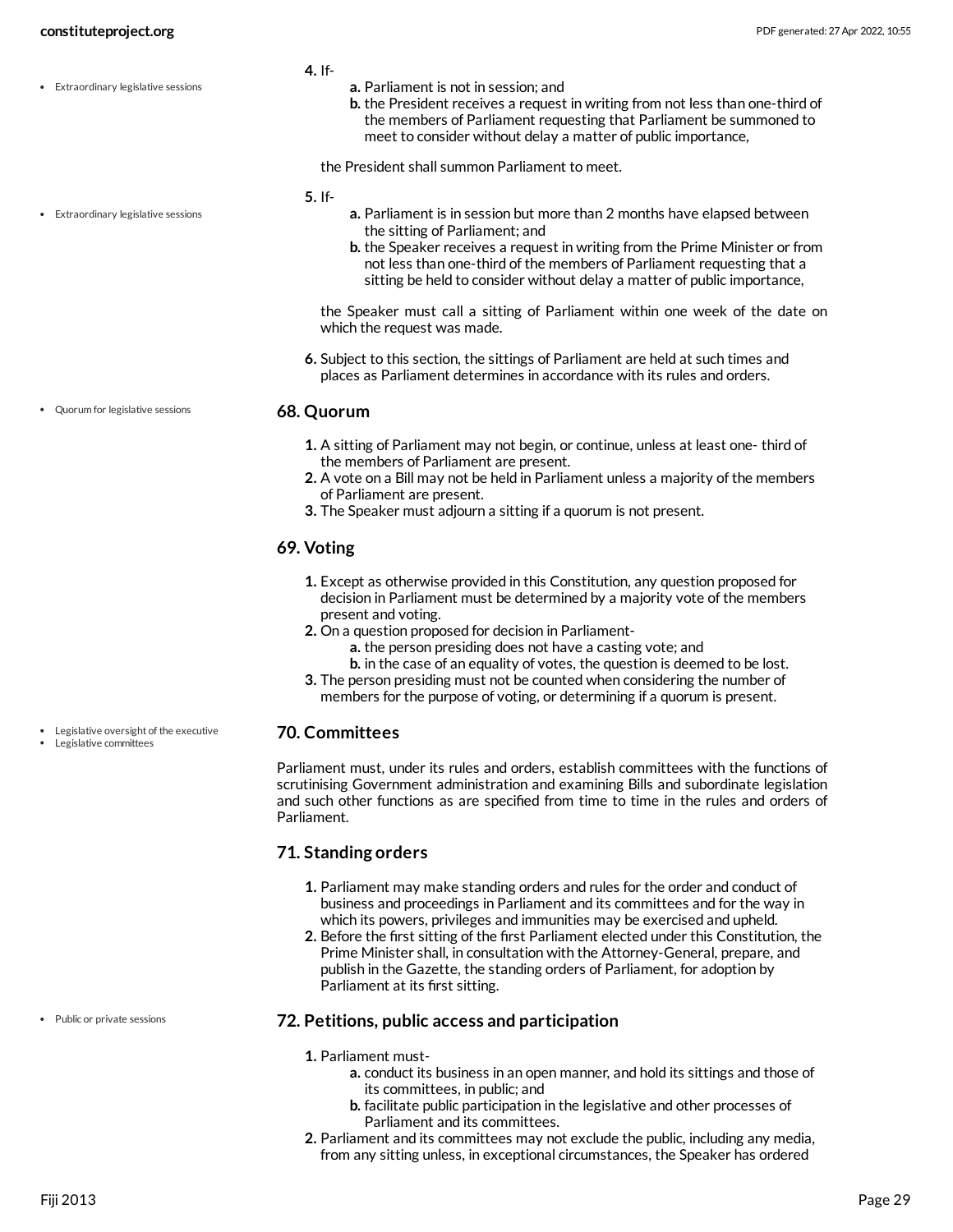**2.** the exclusion of the public on grounds that are reasonable and justifiable.

#### **73. Powers, privileges, immunities and discipline**

- **1.** Every member of Parliament, and anyone else speaking in Parliament, has
	- **a.** freedom of speech and debate in Parliament or its committees, subject to the standing orders; and
	- **b.** parliamentary privilege and immunity in respect of anything said in Parliament or its committees.
- **2.** Parliament may prescribe the powers, privileges and immunities of members of Parliament and may make rules and orders for the discipline of members of Parliament.

### **74. Power to call for evidence**

- **1.** Parliament, and each of its committees, has the power to summon any person to appear before it for the purpose of giving evidence or providing information.
- **2.** For the purposes of subsection (1), Parliament and each of its committees has the same powers as the High Court to
	- **a.** enforce the attendance of witnesses and examine them on oath, affirmation or otherwise; and
	- **b.** compel the production of documents or other materials or information as required for its proceedings.

### <span id="page-29-0"></span>**Part C. INSTITUTIONS AND OFFICES**

### **75. Electoral Commission**

- **1.** The Electoral Commission established under the State Services Decree 2009 continues in existence.
- **2.** The Commission has the responsibility for the registration of voters and the conduct of free and fair elections in accordance with the written law governing elections and any other relevant law, and in particular for
	- **a.** the registration of citizens as voters, and the regular revision of the Register of Voters;
	- **b.** voter education;
	- **c.** the registration of candidates for election;
	- **d.** the settlement of electoral disputes, including disputes relating to or arising from nominations, but excluding election petitions and disputes subsequent to the declaration of election results; and
	- **e.** monitoring and enforcing compliance with any written law governing elections and political parties.
- **3.** The Commission has such other functions as are conferred on it by this Constitution or a written law.
- **4.** The Commission must make an annual report to the President concerning the operations of the Commission and must submit a copy of its annual report to Parliament.
- **5.** The Commission may at other times make such reports to the President and Parliament as it thinks fit.
- **6.** The Commission consists of a chairperson who is or is qualified to be a Judge, and 6 other members.
- **7.** The chairperson and the members of the Commission shall be appointed by the President, on the advice of the Constitutional Offices Commission. Services Decree 2009 continues in existence.
- **8.** A person is not qualified for appointment as a member if he or she is
	- **a.** a member of Parliament;
	- **b.** the holder of a public office (other than an office of Judge);
	- **c.** a member of a local authority; or
	- **d.** a candidate for election to Parliament.

### **76. Supervisor of Elections**

- **1.** The office of the Supervisor of Elections established under the State
- **2.** The Supervisor of Elections, acting under the direction of the Electoral Commission,-

Electoral commission

Electoral commission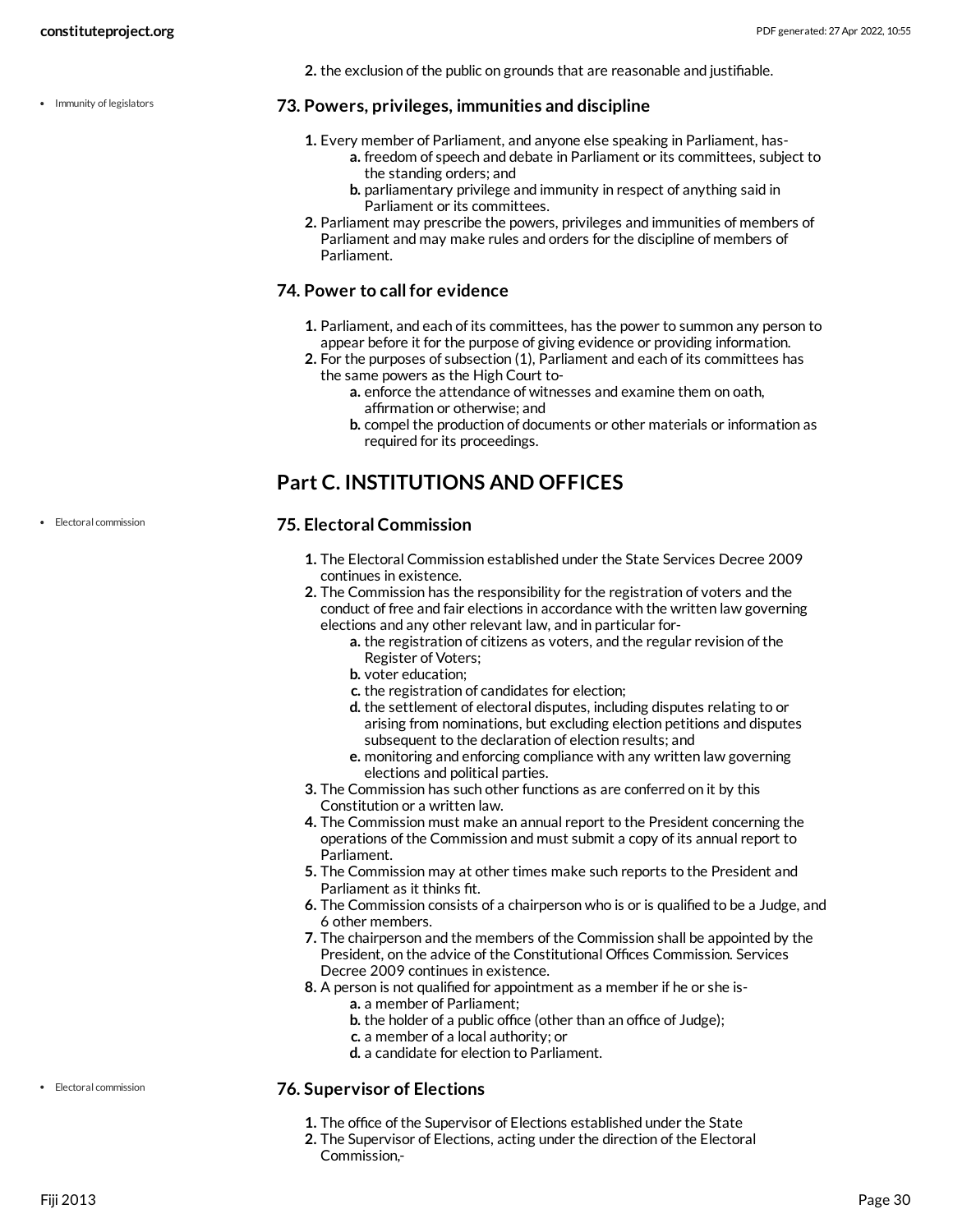- **2. a.** administers the registration of voters for elections of members to Parliament;
	- **b.** conducts
		- **i.** elections of members of Parliament; and
		- **ii.** such other elections as Parliament prescribes; and
	- **c.** may perform such other functions as are conferred by written law.
- **3.** The Supervisor of Elections must comply with any directions that the Electoral Commission gives him or her concerning the performance of his or her functions.
- **4.** The Supervisor of Elections is appointed by the President on the advice of the Constitutional Offices Commission following consultation by the Constitutional Offices Commission with the Electoral Commission.

#### **77. Speaker and Deputy Speaker of Parliament**

- **1.** At its first sitting after a general election, and whenever required to fill a vacancy, Parliament must elect, by simple majority vote
	- **a.** a Speaker, who is not a member of Parliament but who is qualified to be a candidate for election as a member of Parliament; and
	- **b.** a Deputy Speaker from amongst the members of Parliament (excluding Ministers).
- **2.** The Speaker and the Deputy Speaker assumes office by taking the oath or affirmation of allegiance and office set out in the Schedule, as administered by the Secretary-General to Parliament.
- **3.** The Speaker shall preside over every sitting of Parliament.
- **4.** The Deputy Speaker must perform the duties of the Speaker if the Speaker is absent from duty or from Fiji or is, for any other reason, unable to perform those duties.
- **5.** If the Speaker or the Deputy Speaker is unable to perform the duties of the Speaker, the members of Parliament must elect one of their members to preside at meetings of Parliament.
- **6.** The Speaker, Deputy Speaker, or any other person presiding at any time, in the performance of the functions of the Speaker
	- **a.** is independent and subject only to this Constitution and any other law;
	- **b.** serves to secure the honour and dignity of Parliament;
	- **c.** is responsible for ensuring
		- **i.** the rights and privileges of all members; and
		- **ii.** public access to the proceedings of Parliament and its committees;
	- **d.** has authority to maintain order and decorum in Parliament, in accordance with its standing orders and parliamentary tradition; and
	- **e.** must act impartially, and without fear, favour or prejudice.
- **7.** The office of the Speaker becomes vacant
	- **a.** on the day immediately before the first meeting of Parliament after a general election; or
		- **b.** if, before that day, the Speaker
			- **i.** resign by giving to the President a written notice of resignation; **ii.** becomes the holder of another public office;
			- **iii.** ceases to have the right to be registered as a voter in an election to Parliament;
			- **iv.** is absent from 2 consecutive meetings of Parliament; or
			- **v.** is removed from office by a resolution supported by not less than two-thirds of the members of Parliament.
- **8.** The office of the Deputy Speaker becomes vacant if the Deputy Speaker
	- **a.** resigns by giving to the Speaker a written notice of resignation;
		- **b.** vacates his or her seat as a member of Parliament;
		- **c.** is appointed as a Minister; or
		- **d.** is removed from office by a resolution supported by not less than two thirds of the members of Parliament.

#### **78. Leader of the Opposition**

**1.** The members of Parliament who-

- **a.** do not belong to the Prime Minister's political party and are members of the opposition party or a coalition of opposition parties;
- **b.** do not belong to any party which is in coalition with, or which supports, the Prime Minister's political party; or

Leader of first chamber

Oaths to abide by constitution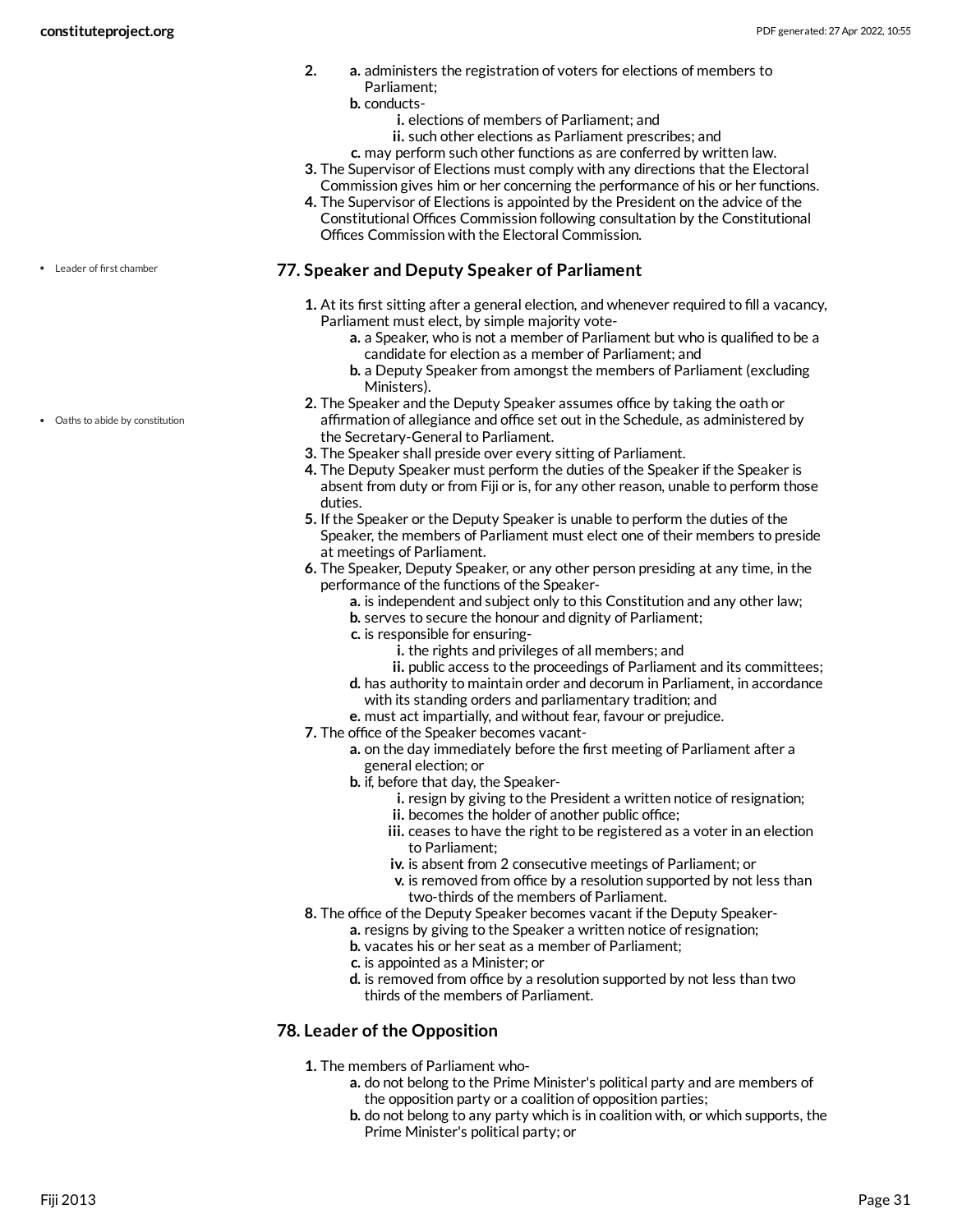**1. c.** are independent candidates who do not support the Prime Minister or the Prime Minister's political party,

must elect a person from amongst themselves to be the Leader of the Opposition, in accordance with this section.

- **2.** At the first sitting of Parliament after a general election, the Speaker must call for nominations from those members of Parliament mentioned in subsection (1), and, if only one person is nominated and seconded, the Speaker shall declare that person elected as the Leader of the Opposition, but if more than one person is nominated and seconded, the Speaker must conduct a vote, as follows
	- **a.** if after the first vote, any nominee has the support of the majority of the members of Parliament mentioned in subsection (1), the Speaker shall declare that person elected as the Leader of the Opposition; and
	- **b.** if no nominee in the first vote receives the support of the majority of the members of Parliament mentioned in subsection (1), a second vote must be held within 24 hours of the first vote and the nominee who has the support of the majority of the members of Parliament mentioned in subsection (1) in the second vote shall be declared by the Speaker as being elected as the Leader of the Opposition.
- **3.** If after the second vote held under subsection (2), no person receives the support of the majority of the members of Parliament mentioned in subsection (1), the position of the Leader of the Opposition shall remain vacant until such time the majority of the members of Parliament mentioned in subsection (1) write to the Speaker requesting him or her to call for fresh nominations for the election of the Leader of the Opposition in accordance with the procedure set out in subsection (2).
- **4.** If a majority of the members mentioned in subsection (1) consider that the person who is the Leader of the Opposition should no longer hold the position of the Leader of the Opposition, then they shall inform the Speaker of their decision and they may elect another member of Parliament mentioned in subsection (1), in accordance with the procedure set out in subsection (2).
- **5.** Upon the expiry or dissolution of Parliament, the Leader of the Opposition continues in office until the next appointment of a Prime Minister.
- **6.** If a Leader of the Opposition is unable to be elected in accordance with this section, then the provisions of this Constitution providing for any action by the Leader of the Opposition, including any advice, nomination or consultation of the Leader of the Opposition, are of no effect, and an appointment may be made or action may be taken under a provision of this Constitution without reference to the Leader of the Opposition.

#### **79. Secretary-Generalto Parliament**

- **1.** This section establishes the office of the Secretary-General to Parliament.
- **2.** The Secretary-General to Parliament shall be appointed by the President on the advice of the Constitutional Offices Commission.
- **3.** The Secretary-General to Parliament has the same status as that of a permanent secretary and shall be responsible to the Speaker for the efficient, effective and economical management of Parliament.
- **4.** The Secretary-General to Parliament is the principal procedural advisor to the Speaker, and to all members of Parliament and committees of Parliament.
- **5.** The Secretary-General to Parliament is responsible for all the functions as may be conferred on him or her by the standing orders of Parliament.
- **6.** In the performance of the functions or the exercise of the authority and powers, the Secretary-General to Parliament shall be independent and shall not be subject to the direction or control of any person or authority, except the Speaker, a court of law or as otherwise prescribed by written law.
- **7.** The Secretary-General to Parliament shall have the authority to appoint, remove and discipline all staff (including administrative staff) in Parliament.
- **8.** The Secretary-General to Parliament has the authority to determine all matters pertaining to the employment of all staff in Parliament, including
	- **a.** the terms and conditions of employment;
	- **b.** the qualification requirements for appointment and the process to be followed for appointment, which must be an open, transparent and competitive selection process based on merit;
	- **c.** the salaries, benefits and allowances payable, in accordance with its budget as approved by Parliament; and

Civil service recruitment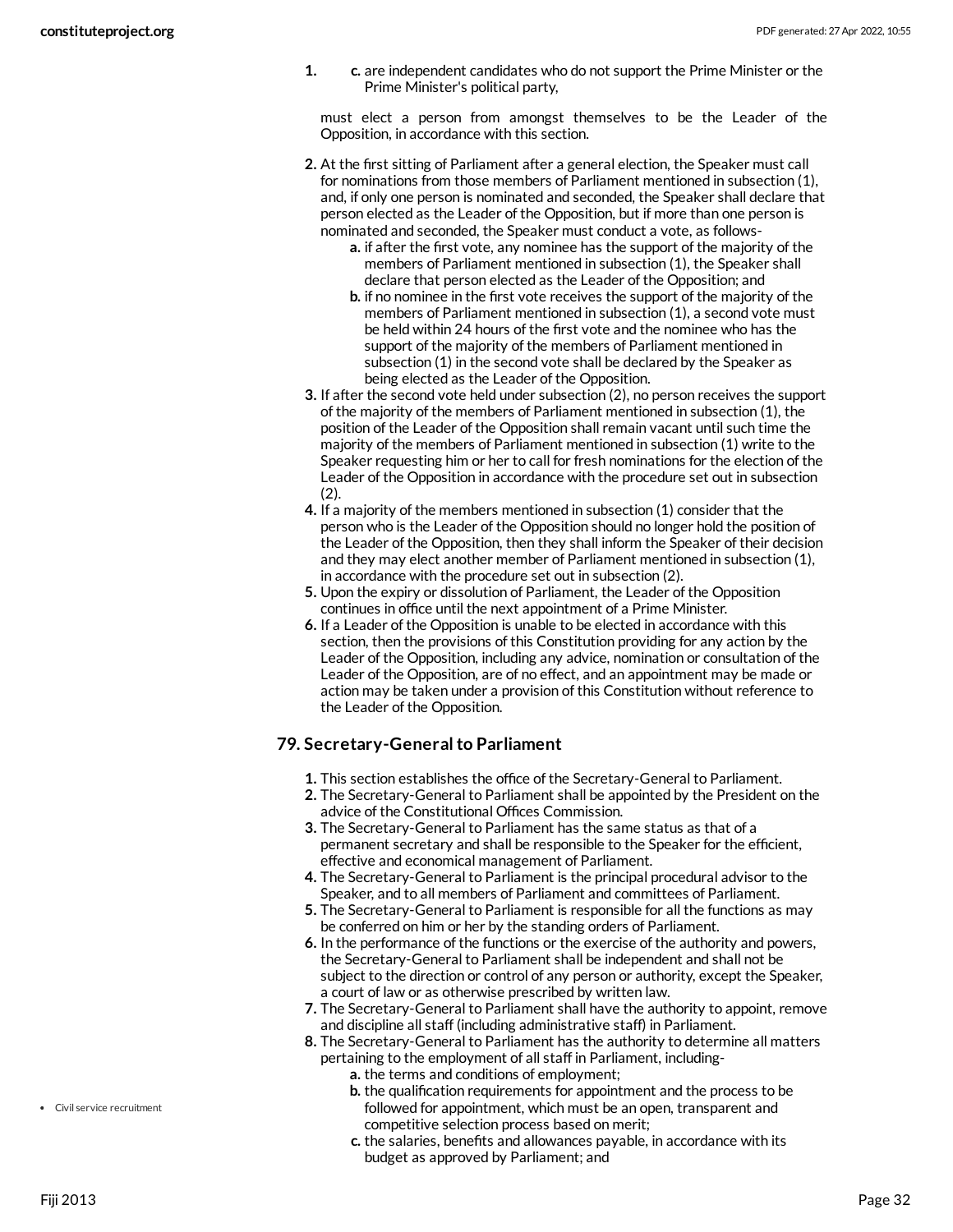- **8. d.** the total establishment or the total number of staff that are required to be appointed, in accordance with the budget as approved by Parliament.
- **9.** The salaries, benefits and allowances payable to the Secretary-General to Parliament and any person employed in Parliament are a charge on the Consolidated Fund.
- **10.** Parliament shall ensure that adequate funding and resources are made available to the Secretary-General to Parliament, to enable him or her to independently and effectively exercise the powers and perform the functions and duties of the Secretary-General to Parliament.

#### **80. Remunerations**

The remuneration, including salaries and allowances and benefits, payable to, the President, the Prime Minister, other Ministers, the Leader of the Opposition, the Speaker and the Deputy Speaker of Parliament and a member of Parliament shall be prescribed by a written law, and must not be varied to their disadvantage, except as part of an overall austerity reduction similarly applicable to all officers of the State.

## <span id="page-32-0"></span>**CHAPTER 4. THE EXECUTIVE**

### <span id="page-32-1"></span>**Part A. THE PRESIDENT**

#### **81. The President of Fiji**

- **1.** This section establishes the office of the President.
- **2.** The President is the Head of State, and the executive authority of the State is vested in the President.
- **3.** The President shall perform the ceremonial functions and responsibilities as the Commander-in-Chief of the Republic of Fiji Military Forces.
- **4.** The President shall open each annual session of Parliament with an address outlining the policies and programmes of the Government.

#### **82. President acts on advice**

In the exercise of his or her powers and executive authority, the President acts only on the advice of Cabinet or a Minister or of some other body or authority prescribed by this Constitution for a particular purpose as the body or authority on whose advice the President acts in that case.

#### **83. Qualification for appointment**

- **1.** A person shall not be qualified to be nominated for the office of the President unless he or she
	- **a.** has had a distinguished career in any aspect of national or international life, whether in the public or private sector;
	- **b.** holds only a Fijian citizenship;
	- **c.** is not a member of, or holds any office in, any political party;
	- **d.** is not a candidate for election to any other office in the State; and
	- **e.** has not, at any time during the 6 years immediately before being nominated, been convicted of any offence under any law.
- **2.** A person holding a public office is not required to resign from that office before accepting nomination for President, but the appointment of the person as the President has the effect of terminating his or her service in that office.
- **3.** Nothing in this section prevents the President from holding a public office, by virtue of his or her appointment as the President, under any written law.

#### **84. Appointment of President**

- **1.** The President shall be appointed by Parliament in accordance with this section.
- **2.** Whenever a vacancy arises in the office of the President, the Prime Minister and the Leader of the Opposition shall nominate one name each to the Speaker who

Compensation of legislators

- Name/structure of executive(s)
- Designation of commander in chief
- Legislative oversight of the executive

Eligibility for head of state

Head of state selection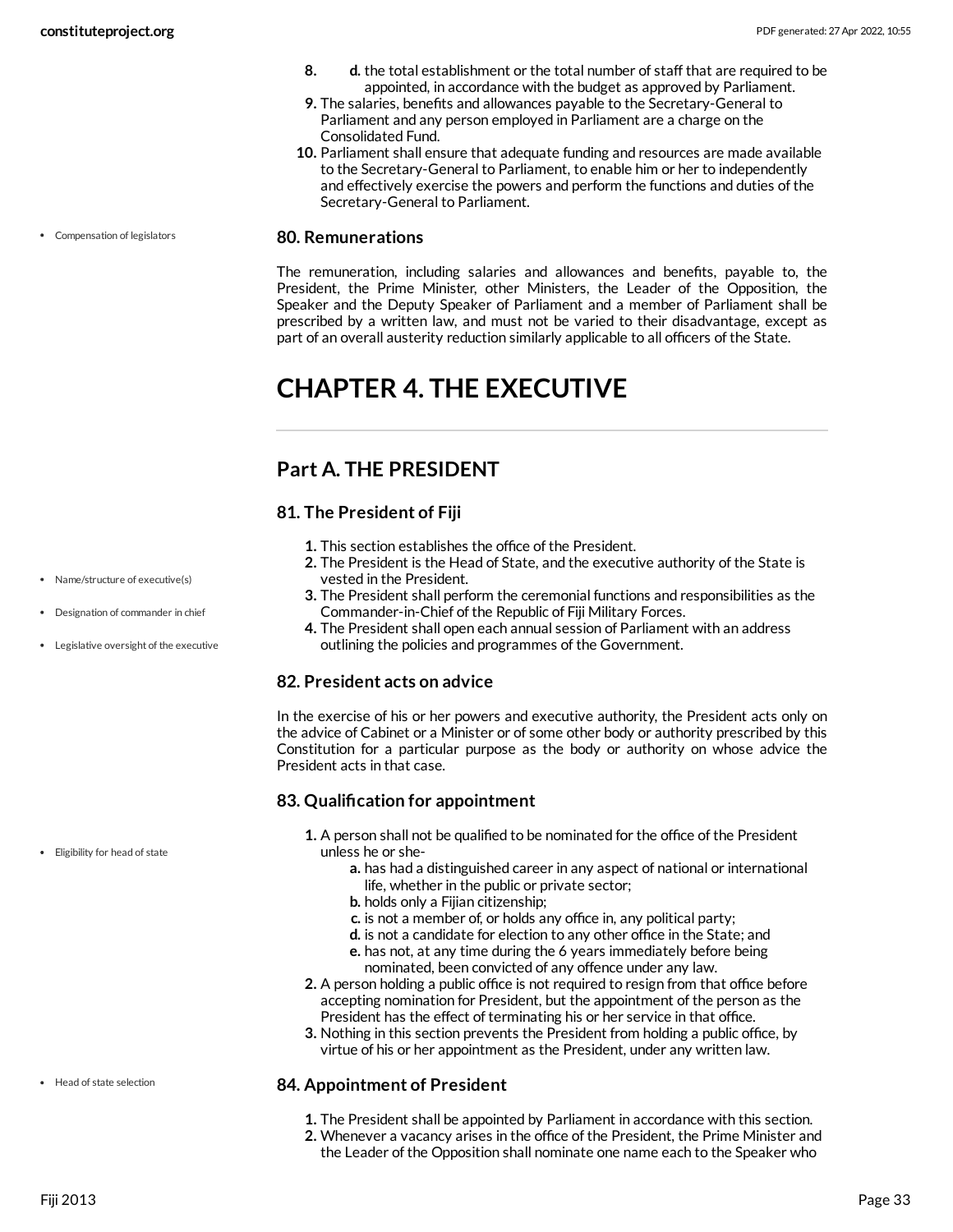- **2.** shall put both the names to the floor of Parliament for voting by the members of Parliament.
- **3.** The person who receives the support of the majority of the members of Parliament present shall be appointed as the President, and the Speaker shall publicly announce the name of the President.
- **4.** In the event that both persons nominated receive the same number of votes, the Speaker shall conduct the voting again after 24 hours, and voting shall continue until such time a person nominated as the President receives the support of the majority of the members of Parliament, provided however that if after 3 rounds of voting, no person receives the support of the majority of the members of Parliament, then the person nominated by the Prime Minister shall be announced by the Speaker as being appointed as the President by Parliament.
- **5.** If the Prime Minister and the Leader of the Opposition nominate the same person, then no voting shall take place and the Speaker shall publicly announce that person as being appointed as the President by Parliament.

#### **85. Term of office and remuneration**

- **1.** The President holds office for 3 years, and is eligible for re-appointment for one further term of 3 years, but is not eligible for re-appointment after that.
- **2.** For the purposes of subsection (1), in determining whether a person is eligible for appointment or re-appointment, any period served before the commencement of this Constitution shall be taken into account.
- **3.** The President shall receive such remuneration, allowances and other benefits, as prescribed by a written law made under section 80.

#### **86. Oath of office**

Before taking office, the President must take before the Chief Justice the oath or affirmation of allegiance and office as set out in the Schedule in a public ceremony.

#### **87. Resignation**

The President may resign from office by delivering a written notice of resignation to the Prime Minister who shall table the notice in Parliament.

#### **88. Chief Justice to perform functions in absence of President**

If the President is absent from duty or from Fiji or is, for any other reason, unable to perform the functions of the President or if the office of the President becomes vacant for any reason, then the functions of the office of the President shall be performed by the Chief Justice.

#### **89. Removal from office**

- **1.** The President may be removed from office for inability to perform the functions of office (whether arising from infirmity of body or mind or any other cause) or for misbehaviour, and may not otherwise be removed.
- **2.** Removal of the President from office must only be done pursuant to this section.
- **3.** If the Prime Minister considers that the question of removing the President from office ought to be investigated, then
	- **a.** the Prime Minister shall request the Chief Justice to establish
		- **i.** in the case of alleged misbehaviour-a tribunal, consisting of a chairperson and 2 other members each of whom is, or is eligible to be, a Judge; or
		- **ii.** in the case of alleged inability to perform the functions of office-a medical board, consisting of a chairperson and 2 other members, each of whom is a qualified medical practitioner,

and the Prime Minister shall notify the President of the request;

- **b.** the Chief Justice, who must act on the request, shall establish the tribunal or medical board, as the case may be; and
- **c.** the tribunal or medical board shall enquire into the matter and furnish a written report, including its advice on whether the President should be

Head of state term length Head of state term limits

Oaths to abide by constitution

• Head of state removal

• Head of state replacement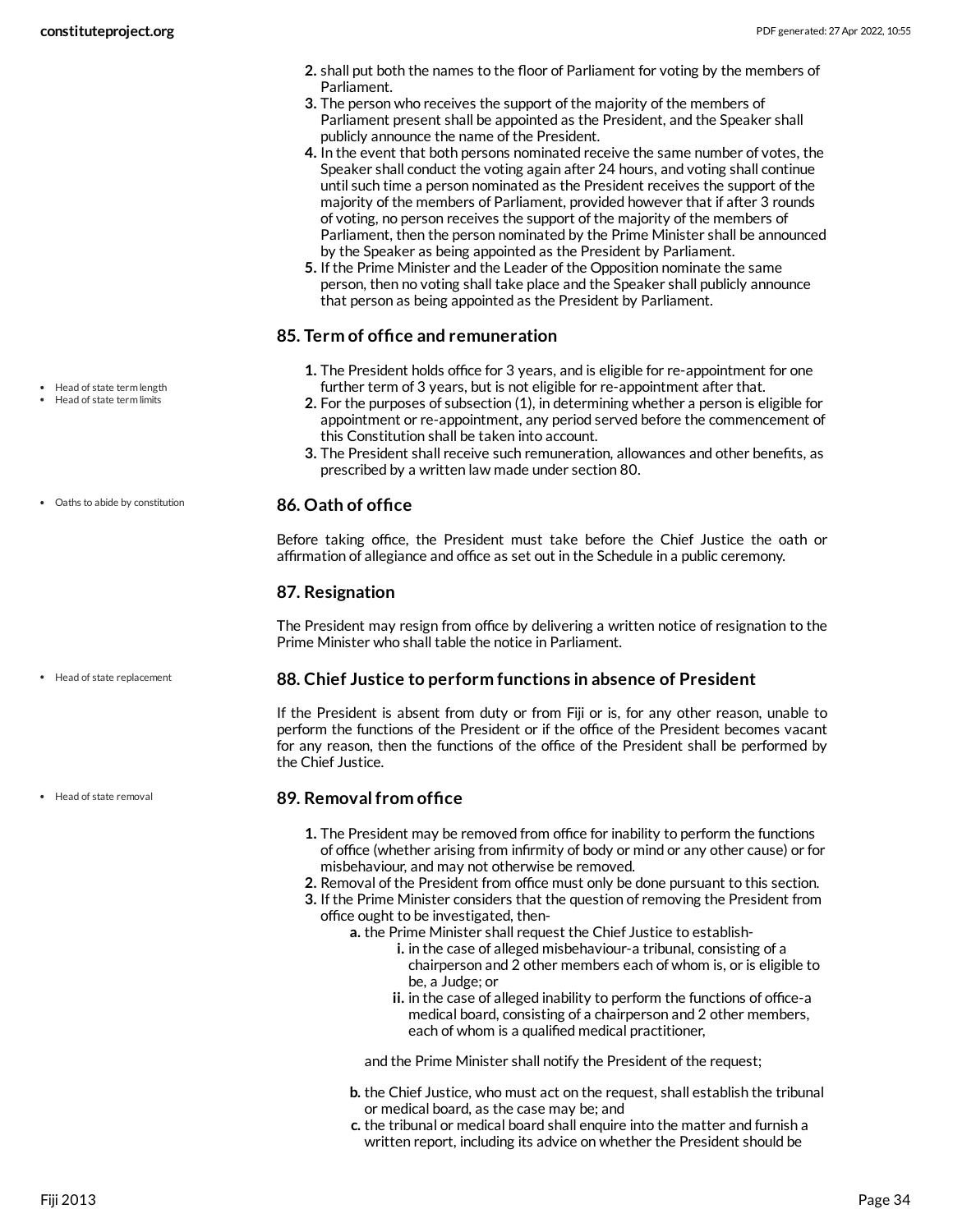- **3. c.** removed from office, to the Chief Justice, who shall refer the report to the Prime Minister for tabling in Parliament.
- **4.** In deciding whether to remove the President from office, Parliament must act in accordance with the advice given by the tribunal or the medical board, as the case may be.
- **5.** The President is taken to be unable to perform the functions of his or her office during the period starting on the day on which the President receives notification under subsection (3)(a) and ending on the day a decision is made under subsection (4).
- **6.** The report of the tribunal or the recommendations of the medical board, as the case may be, made under subsection (3) shall be made public.

### <span id="page-34-0"></span>**Part B. CABINET**

#### **90. Responsible Government**

Governments must have the confidence of Parliament.

- **91. Cabinet**
	- **1.** Cabinet consists of the Prime Minister as chairperson, and such number of Ministers as determined by the Prime Minister.
		- **2.** Cabinet members are accountable individually and collectively to Parliament, for the exercise of their powers and the performance of their functions.
		- **3.** A Minister must appear before Parliament, or a committee of Parliament, when required, and answer any question concerning a matter for which the Minister is responsible.
		- **4.** Cabinet members must provide Parliament with full and regular reports concerning matters for which they are responsible.
	- **5.** Cabinet may seek an opinion from the Supreme Court on any matter concerning the interpretation or application of this Constitution.

#### **92. Office of the Prime Minister**

- **1.** The Prime Minister is the head of the Government.
- **2.** The Prime Minister shall keep the President generally informed about the issues relating to the governance of Fiji.
- **3.** The Prime Minister
	- **a.** appoints Ministers with such titles, portfolios and responsibilities as the Prime Minister determines from time to time;
	- **b.** dismisses Ministers; and
	- **c.** by notice published in the Gazette, assigns to any Minister or to himself or herself responsibility for the conduct of a specified part of the business of the Government, including responsibility for the general direction and control over a branch or branches of the public service or over a disciplined force and responsibility for the implementation and administration of each Act, provided however that the responsibility for any part of the business of Government that is not specifically assigned shall remain with the Prime Minister.
- **4.** The Prime Minister shall appoint a Minister to act in the office of the Prime Minister during any period, or during all periods, when the Prime Minister is absent from duty or from Fiji or is, for any other reason, unable to perform the functions of office, and a notification of the appointment of the Acting Prime Minister must be published in the Gazette.

### **93. Appointment of Prime Minister**

- **1.** The Prime Minister must be a member of Parliament.
- **2.** After a general election, the member elected to Parliament who is the leader of one political party which has won more than 50% of the total number of seats in Parliament assumes office as the Prime Minister by taking before the President the oath or affirmation of allegiance and office (which the President must administer) as set out in the Schedule.
- **3.** After a general election, if no one political party has won more than 50% of the total number of seats in Parliament, then, at the first sitting of Parliament, the
- Establishment of cabinet/ministers
- Cabinet selection
- Cabinet removal
- Legislative oversight of the executive
- Legislative oversight of the executive
- Constitutional interpretation
- Name/structure of executive(s)
- Cabinet selection
- Cabinet removal
- Head of government powers

Eligibility for head of government

• Head of government selection

Head of government's role in the legislature Head of government selection Head of government selection Oaths to abide by constitution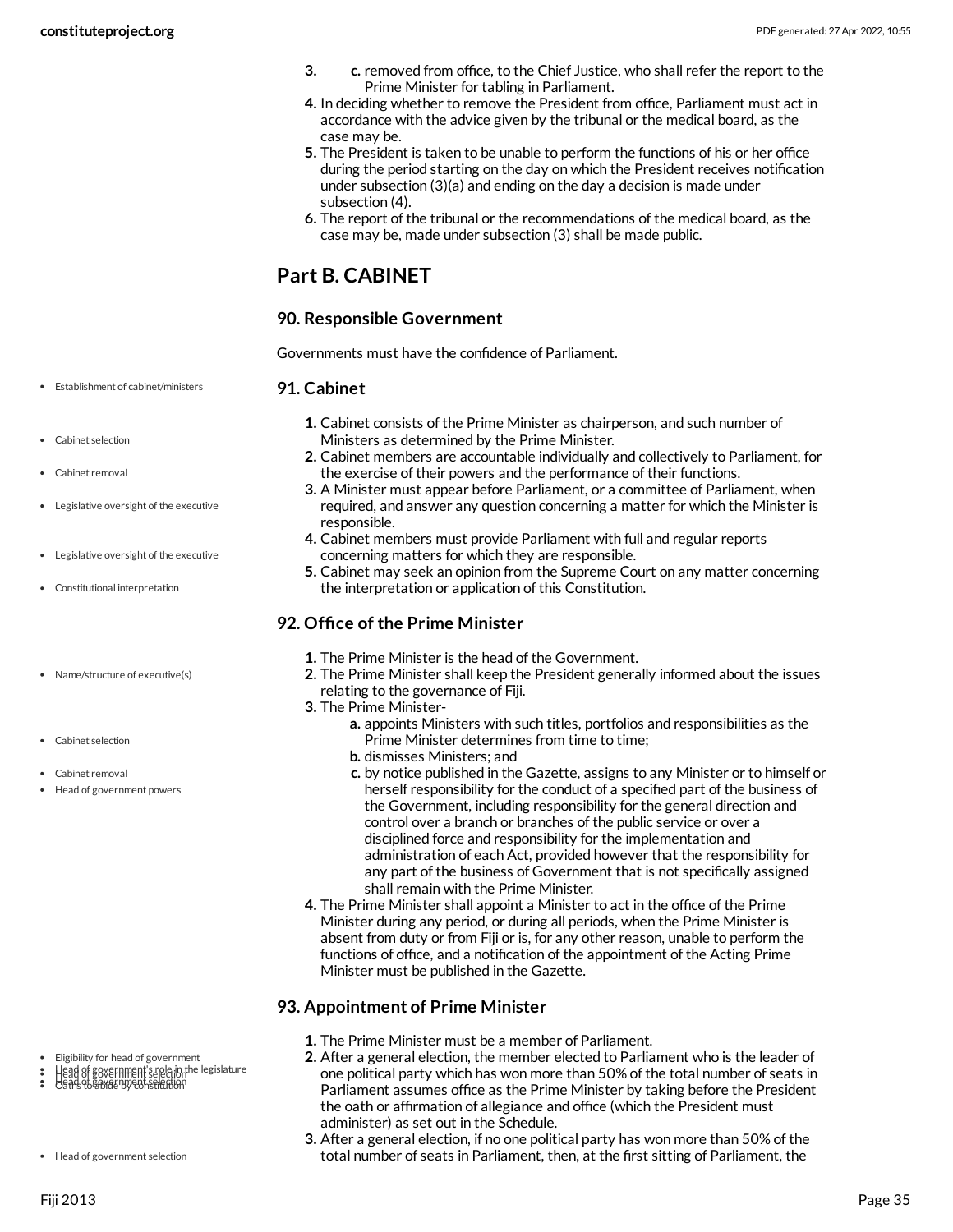- **3.** Speaker must call for nominations from members of Parliament and, if only one person is nominated and seconded, then that person assumes office as the Prime Minister by taking before the President the oath or affirmation of allegiance and office (which the President must administer) as set out in the Schedule; but if more than one person is nominated and seconded, the Speaker must conduct a vote, as follows
	- **a.** if after the first vote, a person who is nominated has the support of more than 50% of the members of Parliament, then that person assumes office as the Prime Minister by taking before the President the oath or affirmation of allegiance and office (which the President must administer) as set out in the Schedule;
	- **b.** if after the first vote, no person who is nominated receives the support of more than 50% of the members of Parliament, a second vote must be held within 24 hours of the first vote and, if after the second vote, a person who is nominated has the support of more than 50% of the members of Parliament, then that person assumes office as the Prime Minister by taking before the President the oath or affirmation of allegiance and office (which the President must administer) as set out in the Schedule;
	- **c.** if after the second vote, no person who is nominated receives the support of more than 50% of the members of Parliament, a third vote must be held within 24 hours of the second vote and, if after the third vote, a person who is nominated has the support of more than 50% of the members of Parliament, then that person assumes office as the Prime Minister by taking before the President the oath or affirmation of allegiance and office (which the President must administer) as set out in the Schedule; and
	- **d.** if after the third vote, no person receives the support of more than 50% of the members of Parliament, the Speaker shall notify the President in writing of the inability of Parliament to appoint a Prime Minister, and the President shall, within 24 hours of the notification, dissolve Parliament and issue the writ for a general election to take place in accordance with this Constitution.
- **4.** A vacancy arises if the Prime Minister-

**a.** resigns, by written notice to the President;

**b.** ceases to be, or ceases to qualify to be, a member of Parliament; or **c.** dies.

- **5.** If a vacancy arises in the office of the Prime Minister under subsection (4), then the Speaker shall immediately convene Parliament and call for nominations from members of Parliament for the office of the Prime Minister and, if only one person is nominated and seconded, then that person assumes office as the Prime Minister by taking before the President the oath or affirmation of allegiance and office (which the President must administer) as set out in the Schedule, but if more than one person is nominated and seconded, the Speaker must conduct a vote, as follows
	- **a.** if after the first vote, a person who is nominated has the support of more than 50% of the members of Parliament, then that person assumes office as the Prime Minister by taking before the President the oath or affirmation of allegiance and office (which the President must administer) as set out in the Schedule;
	- **b.** if after the first vote, no person who is nominated receives the support of more than 50% of the members of Parliament, a second vote must be held within 24 hours of the first vote and, if after the second vote, a person who is nominated has the support of more than 50% of the members of Parliament, then that person assumes office as the Prime Minister by taking before the President the oath or affirmation of allegiance and office (which the President must administer) as set out in the Schedule;
	- **c.** if after the second vote, no person who is nominated receives the support of more than 50% of the members of Parliament, a third vote must be held within 24 hours of the second vote and, if after the third vote, a person who is nominated has the support of more than 50% of the members of Parliament, then that person assumes office as the Prime Minister by taking before the President the oath or affirmation of allegiance and office (which the President must administer) as set out in the Schedule; and
	- **d.** if after the third vote, no person receives the support of more than 50% of the members of Parliament, the Speaker shall notify the President in writing of the inability of Parliament to appoint a Prime Minister, and the

Dismissal of the legislature

- Head of government removal
- Head of government replacement

Dismissal of the legislature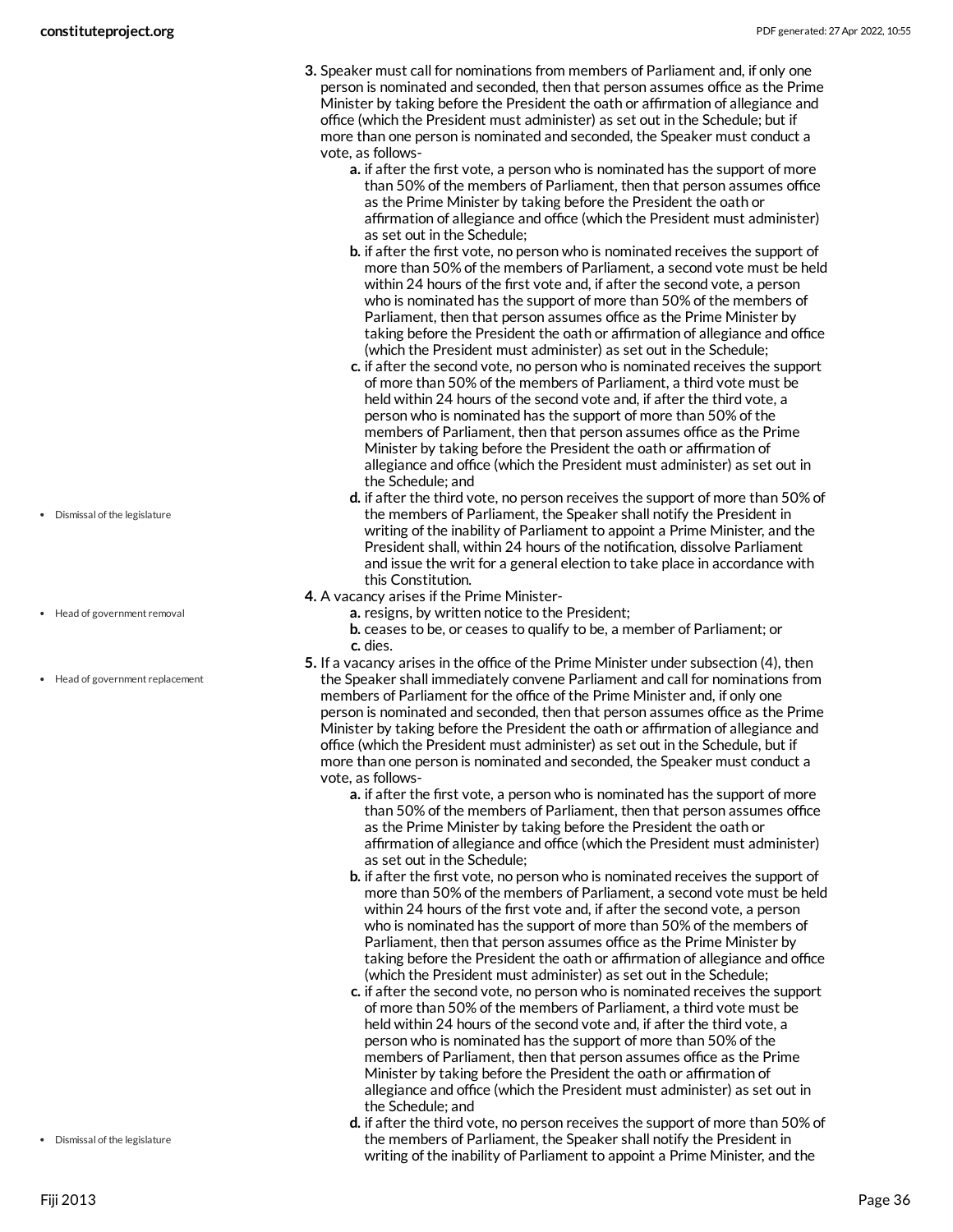• Head of government term length

Head of government removal

Cabinet removal

- **5. d.** President shall, within 24 hours of the notification, dissolve Parliament and issue the writ for a general election to take place in accordance with this Constitution.
	- **6.** The Prime Minister shall serve for the full term of Parliament, unless dismissed in a motion of no confidence under section 94, and shall not be otherwise dismissed.
	- **7.** The Prime Minister and other Ministers continue in office until the next Prime Minister assumes office after a general election in accordance with this section.

#### **94. Motion of no confidence**

- **1.** The Prime Minister may only be dismissed by a motion of no confidence, which must also propose the name of another member of Parliament to be the Prime Minister.
- **2.** A motion of no confidence must be called for a vote within 24 hours of it being introduced.
- **3.** A motion of no confidence passes if it is supported by at least a majority of the members of Parliament further motion of no confidence may be introduced against him or her for at least 6
- **4.** If a motion of no confidence passes
	- **a.** the incumbent Prime Minister immediately ceases to hold office;
	- **b.** every other member of Cabinet is deemed to have resigned; and
	- **c.** the person proposed to be the Prime Minister, in the motion, assumes that office immediately upon being sworn in by the President.
- **5.** If a motion of no confidence fails against the incumbent Prime Minister, no months.

#### **95. Appointment of Ministers**

- **1.** Subject to section 96(3), a Minister must be a member of Parliament.
- **2.** Each member of Cabinet assumes office by taking the oath or affirmation of allegiance and office set out in the Schedule, as administered by the President.
- **3.** Each Minister continues in office unless he or she
	- **a.** is removed by the Prime Minister;
		- **b.** ceases to be, or ceases to qualify to be, a member of Parliament; or **c.** resigns by delivering a written notice of resignation to the Prime Minister.
- **4.** The Prime Minister may appoint a Minister to act in the office of another Minister during any period, or during all periods, when the other Minister is absent from duty or from Fiji or is, for any other reason, unable to perform the functions of office, and a notification of the appointment of an Acting Minister must be published in the Gazette.

### **96. Attorney-General**

- **1.** The Minister appointed as the Attorney-General is the chief legal adviser to the Government.
- **2.** A person is not qualified to be appointed as the Attorney-General unless he or she
	- **a.** is admitted as a legal practitioner in Fiji and has had not less than 15 years post-admission practice as a legal practitioner whether in Fiji or abroad; and
	- **b.** has not been found guilty of any disciplinary proceeding involving legal practitioners whether in Fiji or abroad, including any proceeding by the Independent Legal Services Commission or any proceeding under the law governing legal practitioners, barristers and solicitors prior to the establishment of the Independent Legal Services Commission.
- **3.** If the Prime Minister considers that there are no members of Parliament who
	- **a.** belong to the Prime Minister's political party;
	- **b.** belong to any political party in coalition with the Prime Minister's political party; or
	- **c.** are independent candidates who support the Prime Minister,

who are qualified, suitable or available to be appointed as the Attorney-General, then the Prime Minister may appoint a person who is not a member of Parliament as the Attorney-General if that person-

Limits on removing head of government

Eligibility for cabinet

- Oaths to abide by constitution
- Cabinet removal

Attorney general

Eligibility for cabinet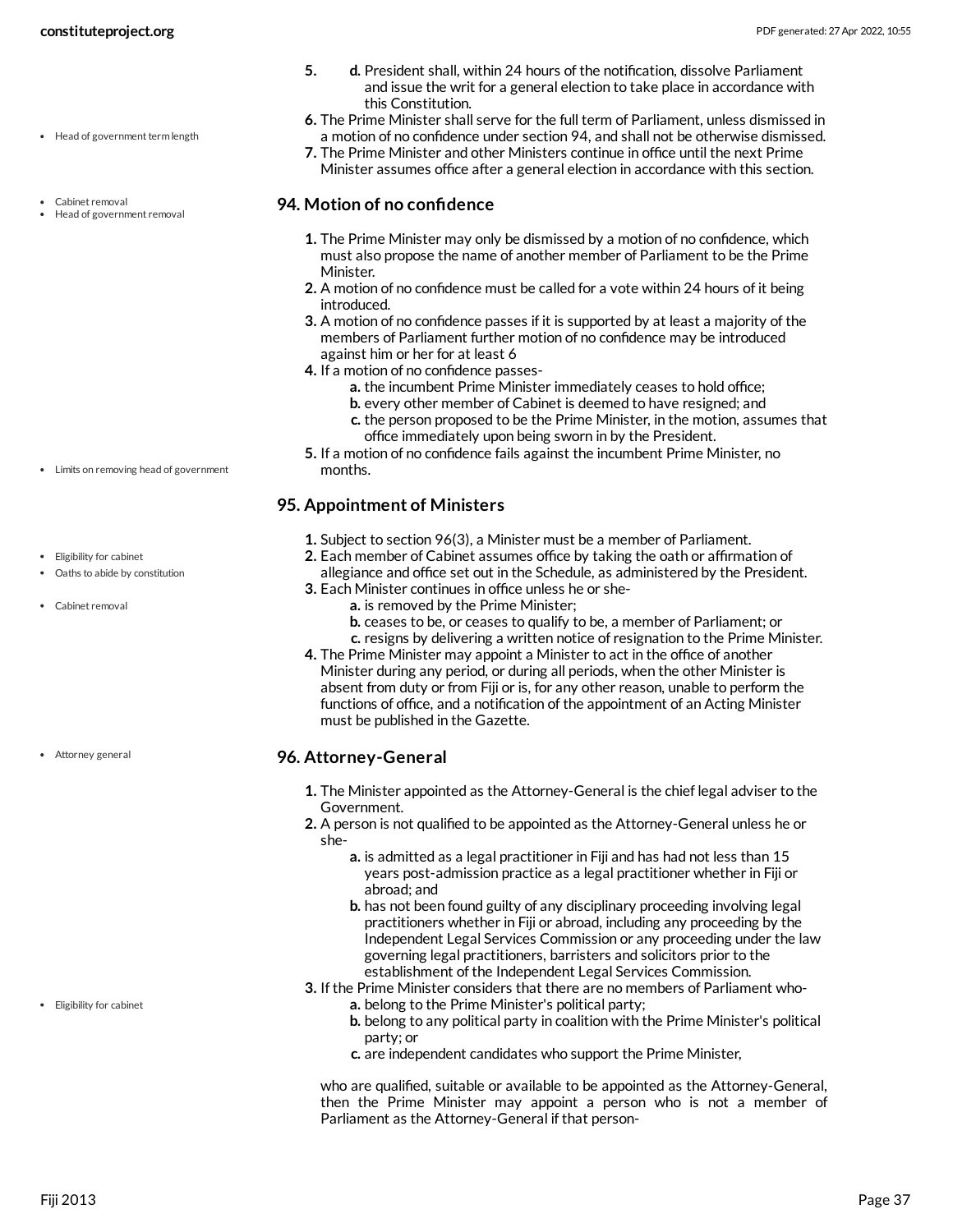- **3. i.** is a legal practitioner who is qualified to be appointed as the Attorney-General under subsection (2); and
	- **ii.** is qualified to be a candidate for election to Parliament under section 56.
- **4.** A person appointed as the Attorney-General under subsection (3) shall be entitled to take part in Cabinet as a Minister, and to sit in Parliament, provided however that he or she shall not be eligible to vote in Parliament.
- **5.** Any person appointed as the Attorney-General must not, during the term of his or her appointment as the Attorney-General, practice as a legal practitioner in a law firm or have any interest in a law firm or have any law firm practice under his or her name.
- **6.** The Prime Minister may appoint a Minister or a member of Parliament or another person (in accordance with subsection (3)) who is qualified to be appointed as the Attorney-General to act as the Attorney-General during any period, or during all periods, when the Attorney-General is absent from duty or from Fiji or is, for any other reason, unable to perform the functions of office, and a notification of the acting appointment must be published in the Gazette.
- **7.** Subsection (5) does not apply to any person appointed to act as the Attorney-General under subsection (6).

# **CHAPTER 5. JUDICIARY**

# **Part A. COURTS AND JUDICIAL OFFICERS**

### **97. Judicial authority and independence**

- **1.** The judicial power and authority of the State is vested in the Supreme Court, the Court of Appeal, the High Court, the Magistrates Court, and in such other courts or tribunals as are created by law.
- **2.** The courts and all judicial officers are independent of the legislative and executive branches of Government, and are subject only to this Constitution and the law, which they must apply without fear, favour or prejudice.
- **3.** No person may interfere with the judicial functioning of the courts, or unreasonably interfere with the administrative functioning of the courts.
- **4.** Parliament and Cabinet, through legislative and other measures, must assist and protect the courts to ensure their independence, impartiality, accessibility and effectiveness.
- **5.** Parliament must ensure that the Judiciary has adequate financial and other resources to perform its functions and exercise its powers properly.
- **6.** The Judiciary has control of its own budget and finances, as approved by Parliament.

### **98. Supreme Court**

- **1.** The Supreme Court consists of
	- **a.** the Chief Justice, who is the President of the Supreme Court; and **b.** such other Judges as are appointed as Judges of the Supreme Court, to serve as the occasion requires.
- **2.** If deemed necessary by the Chief Justice, any of the Justices of Appeal may sit on a matter being heard by the Supreme Court.
- **3.** The Supreme Court
	- **a.** is the final appellate court;
		- **b.** has exclusive jurisdiction, subject to such requirements as prescribed by written law, to hear and determine appeals from all final judgments of the Court of Appeal; and
		- **c.** has original jurisdiction to hear and determine constitutional questions referred under section 91(5).
- **4.** An appeal may not be brought to the Supreme Court from a final judgment of the Court of Appeal unless the Supreme Court grants leave to appeal.
- **5.** In the exercise of its appellate jurisdiction, the Supreme Court may-
- Structure of the courts
- Judicial independence

- Protection of judges' salaries
- Structure of the courts
- Number of supreme court judges
- Right to appeal judicial decisions
- Constitutional interpretation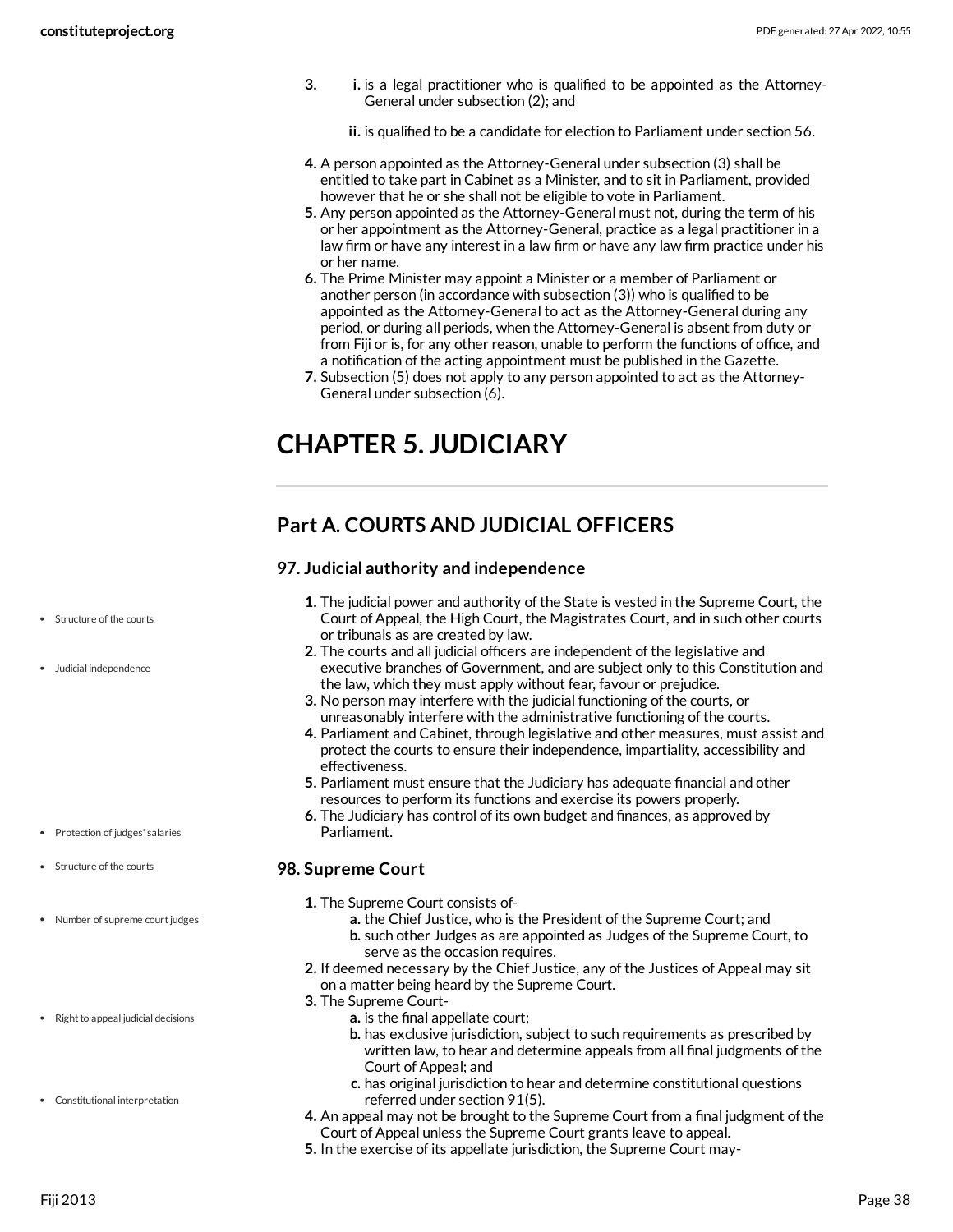- **5. a.** review, vary, set aside or affirm decisions or orders of the Court of Appeal; or
	- **b.** make any other order necessary for the administration of justice, including an order for a new trial or an order awarding costs.
- **6.** Decisions of the Supreme Court are, subject to subsection (7), binding on all other courts of the State.
- **7.** The Supreme Court may review any judgment, pronouncement or order made by it.

Structure of the courts

Judicial precedence

### **99. Court of Appeal**

- **1.** The Court of Appeal consists of
	- **a.** a Judge, other than the Chief Justice, who is appointed as the President of the Court of Appeal; and
		- **b.** such other Judges as are appointed as Justices of Appeal.
- **2.** If deemed necessary by the President of the Court of Appeal, any of the Judges of the High Court, other than the Chief Justice, may sit on a matter being heard by the Court of Appeal.
- **3.** The Court of Appeal has jurisdiction, subject to this Constitution and to such requirements as prescribed by written law, to hear and determine appeals from all judgments of the High Court, and has such other jurisdiction as is conferred by written law.
- **4.** Appeals lie to the Court of Appeal as of right from a final judgment of the High Court in any manner arising under this Constitution or involving its interpretation.
- **5.** A written law may provide that appeals lie to the Court of Appeal, as of right or with leave, from other judgments of the High Court in accordance with such requirements as prescribed in that written law or under the rules pertaining to the Court of Appeal.

### **100. High Court**

- **1.** The High Court consists of
	- **a.** the Chief Justice;
	- **b.** such other Judges as are appointed as Judges of the High Court;
	- **c.** Masters of the High Court; and
	- **d.** Chief Registrar of the High Court.
- **2.** The jurisdiction and powers of the Masters of the High Court and the Chief Registrar of the High Court shall be prescribed by written law.
- **3.** The High Court has unlimited original jurisdiction to hear and determine any civil or criminal proceedings under any law and such other original jurisdiction as is conferred on it under this Constitution or any written law.
- **4.** The High Court also has original jurisdiction in any matter arising under this Constitution or involving its interpretation.
- **5.** The High Court has jurisdiction, subject to conferral by written law of rights of appeal and to such requirements as may be prescribed by written law, to hear and determine appeals from all judgments of the Magistrates Court and other subordinate courts.
- **6.** The High Court has jurisdiction to supervise any civil or criminal proceedings before a Magistrates Court or other subordinate courts and may, on an application duly made to it, make such orders, issue such writs and give such directions as it considers appropriate to ensure that justice is duly administered by the Magistrates Court and other subordinate courts.
- **7.** If in any proceedings in a Magistrates Court or a subordinate court, a question arises as to the interpretation of this Constitution, the Magistrates Court or a subordinate court may decide the matter, and its decision may be appealed as of right to the High Court.

### **101. Magistrates Court**

- **1.** The Magistrates Court consists of
	- **a.** the Chief Magistrate; and
		- **b.** such other Magistrates as are appointed by the Judicial Services Commission.
- **2.** The Magistrates Court has such jurisdiction as conferred by a written law.
- Right to appeal judicial decisions
- Constitutional interpretation
- Structure of the courts

- Constitutional interpretation
- Right to appeal judicial decisions

- Constitutional interpretation Right to appeal judicial decisions
- Structure of the courts
- Ordinary court selection Establishment of judicial council
-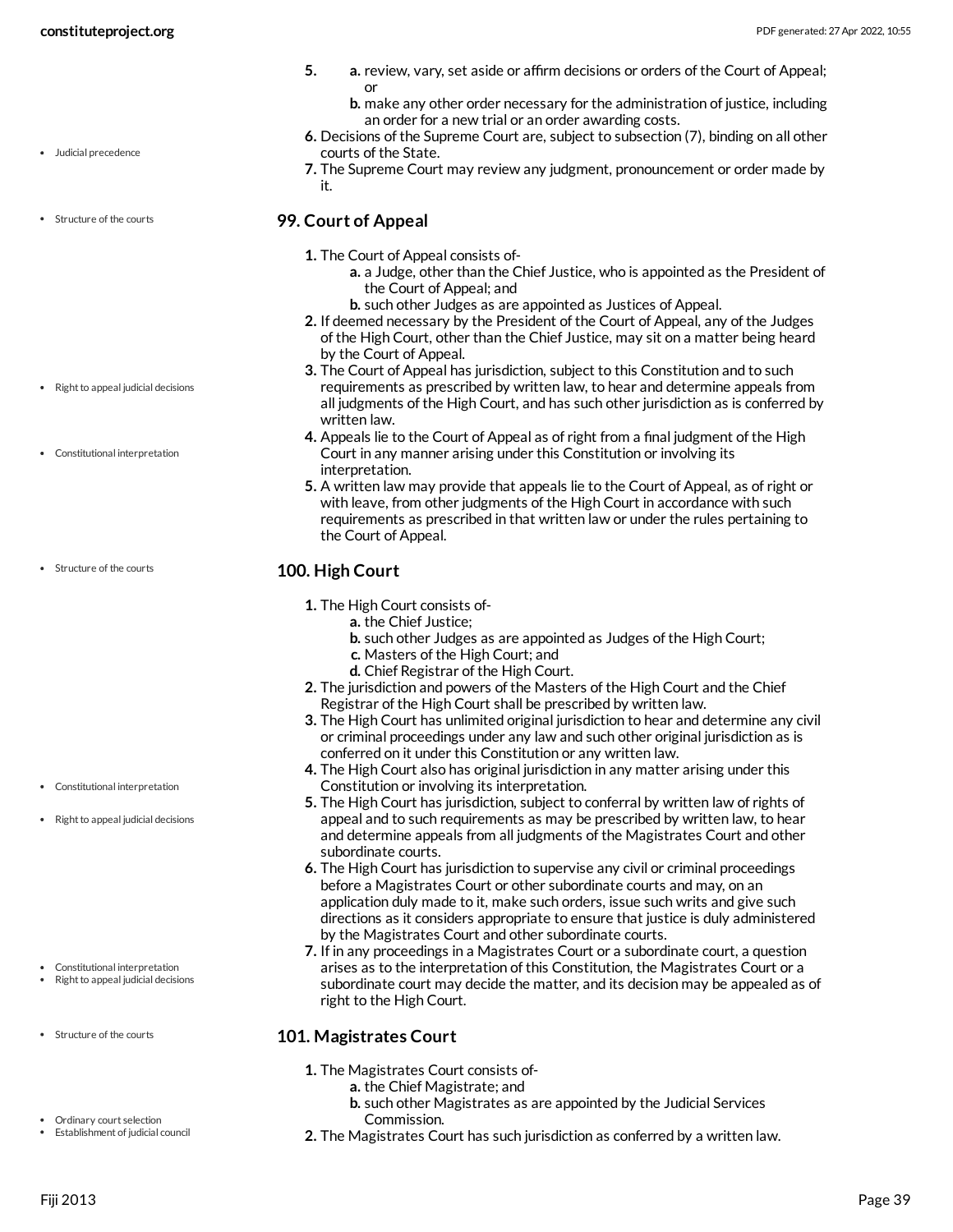Structure of the courts

#### **102. Other courts**

A written law may establish and determine the authority of other courts, tribunals or commissions, which may have a status similar to the High Court, the Magistrates Court, or other subordinate courts.

#### **103. Court rules and procedures**

- **1.** The President of the Supreme Court may make rules of court and issue directions, consistent with this Constitution or a written law, for regulating and prescribing the practice and procedure to be followed in the Supreme Court.
- **2.** The President of the Court of Appeal may make rules of court and issue directions, consistent with this Constitution or a written law, for regulating and prescribing the practice and procedure to be followed in the Court of Appeal.
- **3.** The Chief Justice may make rules of court and issue directions, consistent with this Constitution or a written law, for regulating and prescribing the practice and procedure to be followed in the High Court and the Magistrates Court.

#### **104. Judicial Services Commission**

- **1.** The Judicial Services Commission established under the Administration of Justice Decree 2009 continues in existence, and shall consist of
	- **a.** the Chief Justice, who is to be the chairperson;
	- **b.** the President of the Court of Appeal;
	- **c.** the Permanent Secretary responsible for justice;
	- **d.** a legal practitioner to be appointed by the President on the advice of the Chief Justice following consultation by the Chief Justice with the Attorney-General and who
		- **i.** has not less than 15 years post-admission practice; and
		- **ii.** has not been found guilty of any disciplinary proceeding involving legal practitioners whether in Fiji or abroad, including any proceeding by the Independent Legal Services Commission or any proceeding under the law governing legal practitioners, barristers and solicitors prior to the establishment of the Independent Legal Services Commission; and
	- **e.** a person, not being a legal practitioner, appointed by the President on the advice of the Chief Justice following consultation by the Chief Justice with the Attorney-General.
- **2.** In addition to the functions conferred on it elsewhere in this Constitution, the Commission may investigate complaints about judicial officers.
- **3.** In addition to the functions conferred on it by or under this Constitution, the Commission has such other powers and functions as may be prescribed by a written law.
- **4.** The Commission shall be responsible for promoting programmes for the continuing education and training of Judges and judicial officers.
- **5.** The Commission shall be responsible for the efficient functioning of the Judiciary.
- **6.** The Commission may regulate its own procedure and may make such rules and regulations as it deems fit for regulating and facilitating the performance of its functions.
- **7.** The Commission shall provide regular updates and advice to the Attorney-General on any matter relating to the Judiciary or the administration of justice.
- **8.** In the performance of its functions or the exercise of its authority and powers, the Commission shall be independent and shall not be subject to the direction or control of any person or authority, except by a court of law or as otherwise prescribed by written law.
- **9.** The secretary of the Commission shall be the Chief Registrar, or any other person performing the functions of that office.
- **10.** The quorum for the meetings of the Commission shall consist of the chairperson and 2 other members.
- **11.** The members of the Commission referred to in subsection (1)(d) and (e) shall be appointed for a term of 3 years and shall be eligible for re-appointment.
- **12.** The members of the Commission referred to in subsection (1)(d) and (e) shall be entitled to such remuneration as determined by the President acting on the advice of the Chief Justice following consultation by the Chief Justice with the Attorney-General, and any such remuneration must not be varied to their

Establishment of judicial council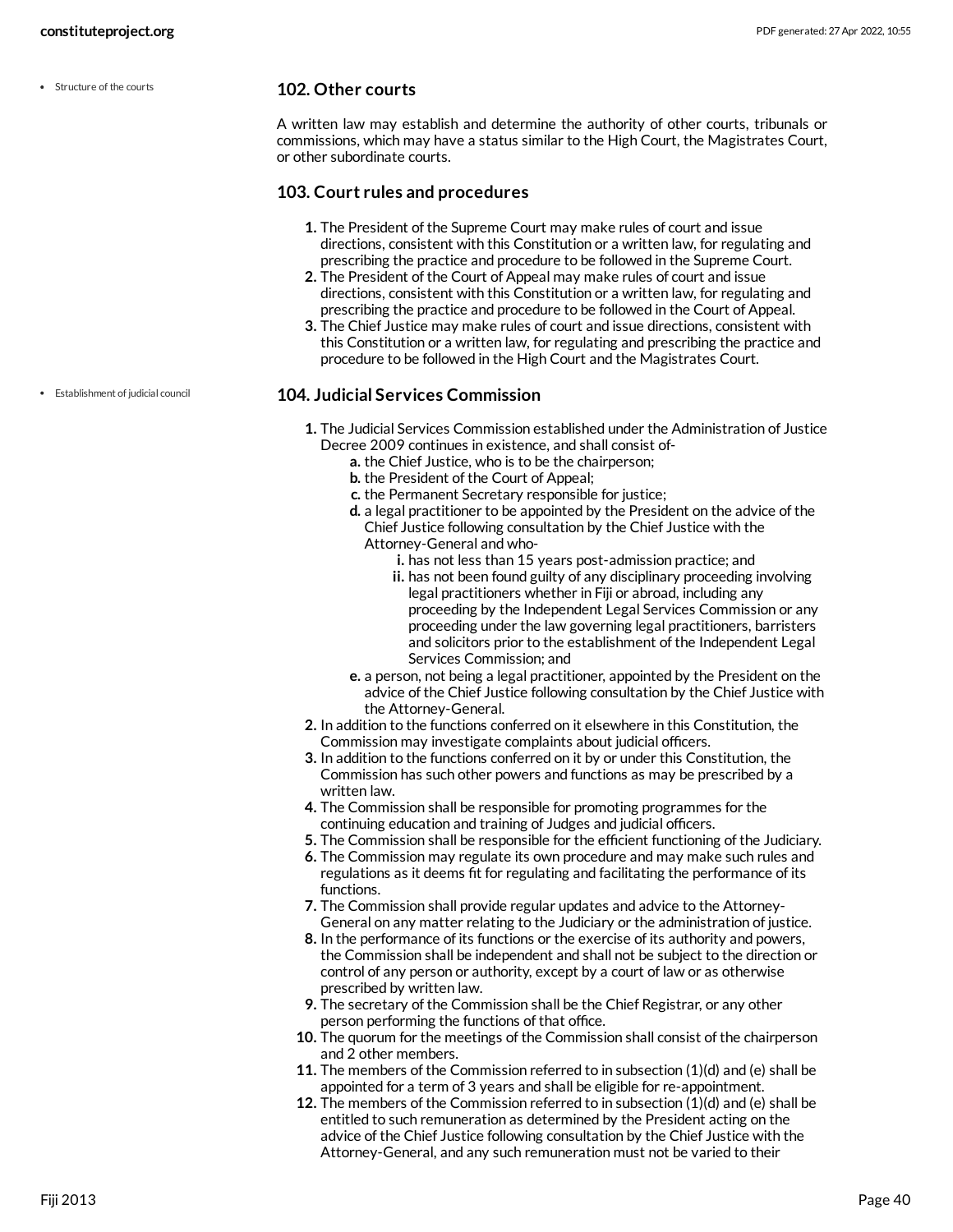- **12.** disadvantage, except as part of an overall austerity reduction similarly applicable to all officers of the State.
- **13.** The members of the Commission referred to in subsection (1)(d) or (e) maybe removed from office for inability to perform the functions of office (whether arising from infirmity of body or mind or any other cause) or for misbehaviour, and may not otherwise be removed.
- **14.** Removal from office of the members of the Commission referred to in subsection (1)(d) or (e) must be pursuant to subsection (15).
- **15.** If the Chief Justice, following consultation with the Attorney-General, considers that the question of removal of the member of the Commission referred to in subsection (1)(d) or (e) from office ought to be investigated, then**a.** the Chief Justice appoints
	- **i.** in the case of alleged misbehaviour-a tribunal, consisting of a chairperson and not less than 2 other members, selected from amongst persons who hold or are qualified to hold the office of a
		- Judge; and **ii.** in the case of alleged inability to perform the functions of office-a medical board, consisting of a chairperson and 2 other members, each of whom is a qualified medical practitioner;
	- **b.** the tribunal or medical board enquires into the matter and furnishes a written report of the facts to the President and advises the President of its recommendation whether or not the member of the Commission referred to in subsection (1)(d) or (e) should be removed from office; and
	- **c.** in deciding whether or not to remove the member of the Commission referred to in subsection (1)(d) or (e) from office, the President must act in accordance with the advice of the tribunal or medical board, as the case may be.
- **16.** The President on the advice of the Chief Justice following consultation by the Chief Justice with the Attorney-General may, on such terms and conditions as he or she deems fit, suspend the member of the Commission referred to in subsection (1)(d) or (e) from office pending investigation and pending referral to and appointment of a tribunal or a medical board under subsection (15), and may at any time, revoke the suspension.
- **17.** The suspension of the member of the Commission referred to in subsection (1)(d) or (e) from office under subsection (16) ceases to have effect if the President determines that the person should not be removed from office.
- **18.** The report of the tribunal or the recommendations of the medical board, as the case may be, made under subsection (15) shall be made public.

### **105. Qualification for appointment**

- **1.** The making of appointments to a judicial office is governed by the principle that judicial officers should be of the highest competence and integrity.
- **2.** A person is not qualified for appointment as a Judge unless he or she**a.** holds, or has held a high judicial office in Fiji or in another country prescribed by law; or
	- **b.** has had not less than 15 years post-admission practice as a legal practitioner in Fiji or in another country prescribed by law, and has not been found guilty of any disciplinary proceeding involving legal practitioners whether in Fiji or abroad, including any proceeding by the Independent Legal Services Commission or any proceeding under the law governing legal practitioners, barristers and solicitors prior to the establishment of the Independent Legal Services Commission.
- **3.** A person is not qualified for appointment as a Magistrate unless he or she
	- **a.** holds, or has held a judicial office in Fiji or in another country prescribed by law; or
		- **b.** has had not less than 10 years post-admission practice as a legal practitioner in Fiji or in another country prescribed by law, and has not been found guilty of any disciplinary proceeding involving legal practitioners whether in Fiji or abroad, including any proceeding by the Independent Legal Services Commission or any proceeding under the law governing legal practitioners, barristers and solicitors prior to the establishment of the Independent Legal Services Commission.

• Eligibility for ordinary court judges

• Eligibility for supreme court judges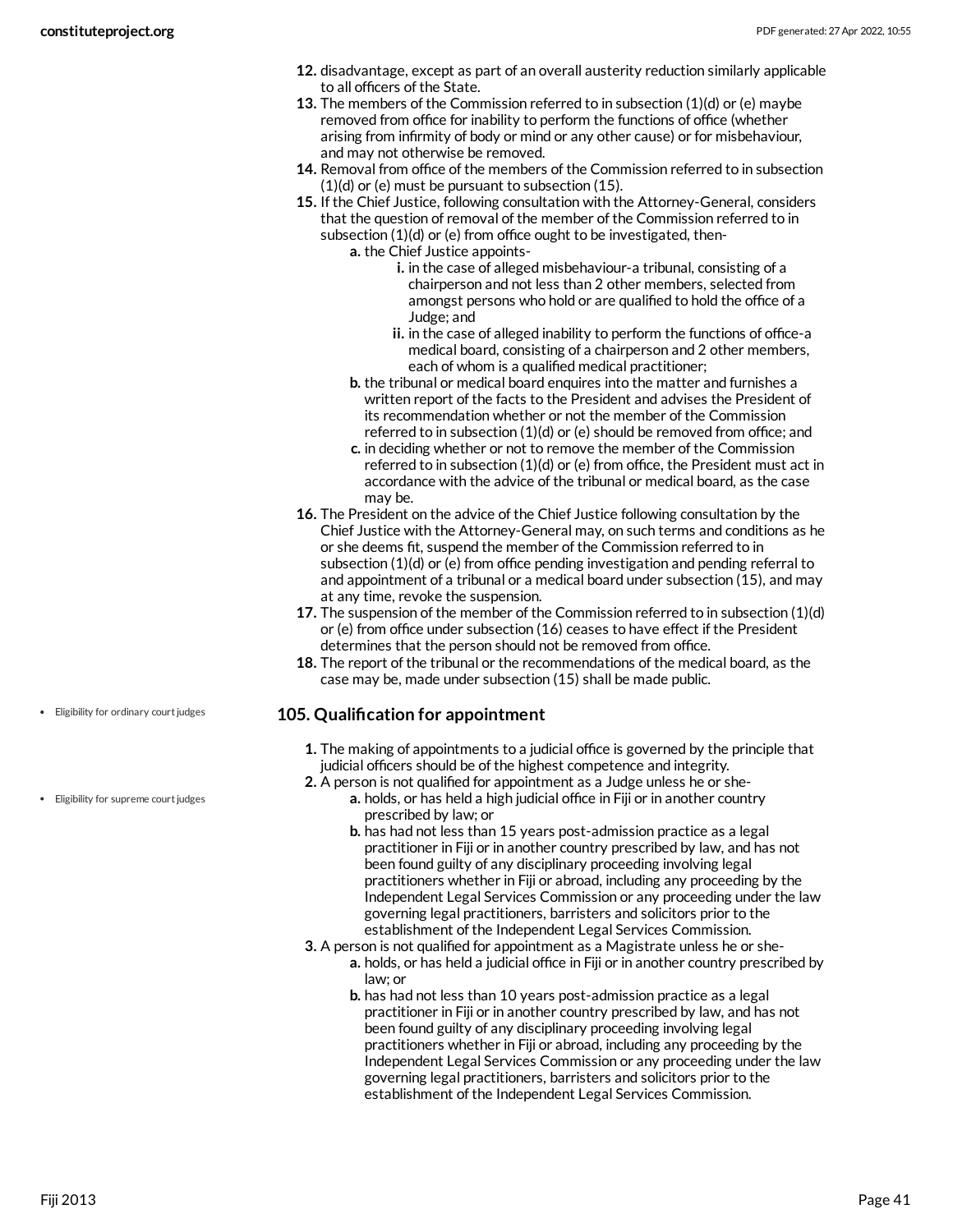- Supreme court selection
- Ordinary court selection
- Supreme court selection
- Establishment of judicial council
- Ordinary court selection

- Establishment of judicial council
- Ordinary court selection
- Establishment of judicial council

Civil service recruitment

Oaths to abide by constitution

Ordinary court term length Supreme court term length

• Mandatory retirement age for judges

**109. Oath of office**

Before taking office, a Judge or Magistrate must take before the President, the oath or affirmation of allegiance and office set out in the Schedule.

### **110. Term of office**

- **1.** A person who is not a citizen of Fiji and who is appointed to be a Judge in Fiji serves for a period not exceeding 3 years determined in each case by the Judicial Services Commission at the time of appointment, and may be eligible for reappointment.
- **2.** Any other appointment as a Judge continues until the Judge reaches retirement age, which is
	- **a.** for the Chief Justice, President of the Court of Appeal, Judges of the Supreme Court and Justices of Appeal-the age of 75; and
- **1.** The Chief Justice and the President of the Court of Appeal are appointed by the President on the advice of the Prime Minister following consultation by the Prime Minister with the Attorney-General.
- **2.** The Judges of the Supreme Court, the Justices of Appeal and the Judges of the High Court are appointed by the President on the recommendation of the Judicial Services Commission following consultation by it with the Attorney-General.
- **3.** The President may, on the advice of the Prime Minister following consultation by the Prime Minister with the Attorney-General, appoint a Judge or a person who is qualified for appointment as a Judge to act as the Chief Justice during any period, or during all periods, when the office of the Chief Justice is vacant or when the Chief Justice is absent from duty or from Fiji or is, for any reason, unable to perform the functions of office.
- **4.** The President may, on the recommendation of the Judicial Services Commission following consultation by it with the Attorney-General, appoint a person to act as a Judge of the High Court during any period or during all periods, when an office of a Judge of the High Court is vacant or when a Judge is absent from duty or from Fiji or is, for any reason, unable to perform the functions of office.
- **5.** A person is not eligible to be appointed under subsection (4) unless he or she is qualified for appointment as a Judge.

#### **107. Other appointments**

- **1.** The Judicial Services Commission has the authority to appoint Magistrates, Masters of the High Court, the Chief Registrar, and other judicial officers as may be prescribed by any written law.
- **2.** In making appointments under subsection (1), the Judicial Services Commission must consult with the Attorney-General.

#### **108. Judicial department employees**

- **1.** The Judicial Services Commission has the authority to appoint, remove and take disciplinary action against all non-judicial officers employed in the Judiciary.
- **2.** The Judicial Services Commission has the authority to determine all matters pertaining to the employment of non-judicial officers employed in the Judiciary, including
	- **a.** the terms and conditions of employment;
	- **b.** the qualification requirements for appointment and the process to be followed for appointment, which must be an open, transparent and competitive selection process based on merit;
	- **c.** the salaries, benefits and allowances payable, in accordance with its budget as approved by Parliament; and
	- **d.** the total establishment or the total number of non-judicial officers that are required to be appointed, in accordance with the budget as approved by Parliament.
- **3.** The Judicial Services Commission may by written notice delegate its powers and authority under this section to the Chief Registrar.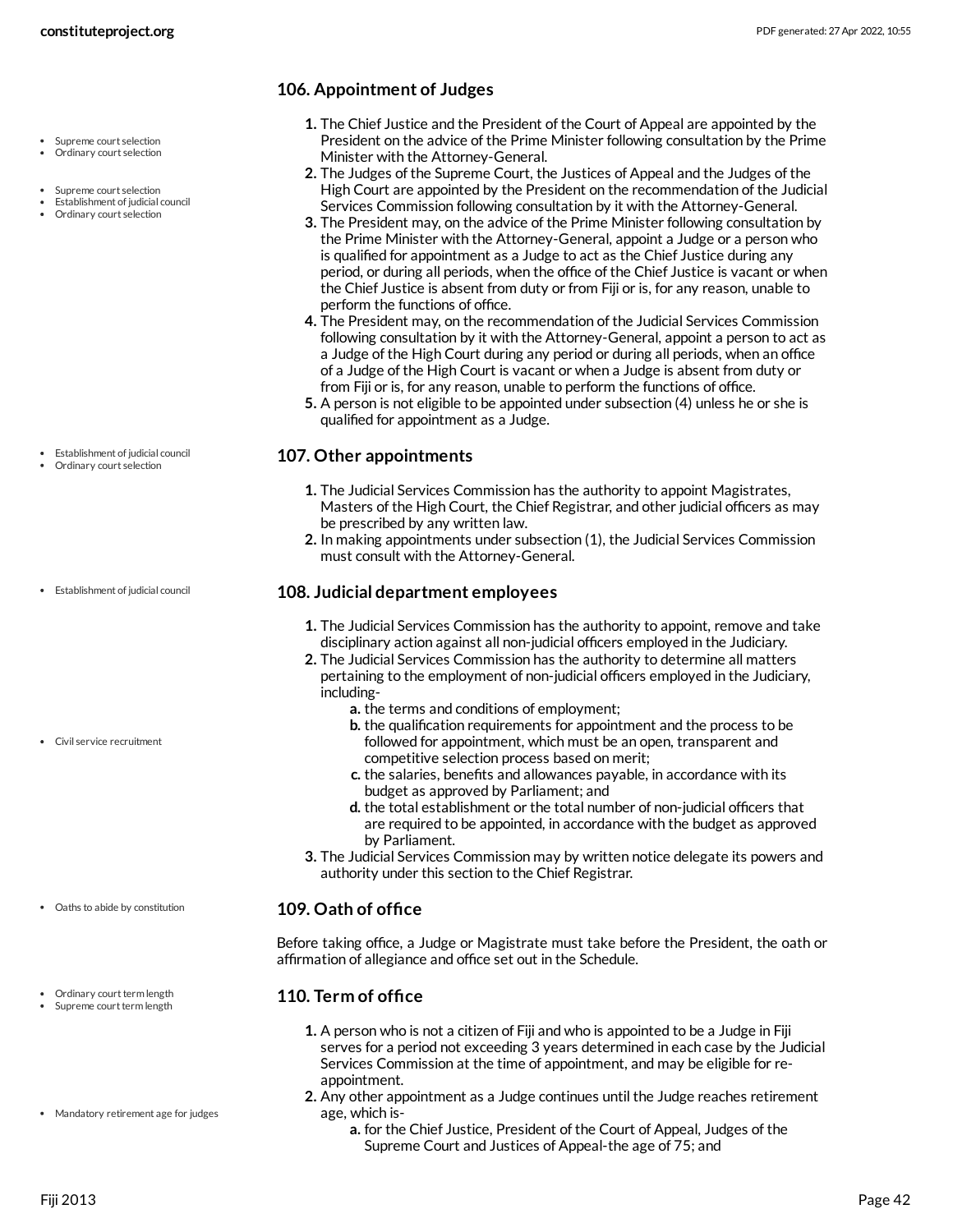- **2. b.** for the Judges of the High Court-the age of 70.
- **3.** A person who retired as a Judge of the High Court, but has not reached the age of 75, is eligible for appointment as a Judge of the Supreme Court or as a Justice of Appeal.
- **111. Removal of Chief Justice and President of the Court of Appeal for cause**
	- **1.** The Chief Justice or the President of the Court of Appeal may be removed from office for inability to perform the functions of his or her office (whether arising from infirmity of body or mind or any other cause) or for misbehaviour, and may not otherwise be removed.
	- **2.** Removal of the Chief Justice or the President of the Court of Appeal from office must be by the President pursuant to this section.
	- **3.** If the President, acting on the advice of the Prime Minister considers that the question of removing the Chief Justice or the President of the Court of Appeal from office ought to be investigated, then
		- **a.** the President, acting on the advice of the Prime Minister, shall appoint**i.** in the case of alleged misbehaviour-a tribunal, consisting of a chairperson and not less than 2 other members, selected from amongst persons who hold or have held high judicial office in Fiji or in another country; and
			- **ii.** in the case of alleged inability to perform the functions of office-a medical board, consisting of a chairperson and 2 other members, each of whom is a qualified medical practitioner;
		- **b.** the tribunal or medical board enquires into the matter and furnishes a written report of the facts to the President and advises the President of its recommendation whether or not the Chief Justice or the President of the Court of Appeal should be removed from office; and
		- **c.** in deciding whether or not to remove the Chief Justice or the President of the Court of Appeal, the President must act on the advice of the tribunal or medical board, as the case may be.
	- **4.** The President may, on the advice of the Prime Minister, suspend the Chief Justice or the President of the Court of Appeal from office pending investigation and pending referral to and appointment of a tribunal or a medical board under subsection (3), and may at any time, revoke the suspension.
	- **5.** The suspension of the Chief Justice or the President of the Court of Appeal from office under subsection (4) ceases to have effect if the President determines that the Chief Justice or the President of the Court of Appeal should not be removed from office.
	- **6.** The report of the tribunal or the recommendations of the medical board, as the case may be, made under subsection (3) shall be made public.

### **112. Removal of judicial officers for cause**

- **1.** A Judge, Magistrate, Master of the High Court, the Chief Registrar or any other judicial officer appointed by the Judicial Services Commission may be removed from office for inability to perform the functions of his or her office (whether arising from infirmity of body or mind or any other cause) or for misbehaviour, and may not otherwise be removed.
- **2.** Removal of a Judge, Magistrate, Master of the High Court, the Chief Registrar or any other judicial officer appointed by the Judicial Services Commission from office must be by the President pursuant to this section.
- **3.** If the President, acting on the advice of the Judicial Services Commission, considers that the question of removing a Judge, Magistrate, Master of the High Court, the Chief Registrar or any other judicial officer appointed by the Judicial Services Commission from office ought to be investigated, then
	- **a.** the President, acting on the advice of the Judicial Services Commission, shall appoint
		- **i.** in the case of alleged misbehaviour-a tribunal, consisting of a chairperson and not less than 2 other members, selected from amongst persons who hold or have held high judicial office in Fiji or in another country; and
		- **ii.** in the case of alleged inability to perform the functions of office-a medical board, consisting of a chairperson and 2 other members, each of whom is a qualified medical practitioner;

• Supreme/ordinary court judge removal

- Establishment of judicial council
- Supreme/ordinary court judge removal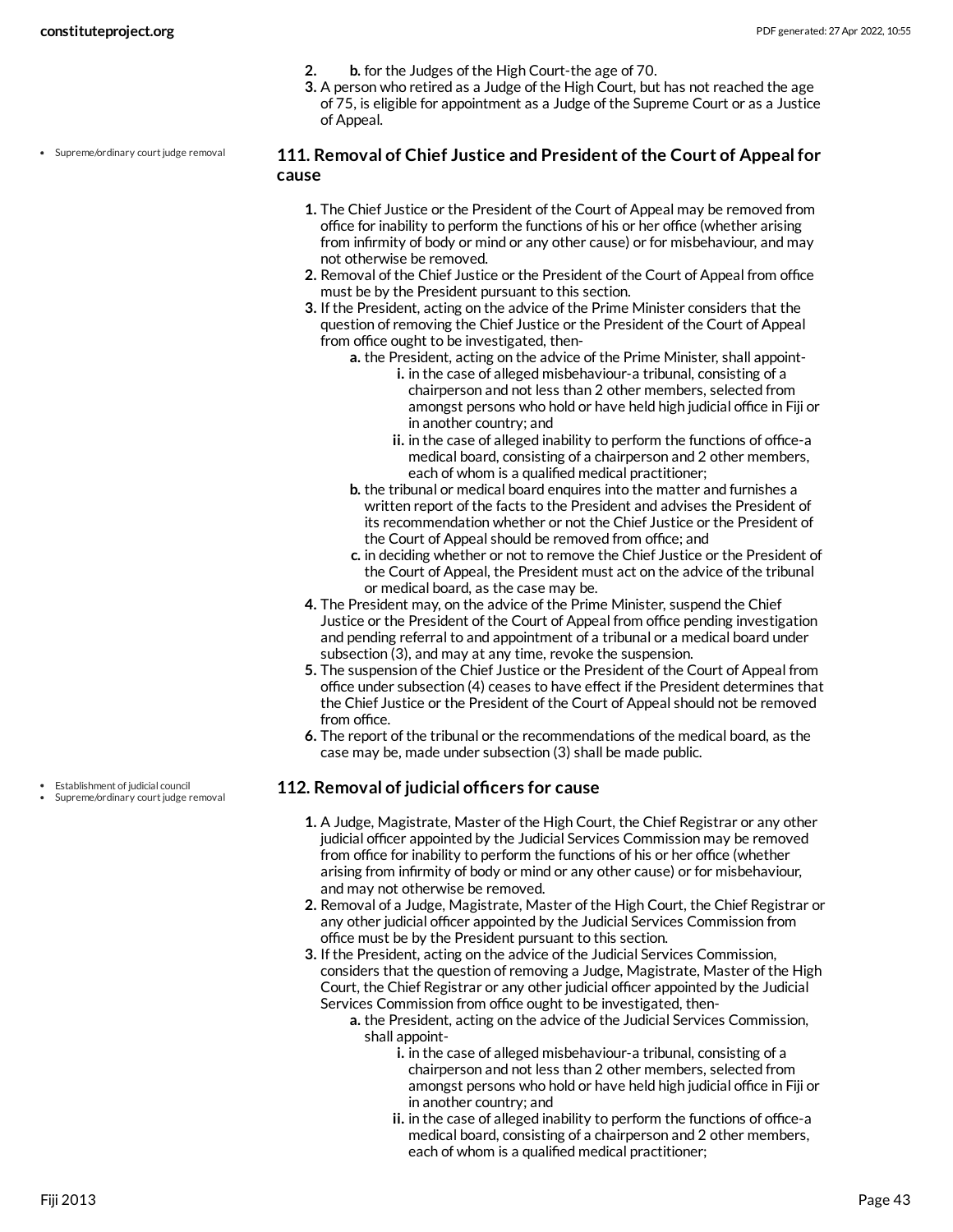- **3. b.** the tribunal or medical board enquires into the matter and furnishes a written report of the facts to the President and advises the President of its recommendation whether or not the Judge, Magistrate, Master of the High Court, the Chief Registrar or any other judicial officer appointed by the Judicial Services Commission should be removed from office; and
	- **c.** in deciding whether or not to remove a Judge, the President must act on the advice of the tribunal or medical board, as the case may be.
- **4.** The President may, acting on the advice of the Judicial Services Commission, suspend the Judge, Magistrate, Master of the High Court, the Chief Registrar or any other judicial officer appointed by the Judicial Services Commission from office pending investigation and pending referral to and appointment of a tribunal or a medical board under subsection (3), and may at any time, revoke the suspension.
- **5.** The suspension of the Judge, Magistrate, Master of the High Court, the Chief Registrar or any other judicial officer appointed by the Judicial Services Commission from office under subsection (4) ceases to have effect if the President determines that the Judge, Magistrate, Master of the High Court, the Chief Registrar or any other judicial officer appointed by the Judicial Services Commission should not be removed from office.
- **6.** The report of the tribunal or the recommendations of the medical board, as the case may be, made under subsection (3) shall be made public.
- **7.** This section does not apply to the Chief Justice or the President of the Court of Appeal.

### **113. Remuneration of judicial officers**

- **1.** The salaries and benefits payable to, or in respect of, a judicial officer must not be varied to the disadvantage of that judicial officer, except as part of an overall austerity reduction similarly applicable to all officers of the State.
- **2.** The salaries and benefits payable to the Chief Justice and the President of the Court of Appeal shall be determined by the President on the advice of the Prime Minister following consultation by the Prime Minister with the Attorney-General.
- **3.** The salaries and benefits payable to any person appointed as a Judge (other than the Chief Justice and the President of the Court of Appeal), Magistrate, Master of the High Court, the Chief Registrar or other judicial officers appointed by the Judicial Services Commission shall be determined by the Judicial Services Commission, following consultation with the Prime Minister and the Attorney-General.
- **4.** The remuneration and benefits payable to or in respect of a judicial officer are a charge on the Consolidated Fund.
- **5.** A judicial officer is protected from civil or criminal action for anything said or done, or omitted to be done, in the performance of a judicial function.

## **Part B. JUDICIAL AND LEGAL INSTITUTIONS**

### **114. Independent Legal Services Commission**

- **1.** The Independent Legal Services Commission established by the Legal Practitioners Decree 2009 continues in existence.
- **2.** The Commission shall consist of a Commissioner, who is, or is qualified to be appointed as a Judge.
- **3.** The Commissioner shall be appointed by the President, on the advice of the Judicial Services Commission following consultation by the Judicial Services Commission with the Attorney-General.
- **4.** The Commissioner shall be appointed for a term of 3 years and shall be eligible for re-appointment.
- **5.** The President may, on the recommendation of the Judicial Services Commission following consultation by it with the Attorney-General, appoint a person to act as the Commissioner during any period or during all periods, when the office of the Commissioner is vacant or when the Commissioner is absent from duty or from Fiji or is, for any reason, unable to perform the functions of office.
- **6.** The Commissioner may be removed from office for inability to perform the functions of his or her office (whether arising from infirmity of body or mind or any other cause) or for misbehaviour, and may not otherwise be removed.

Protection of judges' salaries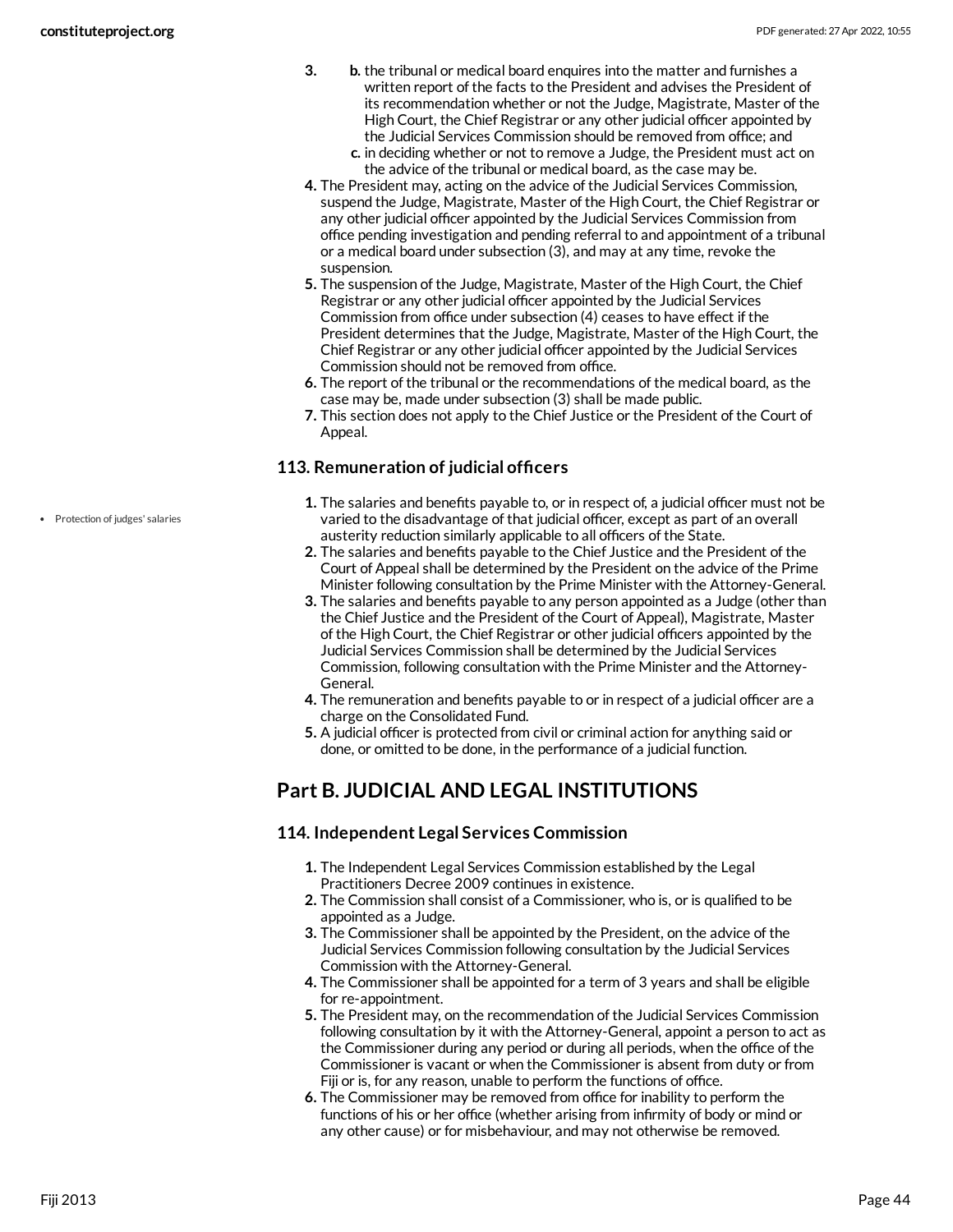- **7.** The procedure for removal of the Commissioner from office shall be the same as the procedure for removal of a judicial officer under section 112.
- **8.** The authority, functions and responsibilities of the Commission shall be prescribed by written law, and a written law may make further provisions for the Commission.
- **9.** In the performance of his or her functions or the exercise of his or her authority and powers, the Commissioner shall be independent and shall not be subject to the direction or control of any person or authority, except by a court of law or as otherwise prescribed by written law.
- **10.** The Commissioner shall be entitled to such remuneration as determined by the President acting on the advice of the Judicial Services Commission following consultation by the Judicial Services Commission with the Attorney-General, and any such remuneration must not be varied to their disadvantage, except as part of an overall austerity reduction similarly applicable to all officers of the State.
- **11.** The Commission may regulate its own procedure and may make such rules and regulations as it deems fit for regulating and facilitating the performance of its functions.
- **12.** The Commission shall provide regular updates and advice to the Attorney-General on any matter relating to its functions and responsibilities.

### **115. Fiji Independent Commission Against Corruption**

- **1.** The Fiji Independent Commission Against Corruption established by the Fiji Independent Commission Against Corruption Promulgation 2007 continues in existence.
- **2.** The Commission shall consist of a Commissioner, Deputy Commissioner and such other officers as may be appointed by law.
- **3.** The authority, functions and responsibility of the Commission shall be prescribed by written law, and a written law may make further provisions for the Commission.
- **4.** Without prejudice to subsection (3), the Commission may
	- **a.** investigate, institute and conduct criminal proceedings;
	- **b.** take over investigations and criminal proceedings that fall under its responsibility and functions as prescribed by law, and which may have been initiated by another person or authority; and
	- **c.** discontinue, at any stage before judgment is delivered, criminal proceedings instituted or conducted by it.
- **5.** The powers of the Commissioner and the Deputy Commissioner may be exercised by him or her personally, his or her delegate, or through other persons acting on his or her instructions.
- **6.** In the performance of its functions or the exercise of its authority and powers, the Commission shall be independent and shall not be subject to the direction or control of any person or authority, except by a court of law or as otherwise prescribed by written law.
- **7.** In exercising its powers and performing its functions and duties, the Commission shall be guided by the standards established under the United Nations Convention Against Corruption.
- **8.** The Commission may regulate its own procedure and may make such rules and regulations as it deems fit for regulating and facilitating the performance of its functions.
- **9.** The Commission shall provide regular updates and advice to the Attorney-General on any matter relating to its functions and responsibilities.
- **10.** The Commissioner and the Deputy Commissioner have the authority to appoint, remove and discipline all staff (including administrative staff) in the Commission.
- **11.** The Commissioner and the Deputy Commissioner have the authority to determine all matters pertaining to the employment of all staff in the Fiji Independent Commission Against Corruption, including
	- **a.** the terms and conditions of employment;
	- **b.** the qualification requirements for appointment and the process to be followed for appointment, which must be an open, transparent and competitive selection process based on merit;
	- **c.** the salaries, benefits and allowances payable, in accordance with its budget as approved by Parliament; and
	- **d.** the total establishment or the total number of staff that are required to be appointed, in accordance with the budget as approved by Parliament.

Counter corruption commission

- International organizations
- International law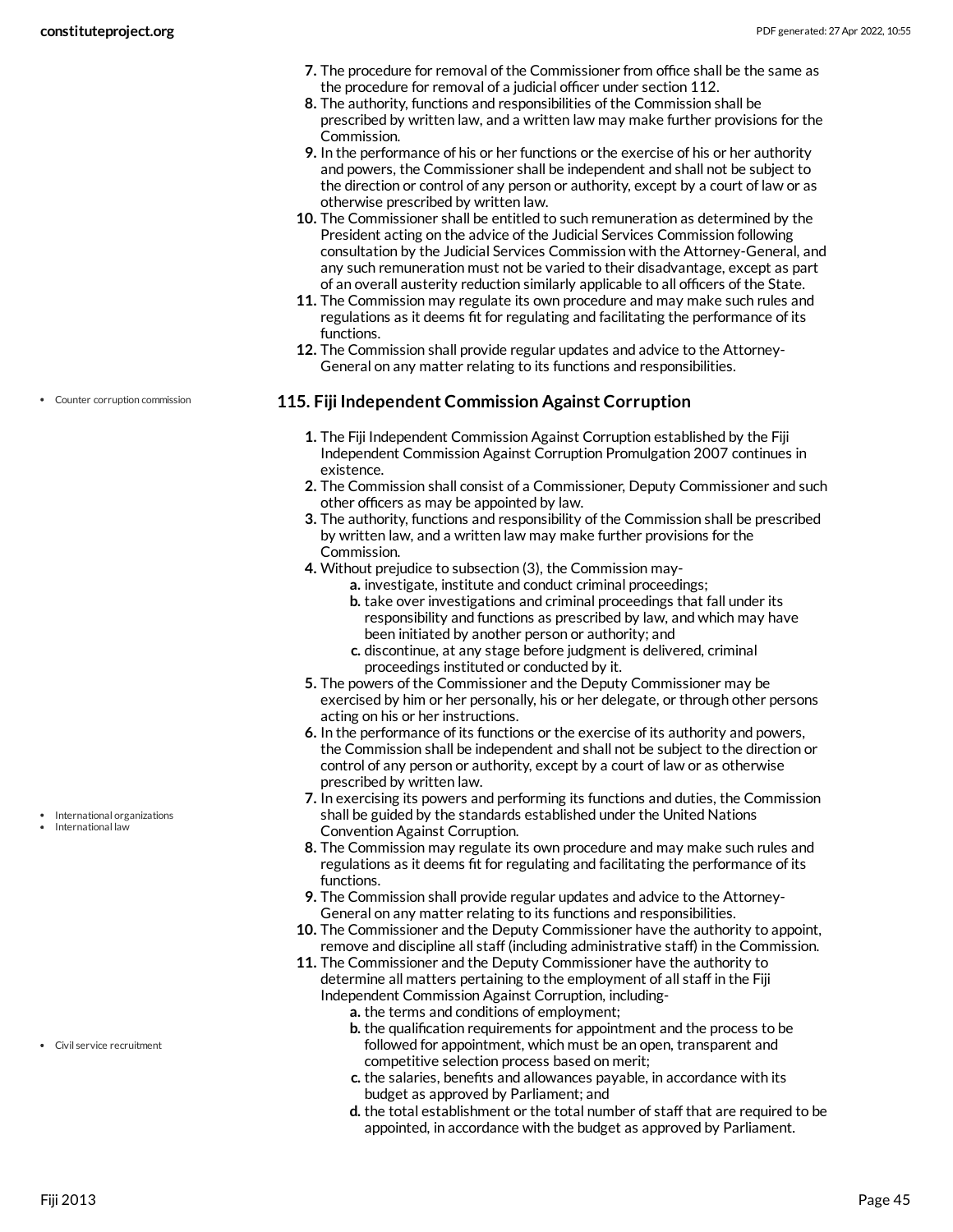- **12.** The Commissioner and the Deputy Commissioner shall be entitled to such remuneration as determined by the President acting on the advice of the Judicial Services Commission following consultation by the Judicial Services Commission with the Attorney-General, and any such remuneration must not be varied to their disadvantage, except as part of an overall austerity reduction similarly applicable to all officers of the State.
- **13.** The salaries, benefits and allowances payable to any person employed in the Commission are a charge on the Consolidated Fund.
- **14.** Parliament shall ensure that adequate funding and resources are made available to the Commission, to enable it to independently and effectively exercise its powers and perform its functions and duties.

### **116. Solicitor-General**

- **1.** The office of the Solicitor-General established by the State Services Decree 2009 continues in existence.
- **2.** The Solicitor-General is responsible for
	- **a.** providing independent legal advice to Government and to the holder of a public office, on request;
	- **b.** preparing draft laws on the request of Cabinet;
	- **c.** maintaining a publicly accessible register of all written law; **d.** representing the State in court in any legal proceedings to which the State
	- is a party, other than criminal proceedings; and
	- **e.** performing any other functions assigned by this Constitution, any written law, Cabinet or the Attorney-General.
- **3.** The Solicitor-General, with the permission of the court, may appear as a friend of the court in any civil proceedings to which the State is not a party.
- **4.** The Solicitor-General must be a person who is qualified to be appointed as a Judge.
- **5.** The Solicitor-General shall be appointed by the President on the recommendation of the Judicial Services Commission following consultation by the Judicial Services Commission with the Attorney-General.
- **6.** The President may, on the recommendation of the Judicial Services Commission following consultation by it with the Attorney-General, appoint a person to act as the Solicitor-General during any period or during all periods, when the office of the Solicitor-General is vacant or when the Solicitor-General is absent from duty or from Fiji or is, for any reason, unable to perform the functions of office.
- **7.** The Solicitor-General has the same status as that of a permanent secretary and shall be responsible as the Permanent Secretary for the Office of the Attorney-General and may be assigned such additional responsibilities as permanent secretary.
- **8.** The Solicitor-General shall have the same term of office as a Judge of the High Court, and shall be paid such remuneration as determined by the Judicial Services Commission in consultation with the Attorney-General, provided however that such remuneration shall not be less than that payable to a Judge of the High Court or a permanent secretary and any such remuneration must not be varied to his or her disadvantage, except as part of an overall austerity reduction similarly applicable to all officers of the State.
- **9.** The Solicitor-General may be removed from office for inability to perform the functions of his or her office (whether arising from infirmity of body or mind or any other cause) or for misbehaviour, and may not otherwise be removed.
- **10.** The procedure for removal of the Solicitor-General from office shall be the same as the procedure for removal of a judicial officer under section 112.
- **11.** The Solicitor-General shall have the authority to appoint, remove and institute disciplinary action against all staff (including administrative staff) in the Office of the Attorney-General.
- **12.** The Solicitor-General has the authority to determine all matters pertaining to the employment of all staff in the Office of the Attorney-General, including
	- **a.** the terms and conditions of employment;
	- **b.** the qualification requirements for appointment and the process to be followed for appointment, which must be an open, transparent and competitive selection process based on merit;
	- **c.** the salaries, benefits and allowances payable, in accordance with its budget as approved by Parliament; and
	- **d.** the total establishment or the total number of staff that are required to be appointed, in accordance with the budget as approved by Parliament.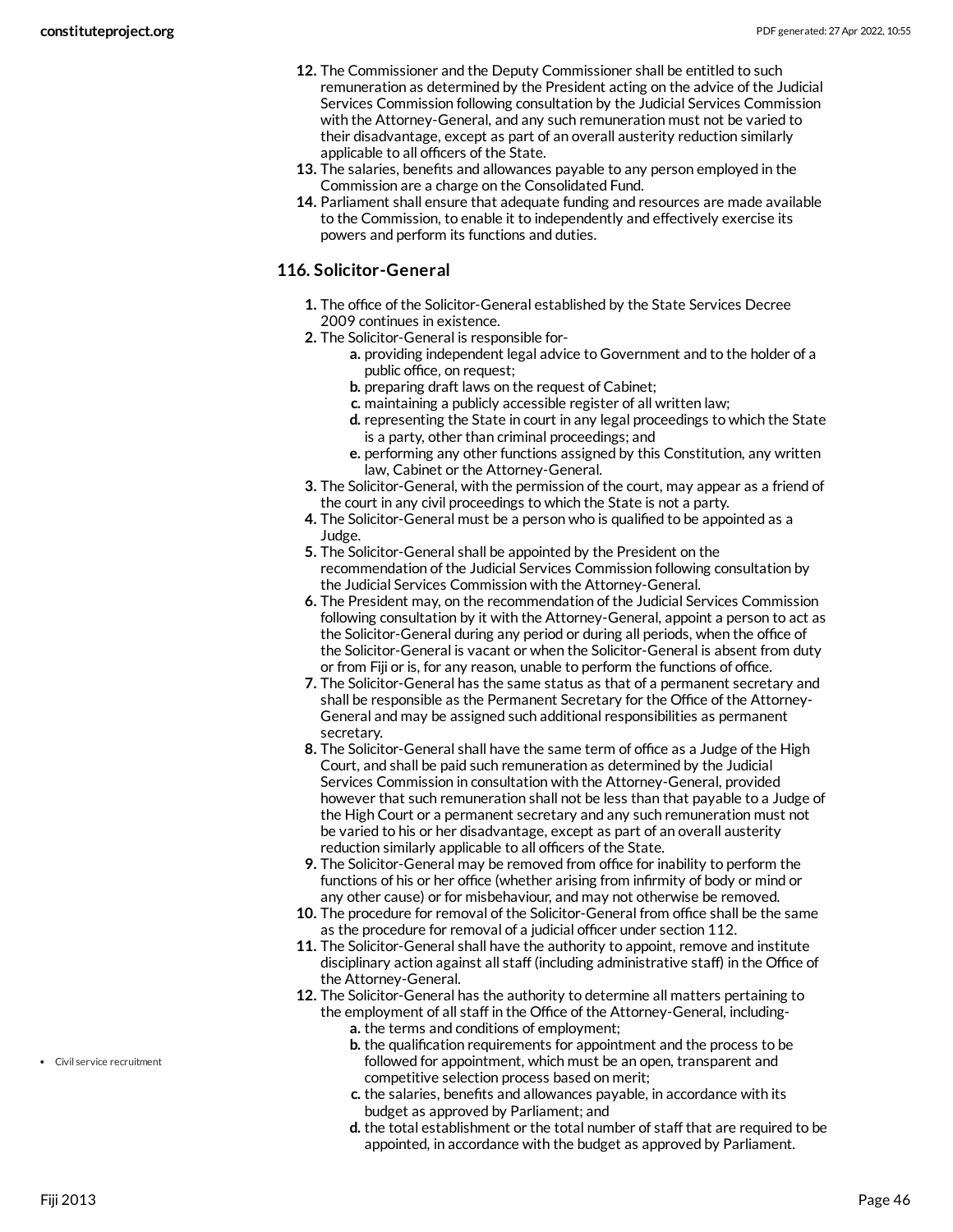- **13.** The salaries, benefits and allowances payable to any person employed in the Office of the Attorney-General are a charge on the Consolidated Fund.
- **14.** Any functions assigned to the Solicitor-General may be exercised in person or by subordinate officers acting in accordance with general or special instructions.

#### **117. Director of Public Prosecutions**

- **1.** The office of the Director of Public Prosecutions established under the State Services Decree 2009 continues in existence.
- **2.** The Director of Public Prosecutions must be a person who is qualified to be appointed as a Judge.
- **3.** The Director of Public Prosecutions shall be appointed by the President on the recommendation of the Judicial Services Commission following consultation by the Judicial Services Commission with the Attorney-General.
- **4.** The President may, on the recommendation of the Judicial Services Commission following consultation by it with the Attorney-General, appoint a person to act as the Director of Public Prosecutions during any period or during all periods, when the office of the Director of Public Prosecutions is vacant or when the Director of Public Prosecutions is absent from duty or from Fiji or is, for any reason, unable to perform the functions of office.
- **5.** The Director of Public Prosecutions shall be appointed for a term of 7 years and is eligible for re-appointment, and shall be paid such remuneration as determined by the Judicial Services Commission in consultation with the Attorney-General provided however that such remuneration shall not be less than that payable to a Judge of the High Court and any such remuneration must not be varied to his or her disadvantage, except as part of an overall austerity reduction similarly applicable to all officers of the State.
- **6.** The Director of Public Prosecutions may be removed from office for inability to perform the functions of his or her office (whether arising from infirmity of body or mind or any other cause) or for misbehaviour, and may not otherwise be removed.
- **7.** The procedure for removal of the Director of Public Prosecutions from office shall be the same as the procedure for removal of a judicial officer under section 112.
- **8.** The Director of Public Prosecutions may
	- **a.** institute and conduct criminal proceedings;
	- **b.** take over criminal proceedings that have been instituted by another person or authority (except proceedings instituted by the Fiji Independent Commission Against Corruption);
	- **c.** discontinue, at any stage before judgment is delivered, criminal proceedings instituted or conducted by the Director of Public Prosecutions or another person or authority (except proceedings instituted or conducted by the Fiji Independent Commission Against Corruption); and
	- **d.** intervene in proceedings that raise a question of public interest that may affect the conduct of criminal proceedings or criminal investigations.
- **9.** The powers of the Director of Public Prosecutions may be exercised by the Director personally, or through other persons acting on the Director's instructions.
- **10.** In the exercise of the powers conferred under this section, the Director of Public Prosecutions shall not be subject to the direction or control of any other person or authority, except by a court of law or as otherwise prescribed by this Constitution or a written law.
- **11.** The Director of Public Prosecutions may appoint any legal practitioner whether from Fiji or from another country to be a public prosecutor for the purposes of any criminal proceeding.
- **12.** The Director of Public Prosecutions shall have the authority to appoint, remove and institute disciplinary action against all staff (including administrative staff) in the office of the Director of Public Prosecutions.
- **13.** The Director of Public Prosecutions has the authority to determine all matters pertaining to the employment of all staff in the office of the Director of Public Prosecutions, including
	- **a.** the terms and conditions of employment;
	- **b.** the qualification requirements for appointment and the process to be followed for appointment, which must be an open, transparent and competitive selection process based on merit;
	- **c.** the salaries, benefits and allowances payable, in accordance with its budget as approved by Parliament; and

Attorney general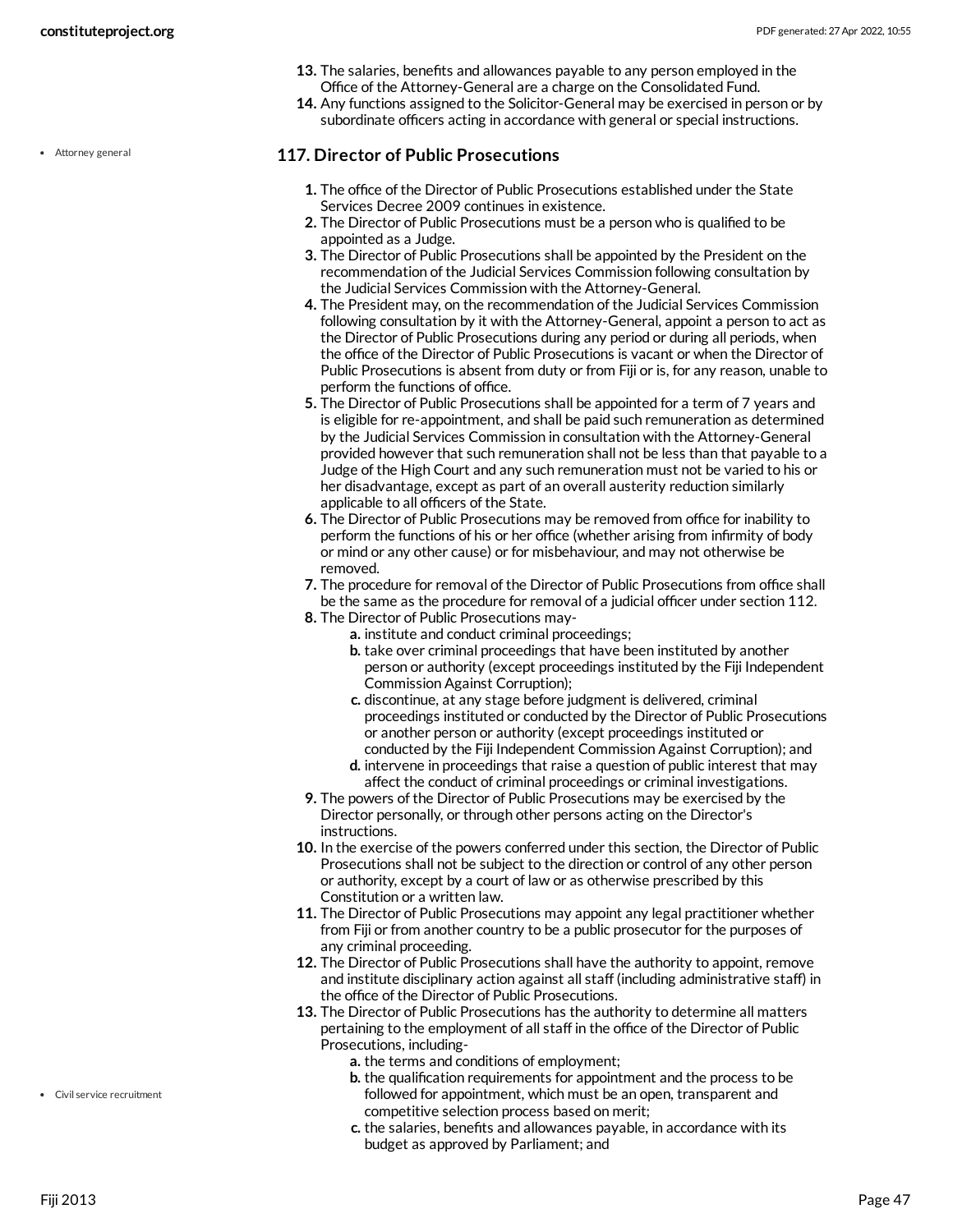- **13. d.** the total establishment or the total number of staff that are required to be appointed, in accordance with the budget as approved by Parliament.
- **14.** The salaries, benefits and allowances payable to any person employed in the office of the Director of Public Prosecutions are a charge on the Consolidated Fund.
- **15.** Parliament shall ensure that adequate funding and resources are made available to the office of the Director of Public Prosecutions, to enable it to independently and effectively exercise its powers and perform its functions and duties.

### **118. Legal Aid Commission**

- **1.** The Legal Aid Commission established by the Legal Aid Act 1996 continues in existence.
- **2.** The Commission shall provide free legal aid services to those members of the public who cannot afford the services of a legal practitioner, in accordance with such rules and guidelines as may be prescribed by or under a written law.
- **3.** The authority, functions and responsibility of the Commission shall be prescribed by written law, and a written law may make further provisions for the Commission.
- **4.** The Commission may regulate its own procedure and may make such rules and regulations as it deems fit for regulating and facilitating the performance of its functions.
- **5.** In the performance of its functions or the exercise of its authority and powers, the Commission shall be independent and shall not be subject to the direction or control of any person or authority, except by a court of law or as otherwise prescribed by written law.
- **6.** The Commission shall have the authority to appoint, remove and discipline all staff (including administrative staff) in the Commission.
- **7.** The Commission has the authority to determine all matters pertaining to the employment of all staff in the Commission, including
	- **a.** the terms and conditions of employment;
	- **b.** the qualification requirements for appointment and the process to be followed for appointment, which must be an open, transparent and competitive selection process based on merit;
	- **c.** the salaries, benefits and allowances payable, in accordance with its budget as approved by Parliament; and
	- **d.** the total establishment or the total number of staff that are required to be appointed, in accordance with the budget as approved by Parliament.
- **8.** The salaries, benefits and allowances payable to any person employed in the Commission are a charge on the Consolidated Fund.
- **9.** Parliament shall ensure that adequate funding and resources are made available to the Commission, to enable it to independently and effectively exercise its powers and perform its functions and duties.
- **10.** The Commission shall have the control of its own budget and finances, as approved by Parliament.
- **11.** The Commission shall provide regular updates and advice to the Attorney-General on any matter relating to its functions and responsibilities.

### **119. Mercy Commission**

- **1.** The Commission on the Prerogative of Mercy established under the State Services Decree 2009 continues in existence as the Mercy Commission.
- **2.** The Commission consists of
	- **a.** the Attorney-General who is to be its chairperson; and
	- **b.** 4 other members appointed by the President, acting on the advice of the Judicial Services Commission, following consultation by it with the Attorney-General.
- **3.** On the petition of any convicted person, the Commission may recommend that the President exercise a power of mercy by
	- **a.** granting a free or conditional pardon to a person convicted of an offence;
	- **b.** postponing the carrying out of a punishment, either for a specific or
	- indeterminate period; or
	- **c.** remitting all or a part of a punishment.
- **4.** The Commission may dismiss a petition that it reasonably considers to be frivolous, vexatious or entirely without merit, but otherwise**a.** must consider a report on the case prepared by-

Power to pardon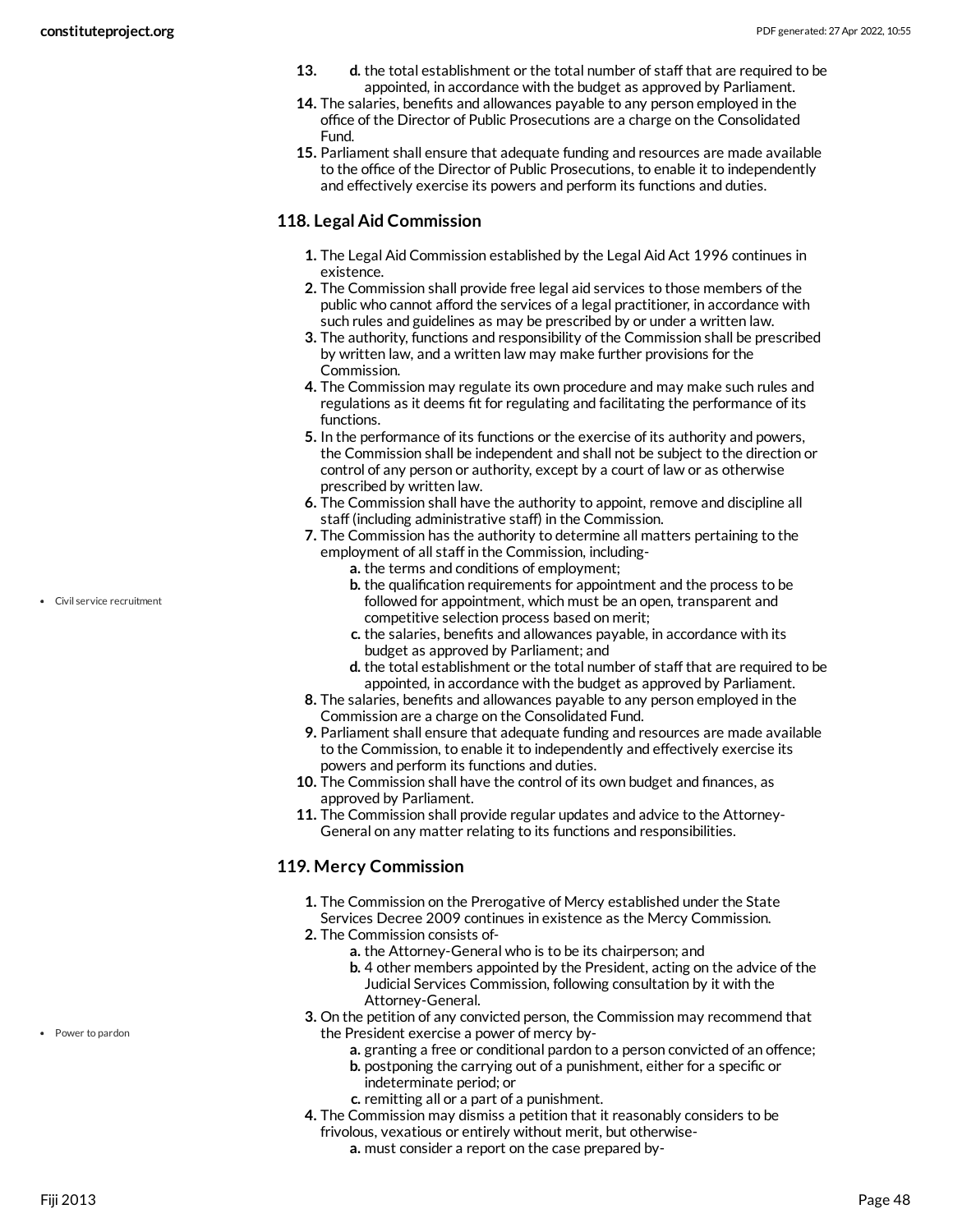**4. a. i.** the Judge who presided at the trial; or

**ii.** the Chief Justice, if a report cannot be obtained from the presiding Judge;

- **b.** must consider any other information derived from the record of the case or elsewhere that is available to the Commission; and **c.** may consider the views of the victims of the offence.
- **5.** The President must act in accordance with the recommendations of the Commission.
- **6.** The members of the Commission referred to in subsection (2)(b) shall be appointed for a term of 3 years and shall be eligible for re-appointment.
- **7.** The President may, on the recommendation of the Judicial Services Commission following consultation by it with the Attorney-General, appoint a person to act as a member of the Commission during any period or during all periods, when there is a vacancy in the membership of the Commission or when a member is absent from duty or from Fiji or is, for any reason, unable to perform the functions of office.
- **8.** The members of the Commission referred to in subsection (2)(b) may be removed from office for inability to perform the functions of office (whether arising from infirmity of body or mind or any other cause) or for misbehaviour, and may not otherwise be removed.
- **9.** The procedure for removal of the members of the Commission referred to in subsection (2)(b) from office shall be the same as the procedure for removal of a judicial officer under section 112.
- **10.** In the performance of its functions or the exercise of its authority and powers, the Commission shall be independent and shall not be subject to the direction or control of any person or authority, except by a court of law or as otherwise prescribed by written law.
- **11.** The members of the Commission referred to in subsection (2)(b) shall be entitled to such remuneration as determined by the President acting on the advice of the Judicial Services Commission following consultation by the Judicial Services Commission with the Attorney-General, and any such remuneration must not be varied to their disadvantage, except as part of an overall austerity reduction similarly applicable to all officers of the State.
- **12.** The Commission may regulate its own procedure and may make such rules and regulations as it deems fit for regulating and facilitating the performance of its functions.
- **13.** The quorum for the meetings of the Commission shall consist of the chairperson and 2 other members.
- **14.** The Commission shall provide regular updates and advice to Parliament on any matter relating to its functions and responsibilities.

#### **120. Public Service Disciplinary Tribunal**

- **1.** This section establishes the Public Service Disciplinary Tribunal.
- **2.** The Tribunal shall consist of a chairperson and 2 other members, appointed by the President, on the advice of the Judicial Services Commission following consultation by it with the Attorney-General.
- **3.** The chairperson of the Tribunal must be a person who is, or is qualified to be appointed as a Judge.
- **4.** The members of the Tribunal shall be appointed for a term of 3 years and shall be eligible for re-appointment.
- **5.** The President may, on the recommendation of the Judicial Services Commission following consultation by it with the Attorney-General, appoint a person to act as a member of the Tribunal during any period or during all periods, when there is a vacancy in the membership of the Tribunal or when a member is absent from duty or from Fiji or is, for any reason, unable to perform the functions of office.
- **6.** The members of the Tribunal may be removed from office for inability to perform the functions of office (whether arising from infirmity of body or mind or any other cause) or for misbehaviour, and may not otherwise be removed.
- **7.** The procedure for removal of the members of the Tribunal from office shall be the same as the procedure for removal of a judicial officer under section 112.
- **8.** The authority, functions and responsibilities of the Tribunal shall be prescribed by written law, and a written law may make further provisions for the Tribunal.
- **9.** In addition to such other functions as may be conferred by written law, the Tribunal shall have the function of hearing and determining disciplinary action instituted by-

Courts for judging public officials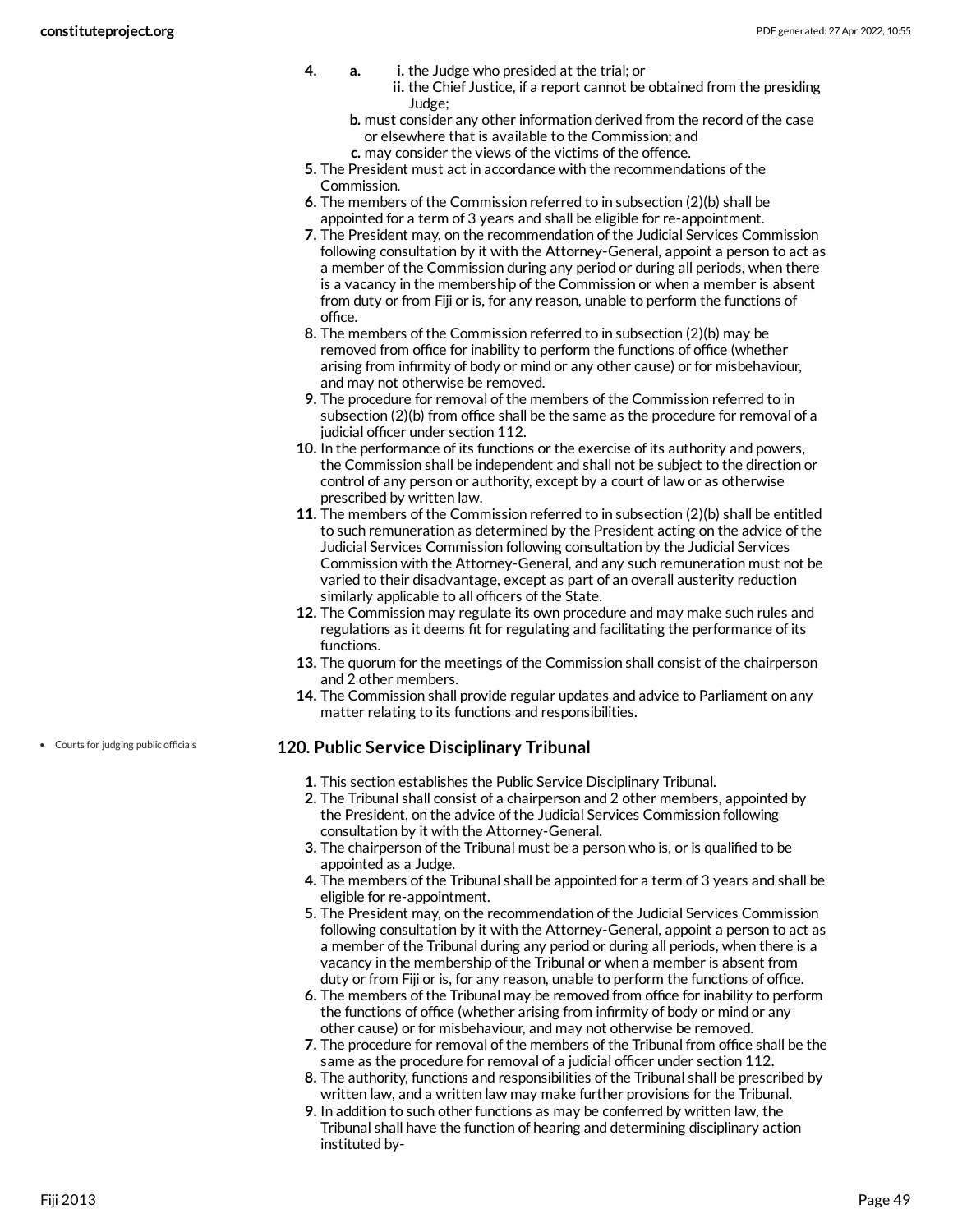- **9. a.** the Public Service Commission against any permanent secretary; or
	- **b.** a permanent secretary, the Solicitor-General, the Director of Public Prosecutions or the Secretary-General to Parliament against any person employed in their respective ministries or offices.
- **10.** Any decision of the Tribunal shall be subject to review by the High Court.
- **11.** A written law may make further provision for the Tribunal, including rules and procedures for the hearings before the Tribunal.
- **12.** In the performance of its functions or the exercise of its authority and powers, the Tribunal shall be independent and shall not be subject to the direction or control of any person or authority, except by a court of law or as otherwise prescribed by written law.
- **13.** The members of the Tribunal shall be entitled to such remuneration as determined by the President acting on the advice of the Judicial Services Commission following consultation by the Judicial Services Commission with the Attorney-General, and any such remuneration must not be varied to their disadvantage, except as part of an overall austerity reduction similarly applicable to all officers of the State.
- **14.** The Tribunal may regulate its own procedure and may make such rules and regulations as it deems fit for regulating and facilitating the performance of its functions.
- **15.** The Tribunal shall provide regular updates and advice to Parliament on any matter relating to its functions and responsibilities.
- **16.** The salaries, benefits and allowances payable to the members of the Tribunal are a charge on the Consolidated Fund.
- **17.** Parliament shall ensure that adequate funding and resources are made available to the Tribunal, to enable it to independently and effectively exercise its powers and perform its functions and duties.

### **121. Accountability and Transparency Commission**

- **1.** This section establishes the Accountability and Transparency Commission.
- **2.** The Commission shall consist of a chairperson and 2 other members appointed by the President, on the advice of the Judicial Services Commission following consultation by it with the Attorney-General.
- **3.** The chairperson of the Commission must be a person who is, or is qualified to be appointed as a Judge.
- **4.** The members of the Commission shall be appointed for a term of 3 years and shall be eligible for re-appointment.
- **5.** The President may, on the recommendation of the Judicial Services Commission following consultation by it with the Attorney-General, appoint a person to act as a member of the Commission during any period or during all periods, when there is a vacancy in the membership of the Commission or when a member is absent from duty or from Fiji or is, for any reason, unable to perform the functions of office.
- **6.** The members of the Commission may be removed from office for inability to perform the functions of office (whether arising from infirmity of body or mind or any other cause) or for misbehaviour, and may not otherwise be removed.
- **7.** The procedure for removal of the members of the Commission from office shall be the same as the procedure for removal of a judicial officer under section 112.
- **8.** The authority, functions and responsibilities of the Commission shall be prescribed by written law, and a written law may make further provisions for the Commission.
- **9.** A written law shall provide the Commission with the jurisdiction, authority and powers to receive and investigate complaints against permanent secretaries and all persons holding a public office.
- **10.** In the performance of its functions or the exercise of its authority and powers, the Commission shall be independent and shall not be subject to the direction or control of any person or authority, except by a court of law or as otherwise prescribed by written law.
- **11.** The members of the Commission shall be entitled to such remuneration as determined by the President acting on the advice of the Judicial Services Commission following consultation by the Judicial Services Commission with the Attorney-General, and any such remuneration must not be varied to their disadvantage, except as part of an overall austerity reduction similarly applicable to all officers of the State.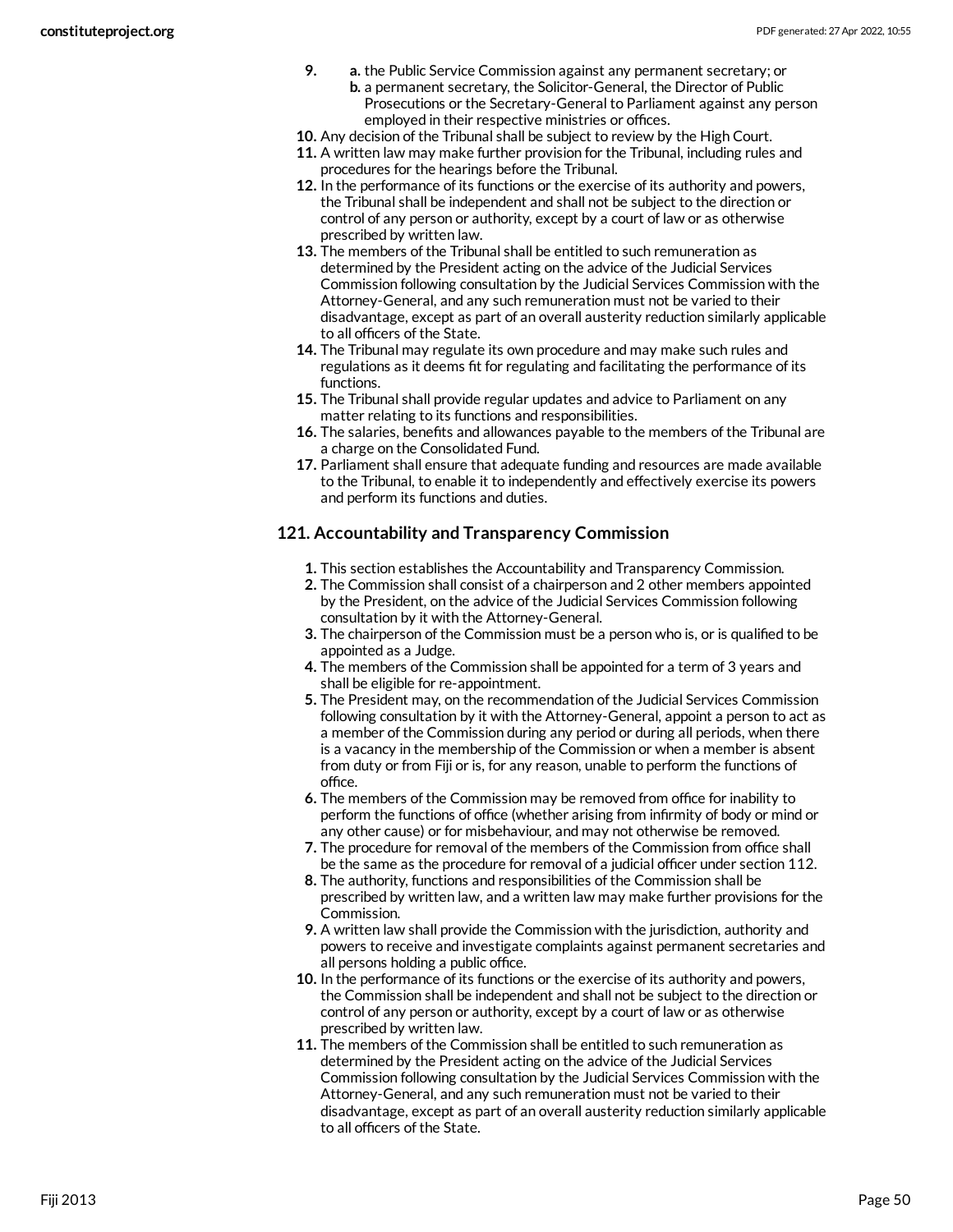- **12.** The Commission may regulate its own procedure and may make such rules and regulations as it deems fit for regulating and facilitating the performance of its functions.
- **13.** The Commission shall provide regular updates and advice to Parliament on any matter relating to its functions and responsibilities.
- **14.** The Commission shall have the authority to appoint, remove and discipline all staff (including administrative staff) in the Commission.
- **15.** The Commission has the authority to determine all matters pertaining to the employment of all staff in the Commission, including
	- **a.** the terms and conditions of employment;
	- **b.** the qualification requirements for appointment and the process to be followed for appointment, which must be an open, transparent and competitive selection process based on merit;
	- **c.** the salaries, benefits and allowances payable, in accordance with its budget as approved by Parliament; and
	- **d.** the total establishment or the total number of staff that are required to be appointed, in accordance with the budget as approved by Parliament.
- **16.** The salaries, benefits and allowances payable to any person employed in the Commission are a charge on the Consolidated Fund.
- **17.** Parliament shall ensure that adequate funding and resources are made available to the Commission, to enable it to independently and effectively exercise its powers and perform its functions and duties.
- **18.** The Commission shall have control of its own budget and finances, as approved by Parliament.

### **122. Existing appointments**

Nothing in this Chapter affects the continuance of a person in an office for which this Chapter makes provision for, under an appointment made before the commencement of this Constitution.

# **CHAPTER 6. STATE SERVICES**

## **Part A. PUBLIC SERVICE**

### **123. Values and principles**

The values and principles of State service include-

- **a.** high standards of professionalism, including professional ethics and integrity;
- **b.** prompt and faithful implementation of Government policies and administration of laws;
- **c.** being free from corruption;
- **d.** efficient, effective and economic use of public resources;
- **e.** prompt response to requests and questions from the public, and delivery of service to the public, in a manner that is respectful, effective, impartial, fair, and equitable;
- **f.** accountability for administrative conduct;
- **g.** transparency, including
	- **i.** timely, accurate disclosure of information to the public; and
	- **ii.** prompt, complete and candid reporting to Parliament, as required by law;
- **h.** cultivation of good human resource management and career development practices, to maximise human potential; and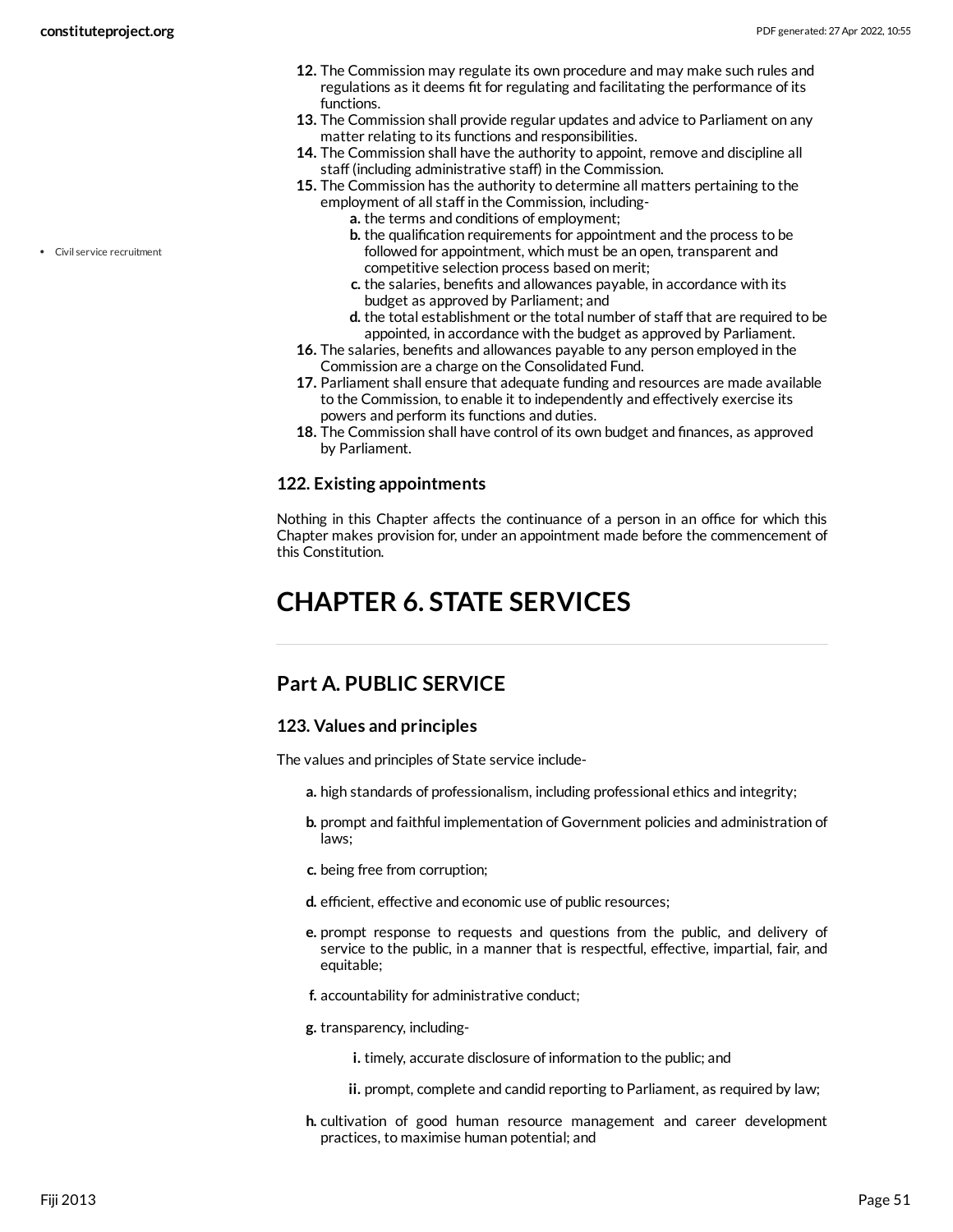Civil service recruitment

**i.** recruitment and promotion based on-

- **i.** objectivity, impartiality and fair competition; and
- **ii.** ability, education, experience and other characteristics of merit.

#### **124. Public officers must be citizens**

A person or authority exercising power to appoint a person to a public office (other than an office for which Chapter 5 makes provision) must not appoint a person who is not a citizen except with the approval of the Prime Minister.

#### **125. Public Service Commission**

- **1.** The Public Service Commission established under the State Services Decree 2009 continues in existence.
- **2.** The Public Service Commission consists of
	- **a.** a chairperson; and
	- **b.** not less than 3 and not more than 5 other members,

appointed by the President on the advice of the Constitutional Offices Commission.

- **3.** If the position of the chairperson of the Public Service Commission is vacant or the chairperson is absent from duty or from Fiji or is, for any other reason, unable to perform the functions of office, the President may, on the advice of the Constitutional Offices Commission, appoint a person to act as the chairperson of the Public Service Commission.
- **4.** The President may, on the advice of the Constitutional Offices Commission, appoint a person to act as a member of the Public Service Commission during any period, or during all periods, when the member is absent from duty or from Fiji or is, for any other reason, unable to perform the functions of office.

#### **126. Functions of the Public Service Commission**

- **1.** Subject to this section and other sections of this Constitution, the Public Service Commission has the following functions
	- **a.** to appoint permanent secretaries, with the agreement of the Prime Minister;
	- **b.** to remove permanent secretaries, with the agreement of the Prime Minister;
	- **c.** to institute disciplinary action against permanent secretaries; and
	- **d.** to make such other appointments and perform such other duties,
- functions and responsibilities as may be prescribed by written law. **2.** The functions of the Public Service Commission do not extend to
	- **a.** an office of a Judge or an office that is the responsibility of the Judicial Services Commission;
		- **b.** an office that is the responsibility of another body prescribed by written law;
		- **c.** an office in the Republic of Fiji Military Forces, Fiji Police Force or the Fiji Corrections Service; or
		- **d.** an office in respect of which this Constitution makes provision.

### **127. Permanent secretaries**

- **1.** There is established within each ministry the office of a permanent secretary, which is an office in the public service.
- **2.** Each ministry is to be under the administration of a permanent secretary, and any department of Government that is not part of any ministry shall be under the administration of the permanent secretary responsible for the Office of the Prime Minister.
- **3.** The permanent secretary of a ministry is responsible to the Minister concerned for the efficient, effective and economical management of the ministry or any department under the ministry.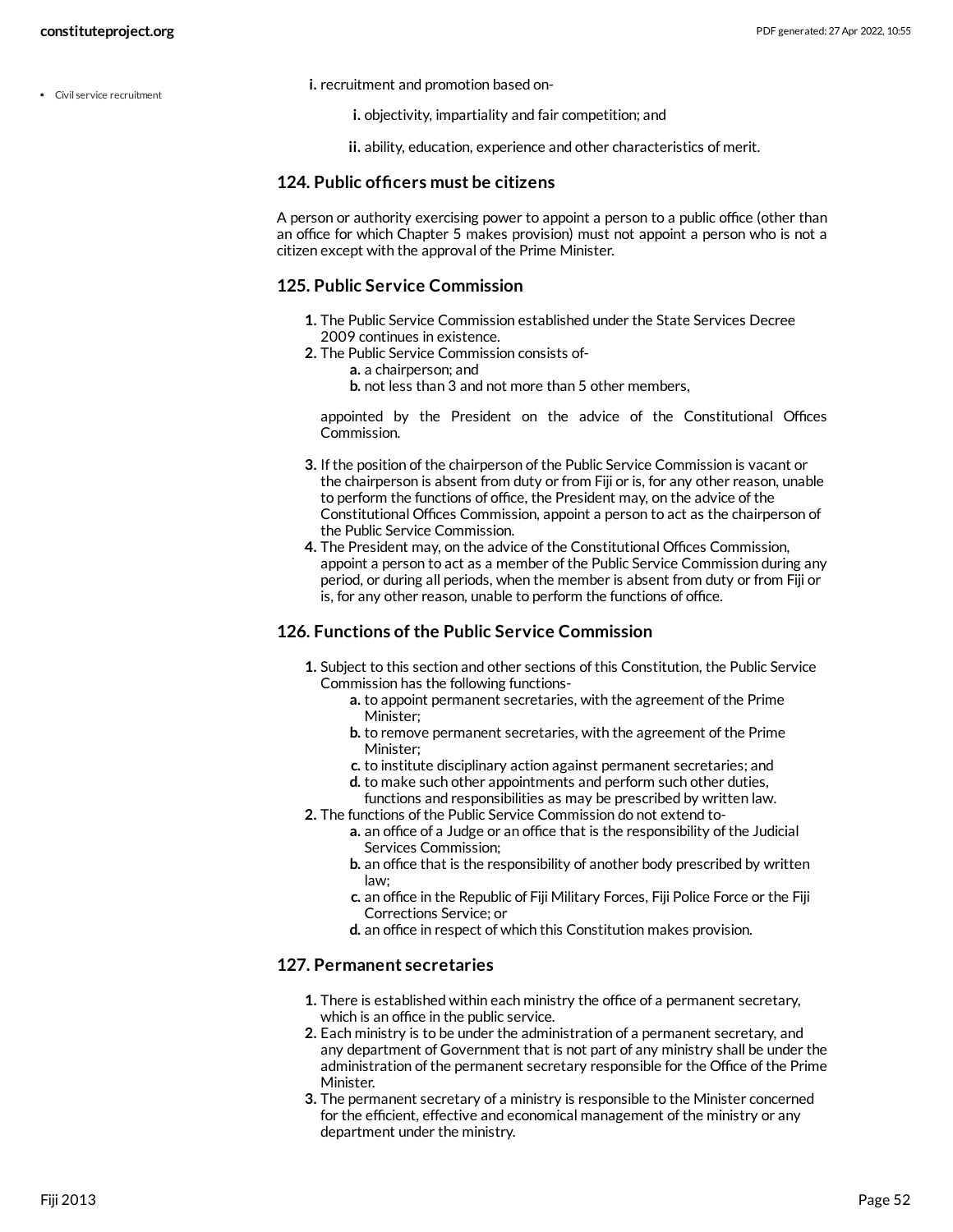- **4.** The Public Service Commission, with the agreement of the Prime Minister, may at any time re-assign one or more permanent secretaries amongst the various ministries of the State.
- **5.** A permanent secretary may resign from office by giving written notice to the Public Service Commission.
- **6.** A permanent secretary shall be entitled to such remuneration as determined by the Public Service Commission following the agreement of the Prime Minister, and any such remuneration must not be varied to their disadvantage, except as part of an overall austerity reduction similarly applicable to all officers of the State.
- **7.** The permanent secretary of each ministry shall have the authority to appoint, remove and institute disciplinary action against all staff of the ministry, with the agreement of the Minister responsible for the ministry.
- **8.** The permanent secretary of each ministry, with the agreement of the Minister responsible for the ministry, has the authority to determine all matters pertaining to the employment of all staff in the ministry, including
	- **a.** the terms and conditions of employment;
	- **b.** the qualification requirements for appointment and the process to be followed for appointment, which must be an open, transparent and competitive selection process based on merit;
	- **c.** the salaries, benefits and allowances payable, in accordance with its budget as approved by Parliament; and
	- **d.** the total establishment or the total number of staff that are required to be appointed, in accordance with the budget as approved by Parliament.

### **128. Appointment of ambassadors**

- **1.** The Prime Minister may, on the advice of the Minister responsible for foreign affairs, make appointments to offices of ambassador, or of other principal representative, of the State to another country or an international organisation.
- **2.** The Prime Minister may, on the advice of the Minister responsible for foreign affairs, remove a person from an office referred to in subsection (1).

# **Part B. DISCIPLINED FORCE**

### **129. Fiji Police Force**

- **1.** The Fiji Police Force established under a written law continues in existence.
- **2.** The office of the Commissioner of Police established under the State Services Decree 2009 continues in existence.
- **3.** The Fiji Police Force is under the command of the Commissioner of Police.
- **4.** The Commissioner of Police is appointed by the President, on the advice of the Constitutional Offices Commission following consultation with the Minister responsible for the Fiji Police Force.
- **5.** The Commissioner of Police is responsible for
	- **a.** the organisation and administration of the Fiji Police Force; and **b.** the deployment and control of its operations,

and, subject to subsection (6), is not subject to the direction or control by any other person or authority in relation to those matters.

- **6.** The Minister responsible for the Fiji Police Force may from time to time issue general policy directions to the Commissioner of Police and, if such a direction has been issued, the Commissioner of Police must act in accordance with it.
- **7.** The Commissioner of Police has the following powers in relation to the Fiji Police Force for all ranks, members and other employees, of the Fiji Police Force
	- **a.** to appoint persons to the Fiji Police Force;
	- **b.** to remove persons from the Fiji Police Force; and
	- **c.** to take disciplinary action against persons in the Fiji Police Force,

and all written laws governing the Fiji Police Force shall be construed accordingly.

- **8.** The Commissioner of Police, with the agreement of the Minister responsible for the Fiji Police Force, has the authority to determine all matters pertaining to the employment of all staff in the Fiji Police Force, including
	- **a.** the terms and conditions of employment;
- Civil service recruitment
- Head of government powers
- International organizations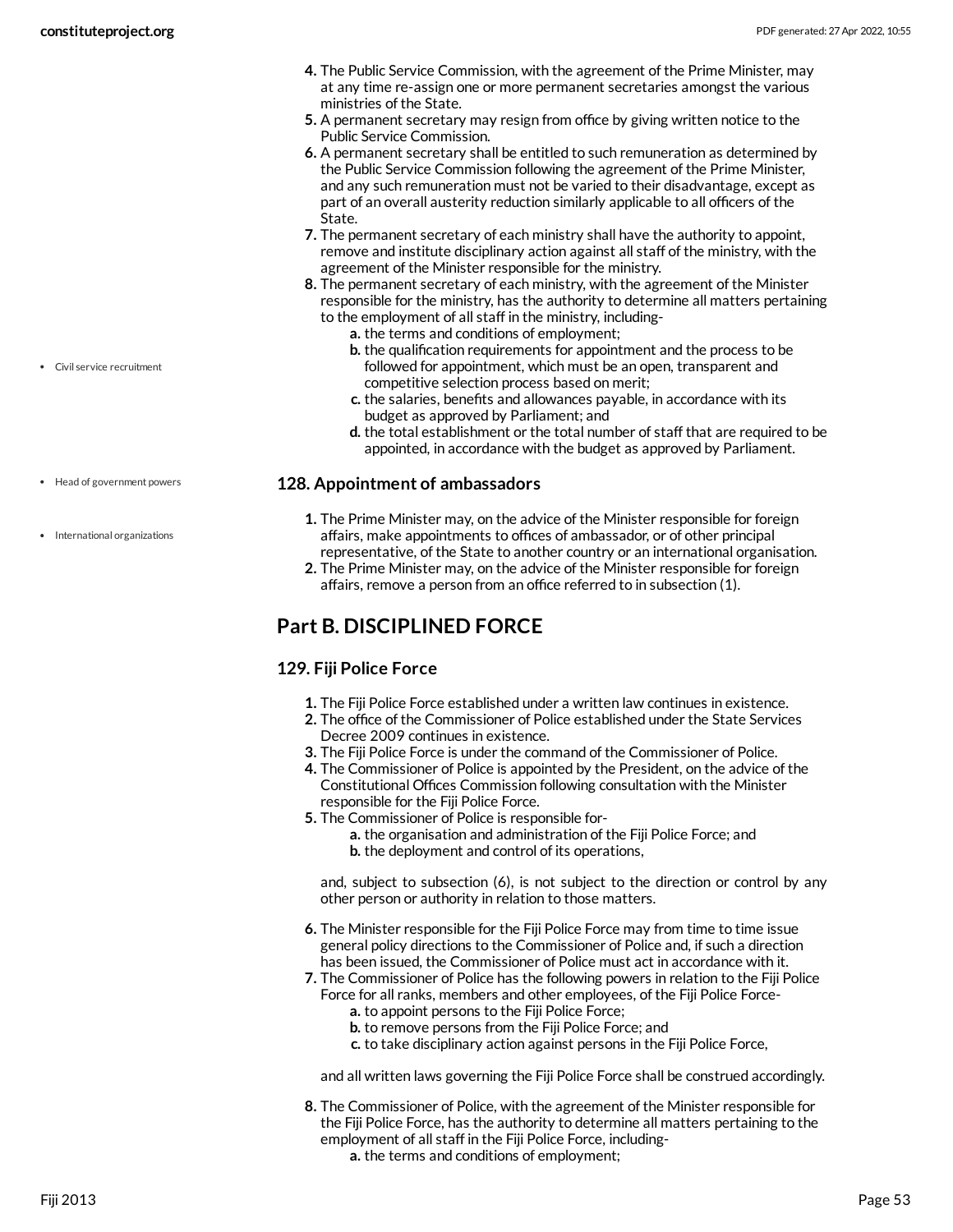- **8. b.** the qualification requirements for appointment and the process to be followed for appointment, which must be an open, transparent and competitive selection process based on merit;
	- **c.** the salaries, benefits and allowances payable, in accordance with its budget as approved by Parliament; and
	- **d.** the total establishment or the total number of staff that are required to be appointed, in accordance with the budget as approved by Parliament.
- **9.** A written law may prescribe provisions relating to the Fiji Police Force.

### **130. Fiji Corrections Service**

- **1.** The Fiji Corrections Service established under a written law continues in existence.
- **2.** The office of the Commissioner of the Fiji Corrections Service established under the State Services Decree 2009 continues in existence.
- **3.** The Fiji Corrections Service is under the command of the Commissioner of the Fiji Corrections Service.
- **4.** The Commissioner of the Fiji Corrections Service is appointed by the President, on the advice of the Constitutional Offices Commission, following consultation with the Minister responsible for the Fiji Corrections Service.
- **5.** The Commissioner of the Fiji Corrections Service is responsible for**a.** the organisation and administration of the Fiji Corrections Service; and **b.** the deployment and control of its operations,

and, subject to subsection (6), is not subject to the direction or control by any other person or authority in relation to those matters.

- **6.** The Minister responsible for the Fiji Corrections Service may from time to time issue general policy directions with respect to the Fiji Corrections Service and, if such a direction has been issued, the Commissioner of the Fiji Corrections Service must act in accordance with it.
- **7.** The Commissioner of the Fiji Corrections Service has the following powers in relation to the Fiji Corrections Service for all ranks, members and other employees of the Fiji Corrections Service
	- **a.** to appoint persons to the Fiji Corrections Service;
	- **b.** to remove persons from the Fiji Corrections Service; and
	- **c.** to take disciplinary action against persons in the Fiji Corrections Service,

and all written laws governing the Fiji Corrections Service shall be construed accordingly.

- **8.** The Commissioner of the Fiji Corrections Service, with the agreement of the Minister responsible for the Fiji Corrections Service, has the authority to determine all matters pertaining to the employment of all staff in the Fiji Corrections Service, including
	- **a.** the terms and conditions of employment;
	- **b.** the qualification requirements for appointment and the process to be followed for appointment, which must be an open, transparent and competitive selection process based on merit;
	- **c.** the salaries, benefits and allowances payable, in accordance with its budget as approved by Parliament; and
	- **d.** the total establishment or the total number of staff that are required to be appointed, in accordance with the budget as approved by Parliament.
- **9.** A written law may prescribe provisions relating to the Fiji Corrections Service.

#### **131. Republic of Fiji Military Forces**

- **1.** The Republic of Fiji Military Forces established under the State Services Decree 2009 continues in existence.
- **2.** It shall be the overall responsibility of the Republic of Fiji Military Forces to ensure at all times the security, defence and well-being of Fiji and all Fijians.
- **3.** The Commander of the Republic of Fiji Military Forces shall be responsible for exercising military executive command of the Republic of Fiji Military Forces.
- **4.** The Commander of the Republic of Fiji Military Forces is appointed by the President, on the advice of the Constitutional Offices Commission, following consultation with the Minister responsible for the Republic of Fiji Military Forces.

Civil service recruitment

Designation of commander in chief

Designation of commander in chief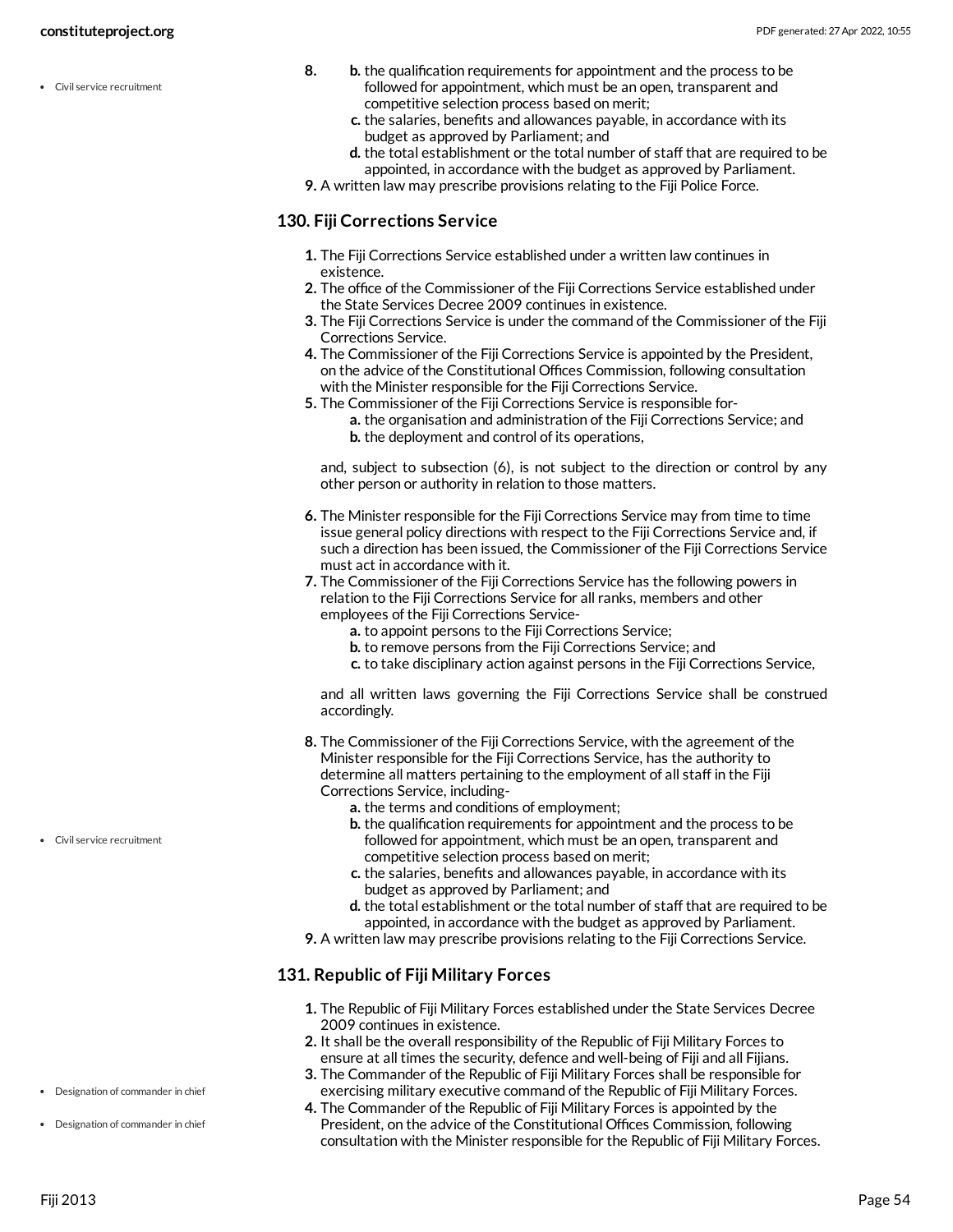- **5.** The Commander of the Republic of Fiji Military Forces has the following powers in relation to the Republic of Fiji Military Forces for all ranks, members and other employees of the Republic of Fiji Military Forces
	- **a.** to appoint persons to the Republic of Fiji Military Forces;
	- **b.** to remove persons from the Republic of Fiji Military Forces; and
	- **c.** to take disciplinary action against persons in the Republic of Fiji Military Forces,

and all written laws governing the Republic of Fiji Military Forces shall be construed accordingly.

- **6.** The Commander of the Republic of Fiji Military Forces, with the agreement of the Minister responsible for the Republic of Fiji Military Forces, has the authority to determine all matters pertaining to the employment of all staff in the Republic of Fiji Military Forces, including
	- **a.** the terms and conditions of employment;
	- **b.** the qualification requirements for appointment and the process to be followed for appointment, which must be an open, transparent and competitive selection process based on merit;
	- **c.** the salaries, benefits and allowances payable, in accordance with its budget as approved by Parliament; and
	- **d.** the total establishment or the total number of staff that are required to be appointed, in accordance with the budget as approved by Parliament.
- **7.** A written law may prescribe provisions relating to the Republic of Fiji Military Forces.

# **Part C. CONSTITUTIONAL OFFICES COMMISSION**

#### **132. Constitutional Offices Commission**

- **1.** This section establishes the Constitutional Offices Commission.
- **2.** The Commission shall consist of
	- **a.** the Prime Minister, who shall be the chairperson;
	- **b.** the Leader of the Opposition;
	- **c.** the Attorney-General;
	- **d.** 2 persons appointed by the President on the advice of the Prime Minister; and
	- **e.** 1 person appointed by the President on the advice of the Leader of the Opposition.
- **3.** The Commission may regulate its own procedure and may make such rules and regulations as it deems fit for regulating and facilitating the performance of its functions.
- **4.** The Commission shall provide regular updates and advice to Parliament on any matter relating to its functions and responsibilities.
- **5.** In the performance of its functions or the exercise of its authority and powers, the Commission shall be independent and shall not be subject to the direction or control of any person or authority, except by a court of law or as otherwise prescribed by written law.
- **6.** The quorum for the meetings of the Commission shall consist of the chairperson and 2 other members.
- **7.** The secretary of the Commission shall be the Solicitor-General.
- **8.** The members of the Commission referred to in subsection (2)(d) and (e) hold office for a term of 3 years and are eligible for re-appointment.
- **9.** The members of the Commission referred to in subsection (2)(d) and (e) are entitled to such remuneration and allowances as determined by the President, and the remuneration and allowances must not be varied to their disadvantage during their term in office, except as part of an overall austerity reduction similarly applicable to all officers of the State.
- **10.** The members of the Commission referred to in subsection (2)(d) or (e) maybe removed from office for inability to perform the functions of office (whether arising from infirmity of body or mind or any other cause) or for misbehaviour, and may not otherwise be removed.
- **11.** Removal from office of the members of the Commission referred to in subsection (2)(d) and (e) must be pursuant to subsection (12).
- **12.** If the Chief Justice, following consultation with the Attorney-General, considers that the question of removal of the member of the Commission referred to in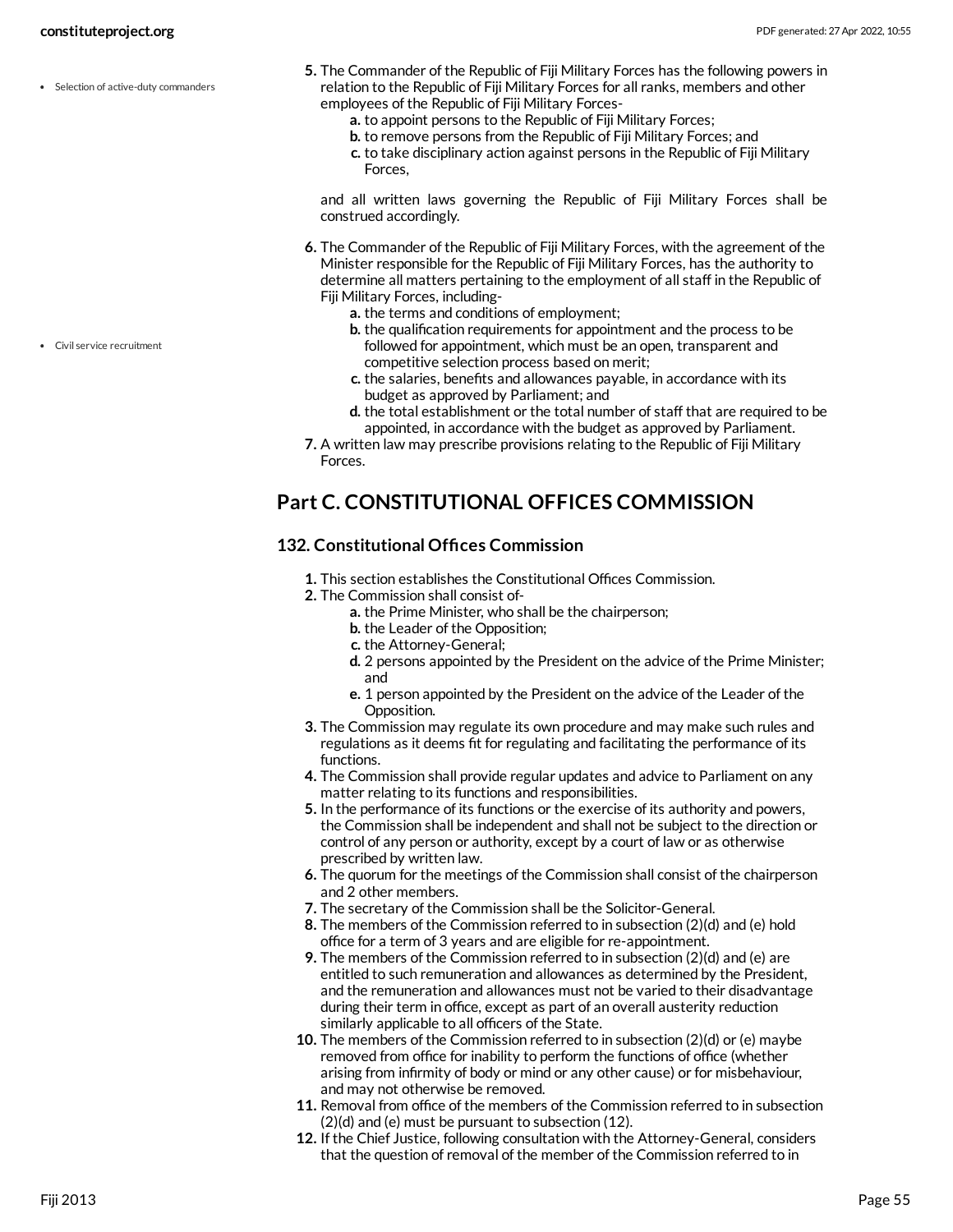Advisory bodies to the head of state

- **12.** subsection (2)(d) or (e) from office ought to be investigated, then**a.** the Chief Justice appoints
	- **i.** in the case of alleged misbehaviour-a tribunal, consisting of a chairperson and not less than 2 other members, selected from amongst persons who hold or are qualified to hold the office of a Judge; and
	- **ii.** in the case of alleged inability to perform the functions of office-a medical board, consisting of a chairperson and 2 other members, each of whom is a qualified medical practitioner;
	- **b.** the tribunal or medical board enquires into the matter and furnishes a written report of the facts to the President and advises the President of its recommendation whether or not the member of the Commission referred to in subsection (2)(d) or (e) should be removed from office; and
	- **c.** in deciding whether or not to remove the member of the Commission referred to in subsection (2)(d) or (e) from office, the President must act in accordance with the advice of the tribunal or medical board, as the case may be.
- **13.** The President on the advice of the Chief Justice following consultation by the Chief Justice with the Attorney-General may, on such terms and conditions as he or she deems fit, suspend the member of the Commission referred to in subsection (2)(d) or (e) from office pending investigation and pending referral to and appointment of a tribunal or a medical board under subsection (12), and may at any time, revoke the suspension.
- **14.** The suspension of the member of the Commission referred to in subsection (2)(d) or (e) from office under subsection (13) ceases to have effect if the President determines that the person should not be removed from office.
- **15.** The report of the tribunal or the recommendations of the medical board, as the case may be, made under subsection (12) shall be made public.

#### **133. Functions of the Constitutional Offices Commission**

The Constitutional Offices Commission has such functions and responsibilities as prescribed in this Constitution or by any other written law, and shall be responsible for providing advice to the President for the appointment of the following offices-

- **a.** the chairperson and the members of the Human Rights and Anti-Discrimination Commission;
- **b.** the chairperson and the members of the Electoral Commission;
- **c.** Supervisor of Elections;
- **d.** Secretary-General to Parliament;
- **e.** the chairperson and the members of the Public Service Commission;
- **f.** Commissioner of Police;
- **g.** Commissioner of the Fiji Corrections Service;
- **h.** Commander of the Republic of Fiji Military Forces;
- **i.** Auditor-General; and
- **j.** Governor of the Reserve Bank of Fiji.

### **Part D. GENERAL PROVISIONS RELATING TO PUBLIC OFFICES**

### **134. Application**

This Part applies to-

- **a.** Supervisor of Elections;
- **b.** Secretary-General to Parliament;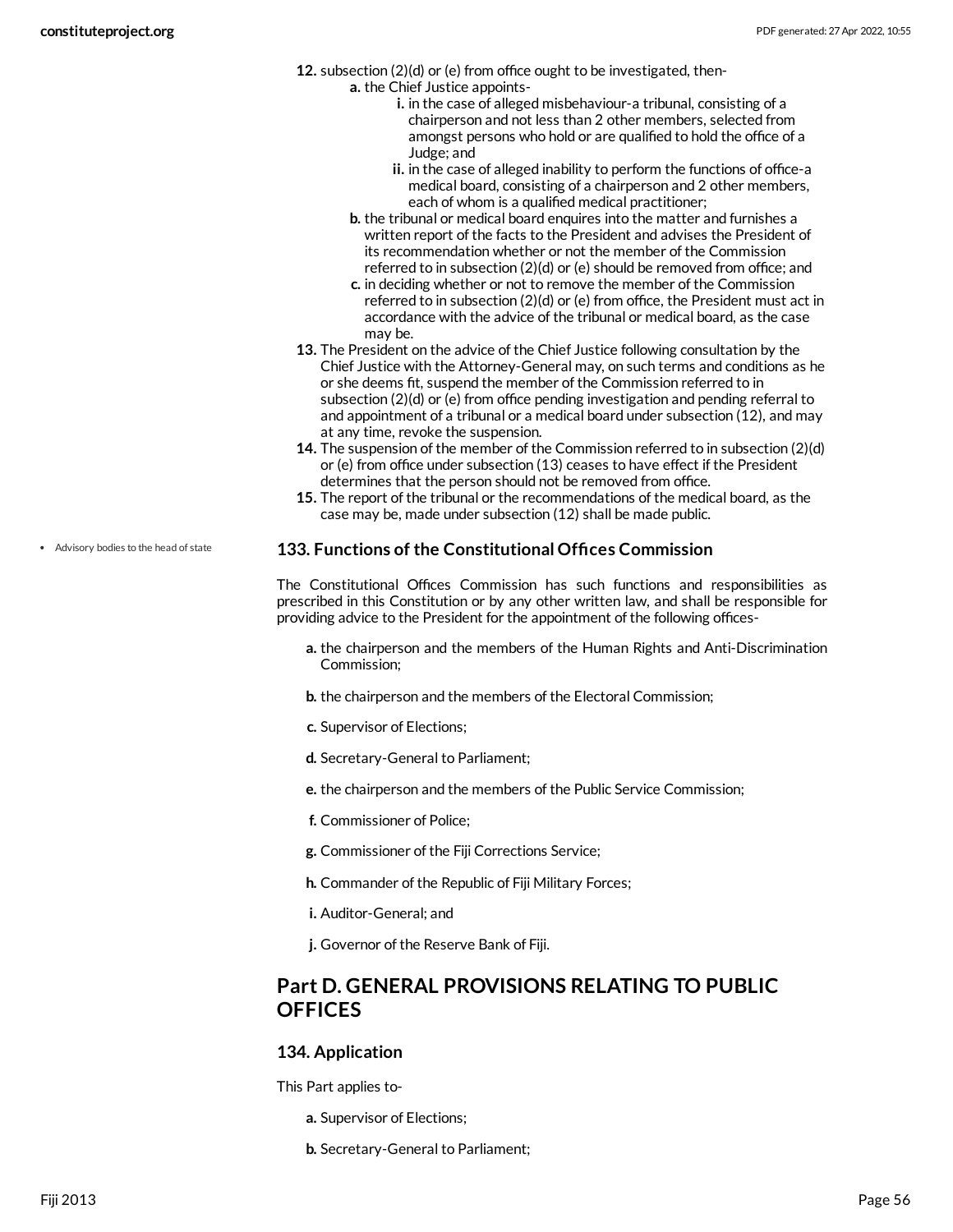- **c.** Commissioner of Police;
- **d.** Commissioner of the Fiji Corrections Service;
- **e.** Commander of the Republic of Fiji Military Forces;
- **f.** Auditor-General;
- **g.** Governor of the Reserve Bank of Fiji;
- **h.** the members of the Human Rights and Anti-Discrimination Commission;
- **i.** the members of the Electoral Commission; and
- **j.** the members of the Public Service Commission.

### **135. Terms and conditions of office**

- **1.** Subject to this section, a person holding the office referred to in section 134(a) to (g) holds office for 5 years and is eligible for re-appointment.
- **2.** Subject to this section, a person holding the office referred to in section 134(h) to (j) holds office for 3 years, and is eligible for re-appointment.
- **3.** The appointment of a person to whom this Part applies is subject to the terms and conditions (if any) set out in it.
- **4.** In the performance of his or her duties or functions or the exercise of his or her powers, a person to whom this Part applies is not subject to the direction or control by any person, except as provided under this Constitution or by a written law.

### **136. Remuneration and allowances**

- **1.** A person to whom this Part applies is entitled to such remuneration and allowances as determined by the President on the advice of the Constitutional Offices Commission, and the remuneration and allowances must not be varied to their disadvantage during his or her term in office, except as part of an overall austerity reduction similarly applicable to all officers of the State.
- **2.** In advising the President on the remuneration and allowances payable to a person to whom this Part applies, the Constitutional Offices Commission must establish an independent committee (not comprising any holder of a public office) which shall advise the Constitutional Offices Commission on the appropriate remuneration and allowances that should be payable to a person to whom this Part applies.

#### **137. Removal from office for cause**

- **1.** A person to whom this Part applies may be removed from office for inability to perform the functions of his or her office (whether arising from infirmity of body or mind or any other cause) or for misbehaviour, and may not otherwise be removed.
- **2.** Removal from office must be pursuant to this section.
- **3.** If the Constitutional Offices Commission considers that the question of removal from office ought to be investigated, then
	- **a.** the Constitutional Offices Commission appoints
		- **i.** in the case of alleged misbehaviour-a tribunal, consisting of a chairperson and not less than 2 other members, selected from amongst persons who hold or are qualified to hold the office of a Judge; and
		- **ii.** in the case of alleged inability to perform the functions of office-a medical board, consisting of a chairperson and 2 other members, each of whom is a qualified medical practitioner;
	- **b.** the tribunal or medical board enquires into the matter and furnishes a written report of the facts to the President and advises the President of its recommendation whether or not the person concerned should be removed from office; and
	- **c.** in deciding whether or not to remove the person concerned from office, the President must act in accordance with the advice of the tribunal or

Central bank

• Central bank

Central bank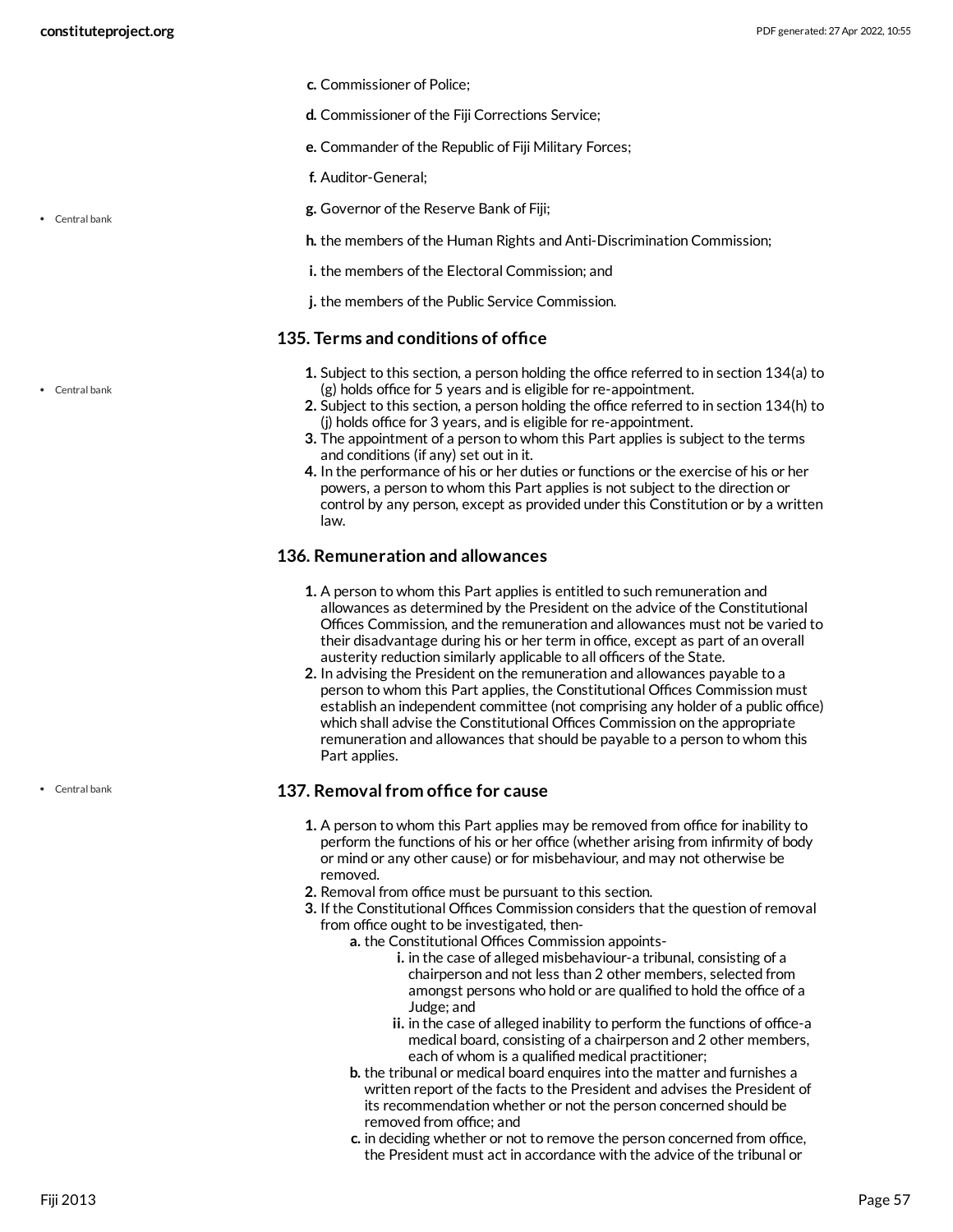- **3. c.** medical board, as the case may be.
- **4.** The President on the advice of the Constitutional Offices Commission may, on such terms and conditions as he or she deems fit, suspend the person concerned from office pending investigation and pending referral to and appointment of a tribunal or a medical board under subsection (3), and may at any time, revoke the suspension.
- **5.** The suspension of the person concerned from office under subsection (4) ceases to have effect if the President determines that the person should not be removed from office.
- **6.** The report of the tribunal or the recommendations of the medical board, as the case may be, made under subsection (3) shall be made public.

#### **138. Performance of functions of commissions and tribunals**

- **1.** This section applies to
	- **a.** Human Rights and Anti-Discrimination Commission;
		- **b.** Electoral Commission;
		- **c.** Judicial Services Commission;
		- **d.** Legal Aid Commission;
		- **e.** Mercy Commission;
		- **f.** Public Service Disciplinary Tribunal;
		- **g.** Accountability and Transparency Commission;
		- **h.** Public Service Commission;
		- **i.** Constitutional Offices Commission; and
		- **j.** any tribunal or medical board established or appointed under this
		- Constitution to consider the question of removal from office of any person.
- **2.** A commission, tribunal or board to which this section applies may by regulation make provision for regulating and facilitating the performance of its functions.
- **3.** A decision of a commission, tribunal or board to which this section applies requires the concurrence of a majority of its members and the commission, tribunal or board to which this section applies may act despite the absence of a member but, if, in a particular case, a vote is taken to decide a question and the votes cast are equally divided, the person presiding must exercise a casting vote.
- **4.** Subject to this section, a commission, tribunal or board to which this section applies may regulate its own procedure.
- **5.** In the performance of its functions or the exercise of its powers, a commission, tribunal or board to which this section applies is not subject to the direction or control of any other person or authority, except as otherwise provided by this Constitution.
- **6.** Nothing in subsection (5) limits the responsibility of the Government for the structure of the State service, nor the Government's general policy responsibility for the management of the State service.
- **7.** In addition to the functions conferred on it by or under this Constitution, a commission, tribunal or board to which this section applies has such powers and other functions (if any) as are prescribed by written law.
- **8.** The validity of the transaction of business of a commission, tribunal or board to which this section applies is not affected if a person who was not entitled to do so took part in the proceedings.
- **9.** A commission, tribunal or board to which this section applies has the same powers as the High Court in respect of attendance and examination of witnesses (including the administration of oaths and the examination of witnesses abroad) and in respect of production of documents.

# **CHAPTER 7. REVENUE AND EXPENDITURE**

### **139. Raising of revenue**

- **1.** The raising by the Government of revenue or moneys, whether through the imposition of taxation or otherwise, must be authorised by or under a written law.
- **2.** No taxation or fee may be imposed, waived or varied by the State, except as provided by written law.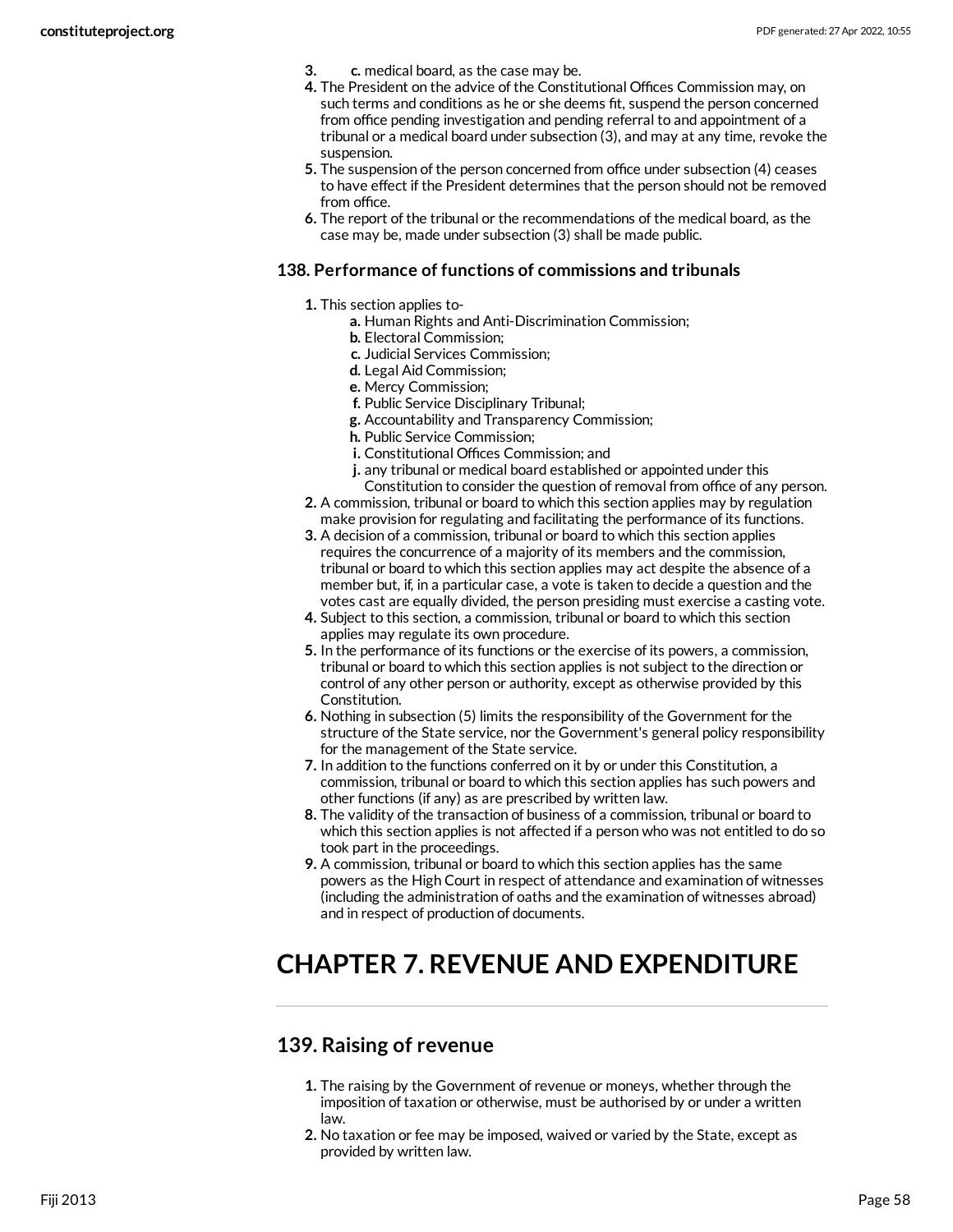- **3.** If a written law permits the waiver or variation of any tax or fee
	- **a.** a record of each waiver or variation must be maintained together with the reason for it; and
	- **b.** each waiver or variation, and the reason for it, must be reported to the Auditor-General.
- **4.** No law may exempt, or authorise the exemption of, a public officer from payment of any tax or fee by reason of
	- **a.** the office held by that public officer; or
	- **b.** the nature of the work of the public officer.

# **140. Consolidated Fund**

- **1.** All revenue or moneys raised or received for the purposes of the State or Government must be paid into one Consolidated Fund.
- **2.** Subsection (1) does not apply to revenue or moneys that are payable by or under a written law into some other fund established for a specific purpose or that may, by or under a written law, be retained by the authority receiving them for the purposes of defraying the expenses of that authority.

## **141. Appropriations to be authorised by law**

Moneys must not be withdrawn from the Consolidated Fund or from a fund referred to in section 140(2) except under an appropriation made by law.

## **142. Authorisation of expenditure in advance of appropriation**

- **1.** Subject to any written law, if the Appropriation Act for a year has not come into operation by the beginning of the year, the Minister responsible for finance may, to the extent and subject to the conditions prescribed by any written law, authorise the withdrawal of moneys from the Consolidated Fund for the ordinary services of Government.
- **2.** The total amount authorised for withdrawal under subsection (1) must not exceed one-third of the appropriations made for the ordinary services of Government in respect of the immediately preceding year.

### **143. Appropriation and taxing measures require ministerial consent**

Any written law, that-

**a.** appropriates revenue or moneys or increases such an appropriation;

**b.** imposes taxation or an increase in taxation; or

**c.** reduces the amount of any debt due to the State,

may only be passed by Parliament with the consent of Cabinet, as signified by the Minister responsible for finance.

## **144. Annual budget**

- **1.** In respect of each year ending on 31 December or on such other day as Parliament prescribes, the Minister responsible for finance must cause to be laid before Parliament an annual budget, reflecting estimates of revenue and of capital and current expenditure for the year, in respect of the ordinary services of the Government and services of Parliament.
- **2.** A written law may prescribe the manner in which annual estimates are to be prepared.

• Spending bills Tax bills

• Budget bills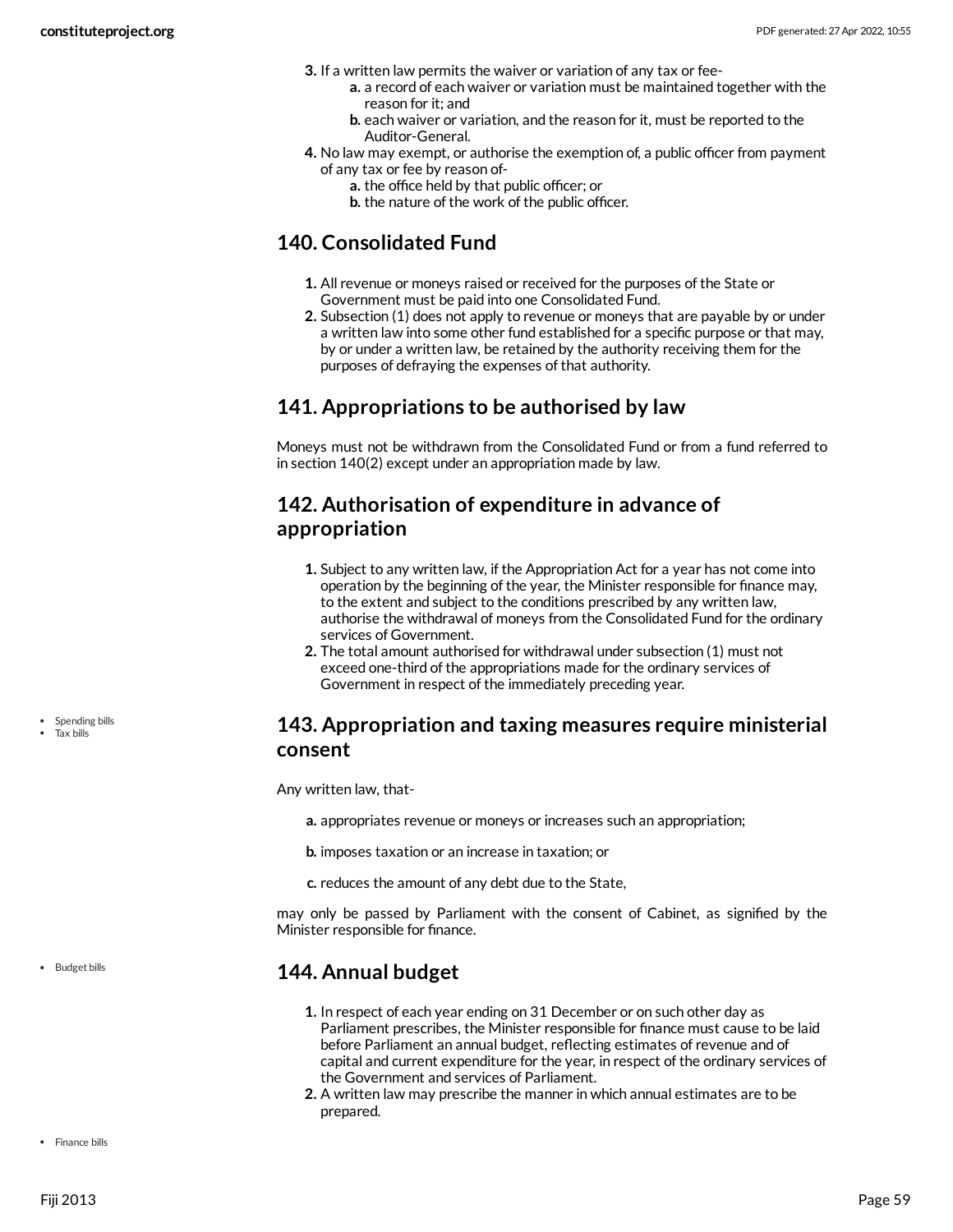## **145. Guarantees by Government**

- **1.** The Government must not guarantee the financial ability of any person or body in respect of a loan or otherwise unless the giving of the guarantee is authorised by Parliament in accordance with conditions prescribed by law.
- **2.** Parliament, by resolution, may require the Minister responsible for finance to present to Parliament, within 7 days after the resolution, information concerning any particular loan or guarantee, including all information necessary to show
	- **a.** the extent of the total indebtedness by way of principal and accumulated interest;
	- **b.** the use made or to be made of the proceeds of the loan or the purpose of the guarantee;
	- **c.** the provisions made for servicing or repayment of the loan; and
	- **d.** the progress made in the repayment of the loan.

### **146. Public moneys to be accounted for**

All public moneys must be dealt with and accounted for in accordance with law and otherwise in accordance with accounting principles generally accepted in the public sector.

### **147. Standing appropriation of Consolidated Fund for payment of certain salaries and allowances**

- **1.** This section applies to
	- **a.** the President;
	- **b.** a judicial officer;
	- **c.** the Supervisor of Elections;
	- **d.** the Secretary-General to Parliament;
	- **e.** the Solicitor-General;
	- **f.** the Director of Public Prosecutions;
	- **g.** the Commissioner and the Deputy Commissioner of the Fiji Independent Commission Against Corruption;
	- **h.** the Commissioner of Police;
	- **i.** the Commissioner of the Fiji Corrections Service;
	- **j.** the Commander of the Republic of Fiji Military Forces;
	- **k.** the Auditor-General;
	- **l.** the chairperson and members of the Human Rights and Anti-Discrimination Commission;
	- **m.** the chairperson and members of the Electoral Commission;
	- **n.** the chairperson and members of the Accountability and Transparency Commission;
	- **o.** the members of the Judicial Services Commission referred to in section 104(1)(d) and (e);
	- **p.** the members of the Mercy Commission referred to in section 119(2)(b);
	- **q.** the chairperson and members of the Public Service Disciplinary Tribunal;
	- **r.** the chairperson and members of the Public Service Commission;
	- **s.** the members of the Constitutional Offices Commission referred to in section 132(2)(d) and (e); and
	- **t.** the chairperson and members of any tribunal or medical board established or appointed under this Constitution to consider the question of removal from office of any person.
- **2.** The salaries or allowances payable to a person to whom this section applies are payable out of the Consolidated Fund, which is appropriated accordingly.

### **148. Standing appropriation of Consolidated Fund for other purposes**

**1.** All debt charges for which the State is liable and all pension benefits (except to the extent that they are a charge on another fund and have been paid out of that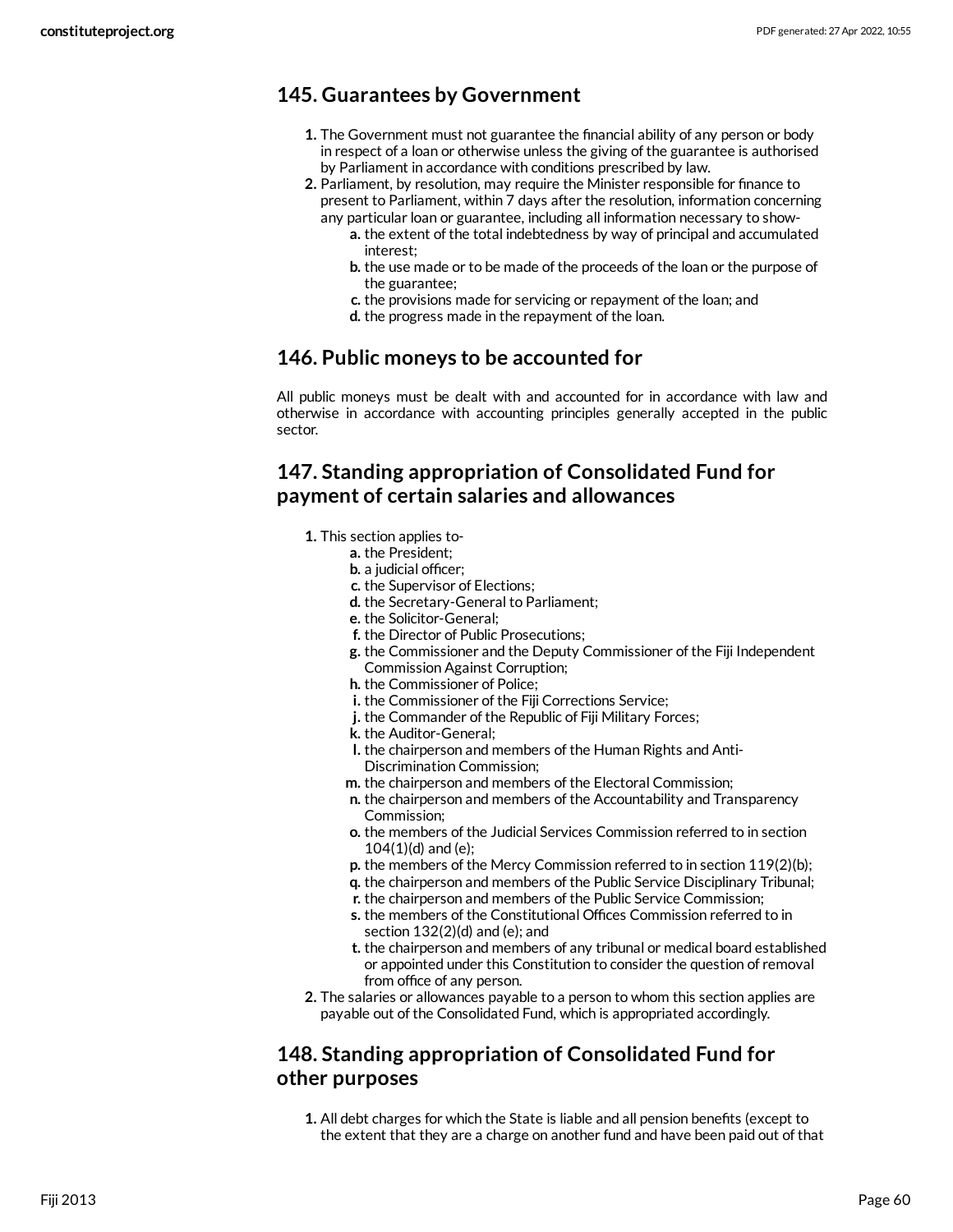- **1.** fund to the person or authority to whom payment is due) are payable out of the Consolidated Fund, which is appropriated accordingly.
- **2.** In this section-
	- "debt charges" means interest, sinking fund charges, amounts due in respect of repayment or a amortization of debt, and other expenditure incurred in connection with the raising of loans on the security of the revenue of the State or the Consolidated Fund;
	- "eligible service" means service in a public office but does not include service in a naval, military or air force; and
	- "pension benefits" means pensions, compensation, gratuities or other like payments payable to persons in respect of their eligible service or to their spouses, dependents, or personal representatives in respect of that service.

# **CHAPTER 8. ACCOUNTABILITY**

# **Part A. CODE OF CONDUCT**

### **149. Code of conduct**

A written law shall-

- **a.** establish a code of conduct which shall be applicable to the President, Speaker, Deputy Speaker, Prime Minister, Ministers, members of Parliament, holders of offices established by or continued in existence under this Constitution or under any written law, members of commissions, permanent secretaries, ambassadors or other principal representatives of the State, and persons who hold statutory appointments or governing or executive positions in statutory authorities, and to such other offices (including public offices) as may be prescribed by written law;
- **b.** establish rules, processes and procedures for the implementation of the code of conduct by the Accountability and Transparency Commission;
- **c.** provide for the monitoring by the Accountability and Transparency Commission of compliance with the code of conduct by the officers mentioned in paragraph (a);
- **d.** make provision for the investigation of alleged breaches of the code of conduct and enforcement of the code of conduct by the Accountability and Transparency Commission, including through criminal and disciplinary proceedings, and provide for the removal from office of those officers who are found to be in breach of the code of conduct;
- **e.** provide for the protection of whistle-blowers, being persons who, in good faith, make disclosures that an officer mentioned in paragraph (a) has contravened any written law or has breached the code of conduct or has engaged in fraudulent or corrupt practices; and
- **f.** provide for the annual declaration by the officers mentioned in paragraph (a) of the assets and liabilities and financial interests of the officer, and of such other direct relatives of the officer as may be prescribed, to the Accountability and Transparency Commission, and for such declarations to be accessible to the public.

## **Part B. FREEDOM OF INFORMATION**

• Right to information

#### **150. Freedom of information**

A written law shall make provision for the exercise by a member of the public of the right to access official information and documents held by the Government and its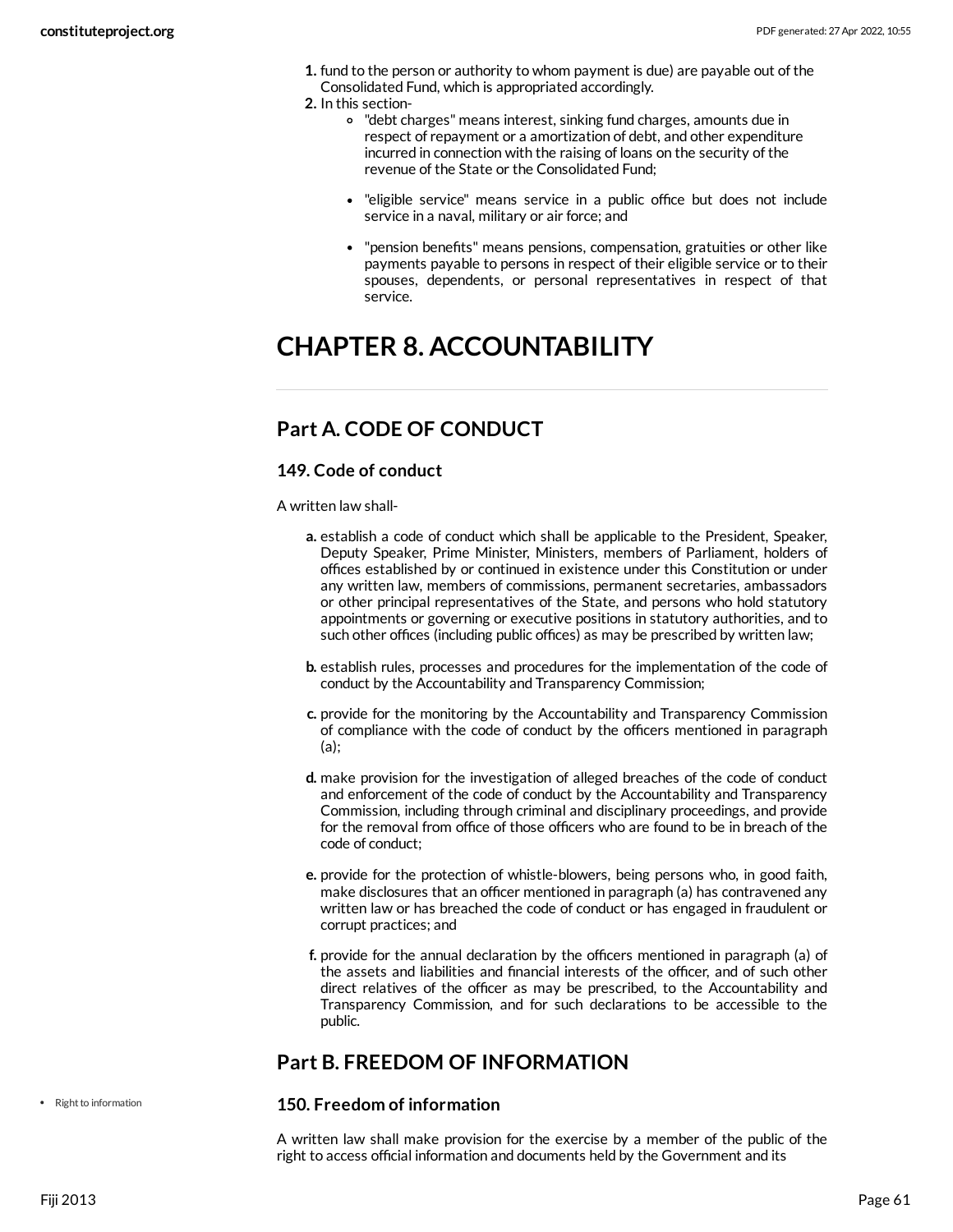agencies.

# **Part C. AUDITOR-GENERAL**

### **151. Auditor-General**

- **1.** The office of the Auditor-General established under the State Services Decree 2009 continues in existence.
- **2.** The Auditor-General is appointed by the President on the advice of the Constitutional Offices Commission, following consultation with the Minister responsible for finance.
- **3.** The President may, on the advice of the Constitutional Offices Commission, appoint a person to act as the Auditor-General during any period, or during all periods, when the office of the Auditor-General is vacant or when the Auditor-General is absent from duty or from Fiji or is, for any reason, unable to perform the functions of office.

### **152. Functions of Auditor-General**

- **1.** At least once in every year, the Auditor-General shall inspect, audit and report to Parliament on
	- **a.** the public accounts of the State;
	- **b.** the control of public money and public property of the State; and
	- **c.** all transactions with or concerning the public money or public property of the State.
- **2.** In the report, the Auditor-General must state whether, in his or her opinion
	- **a.** transactions with or concerning the public money or public property of the State have been authorised by or pursuant to this Constitution or any written law; and
	- **b.** expenditure has been applied to the purpose for which it was authorised.
- **3.** A written law may make further provisions in relation to the office of the Auditor-General and may confer further functions and powers on the Auditor-General.
- **4.** In the performance of his or her duties, the Auditor-General or a person authorised by him or her has access to all records, books, vouchers, stores or other Government property in the possession, custody or control of any person or authority.
- **5.** In the performance of his or her functions or the exercise of his or her authority and powers, the Auditor-General shall be independent and shall not be subject to the direction or control of any person or authority, except by a court of law or as otherwise prescribed by written law.
- **6.** The Auditor-General shall have the authority to appoint, remove and discipline all staff (including administrative staff) in the office of the Auditor-General.
- **7.** The Auditor-General has the authority to determine all matters pertaining to the employment of all staff in the office of the Auditor-General, including
	- **a.** the terms and conditions of employment;
	- **b.** the qualification requirements for appointment and the process to be followed for appointment, which must be an open, transparent and competitive selection process based on merit;
	- **c.** the salaries, benefits and allowances payable, in accordance with its budget as approved by Parliament; and
	- **d.** the total establishment or the total number of staff that are required to be appointed, in accordance with the budget as approved by Parliament.
- **8.** The salaries, benefits and allowances payable to any person employed in the office of the Auditor-General are a charge on the Consolidated Fund.
- **9.** Parliament shall ensure that adequate funding and resources are made available to the Auditor-General, to enable him or her to independently and effectively exercise his or her powers and perform his or her functions and duties.
- **10.** The Auditor-General shall have control of the budget and finances of the office of the Auditor-General, as approved by Parliament.
- **11.** A written law may provide that the accounts of a specified body corporate are not subject to audit by the Auditor-General but are to be audited as prescribed in that written law.
- **12.** If the written law under subsection (11) so provides, it must also empower the Auditor-General to review those audits and report the results of a review.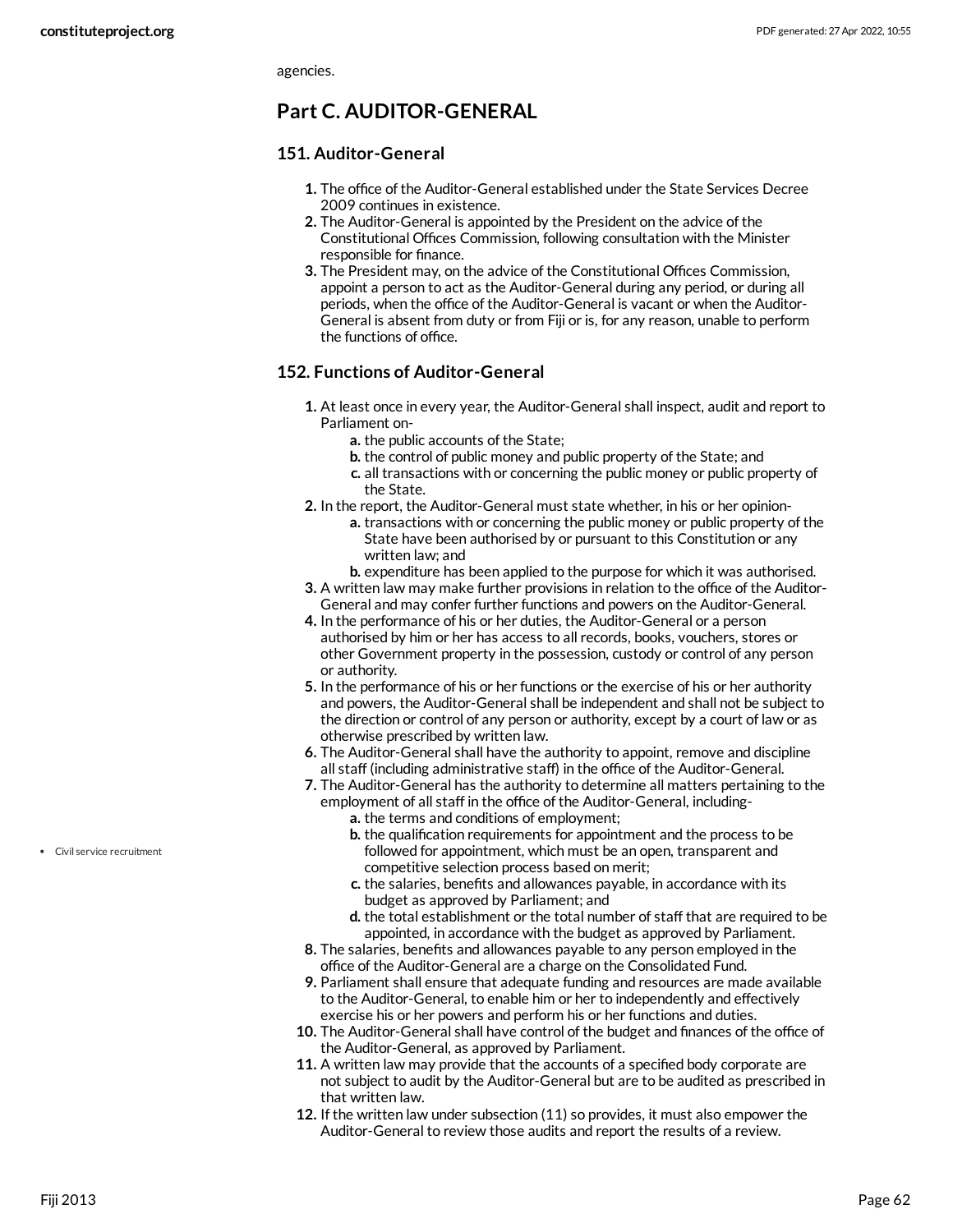• Central bank

- **13.** The Auditor-General must submit a report made by him or her to the Speaker of Parliament and must submit a copy to the Minister responsible for finance.
- **14.** Within 30 days of receipt, or if Parliament is not sitting, on the first day after the end of that period, the Minister responsible for finance must lay the report before Parliament.

# **Part D. RESERVE BANK OF FIJI**

#### **153. Reserve Bank of Fiji**

- **1.** The Reserve Bank of Fiji is the central bank of the State, whose primary objects are
	- **a.** to protect the value of the currency in the interest of balanced and sustainable economic growth;
	- **b.** to formulate monetary policy;
	- **c.** to promote price stability;
	- **d.** to issue currency; and
	- **e.** to perform other functions conferred on it by a written law.
- **2.** In pursuing its primary objects, the Reserve Bank of Fiji must perform its functions independently and without fear, favour or prejudice, but there must be regular consultation between the Reserve Bank of Fiji and the Minister responsible for finance.
- **3.** The powers and functions of the Reserve Bank of Fiji are those customarily exercised and performed by central banks.
- **4.** The Governor of the Reserve Bank of Fiji shall be appointed by the President on the advice of the Constitutional Offices Commission, following consultation with the Minister responsible for finance.
- **5.** A written law must provide for the composition, powers, functions and operations of the Reserve Bank of Fiji.
- **6.** The Reserve Bank of Fiji must deliver quarterly and annual reports to Parliament, and any other reports when required by law, or requested by resolution.

# **CHAPTER 9. EMERGENCY POWERS**

• Emergency provisions

### **154. State of emergency**

- **1.** The Prime Minister may, on the recommendation of the Commissioner of Police and the Commander of the Republic of Fiji Military Forces, declare a state of emergency in Fiji, or in a part of Fiji, and may make regulations relating to a state of emergency, if there are reasonable grounds to believe that
	- **a.** the security and safety of all or part of Fiji is threatened; and
	- **b.** it is necessary to declare a state of emergency to deal effectively with the threatening circumstances.
- **2.** If the declaration of a state of emergency is made when Parliament is sitting, the Prime Minister must, within 24 hours upon making the declaration, refer the declaration to Parliament for confirmation of the declaration.
- **3.** If the declaration of a state of emergency is made when Parliament is not sitting, the Speaker must, within 48 hours upon the making of the declaration, seek confirmation of the declaration from the members of Parliament through such measures of communication as necessary.
- **4.** If a majority of the members of Parliament confirm the declaration made by the Prime Minister, then the declaration shall continue for a period of one month from the date of confirmation, and may be renewed by a further vote in Parliament.
- **5.** If a majority of the members of Parliament do not confirm the declaration made by the Prime Minister, then the declaration and any actions taken under the declaration shall be deemed to be of no effect.

Unamendable provisions

Crimes of the previous regime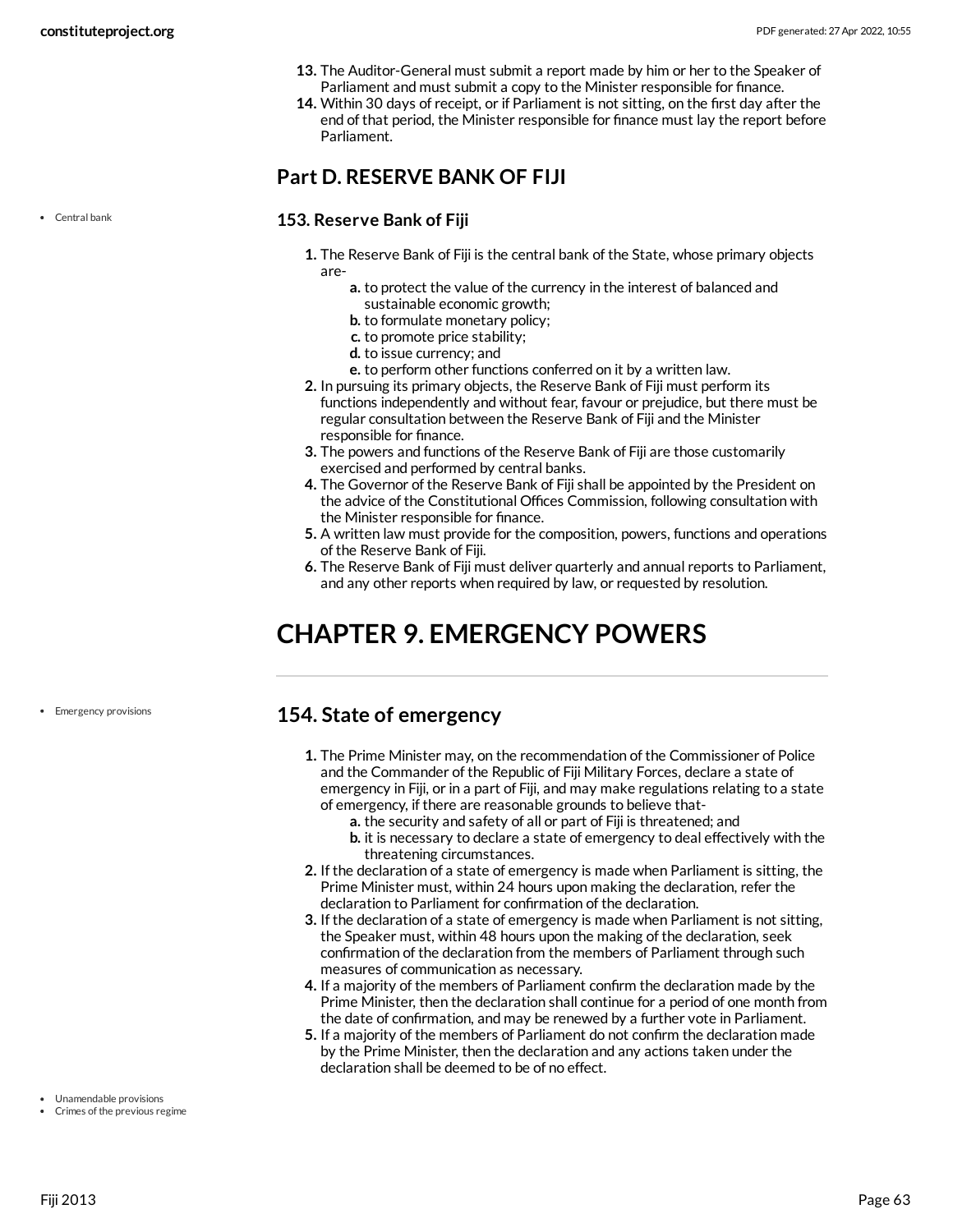# **CHAPTER 10**

## **155. Immunity granted under the Constitution of 1990 continues**

Notwithstanding the abrogation of the Constitution Amendment Act 1997 and despite the repeal of the Constitution of 1990, Chapter XIV of the Constitution of 1990 continues in force in accordance with its tenor, and the immunity granted in Chapter XIV of the Constitution of 1990 shall continue.

# **156. Immunity granted under the Limitation of Liability for Prescribed Political Events Decree 2010 continues**

- **1.** The immunities granted to prescribed persons for prescribed political events under the Limitation of Liability for Prescribed Political Events Decree 2010 shall continue in existence.
- **2.** Notwithstanding anything contained in this Constitution, the Limitation of Liability for Prescribed Political Events Decree 2010 shall, in its entirety, continue in existence and shall not be reviewed, amended, altered, repealed or revoked by Parliament.

# **157. Further immunity**

Absolute and unconditional immunity is irrevocably granted to any person (whether in their official or personal or individual capacity) holding the office of, or holding the office in, as the case may be-

- **a.** the President;
- **b.** the Prime Minister and Cabinet Ministers;
- **c.** Republic of Fiji Military Forces;
- **d.** Fiji Police Force;
- **e.** Fiji Corrections Service;
- **f.** Judiciary;
- **g.** public service; and
- **h.** any public office,

from any criminal prosecution and from any civil or other liability in any court, tribunal or commission, in any proceeding including any legal, military, disciplinary or professional proceedings and from any order or judgment of any court, tribunal or commission, as a result of any direct or indirect participation, appointment or involvement in the Government from 5 December 2006 to the date of the first sitting of the first Parliament elected after the commencement of this Constitution, provided however any such immunity shall not apply to any act or omission that constitutes an offence under sections 133 to 146, 148 to 236, 288 to 351, 356 to 361, 364 to 374, and 377 to 386 of the Crimes Decree 2009 (as prescribed in the Crimes Decree 2009 at the date of the commencement of this Constitution).

### **158. Immunity entrenched**

**1.** Notwithstanding anything contained in this Constitution, this Chapter and any immunity granted or continued in this Chapter shall not be reviewed, amended, altered, repealed or revoked.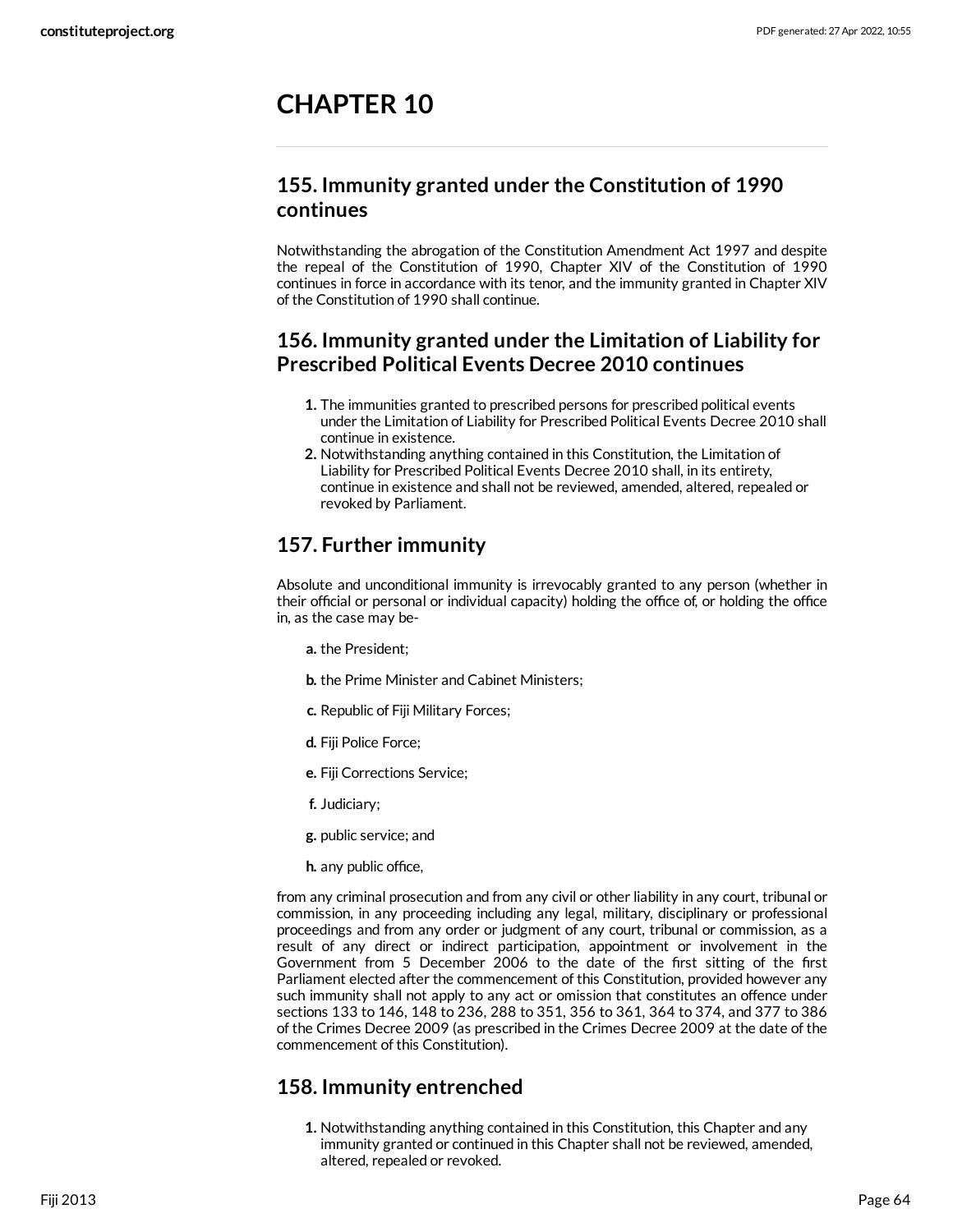- **2.** Notwithstanding anything contained in this Constitution, no court or tribunal shall have the jurisdiction to accept, hear or make any decision or order with respect to any challenge against the provisions of this Chapter and any immunity granted or continued in this Chapter.
- **3.** No compensation shall be payable by the State to any person in respect of damage, injury or loss to his or her property or person caused by or consequent upon any conduct from which immunity has been granted under this Chapter.

# **CHAPTER 11. AMENDMENT OF CONSTITUTION**

## **159. Amendment of Constitution**

- **1.** Subject to subsection (2), this Constitution, or any provision of this Constitution, may be amended in accordance with the procedure prescribed in this Chapter, and may not be amended in any other way.
- **2.** No amendment to this Constitution may ever
	- **a.** repeal any provision in Chapter 10 of this Constitution or in Part D of Chapter 12 of this Constitution;
	- **b.** infringe or diminish the effect of any provision in Chapter 10 of this Constitution or in Part D of Chapter 12 of this Constitution; or
	- **c.** repeal, infringe or diminish the effect of this Chapter.

## **160. Procedure for amendment**

- **1.** A Bill for the amendment of this Constitution must be expressed as a Bill for an Act to amend this Constitution.
- **2.** A Bill for the amendment of this Constitution must be passed by Parliament in accordance with the following procedure
	- **a.** the Bill is read 3 times in Parliament;
	- **b.** at the second and third readings, it is supported by the votes of at least three-quarters of the members of Parliament;
	- **c.** an interval of at least 30 days elapses between the second and third readings and each of those readings is preceded by full opportunity for debate; and
	- **d.** the third reading of the Bill in Parliament does not take place until after the relevant committee of Parliament has reported on the Bill to Parliament.
- **3.** If a Bill for the amendment of this Constitution is passed by Parliament in accordance with subsection (2), then the Speaker shall notify the President accordingly, who shall then refer the Bill to the Electoral Commission, for the Electoral Commission to conduct a referendum for all registered voters in Fiji to vote on the Bill.
- **4.** The referendum for the purposes of subsection (3) shall be conducted by the Electoral Commission in such manner as prescribed by written law.
- **5.** The Electoral Commission shall, immediately after the referendum, notify the President of the outcome and shall publish the outcome of the referendum in the media.
- **6.** If the outcome of the referendum is that three-quarters of the total number of the registered voters have voted in favour of the Bill, then the President must assent to the Bill, which shall come into force on the date of the Presidential assent or on such other date as prescribed in the Bill.
- **7.** In this section, the use of the word "amend" or "amendment" is intended to be understood broadly, so that the section applies to any proposal to repeal, replace, revise, or alter any provision of this Constitution.

# **161. Amendments before 31 December 2013**

**1.** Notwithstanding anything contained in this Chapter, on or before 31 December 2013, the President acting on the advice of Cabinet may, by Decree published in

Constitution amendment procedure

- Unamendable provisions
- Constitution amendment procedure
- Referenda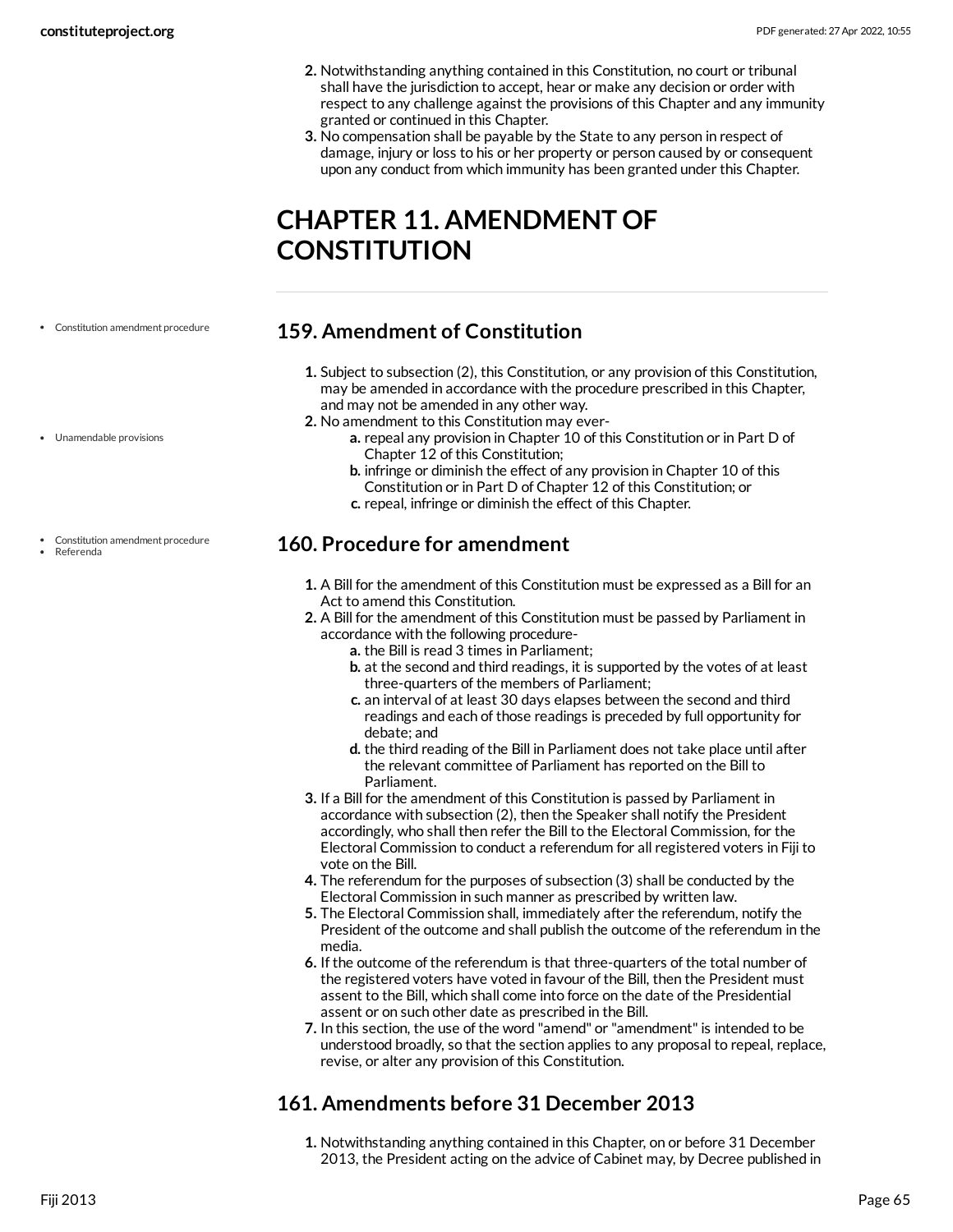- **1.** the Gazette, make such amendments to this Constitution, as are necessary to give full effect to the provisions of this Constitution or to rectify any inconsistency or errors in any provision of this Constitution.
- **2.** Cabinet can only advise the President for an amendment to this Constitution under subsection (1) if Cabinet obtains certification of the Supreme Court for the amendment.
- **3.** For the avoidance of doubt, this section shall expire on, and be of no effect after, 31 December 2013.

# **CHAPTER 12. COMMENCEMENT, INTERPRETATION, REPEALS AND TRANSITIONAL**

# **Part A. SHORT TITLE AND COMMENCEMENT**

### **162. Short title and commencement**

- **1.** This Constitution may be cited as the Constitution of the Republic of Fiji.
- **2.** This Constitution shall come into force on 7 September 2013.

# **Part B. INTERPRETATION**

### **163. Interpretation**

- **1.** In this Constitution, unless the contrary intention appears-
	- "Act" means an Act of Parliament, a Decree or a Promulgation;
		- "adult" means an individual who is 18 years of age or over;
		- "Bill of Rights" means the rights and freedoms set out in Chapter 2;
		- "child" means an individual who has not reached the age of 18 years;
		- "commission" means a commission established by, or continued in existence under, this Constitution;
		- "Constitution of 1990" means the Constitution set out in the Constitution of the Sovereign Democratic Republic of Fiji (Promulgation) Decree 1990;
		- "corrupt practices" includes-

**a.** any attempt to improperly influence a public officer;

- **b.** to influence peddling, bribery, or extortion;
- **c.** misuse of inside information for personal gain;
- **d.** requesting or accepting any benefit to which a person is not lawfully entitled;
- **e.** withholding any service, benefit, decision or judgment, or threatening a person with the exercise of a lawful power against that person, or implying any such practice, in order to extort a personal benefit or to improperly obtain the person's consent to any action or omission;
- **f.** unlawfully taking or demanding any private property;
- **g.** misuse or misapplication of public property for personal purposes, or theft of public property; and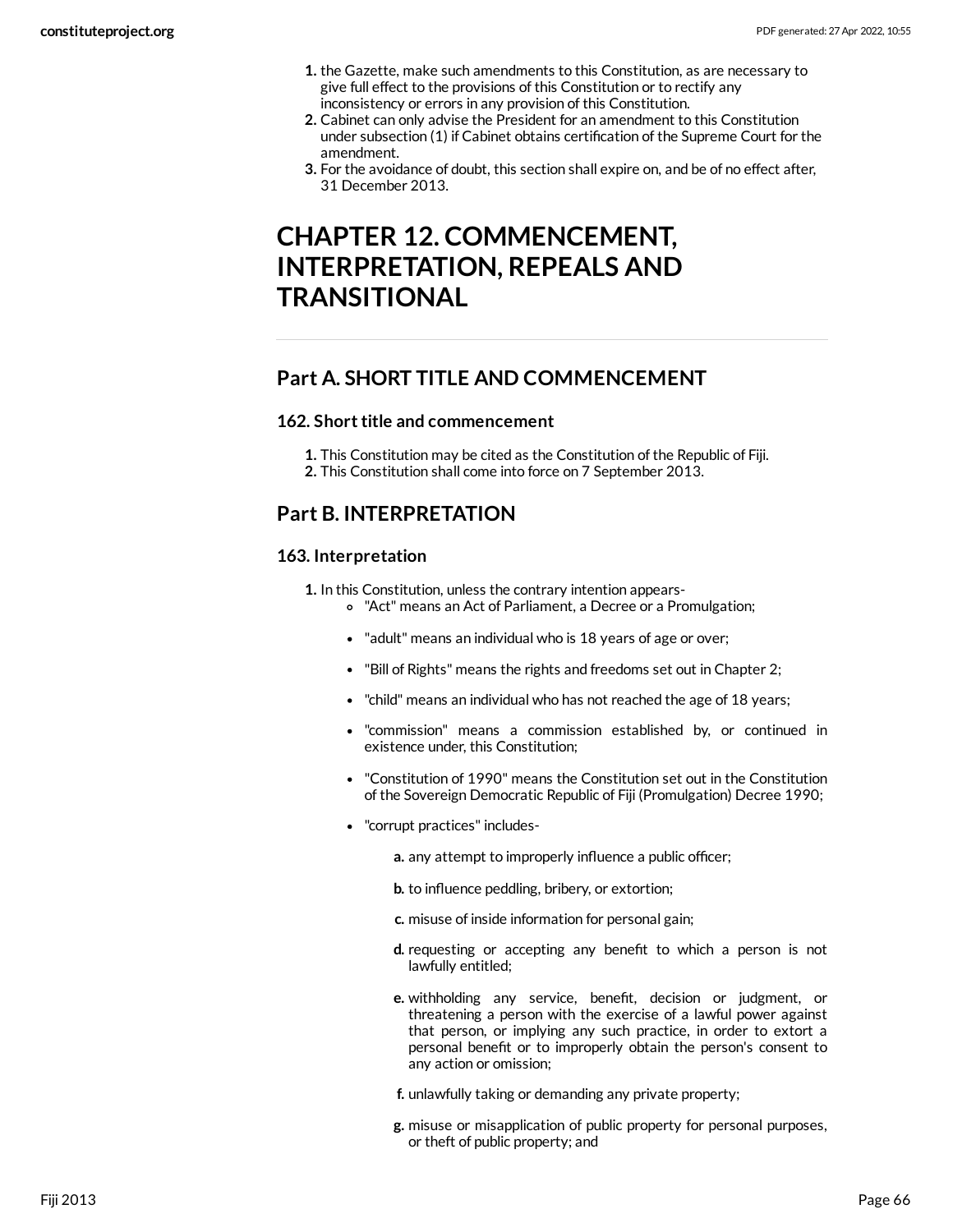- **1. h.** converting or selling public assets for personal gain;
	- "criminal proceedings" means proceedings before any court, other than a military court, in which a person is prosecuted for allegedly committing an offence, including an appeal, a case presented on the basis of agreed facts, or a question of law reserved;
	- "department" means a department of the public service, under a ministry;
	- "disability" includes any physical, sensory, mental, psychological or other condition, or illness that
		- **a.** has, or is perceived by significant sectors of the community to have, a significant adverse effect on an individual's ability to participate fully and effectively in society on an equal basis with others; or

**b.** forms the basis of unfair discrimination;

- "disciplinary law" means a written law regulating the discipline of any disciplined force;
- "disciplined force" means-

**a.** the Republic of Fiji Military Forces;

**b.** the Fiji Police Force; or

**c.** the Fiji Corrections Service;

- "electoral offences" includes an offence under a law governing elections and includes any offence under any law governing registration of voters and registration of political parties;
- "Fiji" or "Republic of Fiji" means the territories which immediately before 10 October 1970 constituted the Colony of Fiji and includes any other territory declared by Parliament to form part of Fiji;
- "Gazette" means the Government of the Republic of Fiji Gazette published by order or under the authority of the Government, or a supplement to the Gazette;
- "Government" means the Government of the State;
- "human trafficking" includes trafficking of persons as defined or prescribed by a written law;
- "Judge" means a Judge of the High Court (including the Chief Justice), a Justice of Appeal (including the President of the Court of Appeal) or a Judge of the Supreme Court;
- "judicial officer" includes a Judge of the High Court (including the Chief Justice), a Justice of Appeal (including the President of the Court of Appeal), a Judge of the Supreme Court, Magistrate, Masters of the High Court, the Chief Registrar and other judicial officers appointed by the Judicial Services Commission;
- "law" includes all written law;
- "minerals" includes all minerals extracted from land or seabed and includes natural gases;
- "oath" includes affirmation;

 $\bullet$ 

"oath or affirmation of allegiance and office" means the oath or affirmation of allegiance and office as set out in the Schedule;

• Reference to country's history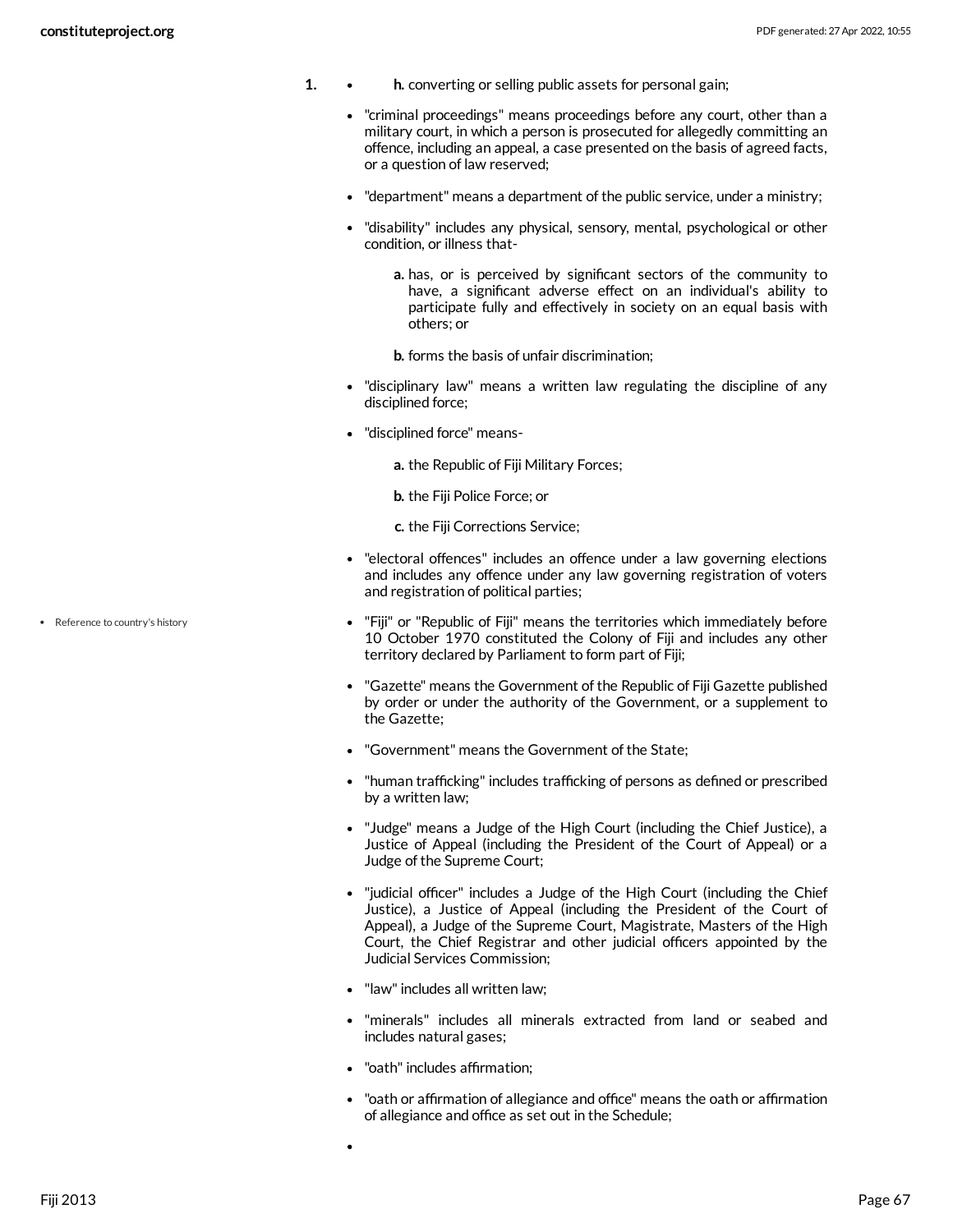- **1.** "person" means a natural or legal person, including a company or association or body of persons whether corporate or unincorporated;
	- "political party" means an organised group or association of persons striving for participation in the political life or Government of the Republic of Fiji that has been registered under a written law regulating the organisation of political parties;
	- "prescribed" means prescribed in, by or under a written law;
	- "President" means the President of the Republic of Fiji appointed under Chapter 4 and includes any person appointed or holding office under Part D of this Chapter;
	- "property" includes any vested or contingent right to, or interest in or arising from
		- **a.** land, or permanent fixtures on, or improvements to, land;
		- **b.** goods or personal property;
		- **c.** intellectual property; or
		- **d.** money or negotiable instruments;
	- "public office" means
		- **a.** an office created by, or continued in existence under, this Constitution;
		- **b.** an office in respect of which this Constitution makes provision;
		- **c.** an office of a member of a commission;
		- **d.** an office in a State service;
		- **e.** an office of Judge;
		- **f.** an office of Magistrate or an office in a court created by written law;
		- **g.** an office in, or as a member of, a statutory authority; or
		- **h.** an office established by written law;
	- "public officer" means the holder of a public office;
	- "public service" means the service of the State in a civil capacity but does not include
		- **a.** service in the judicial branch;
		- **b.** service in the office of a member of a commission; or
		- **c.** service in an office created by, or continued in existence under, this Constitution;
	- "session", in relation to Parliament, means a sitting of Parliament starting when it first meets after a prorogation of Parliament or a dissolution of Parliament and ending when Parliament is next prorogued or Parliament is next dissolved;
	- "sentence of imprisonment" does not include a suspended sentence or a sentence of imprisonment with the option of a fine;
	- "sitting", in relation to Parliament, means a period during which Parliament is sitting continuously without adjournment, and includes any period during which Parliament is in committee;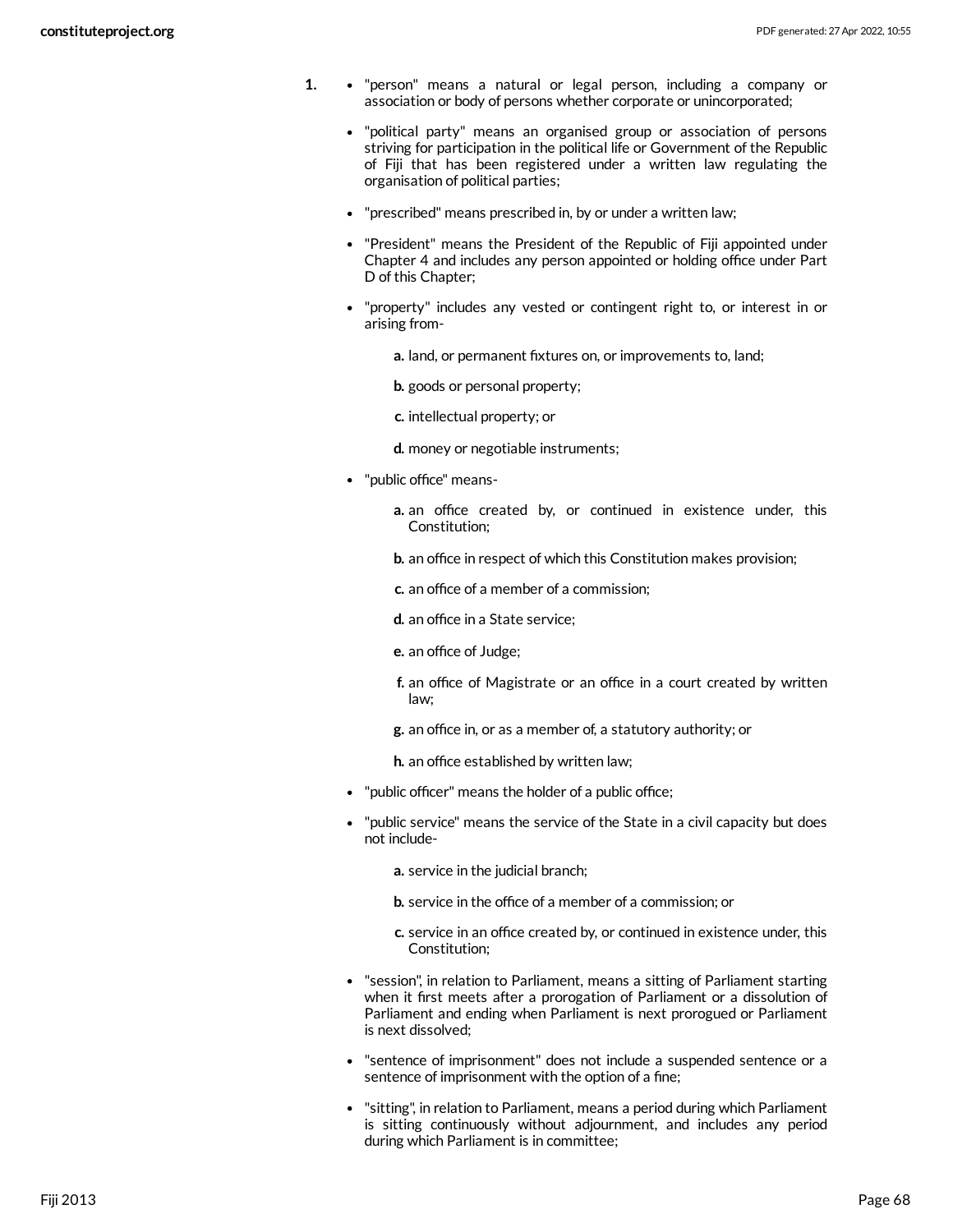- **1.** "Speaker" means the Speaker of Parliament;
	- "State" means the Republic of Fiji;
	- "state of emergency" means a state of emergency proclaimed under Chapter 9;
	- "State service" means the public service and the disciplined force;
	- "subordinate court" means any court of law established for the State other than the High Court, Court of Appeal, Supreme Court or a court established by a disciplinary law;
	- "subordinate law" means any instrument made in exercise of a power to make the instrument conferred by an Act, and includes regulations, rules, orders, by-laws or declarations;
	- "this Constitution" means the Constitution of the Republic of Fiji; and
	- "written law" means an Act, Decree, Promulgation and subordinate law made under those Acts, Decrees or Promulgations.
- **2.** A reference in this Constitution to a power to make appointments to a public office includes a reference to
	- **a.** a power to make appointments on the promotion or transfer to the office; and
	- **b.** a power to appoint a person to act in the office while it is vacant or its holder is unable to perform the functions of the office.
- **3.** In this Constitution, unless the contrary intention appears, a reference to the holder of an office by the term designating his or her office includes a reference to any person for the time being acting in the office.
- **4.** A person who has been appointed to an office established by this Constitution may resign from the office by notice in writing signed by him or her addressed to the person or authority by whom he or she was appointed, and the resignation takes effect
	- **a.** at the time or on the date specified in the notice; or
	- **b.** when the notice is received by the person or authority to whom it is addressed,

whichever is the later.

- **5.** A reference in this Constitution to a power to remove a person from a public office includes a reference to
	- **a.** a power to require the person to retire from office;
	- **b.** a power to terminate the contract on which the person is employed; or
	- **c.** a power not to renew the contract on which the person is employed.
- **6.** A reference in this Constitution to amending any law (including this Constitution) is a reference to
	- **a.** repealing it with or without replacing it by another law;
	- **b.** modifying, varying, revising or altering it by amendment or otherwise;
	- **c.** suspending its operation; or
	- **d.** making other provision that is inconsistent with it.
- **7.** A person, authority or body upon whom the functions are conferred by this Constitution has power to do everything necessary or convenient to be done for, or in connection with, the performance of those functions.
- **8.** A reference in this Constitution to the Minister in relation to the doing of anything, the participation in any consultation or the receipt of any report is a reference to the Minister who, for the time being, has been assigned responsibility for the part of the business of the Government relating to the subject matter of the activity concerned.
- **9.** Unless the contrary intention appears, a reference in this Constitution to a Minister includes a reference to the Minister for the time being acting for and on behalf of the first mentioned Minister.
- **10.** A provision of this Constitution to the effect that a person or authority is not subject to the direction or control of any other person or authority in the performance of functions or the exercise of powers is not to be construed as precluding a court of law from exercising jurisdiction in relation to a question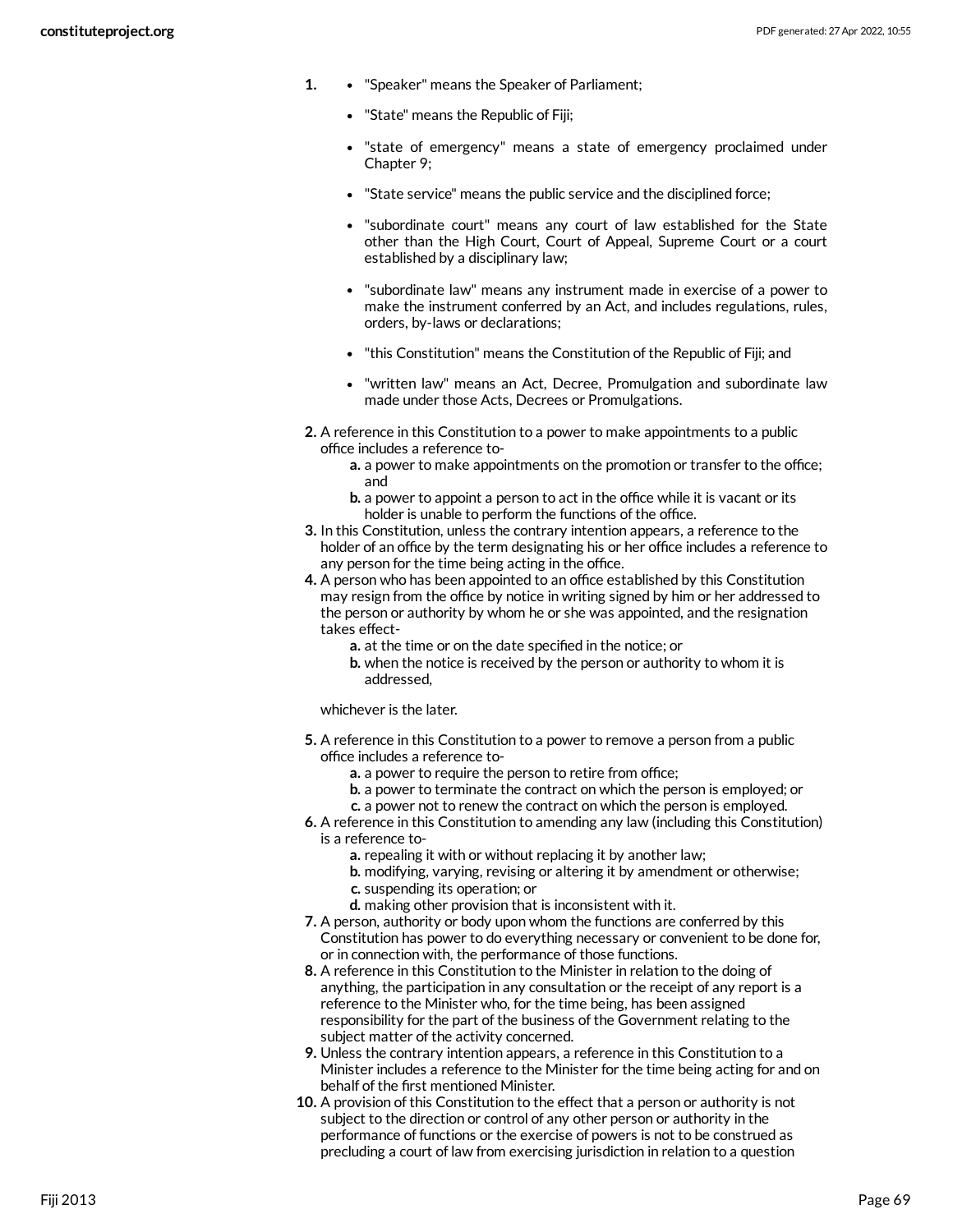- **10.** whether the first mentioned person or authority has performed the functions or exercised the powers in accordance with this Constitution or whether that person or authority should or should not perform the functions or exercise the powers.
- **11.** A power conferred by this Constitution to make, grant or issue any instrument (including a proclamation, order, regulation or rule), or to give any direction, includes the power, exercisable in the like manner, to repeal, rescind, revoke, amend or vary the instrument or direction.
- **12.** For the avoidance of doubt, use of the word "must" in this Constitution imports obligation to the same extent as if the word "shall" were used.
- **13.** A reference in this Constitution to an office named in this Constitution is to be read with any formal alteration necessary to make it applicable in the circumstances.
- **14.** In this Constitution, unless the context otherwise requires
	- **a.** if a word or expression is defined in this Constitution, any grammatical variation or cognate expression of the word or expression has a corresponding meaning, read with the changes required by the context; and
	- **b.** the word "includes" means "includes, but is not limited to".
- **15.** In calculating time between 2 events for any purpose under this Constitution, if the time is expressed
	- **a.** as days, the day on which the first event occurs is to be excluded, and the day by which the last event may occur is to be included;
	- **b.** as months, the time period ends at the beginning of the day in the relevant month
		- **i.** that has the same number as the date on which the period began, if that month has a corresponding date; or
		- **ii.** that is the last day of that month, in any other case; or
	- **c.** as years, the period of time ends at the beginning of the date of the relevant year that corresponds to the date on which the period began.
- **16.** If a period of time prescribed by this Constitution for any purpose is 6 days or less, Sundays and public holidays are not to be counted when calculating the time.
- **17.** If, in any particular circumstance, the period of time prescribed by this Constitution ends on a Sunday or a public holiday, the period extends to the first subsequent day that is not a Sunday or public holiday.
- **18.** If a particular time is not prescribed by this Constitution for performing a required act, the act must be done without unreasonable delay, and as often as the occasion requires.
- **19.** If any person has authority under this Constitution to extend a period of time prescribed by this Constitution, the authority may be exercised either before or after the end of the period, unless a contrary intention is expressly mentioned in the provision conferring the authority.
- **20.** Except to the extent that this Constitution provides otherwise, if a person has vacated an office established under this Constitution, the person may, if qualified, again be appointed, elected or otherwise selected to hold the office in accordance with this Constitution.
- **21.** The Schedule is a part of this Constitution, and every use of the expression "this Constitution" includes the Schedule.
- **22.** Any person required under any law to take an oath or affirmation of allegiance and office must take the appropriate oath or affirmation set out in the Schedule.

# **Part C. REPEALS**

### **164. Repeals**

Subject to Part D of this Chapter and other provisions of this Constitution, the following written laws are repealed-

- **a.** Executive Authority of Fiji Decree 2009;
- **b.** Revenue and Expenditure Decree 2009;
- **c.** State Services Decree 2009;
- **d.** Office of the Vice-President and Succession Decree 2009; and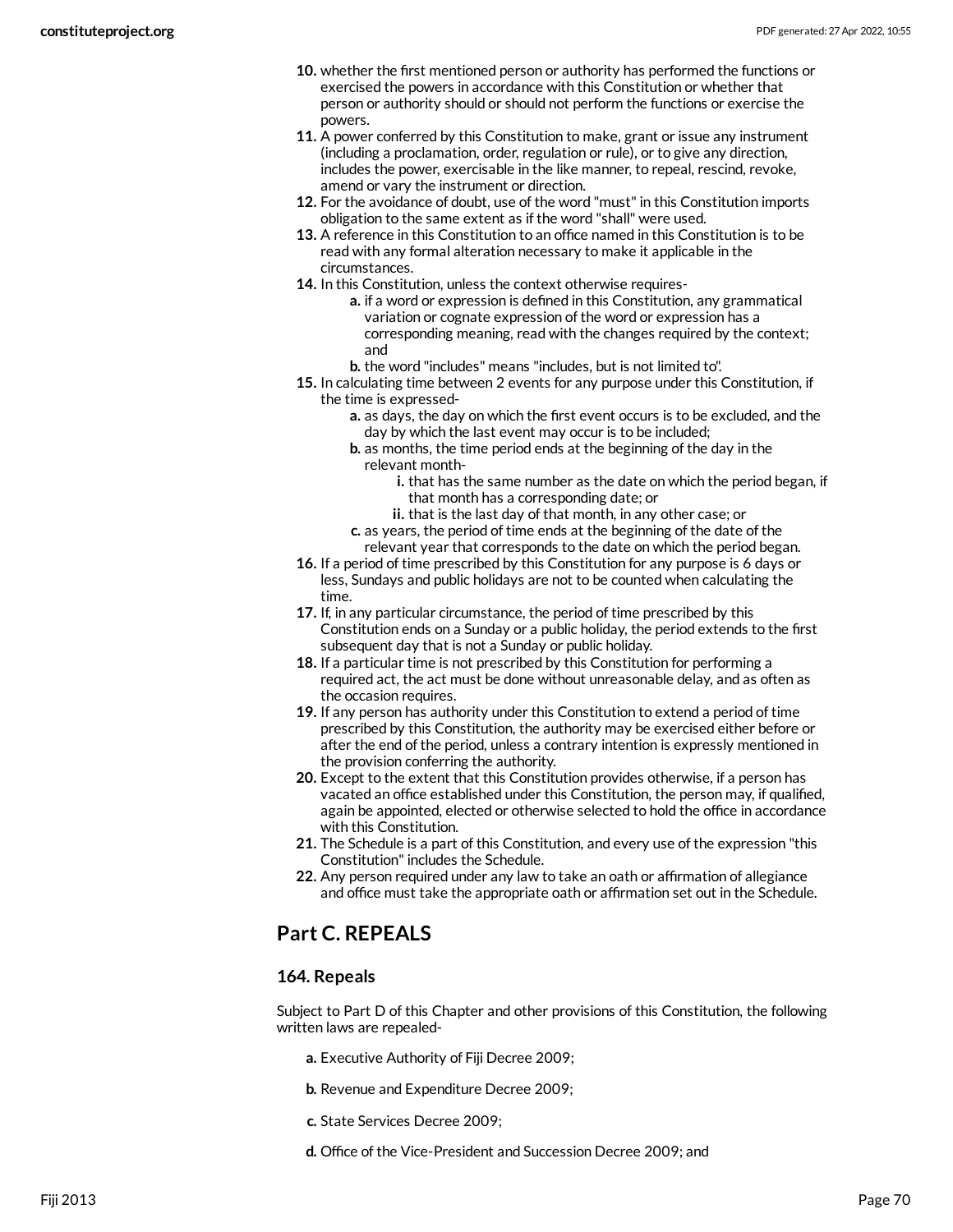**e.** Administration of Justice Decree 2009.

#### Transitional provisions

### **Part D. TRANSITIONAL**

#### **165. Office of the President**

- **1.** Notwithstanding the repeal of the Executive Authority of Fiji Decree 2009, the President appointed under the Executive Authority of Fiji Decree 2009 shall continue to hold office for the term of his or her appointment made under the Executive Authority of Fiji Decree 2009, and any re-appointment to the office of the President must be done in accordance with the provisions of this Constitution.
- **2.** The President appointed under the Executive Authority of Fiji Decree 2009 shall continue to exercise executive authority of Fiji and exercise all the powers (including making laws by Decree on the advice of Cabinet) vested in him or her under the Executive Authority of Fiji Decree 2009, until the first sitting of the first Parliament under this Constitution.
- **3.** If any vacancy arises in the office of the President before the first sitting of the first Parliament under this Constitution, then another person shall be appointed to the office of the President in accordance with the Executive Authority of Fiji Decree 2009.
- **4.** Notwithstanding the repeal of the Office of the Vice-President and Succession Decree 2009, until the first sitting of the first Parliament under this Constitution, if the office of the President is vacant or if the President is absent from duty or from Fiji or is, for any reason, unable to perform the functions of the office of the President, then the functions of the office of the President shall be performed by the Chief Justice.

#### **166. Prime Minister and Ministers**

- **1.** Notwithstanding the repeal of the Executive Authority of Fiji Decree 2009, the Prime Minister and other Ministers appointed under the Executive Authority of Fiji Decree 2009 shall continue in office until a Prime Minister assumes office under section 93 of this Constitution.
- **2.** The Prime Minister and other Ministers shall continue to exercise all the authority and powers vested in the Prime Minister and other Ministers under the Executive Authority of Fiji Decree 2009 until a Prime Minister assumes office under section 93 of this Constitution.
- **3.** Notwithstanding its repeal and notwithstanding anything contained in this Constitution, the Executive Authority of Fiji Decree 2009 shall continue to be in force until the first sitting of the first Parliament under this Constitution.
- **4.** Notwithstanding the repeal of the laws mentioned in Part C of this Chapter and notwithstanding anything contained in this Constitution, until the first sitting of the first Parliament under this Constitution, subordinate laws shall be made in accordance with laws, rules and procedures applicable prior to the commencement of this Constitution.

### **167. Public or Constitutional officers**

- **1.** Any person who immediately before the date of commencement of this Constitution holds or is acting in a public office shall, from the date of the commencement of this Constitution hold or act in that office or the corresponding public office established by this Constitution as if he or she had been appointed to do so in accordance with the provisions of this Constitution and shall be deemed to have taken any oath or affirmation required upon such appointment by any existing law.
- **2.** The provision of this section shall be without prejudice to any power conferred by or under this Constitution to make provision for the abolition of offices or for the removal from office of persons holding or acting in any office.
- **3.** Notwithstanding anything contained in this Constitution, until the first sitting of the first Parliament elected under this Constitution, any function, power or duty that is conferred under this Constitution on the Constitutional Offices Commission shall be performed by the Prime Minister.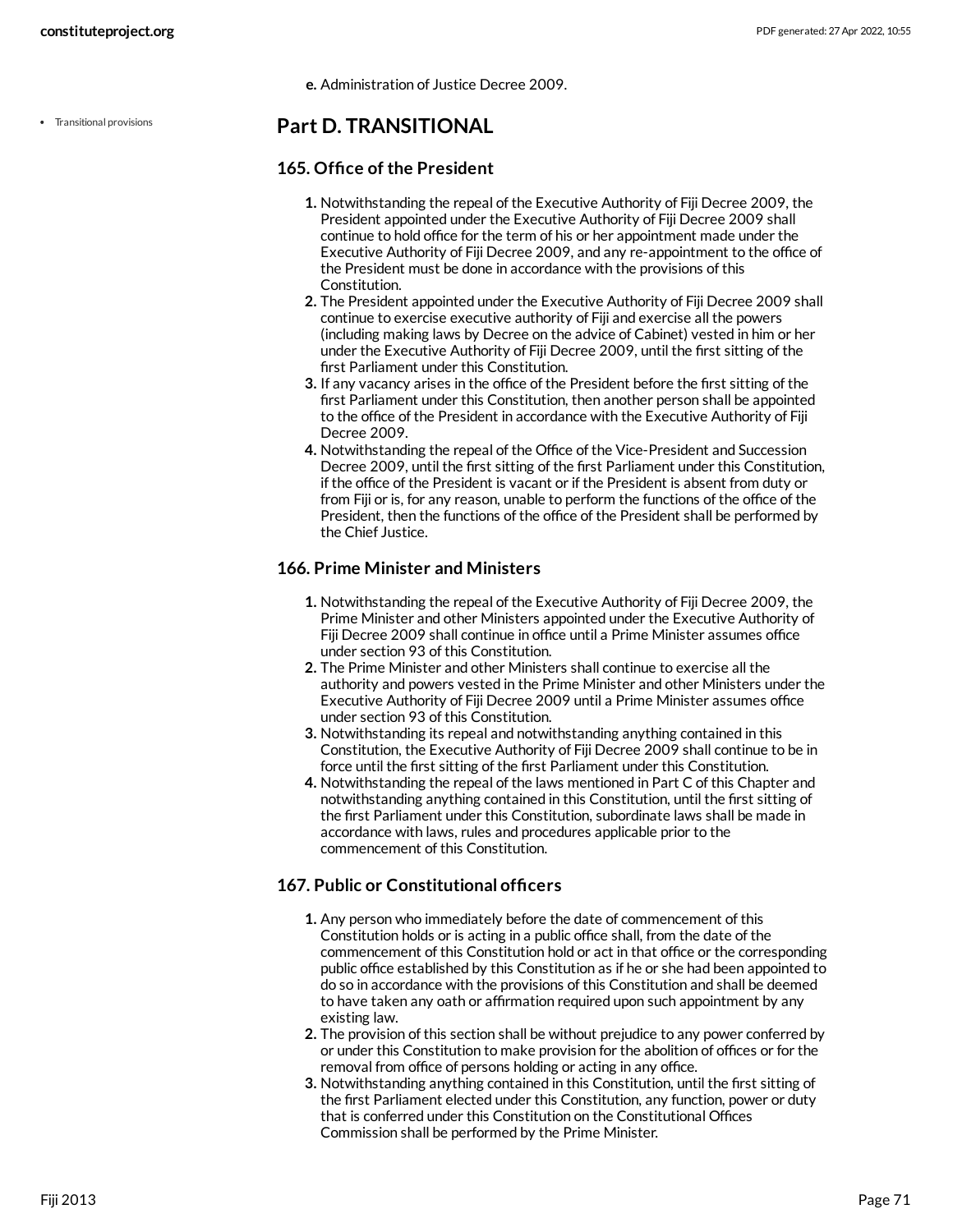- **4.** For the avoidance of doubt, the members of the Constitutional Offices Commission referred to in section 132(2)(d) and (e) shall only be appointed after the first sitting of the first Parliament elected under this Constitution, and the Constitution Offices Commission shall not hold any meeting until after the first sitting of the first Parliament elected under this Constitution.
- **5.** Notwithstanding anything contained in this Constitution, sections 79(8), 108(2), 116(12), 117(13), 121(15), 127(8), 129(8), 130(8), 131(6) and 152(7) shall only take effect from 1 January 2014.

### **168. Finance**

Notwithstanding the repeal of the Revenue and Expenditure Decree 2009 and the provisions of Chapter 7 of this Constitution, the Revenue and Expenditure Decree 2009 shall continue to be in force until the first sitting of the first Parliament under this Constitution.

### **169. Functions of Parliament and Speaker**

- **1.** Notwithstanding the repeal of the laws mentioned in Part C of this Chapter, any function that has to be performed by the Speaker in this Constitution shall, until the first sitting of the first Parliament under this Constitution, be performed by the Prime Minister.
- **2.** Notwithstanding the repeal of the laws mentioned in Part C of this Chapter, any function that has to be performed by Parliament in this Constitution shall, until the first sitting of the first Parliament under this Constitution, be performed by Cabinet.
- **3.** Notwithstanding anything contained in this Constitution, until the first sitting of the first Parliament elected under this Constitution, any function, power or duty that is conferred under this Constitution on the Leader of the Opposition shall be performed by the Prime Minister.

### **170. Elections**

- **1.** Notwithstanding anything contained in Chapter 4 of this Constitution, the first general election for members of Parliament under this Constitution shall be held on a date to be determined by the President, on the advice of the Prime Minister, provided however that the first general election must be held no later than 30 September 2014.
- **2.** For the first general election of members of Parliament under this Constitution, the date on which such general election shall be held shall be publicly announced by the President at least 60 days before the date of the general election.
- **3.** The writ for the first general election of members of Parliament under this Constitution shall be issued by the President on the advice of the Prime Minister, at least 44 days before the date of the general election.
- **4.** For the first general election of members of Parliament under this Constitution, the last day for the receipt of a nomination of a candidate for election to Parliament shall be 30 days before the date of the general election.
- **5.** Until such time the Electoral Commission or a Supervisor of Elections is appointed under this Constitution, the functions of the Electoral Commission or the Supervisor of Elections shall be performed by the Permanent Secretary responsible for elections.

### **171. Succession of institutions**

- **1.** An office or institution established under this Constitution shall be the legal successor of the corresponding office or institution existing immediately before the commencement of this Constitution.
- **2.** Upon its appointment under this Constitution, the Supervisor of Elections shall be the legal successor to the office of the Registrar of Voters under the Electoral (Registration of Voters) Decree 2012 and to the office of the Registrar under the Political Parties (Registration, Conduct, Funding and Disclosures) Decree 2013.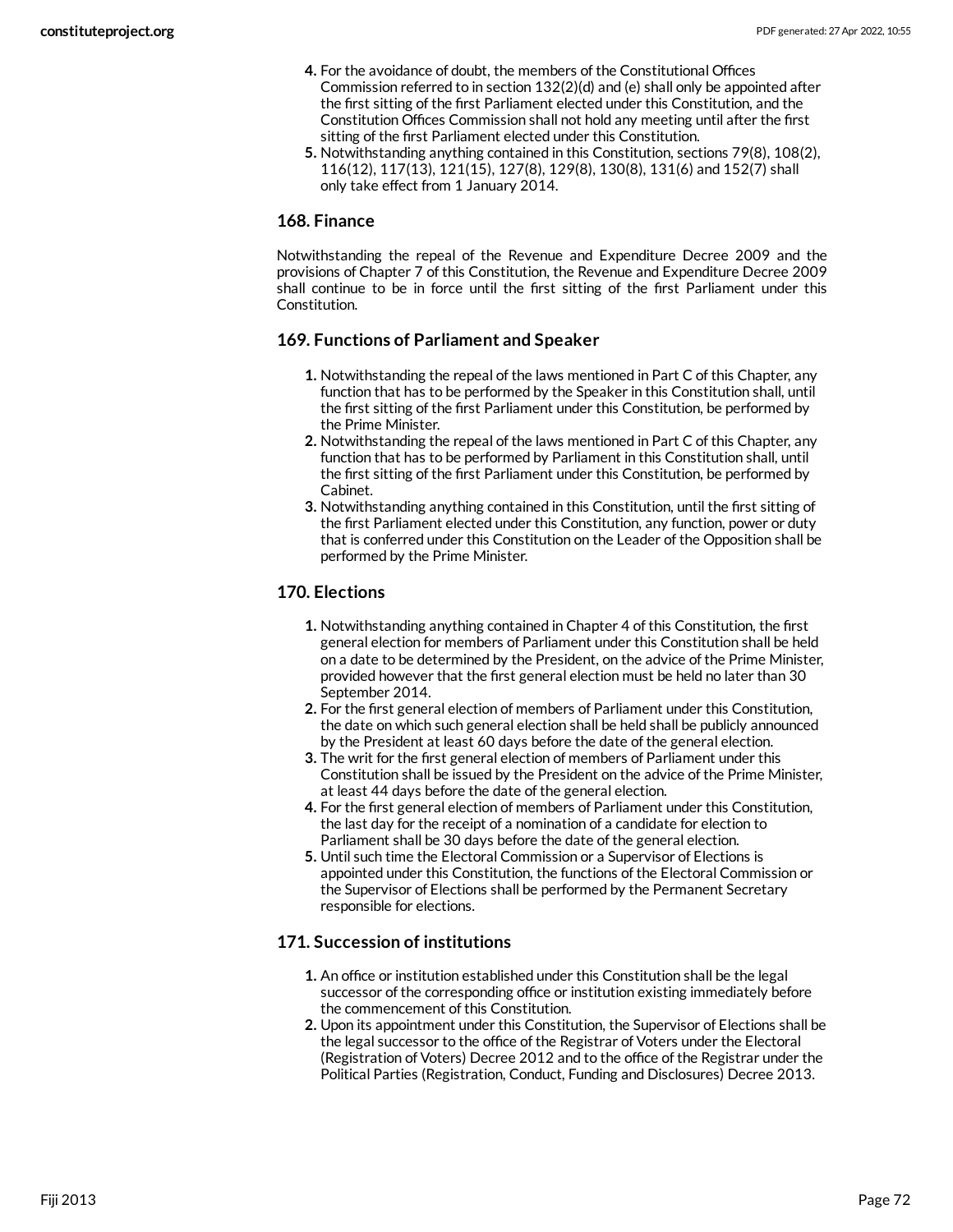### **172. Preservation of rights and obligations**

- **1.** Except to the extent that this Constitution expressly provides otherwise, all rights and obligations, however arising, of the State and subsisting immediately before the commencement of this Constitution shall continue as rights and obligations of the State under this Constitution.
- **2.** All permits, licences, rights or similar undertakings of the State issued to any person, and in force immediately before the commencement of this Constitution shall continue in the same terms from that date.
- **3.** All delegations that had been given before the commencement of this Constitution by a person referred to any law repealed under Part C of this Chapter and which were in force immediately before the commencement of this Constitution, shall continue in force after the commencement of this Constitution, as if given by a corresponding commission or person referred to in this Constitution.
- **4.** All proceedings before a commission or a person referred to in any law repealed under Part C of this Chapter that had commenced but had not been determined on the date of the commencement of this Constitution shall continue after the commencement of this Constitution as if they had been commenced before the corresponding commission or person referred to in this Constitution.
- **5.** Any complaint lodged with the Human Rights Commission established under the Human Rights Commission Decree 2009 but which had not been determined by the date of the commencement of this Constitution shall continue to be dealt with by the Human Rights and Anti-Discrimination Commission established under section 45 of this Constitution, provided however that any complaint made to the Human Rights and Anti-Discrimination Commission after 21 August 2013 must be limited to matters, events or incidents which occurred or occur after 21 August 2013, and the Human Rights and Anti-Discrimination Commission must not in any way deal with any complaint made to it after 21 August 2013 if the complaint relates to matters, events or incidents occurring before 21 August 2013.

### **173. Preservation of laws**

- **1.** Subject to subsection (2), all written laws in force immediately before the date of commencement of this Constitution (other than the laws referred to in Part C of this Chapter) shall continue in force as if they had been made under or pursuant to this Constitution, and shall be construed with such modifications, adaptations, qualifications and exceptions as may be necessary to bring them into conformity with this Constitution.
- **2.** Notwithstanding anything contained in this Constitution, any Promulgation, Decree or Declaration (other than the laws referred to in Part C of this Chapter) and any subordinate laws made under any such Promulgation, Decree or Declaration
	- **a.** made or as may be made between 5 December 2006 until the first sitting of the first Parliament under this Constitution; and
	- **b.** which are in force and have not been repealed or replaced by another Promulgation, Decree or Declaration or by any subordinate laws made under any such Promulgation, Decree or Declaration (as the case may be),

shall continue to be in force in their entirety.

- **3.** Notwithstanding anything contained in this Constitution, any Promulgation, Decree or Declaration (other than the laws referred to in Part C of this Chapter) and any subordinate laws made under any such Promulgation, Decree or Declaration
	- **a.** made or as may be made between 5 December 2006 until the first sitting of the first Parliament under this Constitution; and
	- **b.** which are in force and have not been repealed or replaced by another Promulgation, Decree or Declaration or by any subordinate laws made under any such Promulgation, Decree or Declaration (as the case may be),

may be amended by Parliament after the commencement of this Constitution, provided however that no such amendment shall-

**i.** have any retrospective effect;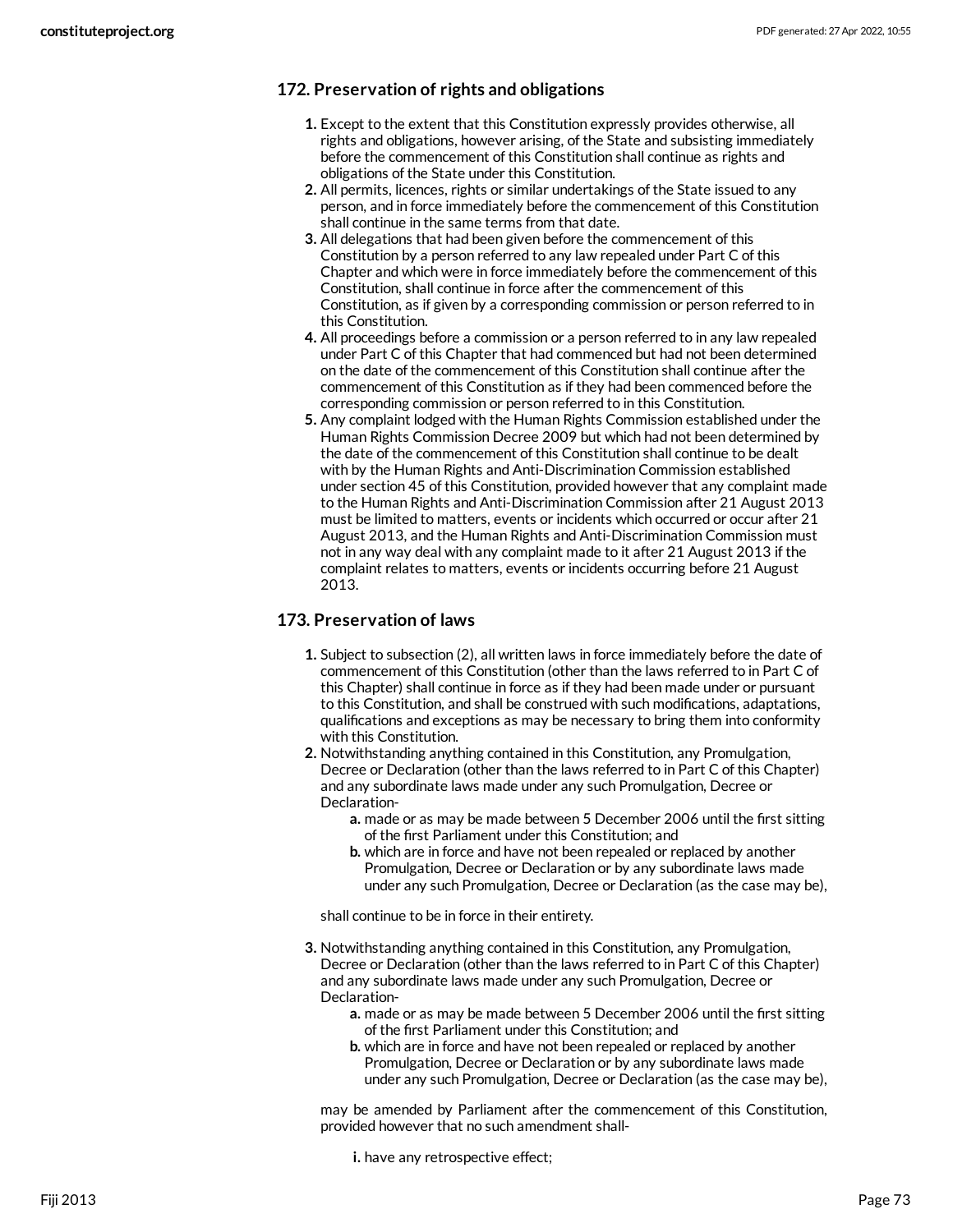- **3. ii.** in any way nullify any decision made under these laws; or
	- **iii.** grant any compensation, damages, relief, remedy or reparation to any person affected by these laws.
- **4.** Notwithstanding anything contained in this Constitution, no court or tribunal (including any court or tribunal established or continued in existence by the Constitution) shall have the jurisdiction to accept, hear, determine, or in any other way entertain, or to grant any order, relief or remedy, in any proceeding of any nature whatsoever which seeks or purports to challenge or question
	- **a.** the validity or legality of any Promulgation, Decree or Declaration, and any subordinate laws made under any such Promulgation, Decree or Declaration (including any provision of any such laws), made or as may be made between 5 December 2006 until the first sitting of the first Parliament under this Constitution;
	- **b.** the constitutionality of any Promulgation, Decree or Declaration, and any subordinate laws made under any such Promulgation, Decree or Declaration (including any provision of any such laws), made or as may be made between 5 December 2006 until the first sitting of the first Parliament under this Constitution;
	- **c.** any Promulgation, Decree or Declaration, and any subordinate laws made under any such Promulgation, Decree or Declaration (including any provision of any such laws), made or as may be made between 5 December 2006 until the first sitting of the first Parliament under this Constitution, for being inconsistent with any provision of this Constitution, including any provision of Chapter 2 of this Constitution; or
	- **d.** any decision made or authorised, or any action taken, or any decision which may be made or authorised, or any action which may be taken, under any Promulgation, Decree or Declaration, and any subordinate laws made under any such Promulgation, Decree or Declaration (including any provision of any such laws), made or as may be made between 5 December 2006 until the first sitting of the first Parliament under this Constitution, except as may be provided in or authorised by any such Promulgation, Decree or Declaration (including any provision of any such laws), made or as may be made between 5 December 2006 until the first sitting of the first Parliament under this Constitution.
- **5.** Notwithstanding anything contained in this Constitution, despite the repeal of the Administration of Justice Decree 2009, subsections (3), (4), (5), (6) and (7) of section 5 of the Administration of Justice Decree 2009 shall continue to apply to any Promulgation, Decree or Declaration, and any subordinate laws made under any such Promulgation, Decree or Declaration (including any provision of any such laws), made or as may be made between 5 December 2006 until the first sitting of the first Parliament under this Constitution.
- **6.** All written laws that had been made but had not come into force on the date of the commencement of this Constitution may be brought into force in accordance with their terms and shall apply as if enacted or made under or pursuant to this Constitution.

### **174. Judicial proceedings**

- **1.** The courts established by the Administration of Justice Decree 2009 shall continue in existence.
- **2.** All proceedings in the courts established under the Administration of Justice Decree 2009 that had commenced but had not been determined on the date of the commencement of this Constitution shall continue as if the provisions of this Constitution were in force at their commencement.
- **3.** Notwithstanding anything contained in this Constitution, sections 23, 23A, 23B, 23C, and 23D of the Administration of Justice Decree 2009 shall continue in force and shall not be amended, revised, altered or repealed, and the courts established by, or continued in existence under, this Constitution shall not have jurisdiction to
	- **a.** accept, hear or determine any matter for which the jurisdiction of the courts is excluded under the Administration of Justice Decree 2009 or under any Promulgation, Decree, Declaration or under any other written law; or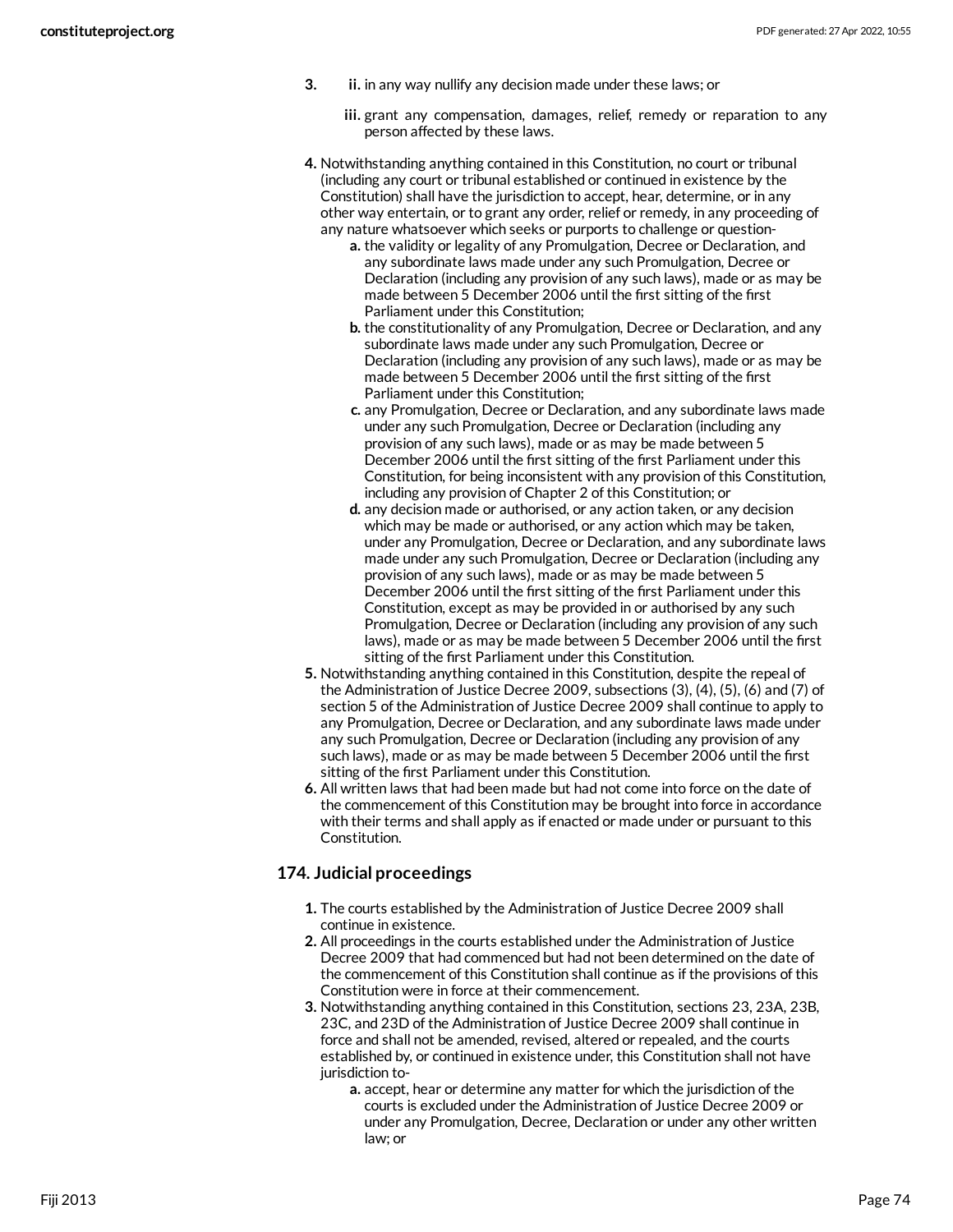**3. b.** accept, hear or determine any proceeding which had been terminated under the Administration of Justice Decree 2009 or under any Promulgation, Decree, Declaration or under any other written law.

- God or other deities
- Oaths to abide by constitution

# <span id="page-74-0"></span>**SCHEDULE. OATHS AND AFFIRMATIONS**

### **Part A. Allegiance**

#### OATH OF ALLEGIANCE

I, .............., swear that I will be faithful and bear true allegiance to the Republic of Fiji according to law, and I will obey, observe, uphold and maintain the Constitution of the Republic of Fiji. So help me, God!

#### AFFIRMATION OF ALLEGIANCE

I, .............., do solemnly, sincerely and truly declare that I will be faithful and bear true allegiance to the Republic of Fiji according to law, and I will obey, observe, uphold and maintain the Constitution of the Republic of Fiji.

### **Part B. For Taking Office**

#### OATH FOR PRESIDENT

I, .............., swear that I will be faithful and bear true allegiance to the Republic of Fiji, and that I will obey, observe, uphold and maintain the Constitution of the Republic of Fiji and all other laws of Fiji; and I will devote myself to the well-being of the Republic of Fiji and all Fijians, protect and promote their rights and well and truly serve the Republic of Fiji in the office of the President. So help me, God!

#### AFFIRMATION FOR PRESIDENT

I, .............., do solemnly and sincerely and truly declare and affirm that I will be faithful and bear true allegiance to the Republic of Fiji, and that I will obey, observe, uphold and maintain the Constitution of the Republic of Fiji and all other laws of Fiji; and I will devote myself to the well-being of the Republic of Fiji and all Fijians, protect and promote their rights and well and truly serve the Republic of Fiji in the office of the President.

#### OATH FOR MINISTERS

I, .............., being appointed as Prime Minister/Minister, swear that I will be faithful and bear true allegiance to the Republic of Fiji, and that I will obey, observe, uphold and maintain the Constitution of the Republic of Fiji and all other laws of Fiji; and I solemnly and sincerely promise to hold my office with honour, dignity and integrity, to be a true and faithful counsellor, not to divulge any secret matter entrusted to me, and to perform the functions of my office conscientiously and to the best of my ability. So help me, God!

#### AFFIRMATION FOR MINISTERS

I, .............., being appointed as Prime Minister/Minister, do solemnly and sincerely and truly declare and affirm that I will be faithful and bear true allegiance to the Republic of Fiji, and that I will obey, observe, uphold and maintain the Constitution of the Republic of Fiji and all other laws of Fiji; and I solemnly and sincerely promise to hold my office with honour, dignity and integrity, to be a true and faithful counsellor, not to divulge any secret matter entrusted to me, and to perform the functions of my office conscientiously and to the best of my ability.

#### OATH FOR JUDICIAL OFFICERS

I, .............., swear that, as a judicial officer within the courts of Fiji, I will be faithful and bear true allegiance to the Republic of Fiji, and that I will obey, observe, uphold and maintain the Constitution of the Republic of Fiji and all other laws of Fiji; and I solemnly and sincerely promise that I will defend the rule of law and the rights of the people, and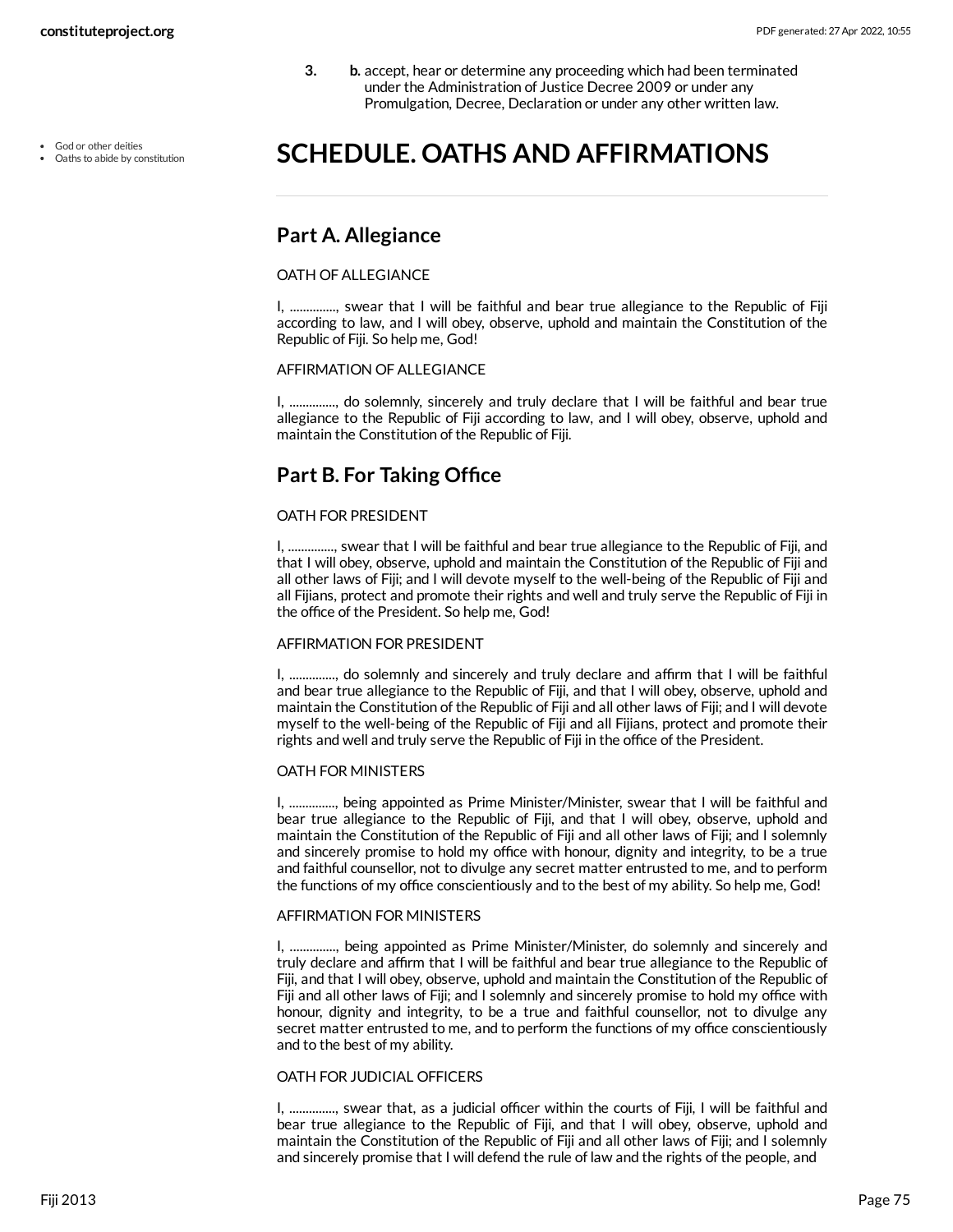will do justice to all persons without fear, favour or prejudice, in accordance with the Constitution of the Republic of Fiji and the law. So help me, God!

#### AFFIRMATION FOR JUDICIAL OFFICERS

I, .............., do solemnly and sincerely and truly declare and affirm that, as a judicial officer within the courts of Fiji, I will be faithful and bear true allegiance to the Republic of Fiji, and that I will obey, observe, uphold and maintain the Constitution of the Republic of Fiji and all other laws of Fiji; and I solemnly and sincerely promise that I will defend the rule of law and the rights of the people, and will do justice to all persons without fear, favour or prejudice, in accordance with the Constitution of the Republic of Fiji and the law.

#### OATH FOR MEMBERS OF PARLIAMENT

I, .............., swear that, as a member of Parliament of Fiji, I will be faithful and bear true allegiance to the Republic of Fiji, and that I will obey, observe, uphold and maintain the Constitution of the Republic of Fiji and all other laws of Fiji; and I solemnly and sincerely promise that I will defend the rule of law and the rights of the people, and will act with integrity and diligently carry out my responsibilities, in accordance with the Constitution of the Republic of Fiji and the law. So help me, God!

#### AFFIRMATION FOR MEMBERS OF PARLIAMENT

I, .............., do solemnly and sincerely and truly declare and affirm that, as a member of Parliament of Fiji, I will be faithful and bear true allegiance to the Republic of Fiji, and that I will obey, observe, uphold and maintain the Constitution of the Republic of Fiji and all other laws of Fiji; and I solemnly and sincerely promise that I will defend the rule of law and the rights of the people, and will act with integrity and diligently carry out my responsibilities, in accordance with the Constitution of the Republic of Fiji and the law.

#### OATH FOR SPEAKER/DEPUTY SPEAKER OF PARLIAMENT

I, .............., swear that, as the Speaker/Deputy Speaker of Parliament, I will be faithful and bear true allegiance to the Republic of Fiji, and that I will obey, observe, uphold and maintain the Constitution of the Republic of Fiji and all other laws of Fiji; and I solemnly and sincerely promise that I will defend the rule of law and the rights of the people, maintain the dignity and honour of Parliament to the best of my ability, and act without fear, favour or prejudice, in accordance with the Constitution of the Republic of Fiji and the law. So help me, God!

#### AFFIRMATION FOR SPEAKER/DEPUTY SPEAKER OF PARLIAMENT

I, .............., do solemnly and sincerely and truly declare and affirm that, as the Speaker/Deputy Speaker of Parliament, I will be faithful and bear true allegiance to the Republic of Fiji, and that I will obey, observe, uphold and maintain the Constitution of the Republic of Fiji and all other laws of Fiji; and I solemnly and sincerely promise that I will defend the rule of law and the rights of the people, maintain the dignity and honour of Parliament to the best of my ability, and act without fear, favour or prejudice, in accordance with the Constitution of the Republic of Fiji and the law.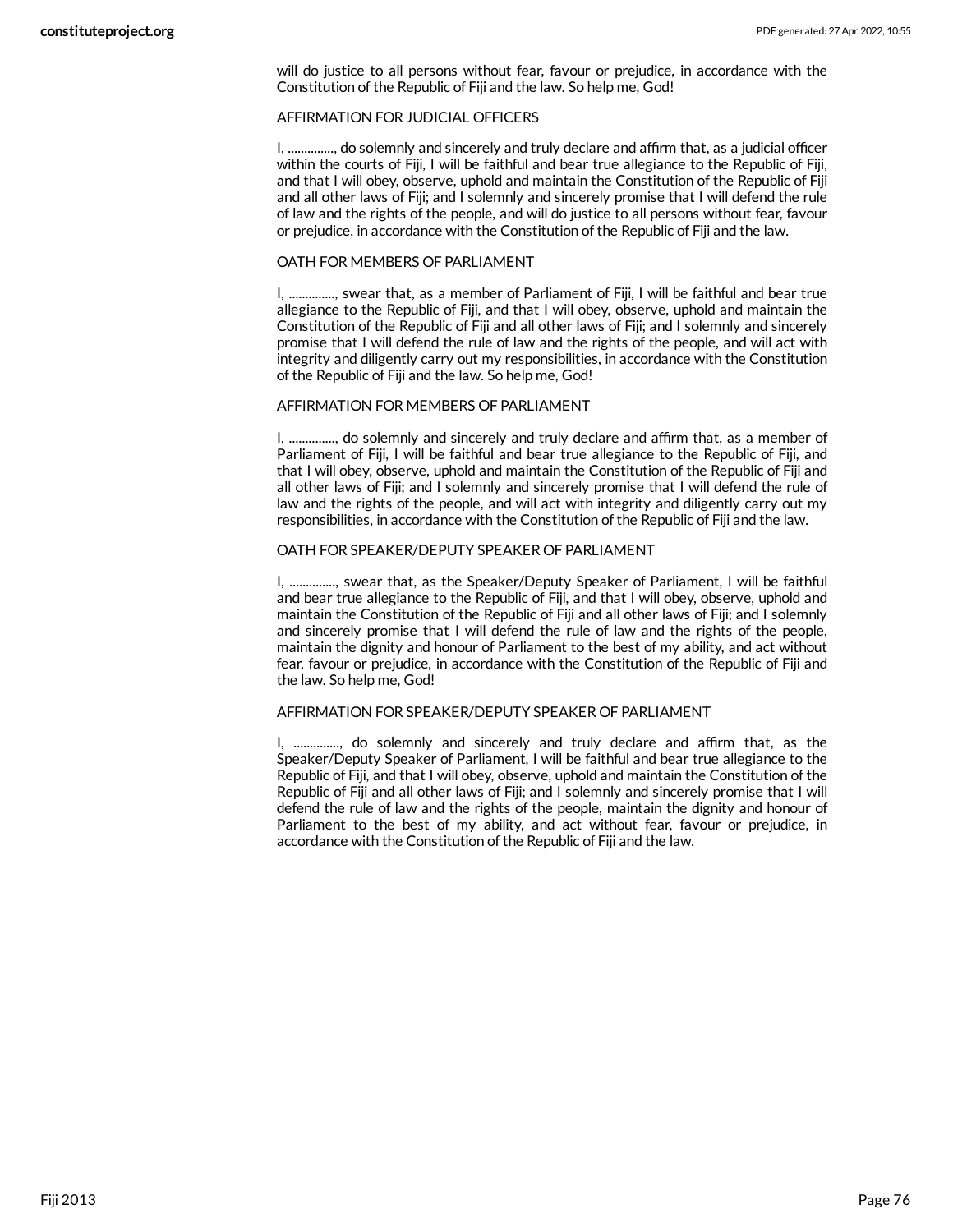# **Topic index**

## A

## B

# C

# D

# E

| Emergency provisions $\dots\dots\dots\dots\dots\dots\dots\dots\dots\dots\dots\dots\dots\dots\dots$ . 8, 13, 20, 63 |  |
|--------------------------------------------------------------------------------------------------------------------|--|
|                                                                                                                    |  |
|                                                                                                                    |  |
|                                                                                                                    |  |
|                                                                                                                    |  |
|                                                                                                                    |  |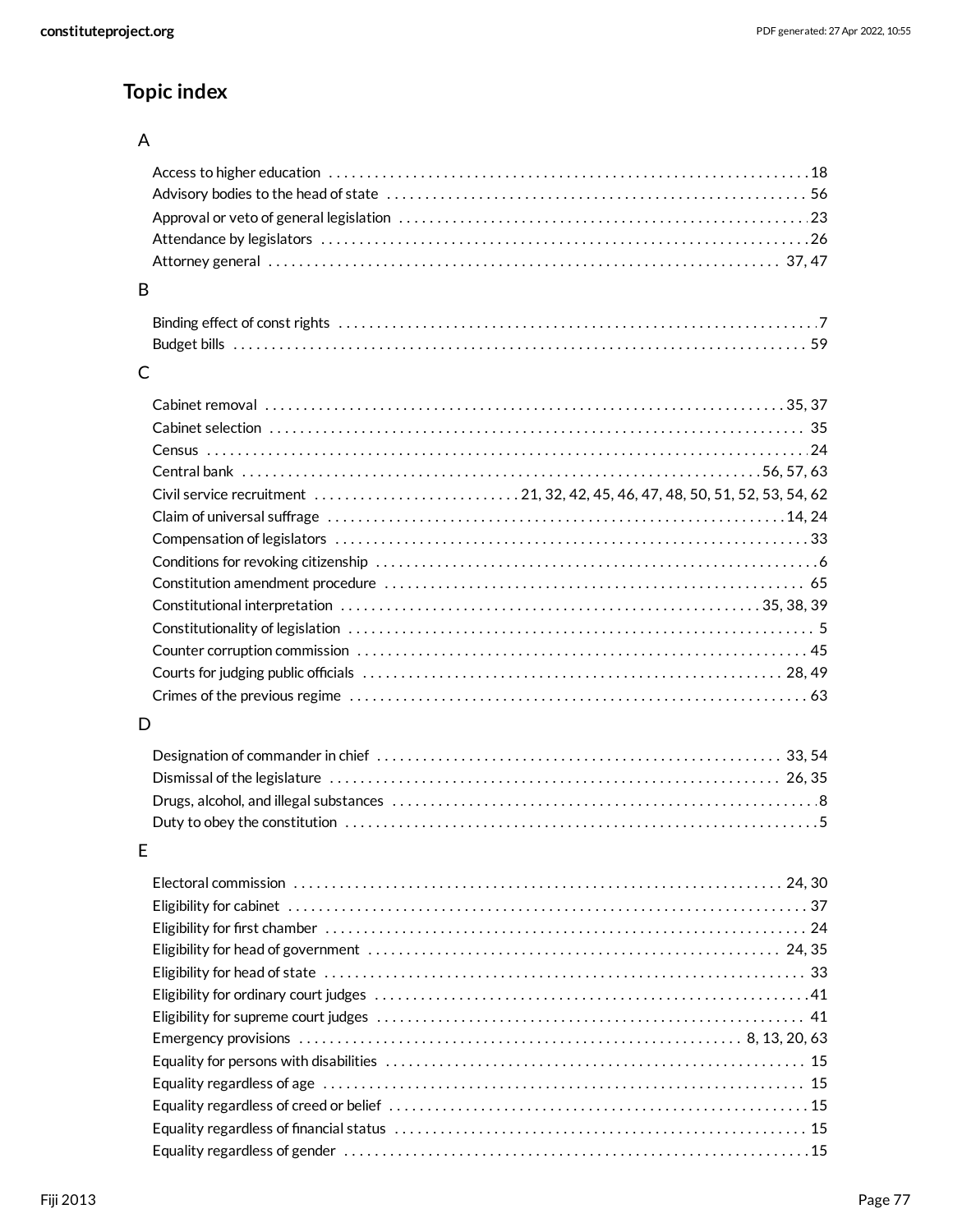### F

## G

### H

## I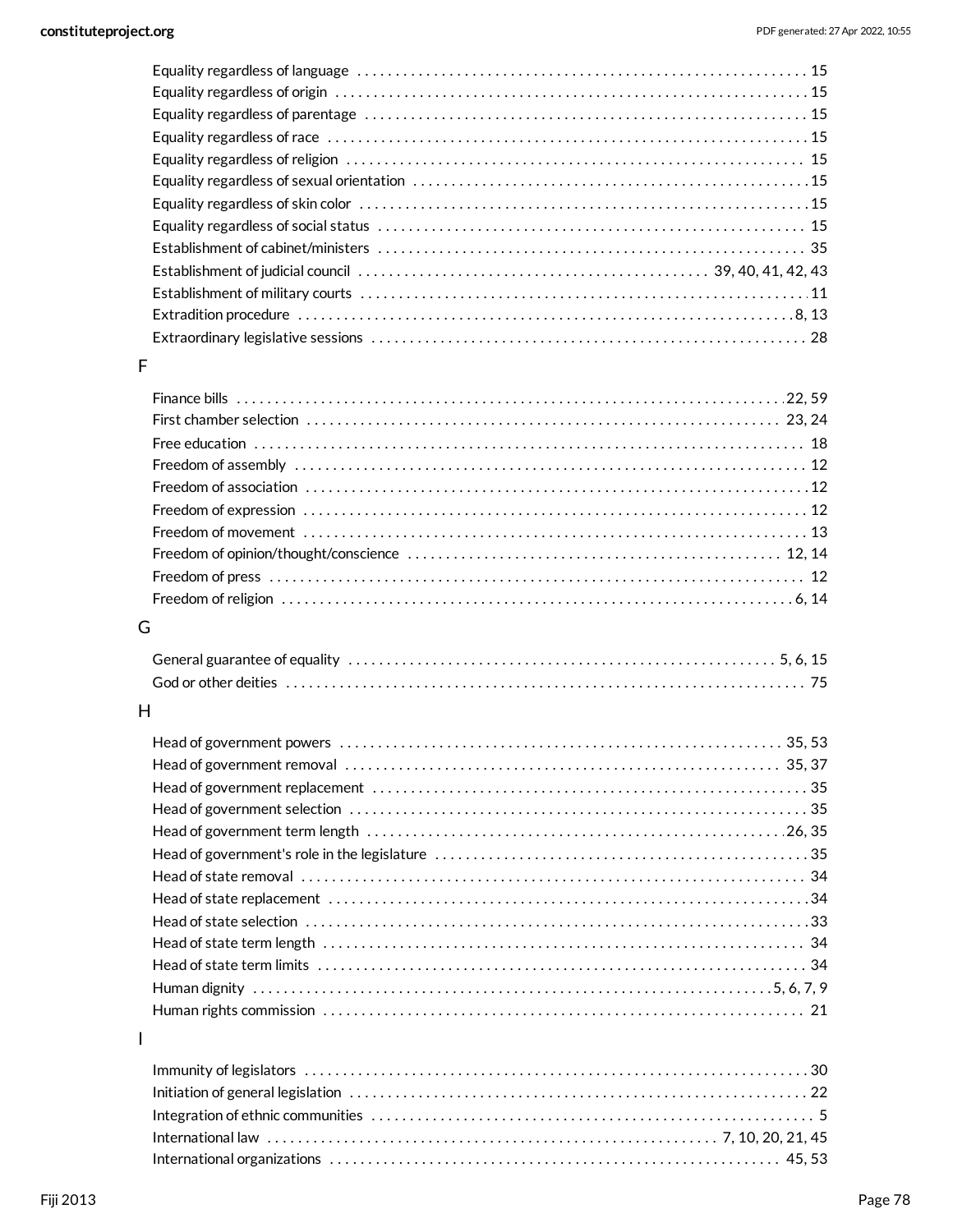| × | ٠<br>I<br>۰. |  |
|---|--------------|--|

| Judicial precedence in the contract of the contract of the contract of the contract of the contract of the control of the contract of the contract of the contract of the contract of the contract of the contract of the cont |  |
|--------------------------------------------------------------------------------------------------------------------------------------------------------------------------------------------------------------------------------|--|
| L                                                                                                                                                                                                                              |  |
|                                                                                                                                                                                                                                |  |
|                                                                                                                                                                                                                                |  |
|                                                                                                                                                                                                                                |  |
|                                                                                                                                                                                                                                |  |
|                                                                                                                                                                                                                                |  |
|                                                                                                                                                                                                                                |  |
| M                                                                                                                                                                                                                              |  |
|                                                                                                                                                                                                                                |  |
|                                                                                                                                                                                                                                |  |
|                                                                                                                                                                                                                                |  |
| N                                                                                                                                                                                                                              |  |
|                                                                                                                                                                                                                                |  |
|                                                                                                                                                                                                                                |  |
| O                                                                                                                                                                                                                              |  |
|                                                                                                                                                                                                                                |  |
|                                                                                                                                                                                                                                |  |
|                                                                                                                                                                                                                                |  |
|                                                                                                                                                                                                                                |  |
|                                                                                                                                                                                                                                |  |
|                                                                                                                                                                                                                                |  |
|                                                                                                                                                                                                                                |  |
| P                                                                                                                                                                                                                              |  |
|                                                                                                                                                                                                                                |  |
|                                                                                                                                                                                                                                |  |
|                                                                                                                                                                                                                                |  |
| Presumption of innocence in trials ………………………………………………………………………… 10                                                                                                                                                             |  |
|                                                                                                                                                                                                                                |  |
|                                                                                                                                                                                                                                |  |
|                                                                                                                                                                                                                                |  |
|                                                                                                                                                                                                                                |  |
|                                                                                                                                                                                                                                |  |
|                                                                                                                                                                                                                                |  |
|                                                                                                                                                                                                                                |  |
|                                                                                                                                                                                                                                |  |
|                                                                                                                                                                                                                                |  |
|                                                                                                                                                                                                                                |  |
|                                                                                                                                                                                                                                |  |
|                                                                                                                                                                                                                                |  |
|                                                                                                                                                                                                                                |  |
|                                                                                                                                                                                                                                |  |
|                                                                                                                                                                                                                                |  |
|                                                                                                                                                                                                                                |  |
|                                                                                                                                                                                                                                |  |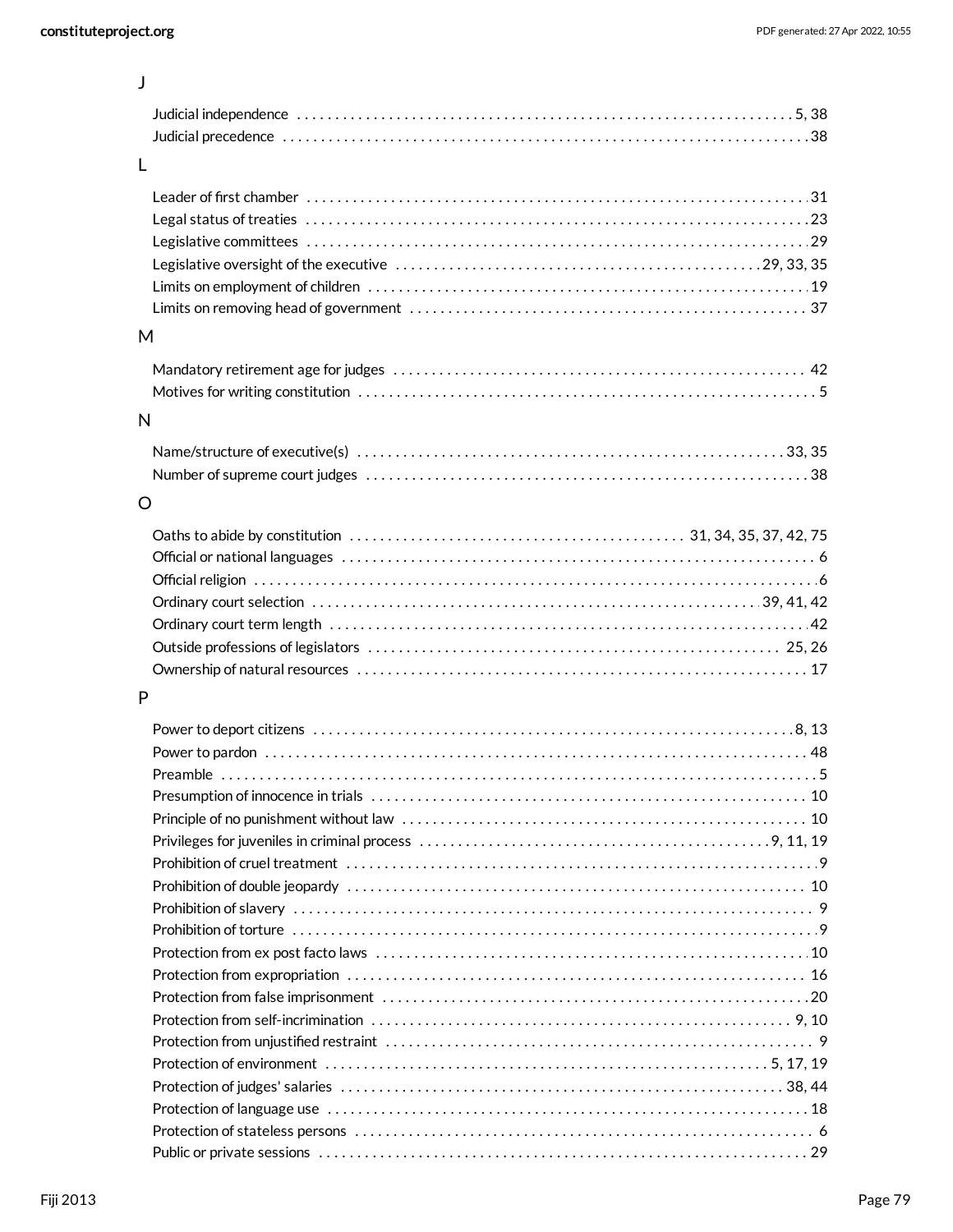# $\mathsf Q$

| R                                                                                                                                                                                                                              |  |
|--------------------------------------------------------------------------------------------------------------------------------------------------------------------------------------------------------------------------------|--|
|                                                                                                                                                                                                                                |  |
| Reference to science with the continuum of the control of the control of the control of the control of the control of the control of the control of the control of the control of the control of the control of the control of |  |
|                                                                                                                                                                                                                                |  |
|                                                                                                                                                                                                                                |  |
|                                                                                                                                                                                                                                |  |
|                                                                                                                                                                                                                                |  |
|                                                                                                                                                                                                                                |  |
|                                                                                                                                                                                                                                |  |
|                                                                                                                                                                                                                                |  |
|                                                                                                                                                                                                                                |  |
|                                                                                                                                                                                                                                |  |
|                                                                                                                                                                                                                                |  |
|                                                                                                                                                                                                                                |  |
|                                                                                                                                                                                                                                |  |
|                                                                                                                                                                                                                                |  |
|                                                                                                                                                                                                                                |  |
|                                                                                                                                                                                                                                |  |
|                                                                                                                                                                                                                                |  |
|                                                                                                                                                                                                                                |  |
|                                                                                                                                                                                                                                |  |
|                                                                                                                                                                                                                                |  |
|                                                                                                                                                                                                                                |  |
|                                                                                                                                                                                                                                |  |
|                                                                                                                                                                                                                                |  |
|                                                                                                                                                                                                                                |  |
|                                                                                                                                                                                                                                |  |
|                                                                                                                                                                                                                                |  |
|                                                                                                                                                                                                                                |  |
|                                                                                                                                                                                                                                |  |
|                                                                                                                                                                                                                                |  |
|                                                                                                                                                                                                                                |  |
|                                                                                                                                                                                                                                |  |
|                                                                                                                                                                                                                                |  |
|                                                                                                                                                                                                                                |  |
|                                                                                                                                                                                                                                |  |
|                                                                                                                                                                                                                                |  |
|                                                                                                                                                                                                                                |  |
|                                                                                                                                                                                                                                |  |
| S                                                                                                                                                                                                                              |  |